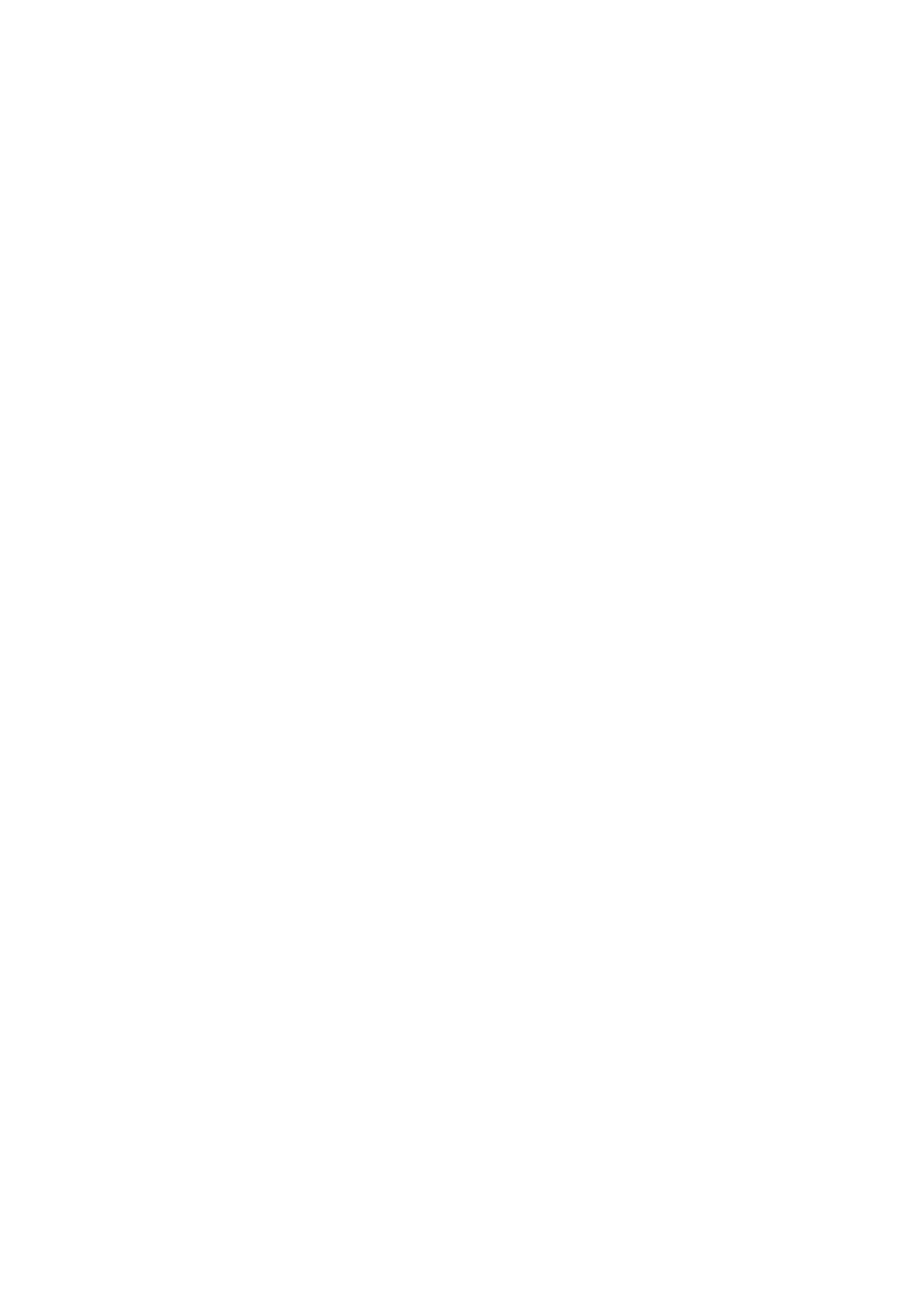Western Australia

## **Bail Act 1982**

#### **CONTENTS**

## **Part I — Preliminary**

| 1.             | Short title                                         | $\overline{2}$ |
|----------------|-----------------------------------------------------|----------------|
| 2.             | Commencement                                        | $\overline{c}$ |
| 3.             | Terms used                                          | $\overline{2}$ |
| 3A.            | Sending notices by electronic communication         | 8              |
| $\mathbf{4}$ . | Application of this Act                             | 9              |
| 4A.            | Detention and bail where accused appears in         |                |
|                | response to summons or court hearing notice         | 9              |
|                | Part II — Rights of accused in                      |                |
|                | relation to bail                                    |                |
| 5.             | Right of accused to have bail considered under      |                |
|                | this Act                                            | 11             |
| 6.             | Duty on arresting officer and others to             |                |
|                | consider bail                                       | 11             |
| 6A.            | Whether custody justified to be considered in       |                |
|                | certain cases                                       | 13             |
| 7.             | Duty imposed on judicial officers in respect of     |                |
|                | unconvicted accused                                 | 14             |
| 7A.            | Bail may be dispensed with by court                 | 15             |
| 7B.            | Special provision for adult accused in murder cases | 15             |
| 7C.            | Special provision for child accused in murder cases | 17             |
| 7D.            | Previous decision may be adopted                    | 18             |
| 7E.            | Bail during trial                                   | 19             |
| 7F.            | Bail for appeal from courts of summary              |                |
|                | jurisdiction                                        | 19             |
|                |                                                     |                |

As at 13 Mar 2010 **Version 07-d0-01 Democration** page i Extract from www.slp.wa.gov.au, see that website for further information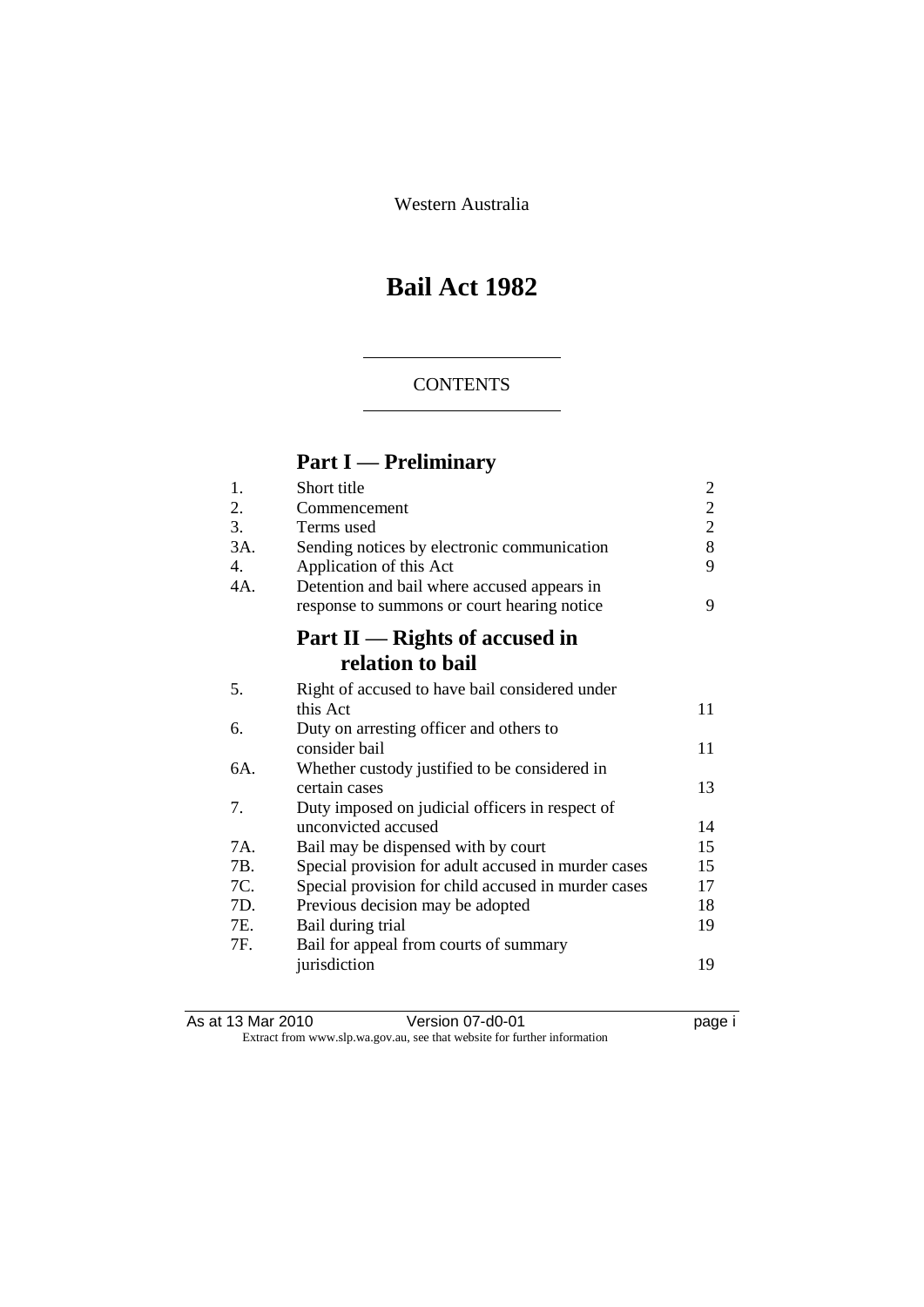| Contents |
|----------|
|----------|

| 8.<br>Accused to be given information and approved                                                |          |
|---------------------------------------------------------------------------------------------------|----------|
| forms<br>9.<br>Bail decision may be deferred until further                                        | 20       |
| information obtained                                                                              | 22       |
| 10.<br>Sections 5, 6 and 7 do not apply where accused                                             |          |
| imprisoned for other cause                                                                        | 22       |
| 11.<br>Rights following grant of bail<br>12.<br>Further limitation on rights in s. 7A(2) and 11   | 23<br>24 |
| <b>Part III — Jurisdiction relating to</b>                                                        |          |
| bail                                                                                              |          |
| 13.<br>Jurisdiction to grant bail                                                                 | 25       |
| 13A.<br>Jurisdiction to dispense with bail and how                                                |          |
| jurisdiction to be exercised                                                                      | 25       |
| Giving and proof of notices under s. 13A(3)<br>13B.                                               | 26       |
| 14.<br>Extent of judge's jurisdiction                                                             | 27       |
| Exclusive jurisdiction of Supreme Court judge in<br>15.                                           |          |
| murder cases                                                                                      | 28       |
| 15A.<br>Appeal from decision of judge<br>Determination of appeal under s. 15A and related<br>15B. | 29       |
| provisions                                                                                        | 30       |
| 16.<br>Bail of person arrested on warrant                                                         | 31       |
| 16A.<br>Restrictions on powers of authorised officers and                                         |          |
| justices in certain cases                                                                         | 32       |
| Conditions which may be imposed<br>17.                                                            | 33       |
| 17A.<br>Further provisions as to responsible person's                                             |          |
| undertaking (Schedule 1 Part C clause 2)                                                          | 33       |
| Part IV — Hearing of case for bail,                                                               |          |
| parties, and evidence                                                                             |          |
| 20.<br>Power to consider bail in camera and to prohibit                                           |          |
| publication                                                                                       | 35       |
| Parties<br>21.                                                                                    | 36       |
| 22.<br>Evidence                                                                                   | 36       |
| 23.<br>Accused not bound to supply information                                                    | 36       |
| 24.<br>Information may be referred to police officer for                                          |          |
| verification or for report                                                                        | 37       |
| 24A.<br>Information may be referred to community                                                  |          |
| corrections officer for verification or for report                                                | 37       |

| ıC<br>ı<br>и |  |
|--------------|--|
|              |  |

page ii Version 07-d0-01 As at 13 Mar 2010 Extract from www.slp.wa.gov.au, see that website for further information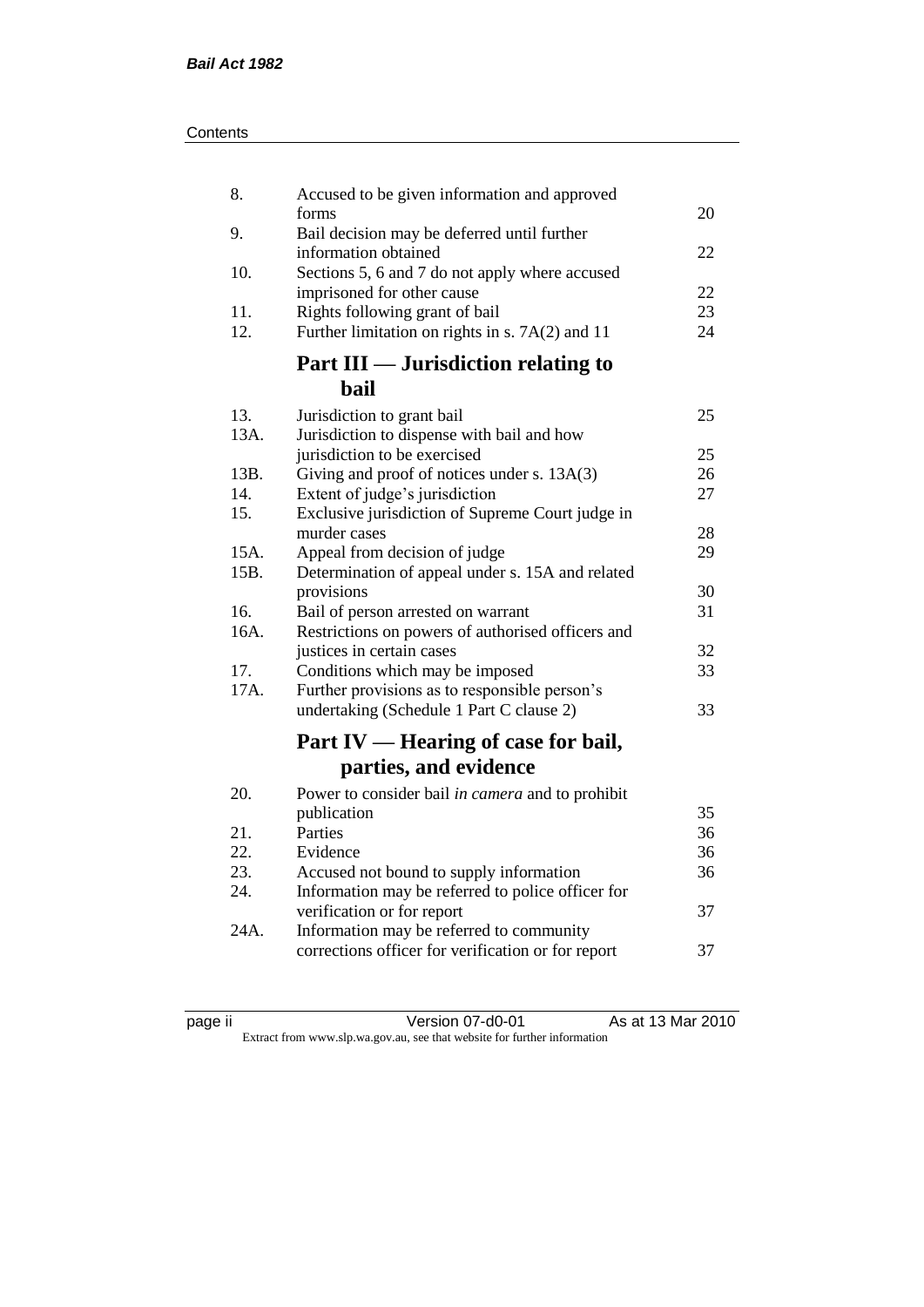| 25.  | Protection of accused as to information given for     |    |
|------|-------------------------------------------------------|----|
|      | bail purposes                                         | 38 |
| 26.  | Record of decision and reasons                        | 38 |
| 27.  | Transmission of relevant papers to court              | 39 |
| 27A. | Transmission of papers to CEO (corrections)           | 40 |
|      | <b>Part V</b> - Bail undertakings                     |    |
| 28.  | Bail undertaking                                      | 41 |
| 29.  | Before whom bail undertaking may be entered into      | 42 |
| 30.  | Duties of person before whom bail undertaking is      |    |
|      | entered into                                          | 42 |
| 31.  | Different time and place for appearance may be        |    |
|      | substituted                                           | 43 |
| 31A. | Amendment of conditions during trial                  | 45 |
| 32.  | Giving and proof of notices under s. 31               | 47 |
| 33.  | Judicial officer may order accused to enter into bail |    |
|      | undertaking                                           | 48 |
| 34.  | Cessation and suspension of bail undertaking          | 49 |
|      | <b>Part VI</b> — Sureties and surety                  |    |
|      | undertakings                                          |    |
| 35.  | Surety and surety undertaking                         | 50 |
| 36.  | Authority to approve sureties                         | 50 |
| 37.  | Proposed surety to receive certain information and    |    |
|      | prescribed form for completion                        | 51 |
| 38.  | Persons disqualified from being sureties              | 51 |
| 39.  | Matters relevant to approval of sureties              | 52 |
| 40.  | Decision on application by proposed surety            | 52 |
| 41.  | Finality of decision to refuse approval               | 53 |
| 42.  | Before whom surety undertaking may be entered         |    |
|      | into                                                  | 53 |
| 43.  | Duties of persons before whom surety undertaking      |    |
|      | is entered into                                       | 54 |
| 43A. | Use of video link and electronic communication        |    |
|      | where proposed surety is interstate                   | 54 |
| 44.  | When surety undertaking extends to different time     |    |
|      | or different time and place substituted under s. 31   | 56 |
| 45.  | Giving and proof of notices under s. 44               | 57 |
| 46.  | Power of surety to apprehend accused                  | 59 |
| 47.  | Cessation and suspension of surety undertaking        | 59 |
|      |                                                       |    |

| As at 13 Mar 2010 | Version 07-d0-01                                                         | <br>page III |
|-------------------|--------------------------------------------------------------------------|--------------|
|                   | Extract from www.slp.wa.gov.au, see that website for further information |              |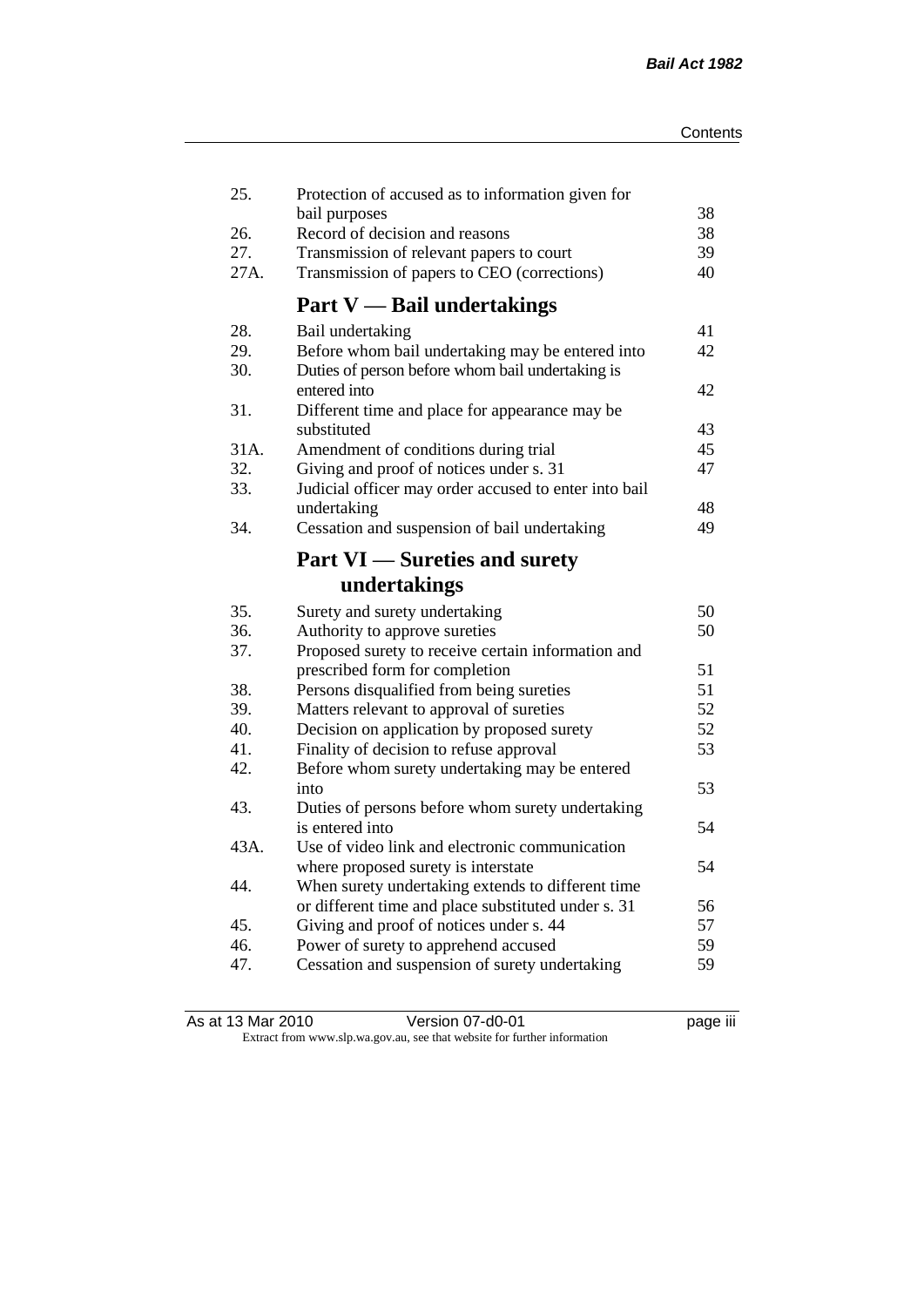| 48.  | Surety may apply for cancellation of his             |    |
|------|------------------------------------------------------|----|
|      | undertaking                                          | 60 |
| 49.  | Forfeiture of money under surety's undertaking       | 61 |
| 50.  | Offence to indemnify surety                          | 63 |
|      | <b>Part VIA — Administration of home</b>             |    |
|      | detention conditions                                 |    |
| 50A. | Powers of CEO (corrections)                          | 65 |
| 50C. | Powers and duties of community corrections           |    |
|      | officers                                             | 65 |
| 50D. | Powers of members of the Police Force                | 67 |
| 50E. | CEO (corrections) may substitute a different place   |    |
|      | of detention and apply conditions                    | 67 |
| 50F. | CEO (corrections) may revoke bail                    | 68 |
| 50G. | Procedure on arrest after revocation of bail         | 68 |
| 50H. | Exclusion of the rules of natural justice            | 69 |
| 50J. | Delegation by CEO (corrections)                      | 69 |
| 50K. | Retrieval of monitoring equipment                    | 69 |
| 50L. | Rules                                                | 70 |
|      | <b>Part VII — Enforcement of bail</b>                |    |
|      | undertakings                                         |    |
| 51.  | Offence to fail to comply with bail undertaking      | 71 |
| 51A. | Proceedings before courts of summary jurisdiction    |    |
|      | for an offence under s. 51                           | 72 |
| 52.  | Provisions as to summary proceedings before          |    |
|      | superior courts for an offence under s. 51           | 72 |
| 53.  | Appeals against decisions made under s. 52           | 74 |
| 54.  | Accused on bail may be taken before a judicial       |    |
|      | officer for variation or revocation of bail          | 75 |
| 54A. | Accused on committal may be taken before court       |    |
|      | by which committed                                   | 77 |
| 55.  | Powers of judicial officer to revoke or vary bail    | 78 |
| 57.  | Forfeiture of money under bail undertaking           | 79 |
| 58.  | Automatic forfeiture on expiration of one year after |    |
|      | absconding                                           | 80 |
|      | <b>Part VIII — Miscellaneous</b>                     |    |
| 59.  | Further power of judicial officer in relation to     |    |
|      | enforcement of undertakings                          | 81 |
|      |                                                      |    |

| د،    |  |
|-------|--|
| ); 10 |  |
|       |  |
|       |  |
|       |  |

page iv Version 07-d0-01 As at 13 Mar 2010 Extract from www.slp.wa.gov.au, see that website for further information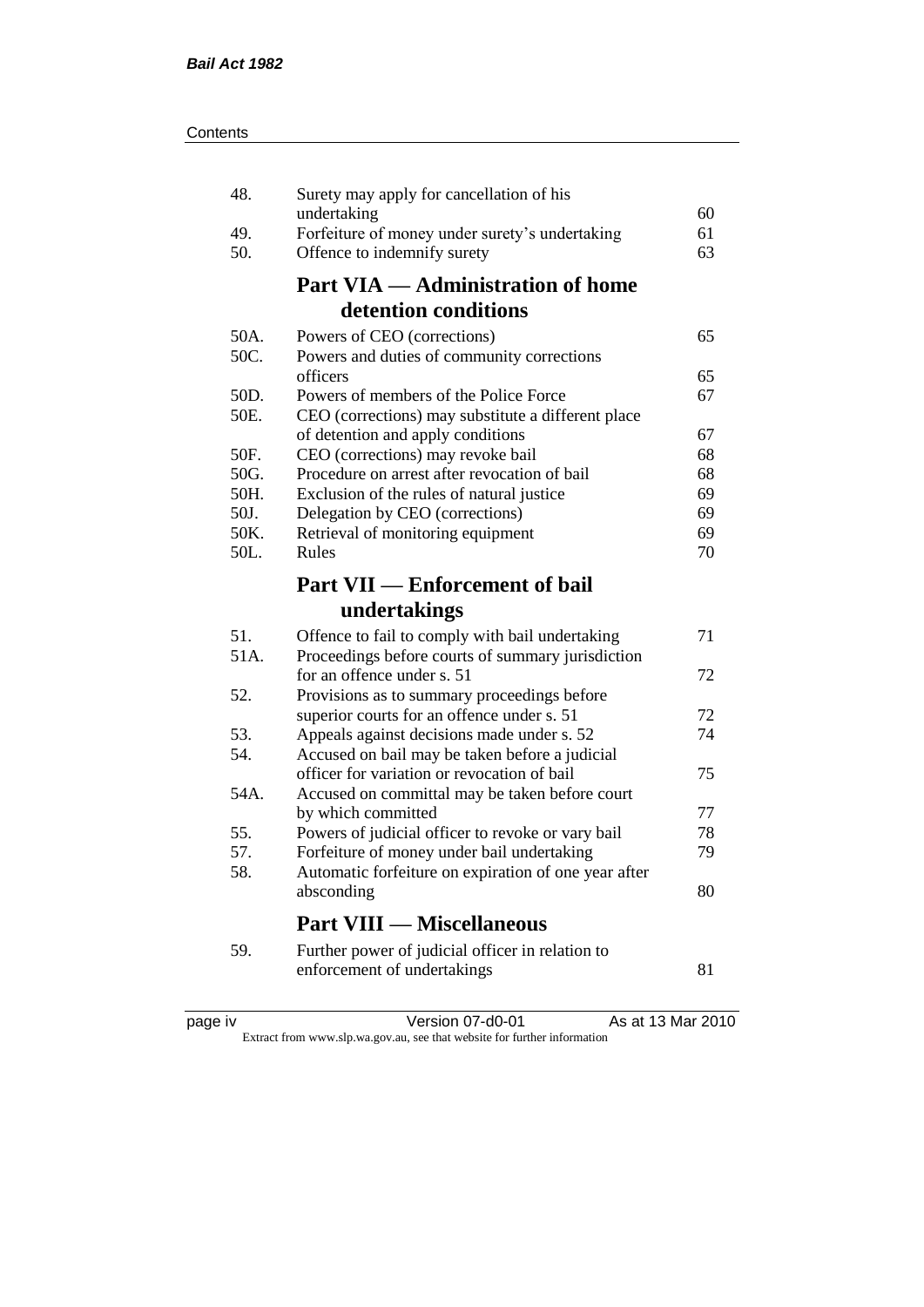| 59A. | Where bail dispensed with, accused may be taken                                                   | 81 |
|------|---------------------------------------------------------------------------------------------------|----|
| 59B. | before judicial officer for reconsideration of matter<br>Warrant for arrest of absconding accused | 82 |
| 60.  | Accused and surety to notify any change of address                                                | 83 |
| 61.  | Offence of failing to bring arrested person before                                                |    |
|      | court or person able to grant bail                                                                | 83 |
| 62.  | Offence to give false information for bail purposes                                               | 84 |
| 63.  | Protection of persons carrying out this Act                                                       | 84 |
| 64.  | Evidence of non-appearance etc. by an accused                                                     | 84 |
| 65.  | Bail undertakings by minors                                                                       | 85 |
| 66.  | Abolition of other powers to grant bail                                                           | 85 |
| 66A. | Delegation by registrar                                                                           | 85 |
| 66B. | Use of video link or audio link                                                                   | 86 |
| 67.  | Regulations                                                                                       | 87 |
|      | Schedule 1 — Jurisdiction as to bail                                                              |    |
|      | and related matters                                                                               |    |
|      | Part $A$ — Jurisdiction relating to bail                                                          |    |
| 1.   | Initial appearance                                                                                | 89 |
| 2.   | Appearance after adjournment                                                                      | 89 |
| 3.   | Appearance on committal to Supreme Court or                                                       |    |
|      | <b>District Court</b>                                                                             | 90 |
| 4.   | Appearance in connection with appeal etc.                                                         | 90 |
| 5.   | Appearance prescribed by regulation                                                               | 91 |
| 6.   | Appearances not otherwise provided for                                                            | 91 |
| 7.   | Term used: proceedings for an offence                                                             | 91 |
|      | Part B — Cessation of powers relating to bail                                                     |    |
| 1.   | Upon decision by judge, power of other officers                                                   |    |
|      | ceases                                                                                            | 91 |
| 1A.  | Upon decision by Court of Appeal, other powers                                                    |    |
|      | cease                                                                                             | 92 |
| 2.   | Upon decision by judicial officer, his power and                                                  |    |
|      | that of his peers ceases                                                                          | 92 |
| 3.   | Cessation of power upon refusal of bail for initial                                               |    |
|      | appearance                                                                                        | 92 |
| 4.   | Judicial officer's powers where accused proves                                                    |    |
|      | new facts or changed circumstances                                                                | 93 |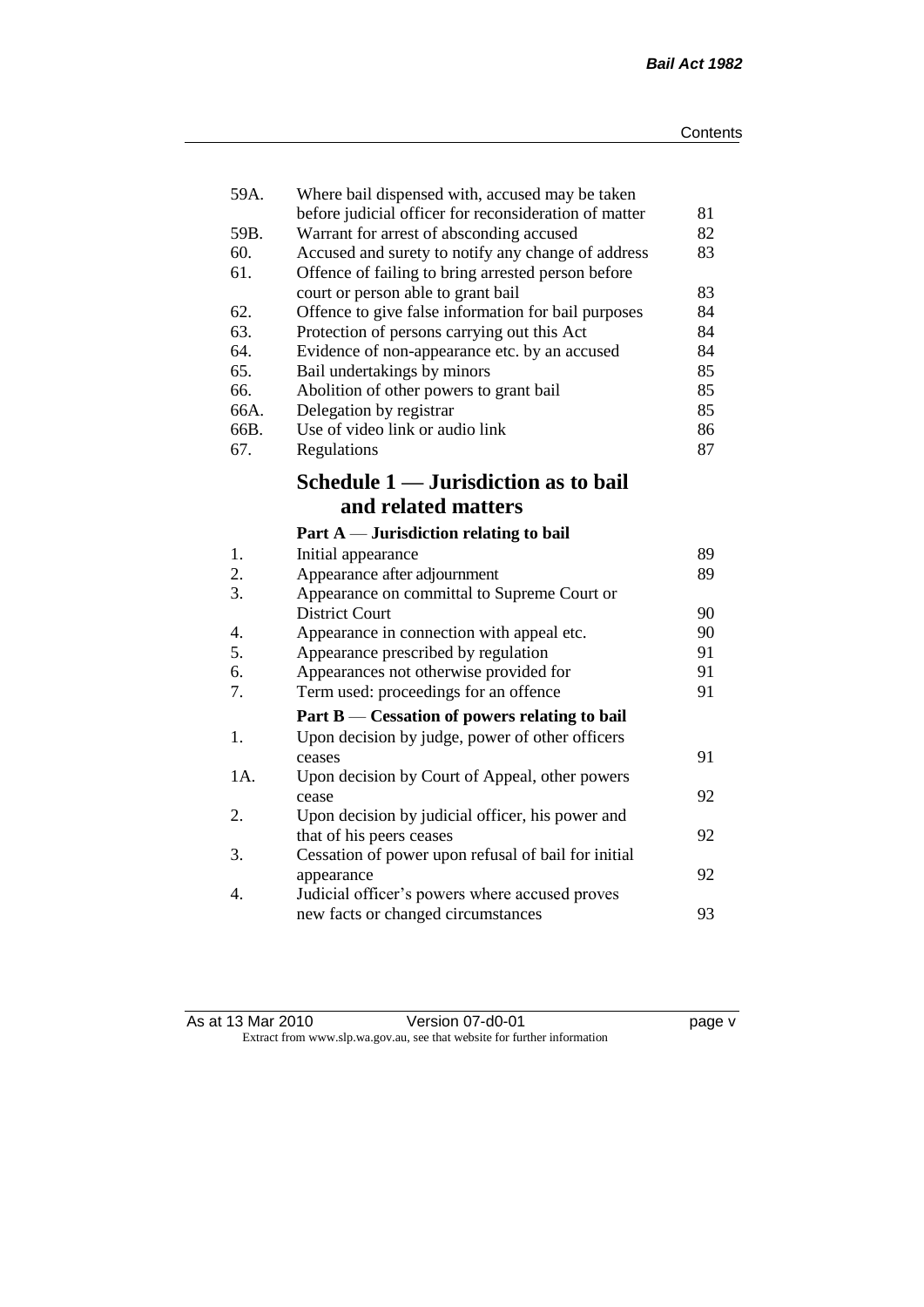#### **Contents**

#### **Part C — Manner in which jurisdiction to be exercised**

| 1.  | Bail before conviction to be at discretion of bail         |     |
|-----|------------------------------------------------------------|-----|
|     | authority, except for a child                              | 93  |
| 2.  | Child to have qualified right to bail                      | 95  |
| 3.  | Matters relevant to consideration of clause $1(a)$         | 96  |
| 3A. | Bail where serious offence committed while                 |     |
|     | accused on bail for another serious offence                | 97  |
| 3B. | Determination of exceptional reasons under                 |     |
|     | clause $3A(1)$                                             | 98  |
| 3C. | Bail in murder cases                                       | 100 |
| 4.  | Bail after conviction: accused awaiting sentence           | 100 |
| 4A. | Bail after conviction: accused awaiting disposal of        |     |
|     | appeal                                                     | 101 |
| 5.  | Exception for bail for an appeal under the <i>Criminal</i> |     |
|     | Appeals Act 2004 Part 2                                    | 101 |
| 6.  | Bail of people on community orders etc.                    | 101 |
| 7.  | Bail for initial appearance to be for not more than        |     |
|     | 30 days                                                    | 102 |
| 8.  | Bail on adjournment in court of summary                    |     |
|     | jurisdiction to be for not more than 30 days except        |     |
|     | by consent                                                 | 102 |
| 9.  | Provision as to calculation of time                        | 102 |
|     | Part D — Conditions which may be imposed on                |     |
|     | a grant of bail                                            |     |
| 1.  | Conditions as to forfeiture and giving security may        |     |
|     | be imposed on the accused and sureties                     | 102 |
| 2.  | Other conditions which may be imposed                      | 104 |
| 3.  | Home detention condition may be imposed                    | 107 |
|     | <b>Schedule 2 — Serious offences</b>                       |     |
|     | <b>Notes</b>                                               |     |
|     | Compilation table                                          | 112 |
|     |                                                            |     |

#### Provisions that have not come into operation 116 **Defined Terms**

page vi Version 07-d0-01 As at 13 Mar 2010 Extract from www.slp.wa.gov.au, see that website for further information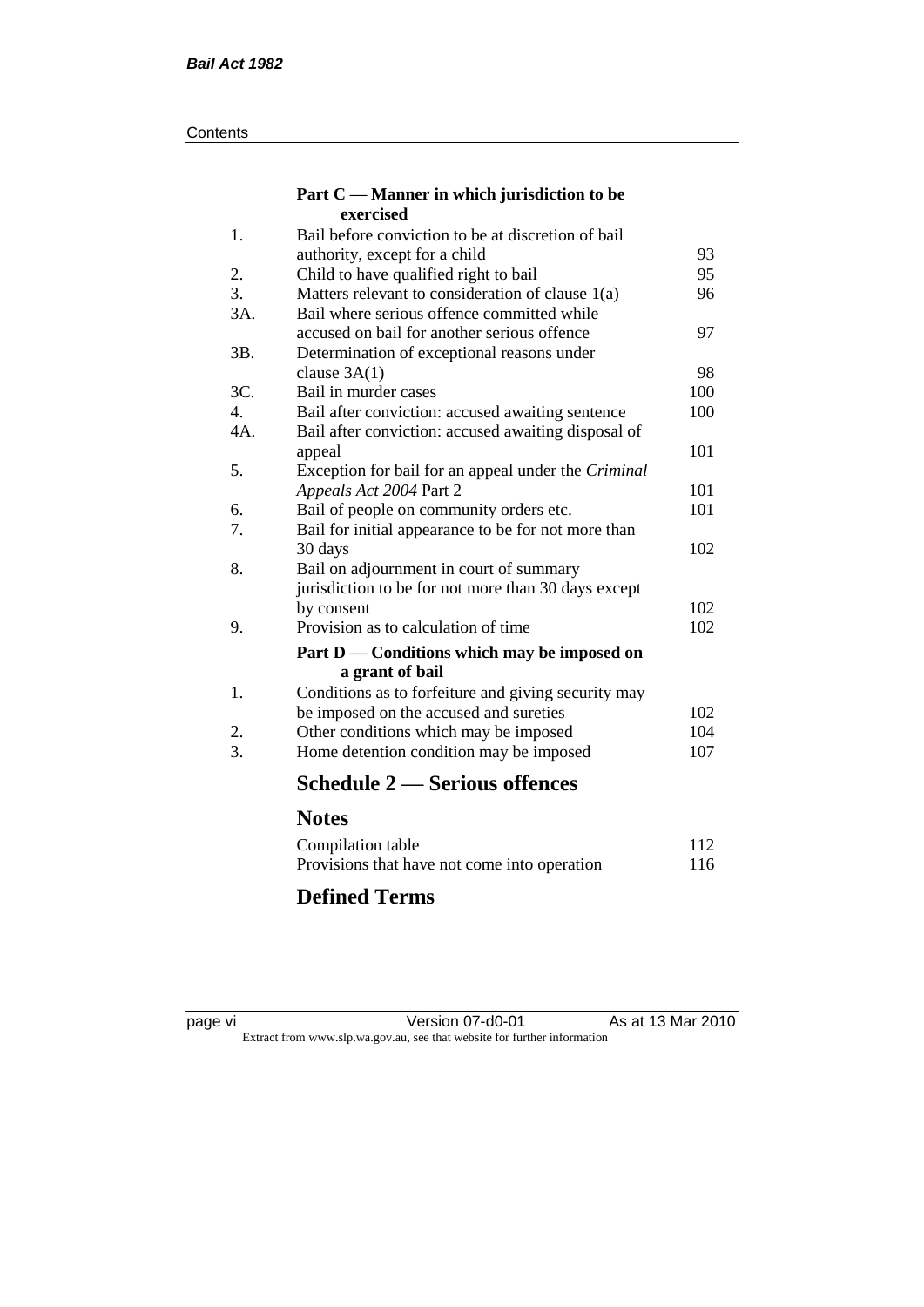Western Australia

## **Bail Act 1982**

**An Act to make better provision for bail in criminal proceedings.** 

As at 13 Mar 2010 **Decime 12 Version 07-d0-01** Page 1 Extract from www.slp.wa.gov.au, see that website for further information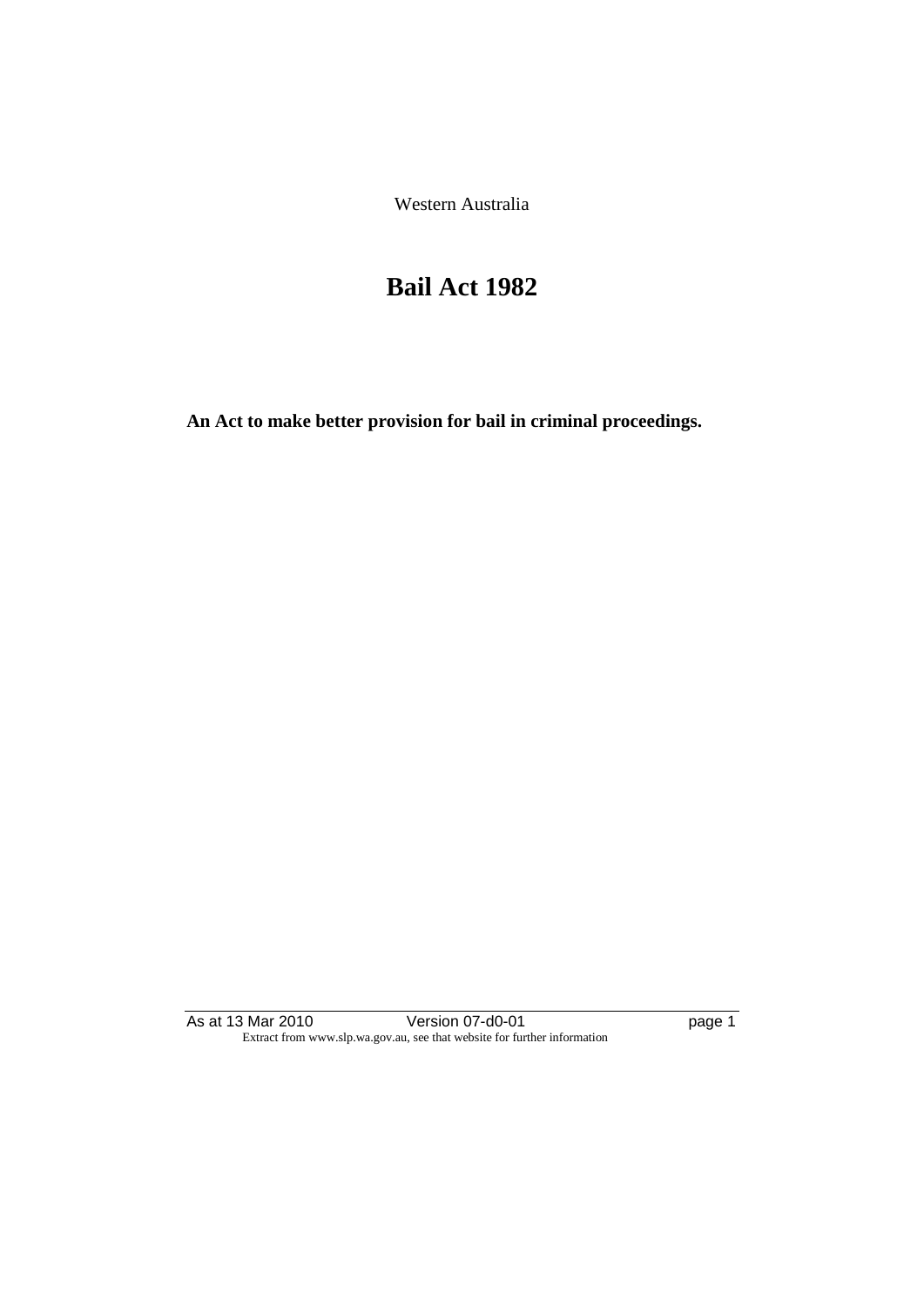**s. 1**

## **Part I — Preliminary**

#### **1. Short title**

This Act may be cited as the *Bail Act* 1982<sup>1</sup>.

#### **2. Commencement**

This Act shall come into operation on a day to be fixed by proclamation  $<sup>1</sup>$ .</sup>

#### **3. Terms used**

(1) In this Act, unless a contrary intention appears —

*accused* includes —

- (a) a person charged with, convicted of, or found guilty of an offence;
- (b) a person whose conviction for an offence is stayed;
- (c) a person in respect of whom an appeal relating to an offence is pending;
- (d) a person in respect of whom a new trial for an offence has been ordered;

#### *adjournment* —

- (a) means any order of a court by which proceedings for an offence are postponed or interrupted or are to be held at a different time or place before the same court; and
- (b) is deemed to include any order of a court, other than a committal to the Supreme Court or District Court, by which the venue of any proceedings for an offence is changed to another court or a court at another place whether by way of a remand, referral, or recommittal of the accused or otherwise;

*appeal* includes an application for leave to appeal;

#### *appropriate judicial officer* means —

(a) subject to paragraphs (b), (c) and (d), a judicial officer who is empowered to exercise jurisdiction in the court

| page 2 | Version 07-d0-01                                                         | As at 13 Mar 2010 |
|--------|--------------------------------------------------------------------------|-------------------|
|        | Extract from www.slp.wa.gov.au, see that website for further information |                   |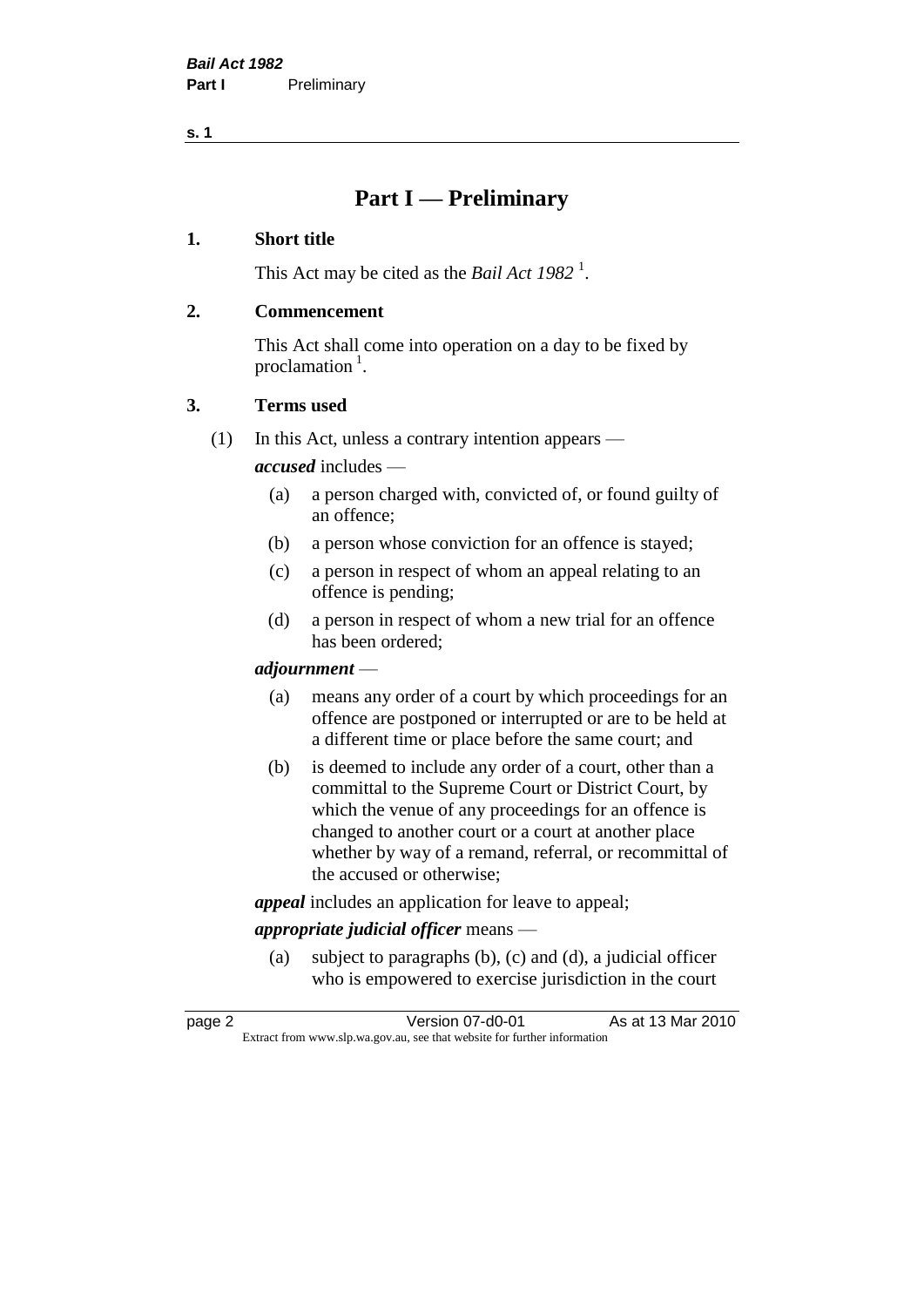before which the accused is required to appear pursuant to his bail undertaking; or

- (b) if the court is the Court of Appeal, a judge of appeal; or
- (c) except in section 49, a judge of the Supreme Court or of the Children's Court, as the case may require, in any case where —
	- (i) under section 15 only a judge of the Supreme Court or of the Children's Court has power to grant bail; or
	- (ii) a judicial officer has exercised the power contained in section 31(2)(d),

for the appearance in question; or

(d) except in section 49, a judge of the Supreme Court, of the District Court, or of the Children's Court, as the case may require, in any case where such a judge has granted bail under section 14 for the appearance in question;

*approved*, in relation to a form, means approved by the chief executive officer of the department of the Public Service principally assisting in the administration of this Act;

*as soon as is practicable* means as soon as is reasonably practicable;

*authorised community services officer* means any of the following persons —

- (a) the CEO (corrections) or a delegate of the CEO (corrections) under subsection (5);
- (b) a registrar of the Children's Court;
- (c) a superintendent of a detention centre under the *Young Offenders Act 1994*;
- (d) the officer for the time being in charge of any detention centre under the *Young Offenders Act 1994*;

*authorised officer* means an authorised police officer or an authorised community services officer;

*authorised police officer* means —

As at 13 Mar 2010 **Version 07-d0-01 Dage 3** Extract from www.slp.wa.gov.au, see that website for further information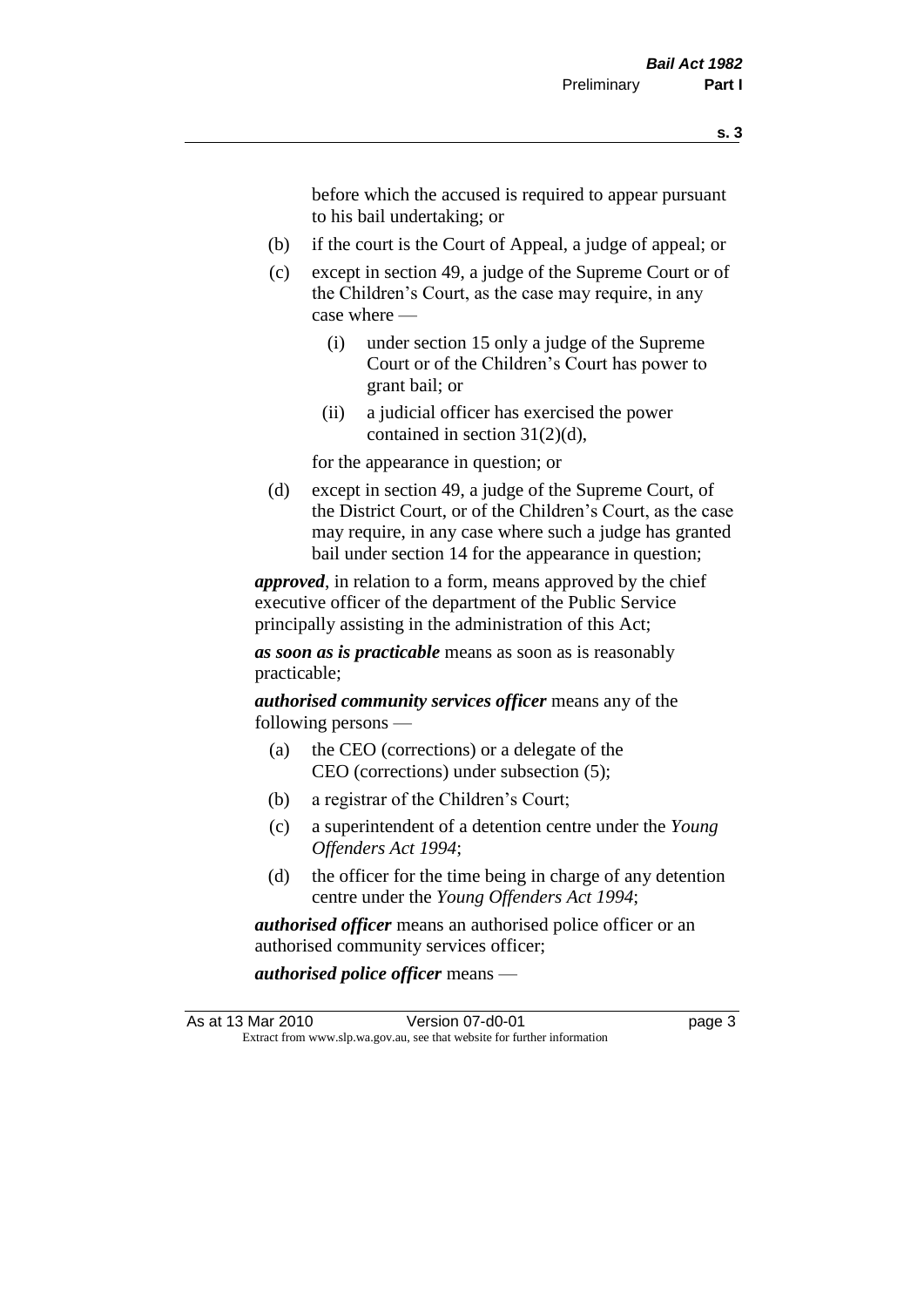- (a) a police officer who holds the rank of sergeant, or a higher rank;
- (b) the police officer who is for the time being in charge of a police station;
- (c) whichever of these officers is for the time being in charge of a lock-up —
	- (i) a police officer;
	- (ii) a special constable appointed under the *Police Act 1892* Part III whose powers, duties and obligations are or include those of an authorised police officer under this Act;
	- (iii) a police auxiliary officer appointed under the *Police Act 1892* Part IIIB whose powers, duties and obligations are or include those of an authorised police officer under this Act;

*bail undertaking* means an undertaking described in section 28(2);

*CEO (corrections)* means the chief executive officer of the Public Sector agency principally assisting the Minister administering Part 8 of the *Sentence Administration Act 2003* in its administration;

*Chief Judge* means the Chief Judge of the District Court;

*Chief Justice* means the Chief Justice of Western Australia;

*child* has the same meaning as "young person" has in the *Young Offenders Act 1994*;

*community corrections officer* has the same meaning as in the *Sentence Administration Act 2003*;

*court* means each of the following —

- (a) the Magistrates Court;
- (b) the Children's Court;
- (c) the Coroner's Court of Western Australia;
- (d) the District Court;

page 4 Version 07-d0-01 As at 13 Mar 2010 Extract from www.slp.wa.gov.au, see that website for further information

**s. 3**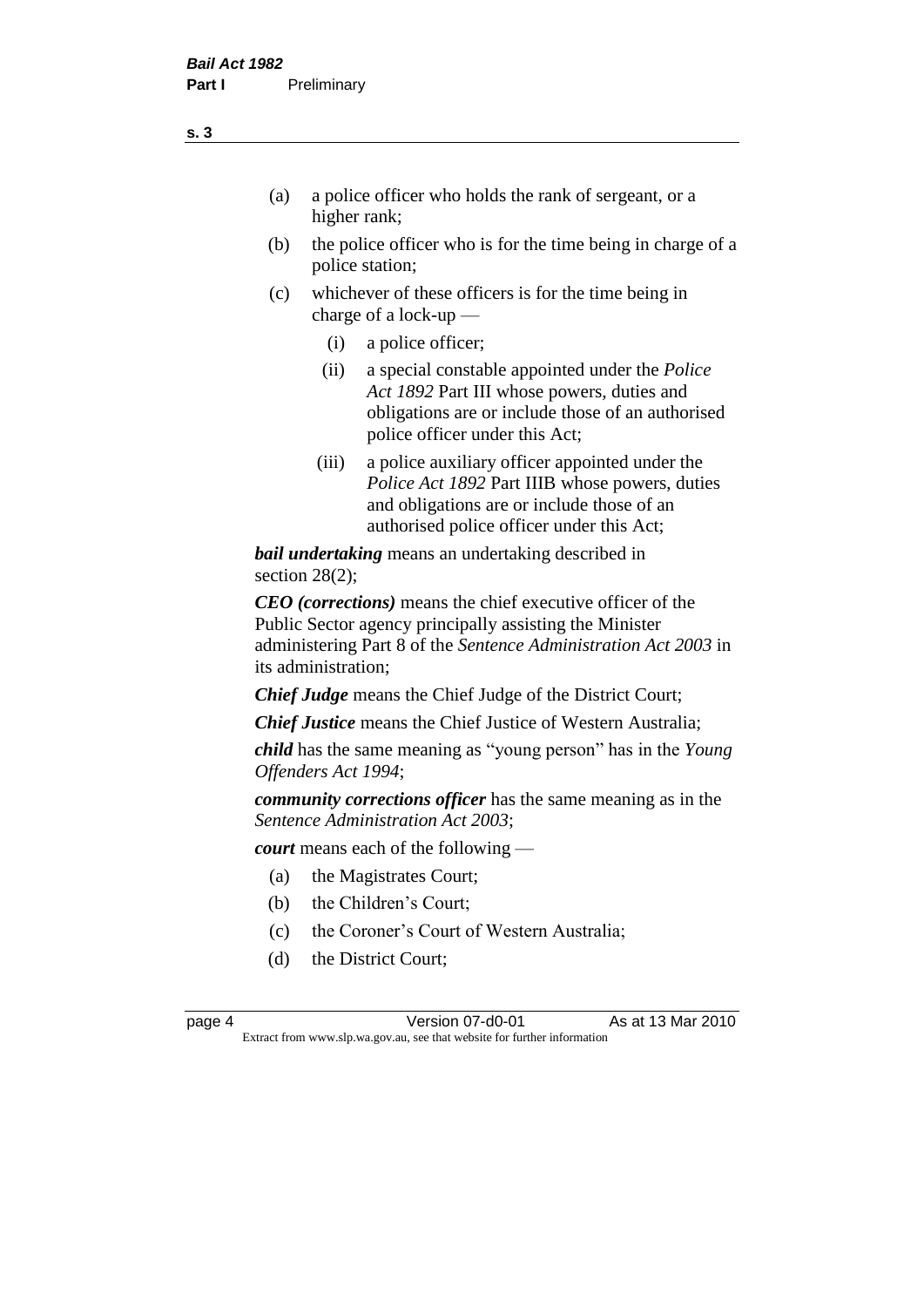**s. 3**

- (e) the Supreme Court;
- (f) the Court of Appeal;

*court custody centre* has the meaning given in the *Court Security and Custodial Services Act 1999* section 3;

*Director of Public Prosecutions* means —

- (a) the Director of Public Prosecutions for the State; or
- (b) the officer in charge in the State of the Commonwealth Office of the Director of Public Prosecutions,

as the case requires;

*early release order* means an early release order made under the *Sentence Administration Act 1995* <sup>2</sup> or *Sentence Administration Act 2003*;

*electronic address* means a facsimile number, email address or other electronic address, as the case requires;

*electronic communication* means facsimile transmission, email or other form of electronic communication as defined in the *Electronic Transactions Act 2003* section 5;

*home detention condition* means a home detention condition imposed under clause 3 of Part D of Schedule 1;

*judge of appeal* has the meaning given in the *Supreme Court Act 1935* section 4(1);

*judicial officer* means any person empowered to exercise jurisdiction in a court whether or not he is sitting as a court, and includes a single justice and, where the context so requires, the Court of Appeal exercising jurisdiction under this Act;

*lock-up* includes a place prescribed as a lock-up for the purposes of the *Court Security and Custodial Services Act 1999*;

*offence* means any act, omission or conduct which renders the person doing the act, making the omission or engaging in the conduct liable to any punishment, and includes an alleged offence; but nothing in this definition shall limit the operation of subsection (4);

*prosecutor* includes —

As at 13 Mar 2010 **Version 07-d0-01 Dage 5** Extract from www.slp.wa.gov.au, see that website for further information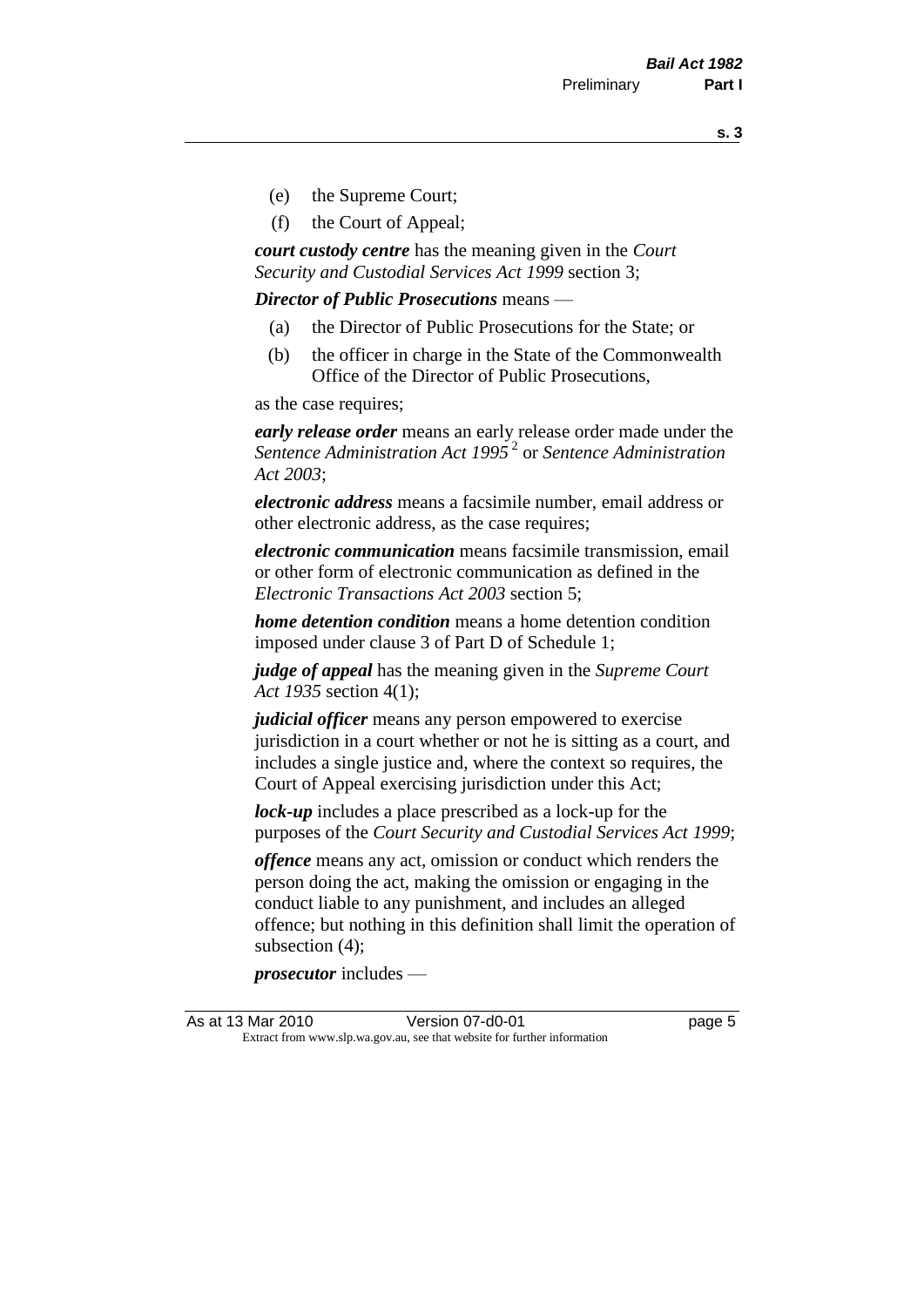- (a) in the case of an offence charged in a prosecution notice, the prosecutor;
- (b) in the case of an offence charged in an indictment, the State or the Commonwealth, as the case may be;

*registrar* of a court means —

- (a) for a court other than the Coroner's Court of Western Australia, the principal registrar, a registrar or a deputy registrar of the court; or
- (b) for the Coroner's Court of Western Australia, a coroner's registrar as defined in the *Coroners Act 1996* section 3;

*serious offence* means —

- (a) an offence against section 51(2a); and
- (b) an offence described in Schedule 2;

*surety* and *surety undertaking* have the meanings assigned to them by section 35;

*surety approval officer* means a person who is authorised by section 36 to decide whether an applicant should be approved as a surety;

*trial* means all proceedings for an offence between —

- (a) the time when the accused is called upon to plead to the prosecution notice or the indictment; and
- (b) the time when the accused is found not guilty or is sentenced.
- (2) A reference in this Act
	- (a) to a power to grant bail includes a reference to a power to refuse bail;
	- (b) to a grant of bail includes a reference to a grant of bail by the exercise of a power in section 31(2).

page 6 Version 07-d0-01 As at 13 Mar 2010 Extract from www.slp.wa.gov.au, see that website for further information

**s. 3**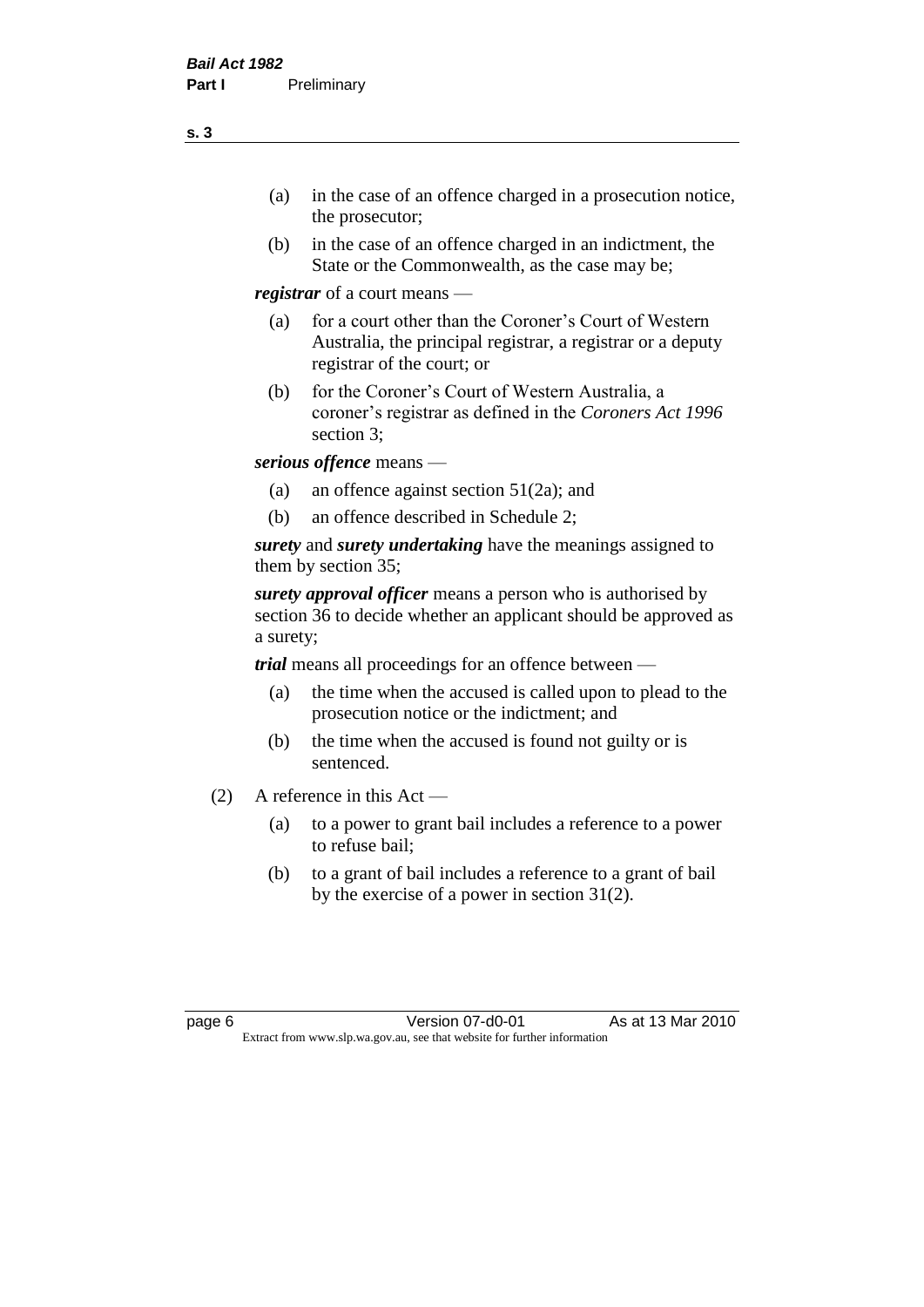- **s. 3**
- (3) Where in this Act there is a reference to a requirement that an accused appear in court, the reference is to a requirement, unless a contrary intention appears, that the accused —
	- (a) surrender himself into the custody of the court or, in the case of a bail undertaking, of the court specified therein, or of such person as the court may direct, to be dealt with according to law;
	- (b) submit himself to a search of his person and any property then in his possession (which is hereby authorised) and allow to be taken from him, to be dealt with according to the relevant law and procedures, anything so found; and
	- (c) remain in custody until authorised to be released therefrom.
- (4) If a person is arrested under a warrant issued
	- (a) under section 50, 79, 84E or 129 of the *Sentencing Act 1995* in connection with a possible breach of a conditional release order, a sentence of suspended imprisonment or conditional suspended imprisonment, or a community order imposed under that Act; or
	- (b) under section 43 of the *Young Offenders Act 1994* in respect of an alleged breach of a youth community based order, an intensive youth supervision order or a conditional release order made under that Act,
	- then
		- (c) the person is to be taken as having been arrested and to be in custody awaiting an appearance in court for the offence for which the sentence was imposed;
		- (d) the first appearance in court after the arrest is to be taken, for the purposes of sections  $5(1)$  and  $8(1)$  and clause 1 of Part A and clause 7 of Part C of Schedule 1, to be the initial appearance for that offence; and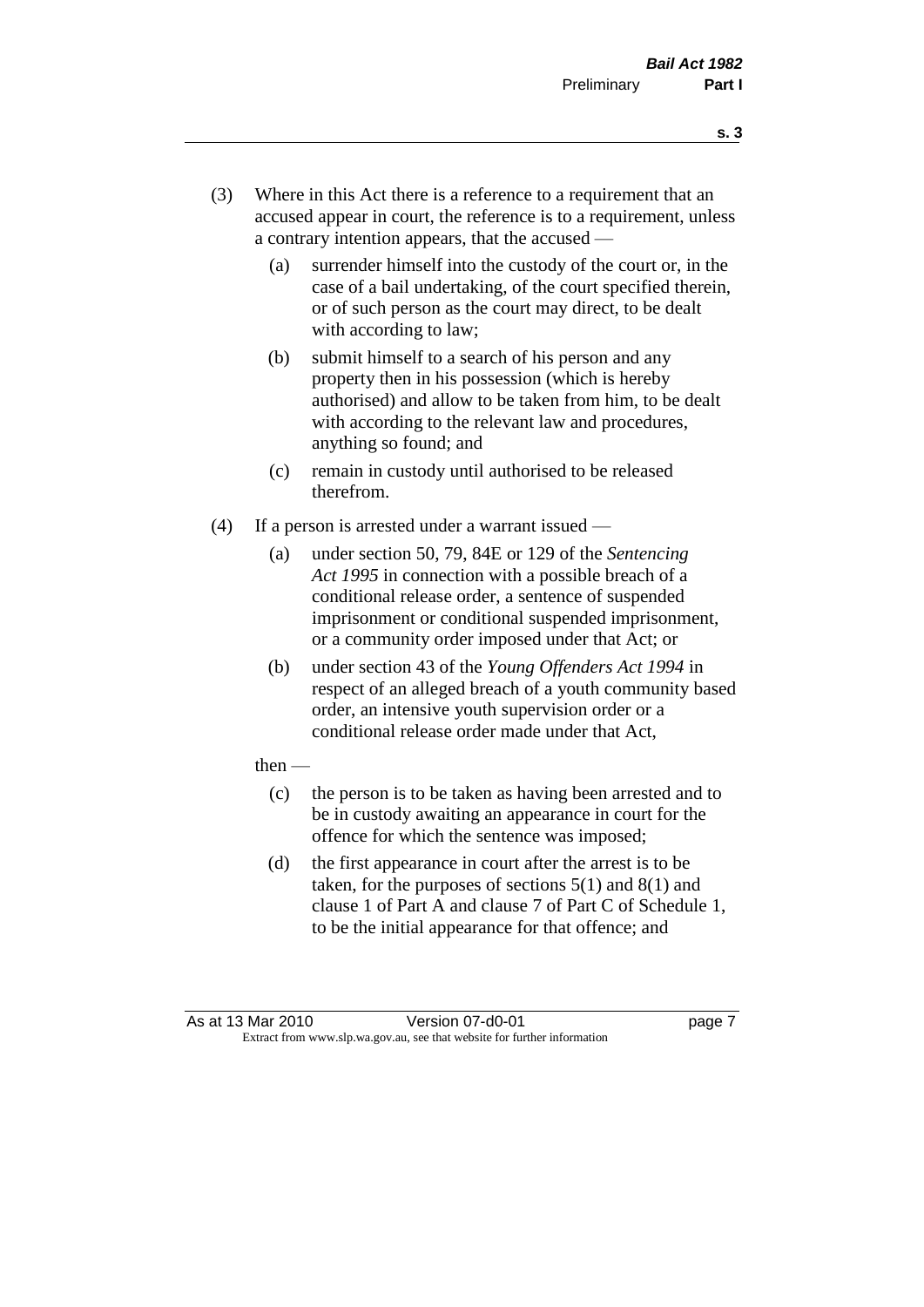- (e) the proceedings following the arrest are to be taken to be proceedings for that offence and to be a trial for the purpose of the definition in subsection (1) of "trial".
- (5) The CEO (corrections) may by writing signed by him delegate to any officer of the department of which he is the chief executive officer any function he has under this Act as an authorised community services officer.

*[Section 3 amended by No. 74 of 1984 s. 3; No. 15 of 1988 s. 4; No. 49 of 1988 s. 78; No. 61 of 1990 s. 4; No. 31 of 1993 s. 6; No. 45 of 1993 s. 4 and 12; No. 78 of 1995 s. 7; No. 57 of 1997 s. 21(1); No. 54 of 1998 s. 4 and 14; No. 47 of 1999 s. 7; No. 50 of 2003 s. 29(3); No. 65 of 2003 s. 121(2); No. 27 of 2004 s. 13(2); No. 34 of 2004 s. 251; No. 45 of 2004 s. 28(4); No. 59 of 2004 s. 141; No. 84 of 2004 s. 11, 82 and 83(2); No. 65 of 2006 s. 51 and 53; No. 6 of 2008 s. 4 and 24(2).]* 

*[Section 3. Modifications to be applied in order to give effect to Cross-border Justice Act 2008: section altered 1 Nov 2009. See endnote 1M; amended by No. 42 of 2009 s. 12.]*

#### **3A. Sending notices by electronic communication**

- (1) A reference in this Act, however expressed, to a notice being sent to a person (the *addressee*) by electronic communication is a reference to the notice being sent by electronic communication —
	- (a) to an electronic address provided by the addressee for the purpose of being served with the notice; and
	- (b) in an electronic format that enables it to be printed or otherwise generated by the addressee.
- (2) If a notice is sent in accordance with subsection (1), the notice is to be presumed, unless the contrary is shown, to have been received at the time when, in the ordinary course of events, the electronic communication would have entered the information system, as defined in the *Electronic Transactions Act 2003* section 5, of the addressee.

**s. 3A**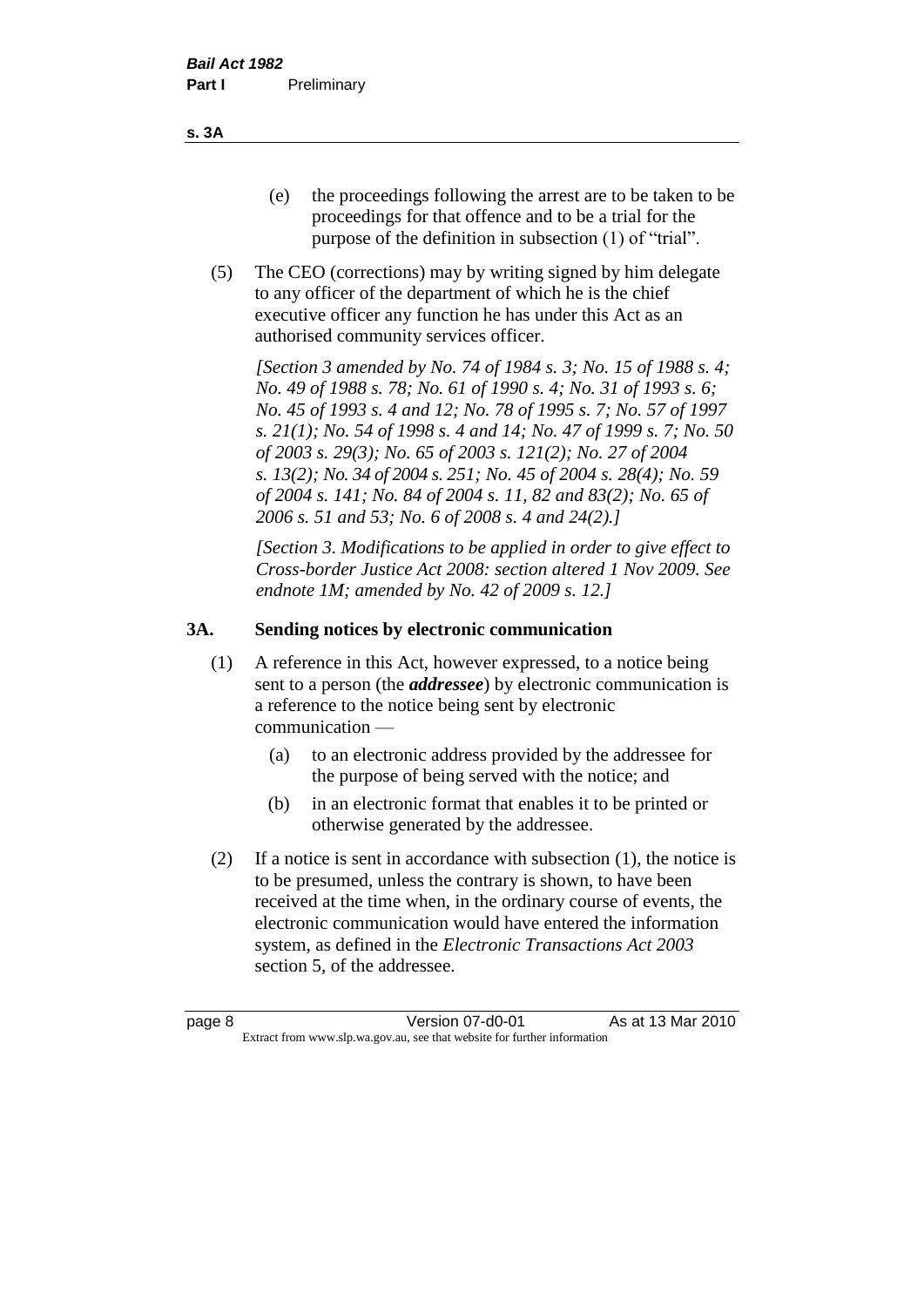*[Section 3A inserted by No. 6 of 2008 s. 5.]*

#### **4. Application of this Act**

The operation of this Act extends to any appearance in a court for an offence —

- (a) except to the extent that in this Act, or in the law creating the offence or applicable thereto, express provision is made excluding or limiting the operation of this Act in respect of that appearance;
- (b) whether or not that law contains a reference to the granting of bail;
- (c) however any reference in that law to the granting of bail may be expressed; and
- (d) as if any reference therein to the taking of a recognizance were to a requirement that, except where bail is dispensed with under this Act, the accused enter into a bail undertaking.

*[Section 4 amended by No. 84 of 2004 s. 82.]*

*[4AA.* 1M *Modifications to be applied in order to give effect to Crossborder Justice Act 2008: section inserted 1 Nov 2009. See endnote 1M.]*

#### **4A. Detention and bail where accused appears in response to summons or court hearing notice**

- $(1)$  Where
	- (a) an accused has appeared in court for an offence pursuant to a summons or court hearing notice issued under the *Criminal Procedure Act 2004*; and
	- (b) a judicial officer adjourns the proceedings,

the accused is not to be detained in custody to further appear before the court for that offence unless the judicial officer so orders.

As at 13 Mar 2010 Version 07-d0-01 Page 9 Extract from www.slp.wa.gov.au, see that website for further information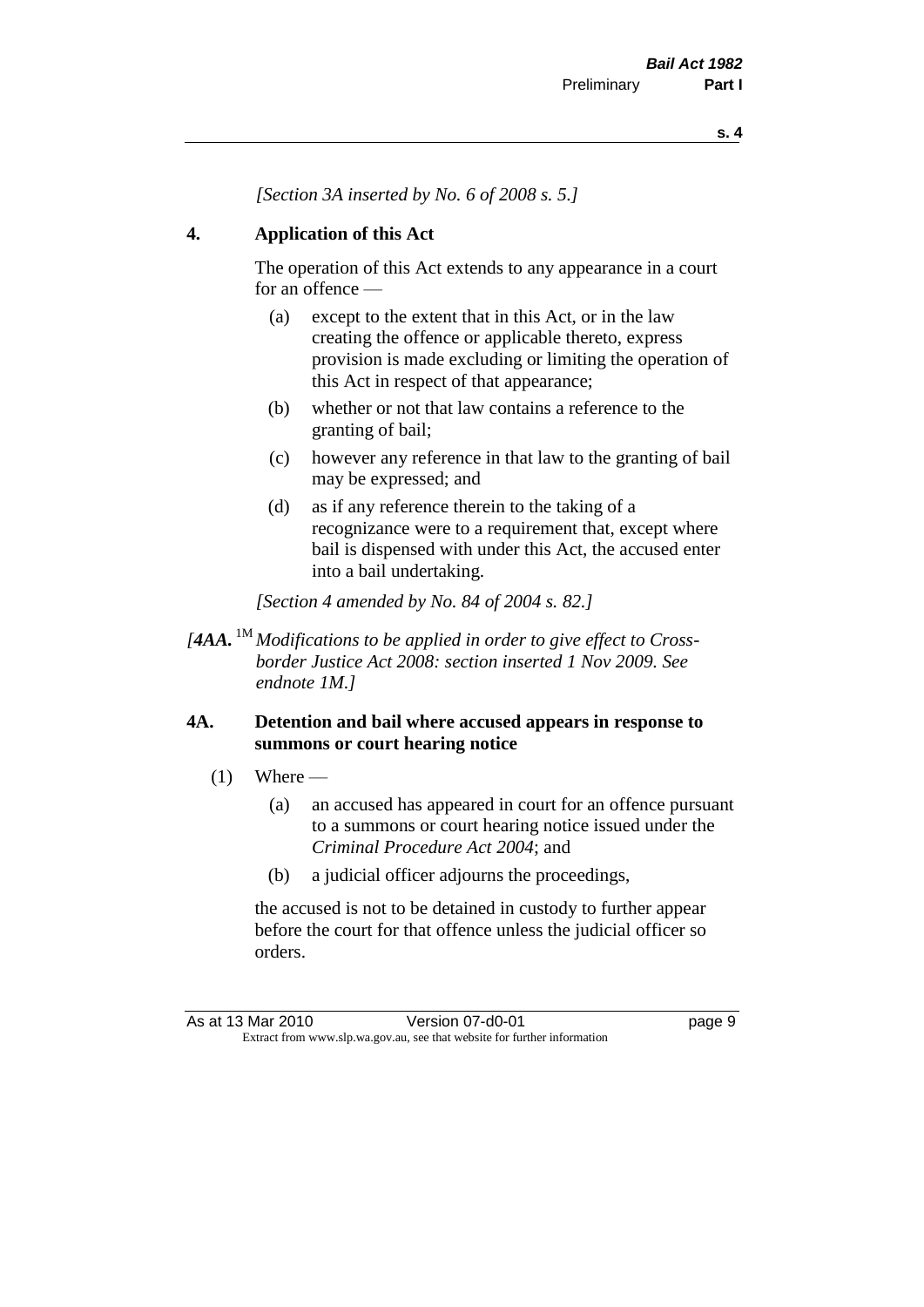#### **s. 4A**

- (2) If an order is made under subsection (1), the duty described in section 7(1) applies.
- (3) On any appearance in court by the accused a judicial officer to whom section 7(1) applies may revoke an order made under subsection (1).

*[Section 4A inserted by No. 6 of 2008 s. 6(1).]*

page 10 Version 07-d0-01 As at 13 Mar 2010 Extract from www.slp.wa.gov.au, see that website for further information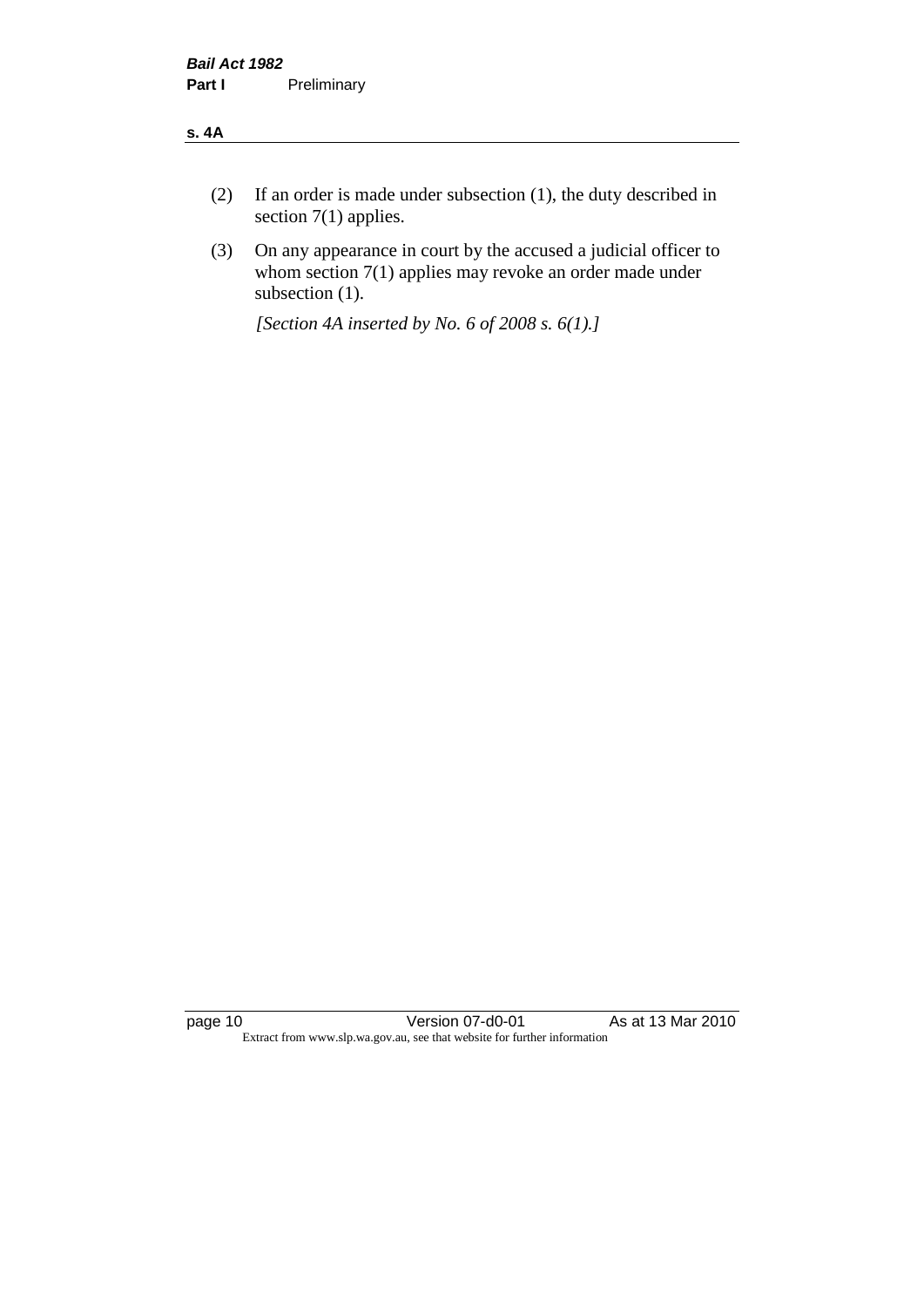### **Part II — Rights of accused in relation to bail**

*[Heading amended by No. 84 of 2004 s. 82.]* 

#### **5. Right of accused to have bail considered under this Act**

- (1) An accused who is in custody for an offence awaiting his initial appearance in court therefor is entitled —
	- (a) subject to sections 9, 10, 12 and 16(2), to have his case for bail for that appearance considered under and in accordance with this Act as soon as is practicable;
	- (b) if his case is not so considered, or if he is refused bail or is not released on bail, to be brought before a court as soon as is practicable.
- (2) An accused who is in custody awaiting any appearance in court for an offence, other than an initial appearance, is entitled, subject to sections 7B, 7C, 7E, 9 and 10, to have his case for bail for that appearance considered under and in accordance with this Act.

*[Section 5 amended by No. 74 of 1984 s. 4; No. 84 of 2004 s. 82; No. 6 of 2008 s. 7.]* 

#### **6. Duty on arresting officer and others to consider bail**

- (1) This section applies to a police officer or other person (the *arrester*) who —
	- (a) charges a person who is under arrest (the *accused*) with an offence; and
	- (b) does not release the accused unconditionally under section 142 of the *Criminal Investigation Act 2006*,

or who arrests a person under a warrant.

- (2) This section is subject to  $-$ 
	- (a) the exercise of the power conferred by section 9; and
	- (b) sections 10, 12 and 16 and clause 3A of Part C of Schedule 1.

As at 13 Mar 2010 **Version 07-d0-01 Dage 11** Extract from www.slp.wa.gov.au, see that website for further information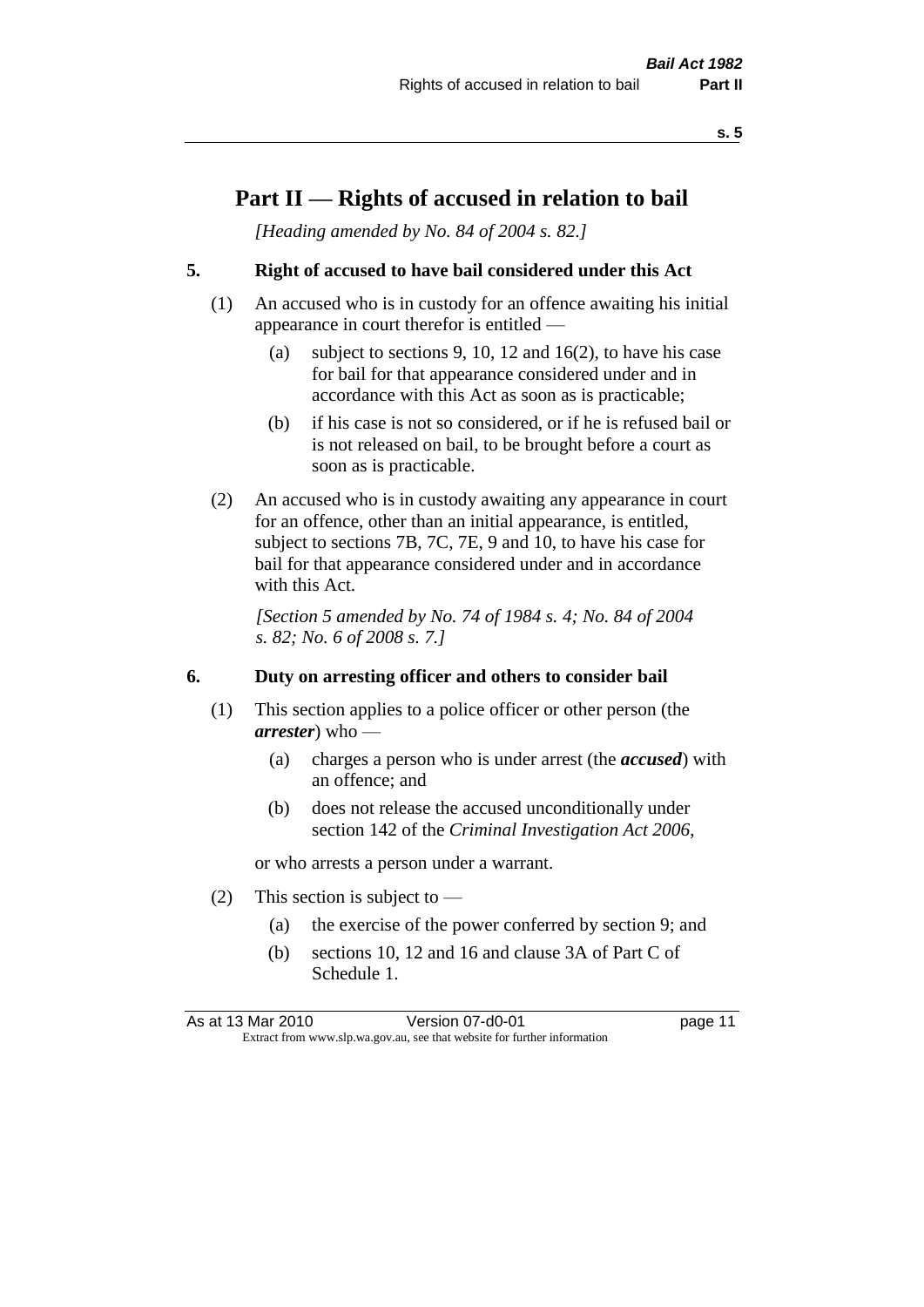- (3) The duties in this section shall be performed whether or not an application for bail is made by or on behalf of the accused.
- (4) As soon as is practicable after the accused is charged, or arrested under a warrant, as the case may be, the arrester shall either —
	- (a) bring the accused or cause the accused to be brought before a court; or
	- (b) perform the other duties of the arrester under this section.
- (5) If the arrester has power to grant the accused bail, the arrester shall consider the accused's case for bail.
- (6) If the arrester does not have power to grant the accused bail, the arrester shall, unless subsection (8), (9) or (10) applies, bring or cause the accused to be brought before an authorised police officer or a justice or, in the case of a child, any authorised officer or a justice, who shall consider the accused's case for bail as soon as is practicable.
- (7) Even if the arrester has power to grant the accused bail, the arrester may, instead of complying with subsection (5), comply with subsection (6) as if the arrester did not.
- (8) If under section 15 only a judge of the Supreme Court or a judge of the Children's Court has power to grant the accused bail, the arrester shall bring the accused or cause the accused to be brought before a judge of the Supreme Court or a judge of the Children's Court, as the case requires, who shall consider the accused's case for bail as soon as is practicable.
- (9) If under section 16 only a justice has power to grant the accused bail, the arrester shall bring the accused or cause the accused to be brought before a justice, who shall consider the accused's case for bail as soon as is practicable.
- (10) If section 16A applies, the arrester shall bring the accused or cause the accused to be brought before a court or judge referred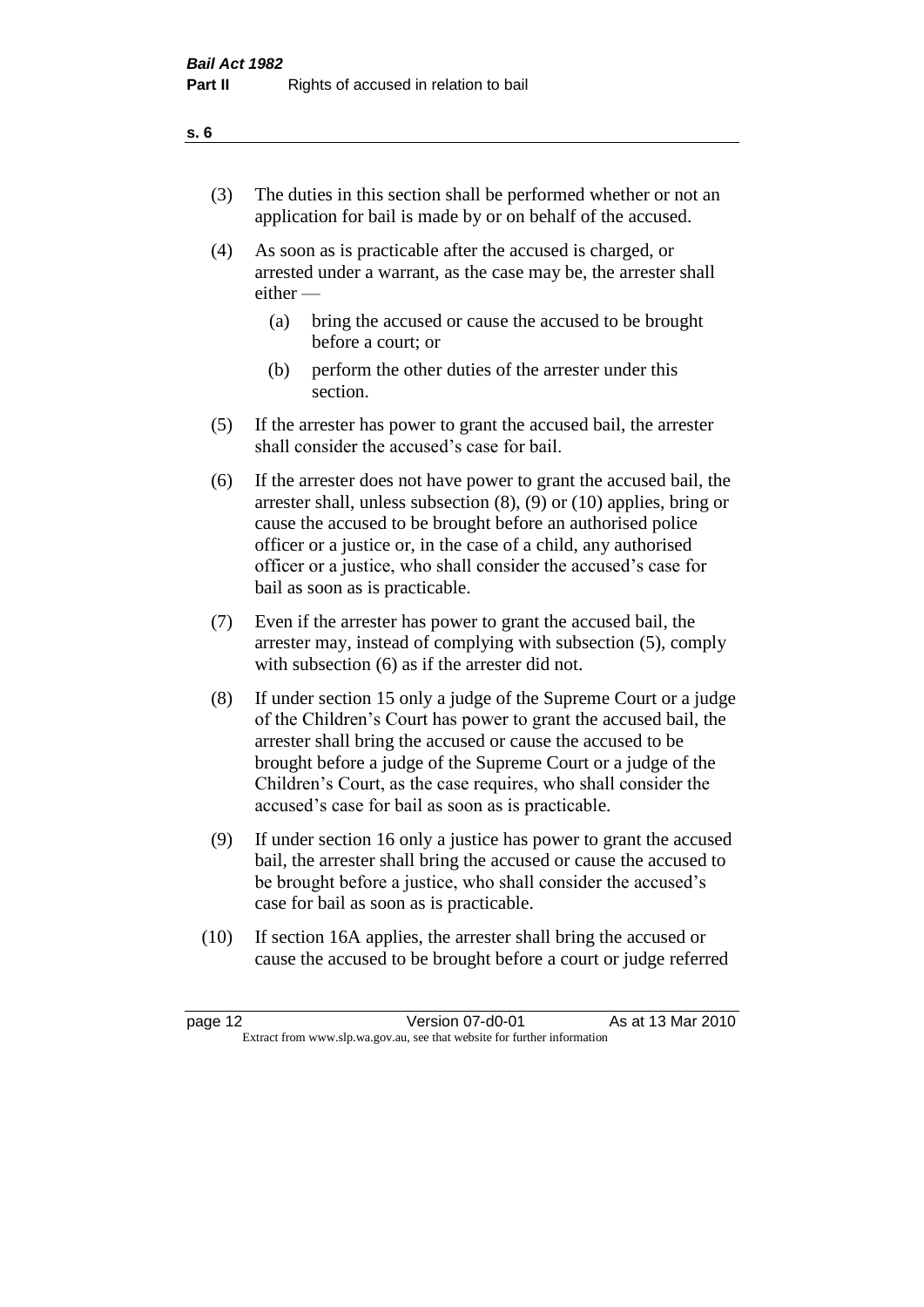to in section 16A(1), who shall consider the accused's case for bail as soon as is practicable.

*[Section 6 inserted by No. 59 of 2006 s. 4(1).]* 

#### **6A. Whether custody justified to be considered in certain cases**

 $(1)$  In this section —

*accused* means an accused who is under arrest, other than pursuant to a warrant;

*released* means released from custody without being required to enter into, or without having entered into, a bail undertaking;

*serious offence* means an indictable offence the penalty specified by a written law for which is or includes imprisonment for 5 years or more or life;

*summary court* means the Magistrates Court or the Children's Court.

- (2) An authorised officer or justice who is considering an accused's case for bail for an initial appearance in a summary court on a charge of an indictable offence that is not a serious offence may order that the accused be served with a summons under the *Criminal Procedure Act 2004*, and released, in respect of the charge unless satisfied —
	- (a) that there are reasonable grounds to suspect the accused would not obey the summons if served with it; or
	- (b) that not releasing the accused is justified under subsection (4) or for any other reason.
- (3) An authorised officer or justice who is considering an accused's case for bail for an initial appearance in a summary court on a charge of a simple offence must order that the accused be served with a court hearing notice under the *Criminal Procedure Act 2004*, and released, in respect of the charge unless satisfied —
	- (a) that the presence of the accused when the charge is dealt with is likely to be necessary for any reason or for sentencing purposes; or

|                                                                          | As at 13 Mar 2010 | Version 07-d0-01 | page 13 |
|--------------------------------------------------------------------------|-------------------|------------------|---------|
| Extract from www.slp.wa.gov.au, see that website for further information |                   |                  |         |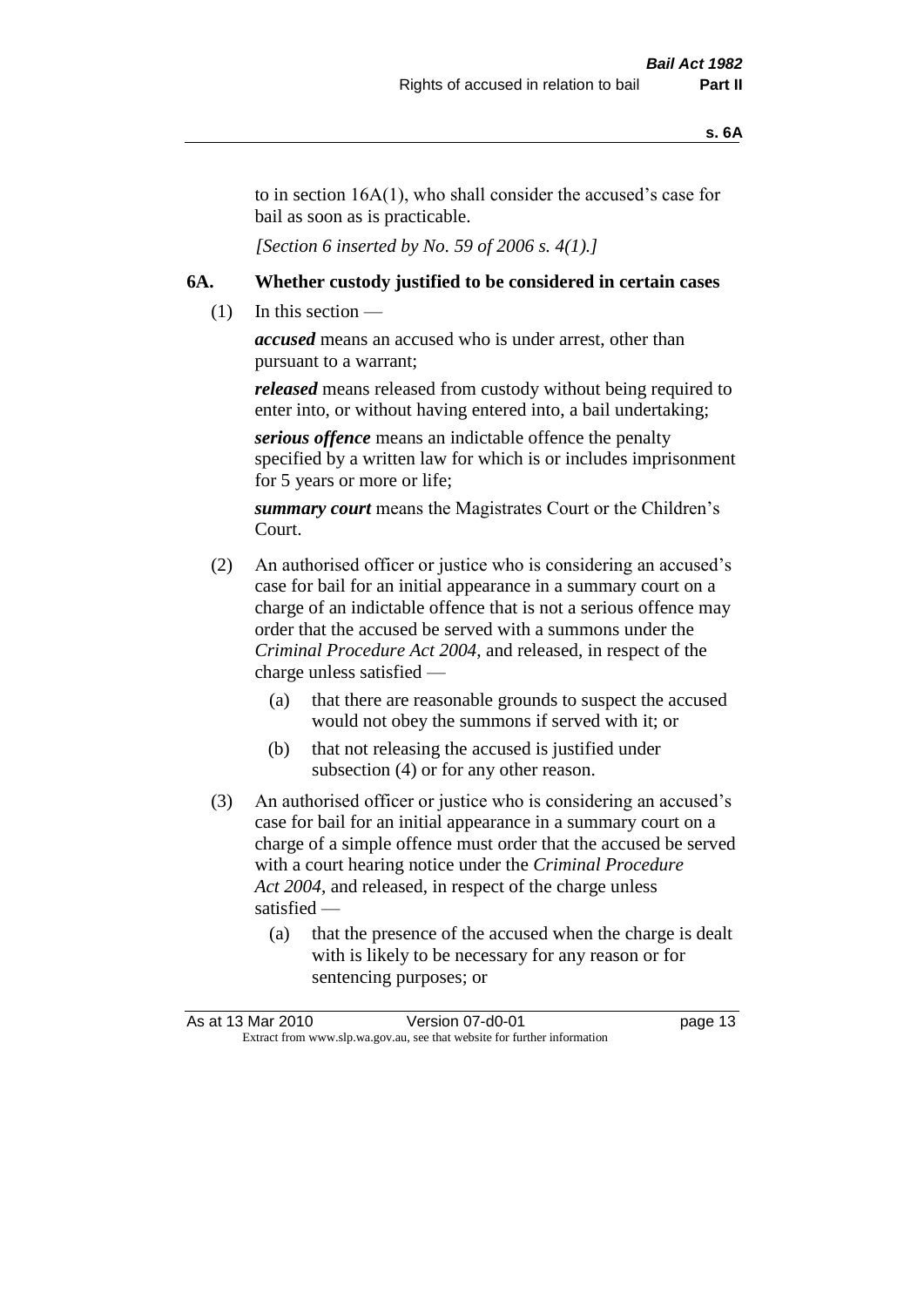#### **s. 7**

- (b) that not releasing the accused is justified under subsection (4) or for any other reason.
- (4) Not releasing an accused is justified if there are reasonable grounds to suspect that if the accused were released —
	- (a) the accused
		- (i) would commit an offence;
		- (ii) would continue or repeat an offence with which he or she is charged;
		- (iii) would endanger another person's safety or property; or
		- (iv) would interfere with witnesses or otherwise obstruct the course of justice, whether in relation to the accused or any other person;

or

- (b) the accused's safety would be endangered.
- (5) This section does not affect the operation of section 28 or 30 of the *Criminal Procedure Act 2004*.

*[Section 6A inserted by No. 59 of 2006 s. 5.]* 

#### **7. Duty imposed on judicial officers in respect of unconvicted accused**

(1) Upon and following an accused's initial appearance in court for an offence every judicial officer who may thereafter order his detention or continued detention in custody before conviction for the offence is under a duty, unless section 7B, 7C or 7E applies, to consider the accused's case for bail, whether or not an application for bail is made by the accused or on his behalf.

*[(2)-(4) deleted]*

page 14 Version 07-d0-01 As at 13 Mar 2010 Extract from www.slp.wa.gov.au, see that website for further information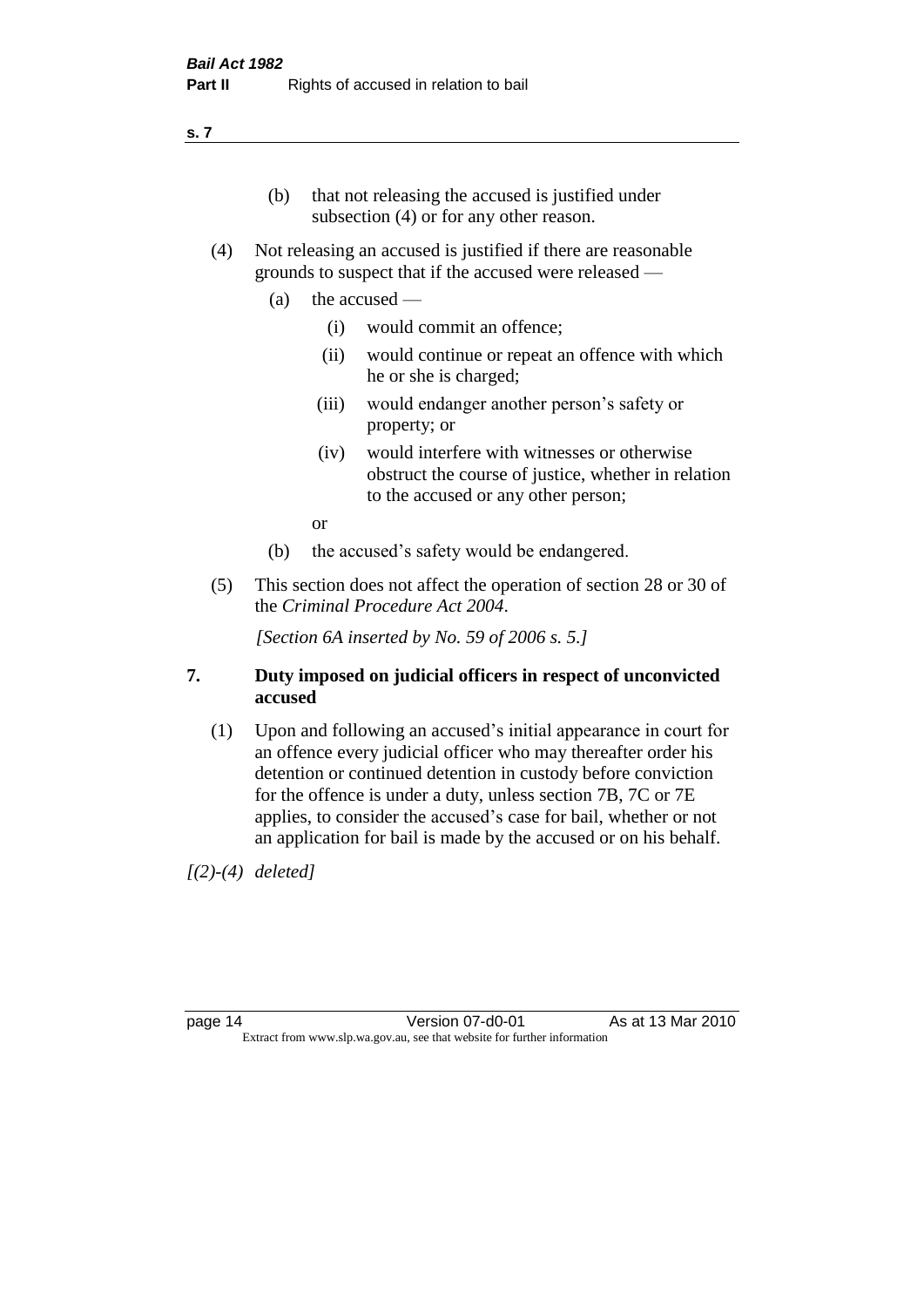(5) The operation of this section is subject to the exercise of the powers conferred by sections 7A and 9 and to the provisions of sections 10, 12 and 16(2) and clause 3A of Part C of Schedule 1.

*[Section 7 amended by No. 74 of 1984 s. 5; No. 49 of 1988 s. 80; No. 45 of 1993 s. 6; No. 84 of 2004 s. 82; No. 59 of 2006 s. 4(2); No. 6 of 2008 s. 8.]* 

#### **7A. Bail may be dispensed with by court**

- (1) A judicial officer referred to in section 7(1) may, instead of discharging the duty imposed by that subsection, dispense with the requirement for bail for an appearance in court for an offence by an accused if the judicial officer —
	- (a) has jurisdiction to do so under section 13A(1); and
	- (b) may properly do so under section 13A(2).
- (2) Where the requirement for bail is dispensed with under this section, the accused has a right to be at liberty until the accused is required to appear before a court for the offence, but subject  $\mathrm{to}$  —
	- (a) section 59A; and
	- (b) any requirement that the accused be in custody for some other offence or reason.

*[Section 7A inserted by No. 6 of 2008 s. 9(1).]*

#### **7B. Special provision for adult accused in murder cases**

 $(1)$  In this section —

*judge* means a judge of the Supreme Court.

- (2) This section applies where
	- (a) an accused is in custody for an offence of murder so that under section 15 only a judge has power to grant bail; and
	- (b) the accused is not a child.

As at 13 Mar 2010 **Version 07-d0-01 Dage 15** Extract from www.slp.wa.gov.au, see that website for further information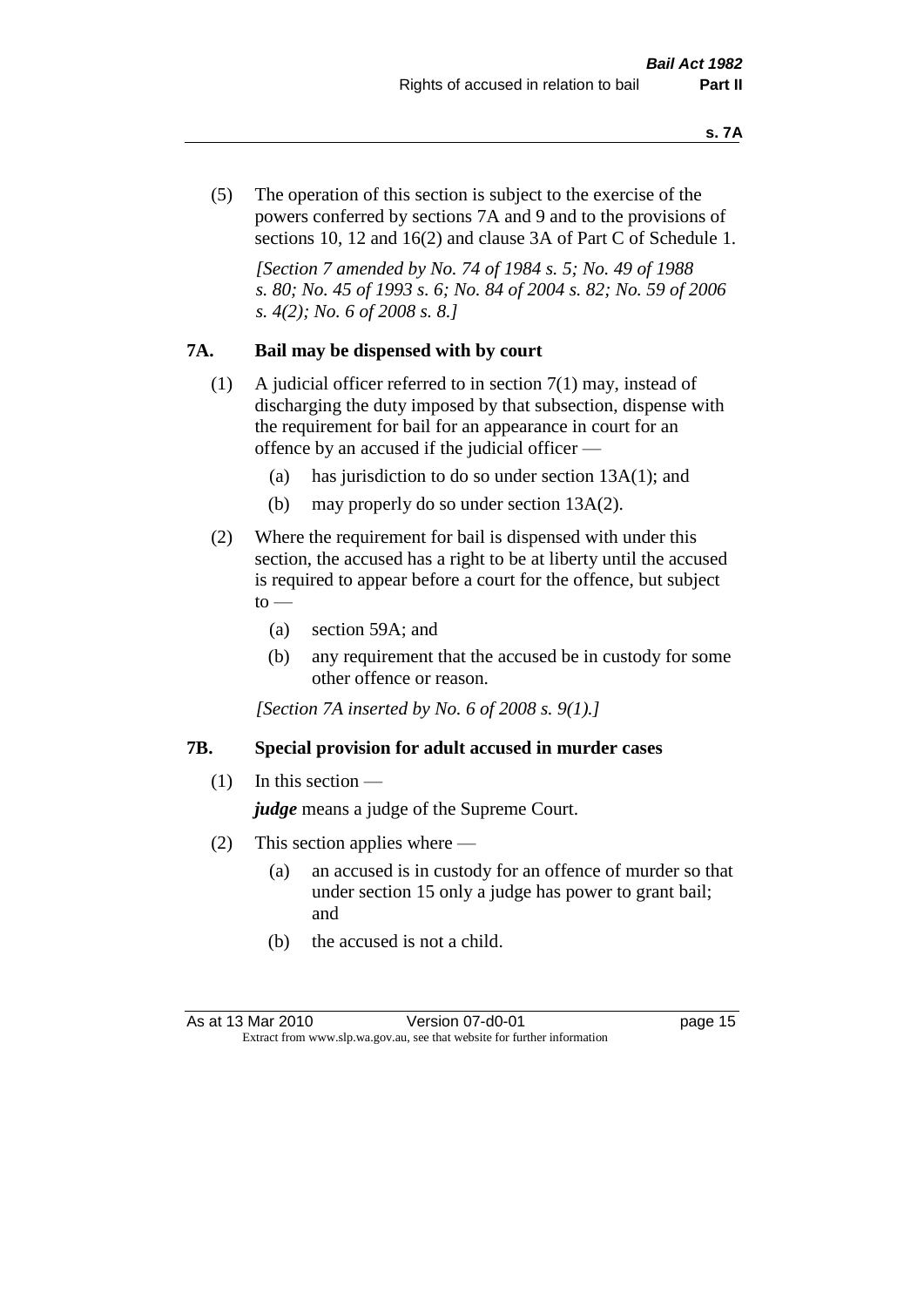#### **s. 7B**

- (3) Where this section applies the accused, or a person on the accused's behalf, may make an application to a judge for bail at any time before conviction for the offence.
- (4) Upon an accused's initial appearance in court for an offence of murder, the judicial officer who may order the accused's detention in custody is under a duty to inform the accused of the right conferred by subsection (3).
- $(5)$  Where
	- (a) an accused's case for bail has been considered by a judge on an application under subsection (3); and
	- (b) bail has been refused,

the accused's case for bail shall not be considered on any subsequent occasion in the same case when the accused's continued detention may be ordered unless subsection (6) applies.

- (6) The accused's case for bail shall again be considered by a judge if the accused, or a person on the accused's behalf, applies to a judge and satisfies the judge that —
	- (a) new facts have been discovered, new circumstances have arisen or the circumstances have changed since bail was refused; or
	- (b) the accused failed to adequately present the accused's case for bail on the previous occasion.
- $(7)$  Where
	- (a) an accused's case for bail has been considered by a judge on an application under subsection (3); and
	- (b) bail has been granted,

on any subsequent appearance in the same case a judicial officer may order, notwithstanding section 15, that bail is to continue on the same terms and conditions.

page 16 **Version 07-d0-01** As at 13 Mar 2010 Extract from www.slp.wa.gov.au, see that website for further information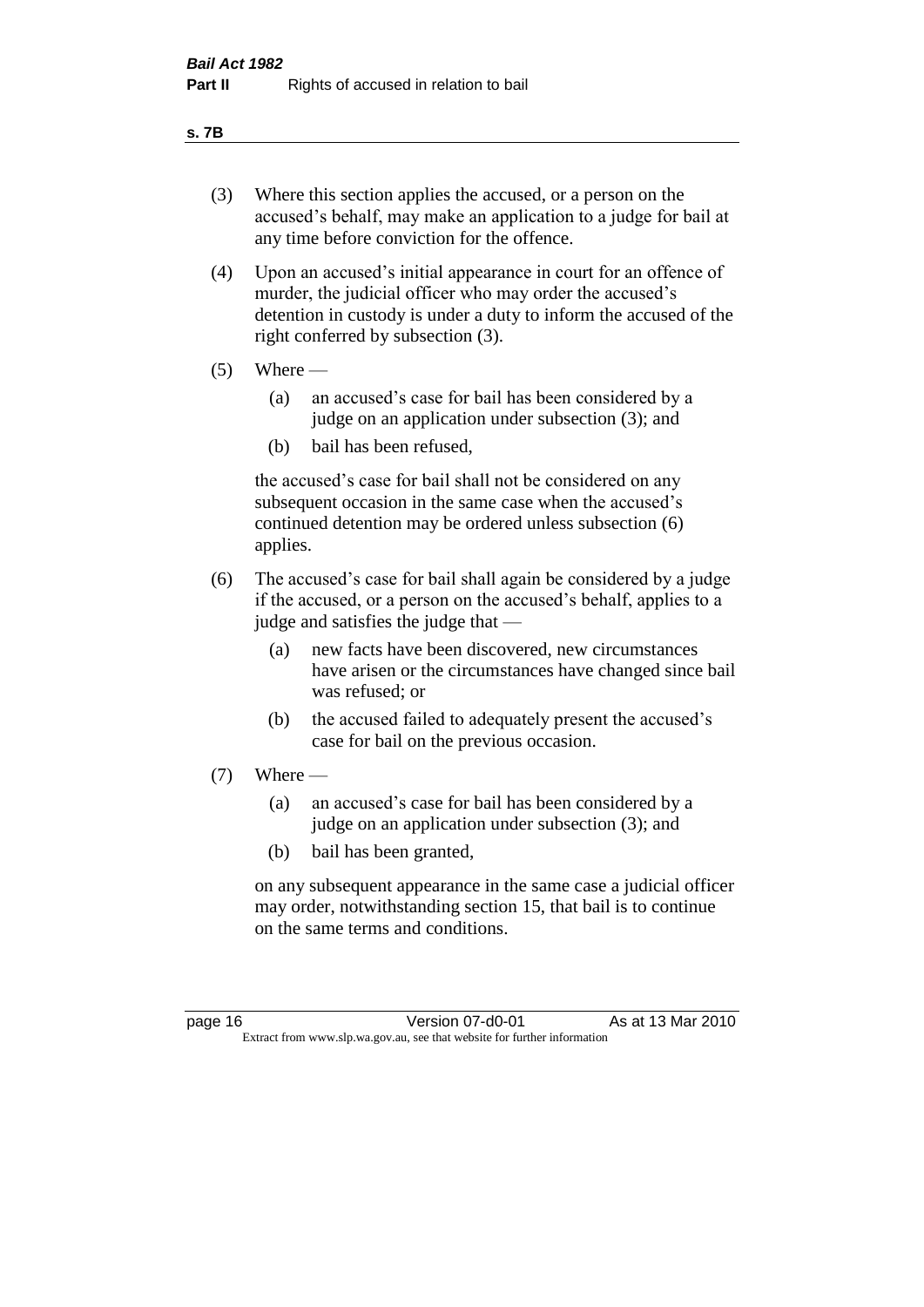(8) The accused is to be taken before a judge for the purposes of an application under this section only if the judge so orders.

*[Section 7B inserted by No. 6 of 2008 s. 9(1); amended by No. 29 of 2008 s. 24(2) and (3).]*

#### **7C. Special provision for child accused in murder cases**

- (1) This section applies where a child accused is in custody for an offence of murder so that under section 15 only a judge of the Children's Court has power to grant bail.
- (2) Where this section applies, the judicial officer referred to in section 7(1) other than a judge of the Children's Court, shall, whether or not an application for bail is made by the accused or on the accused's behalf, cause the accused to be taken as soon as is practicable before a judge of the Children's Court for the purpose of having the accused's case for bail considered by the judge.
- (3) Notwithstanding subsection (2), where
	- (a) the duty described in that subsection has been discharged once in relation to a child accused's case for bail; and
	- (b) bail has on that occasion been refused by a judge of the Children's Court,

the accused's case for bail need not be considered on any subsequent occasion in the same case when the accused's continued detention may be ordered unless subsection (4) applies.

- (4) On a subsequent occasion the accused may apply to the judicial officer who may order the accused's continued detention for a reconsideration of the accused's case for bail on the ground  $that -$ 
	- (a) new facts have been discovered, new circumstances have arisen or the circumstances have changed since bail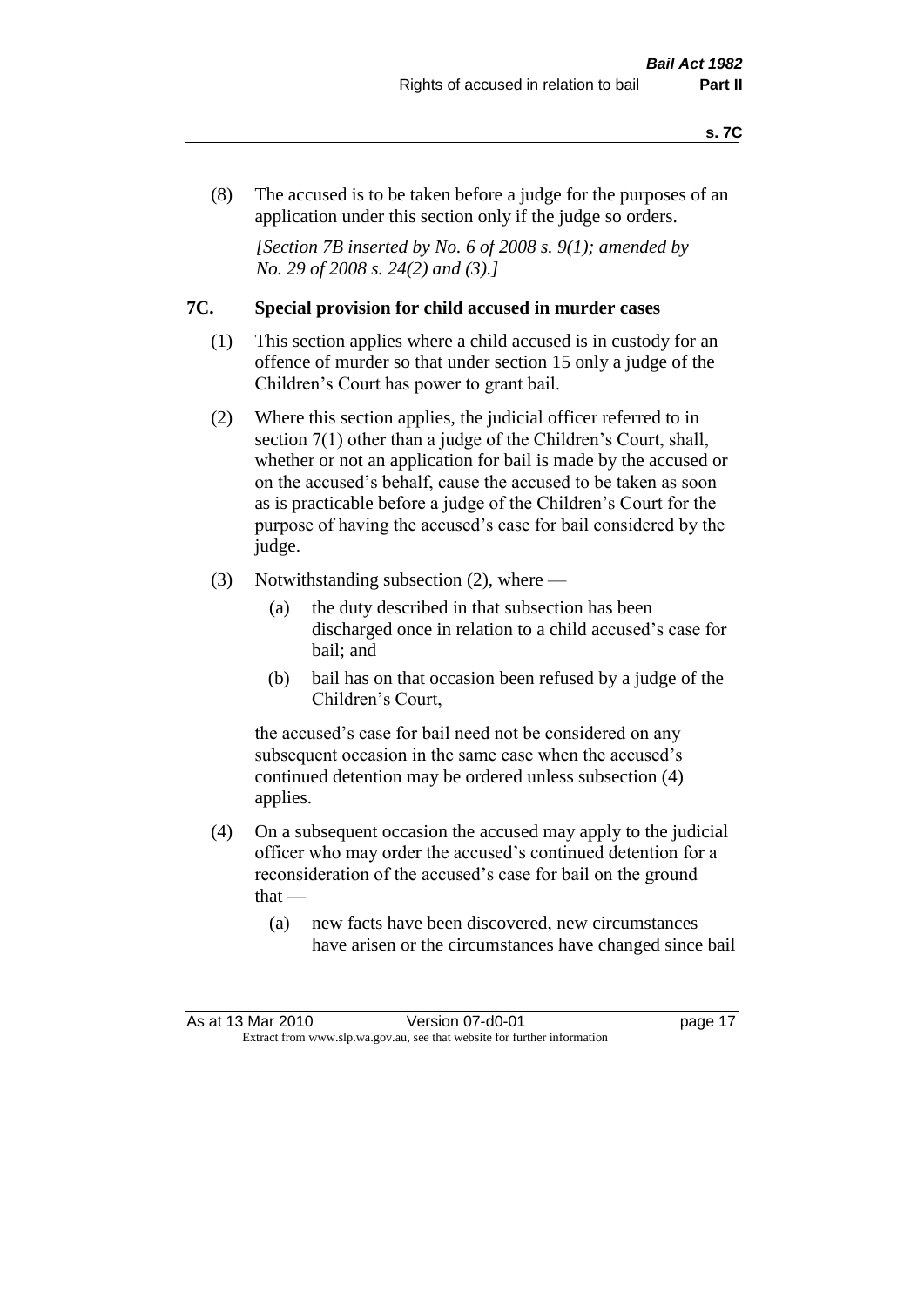#### **s. 7D**

was refused on the occasion mentioned in subsection (3); or

- (b) the accused failed to adequately present the accused's case for bail on that occasion.
- (5) If the judicial officer is satisfied as to one or more of those grounds the judicial officer shall cause the accused to be taken as soon as is practicable before a judge of the Children's Court for the purpose of having the accused's case for bail considered by the judge.

*[Section 7C inserted by No. 6 of 2008 s. 9(1); amended by No. 29 of 2008 s. 24(4).]*

#### **7D. Previous decision may be adopted**

- (1) Notwithstanding section 7(1), after
	- (a) the duty described in that subsection has been discharged once in relation to an accused's case for bail; or
	- (b) a judge of the Children's Court has considered the case under section 15,

it is sufficient on any subsequent consideration of bail in the same case for a judicial officer, including a judge of the Children's Court acting under section 15, to make inquiry of the accused in terms of subsection (2).

- (2) The inquiry to be so made is  $-$ 
	- (a) whether any new fact has been discovered or new circumstance has arisen, or whether the circumstances have changed, since bail was previously granted or refused; and
	- (b) whether the accused considers that the accused failed to adequately present the accused's case for bail on a previous occasion.
- (3) Unless the judicial officer is satisfied that there is any reason of the kind mentioned in subsection (2) for not doing so, the

page 18 **Version 07-d0-01** As at 13 Mar 2010 Extract from www.slp.wa.gov.au, see that website for further information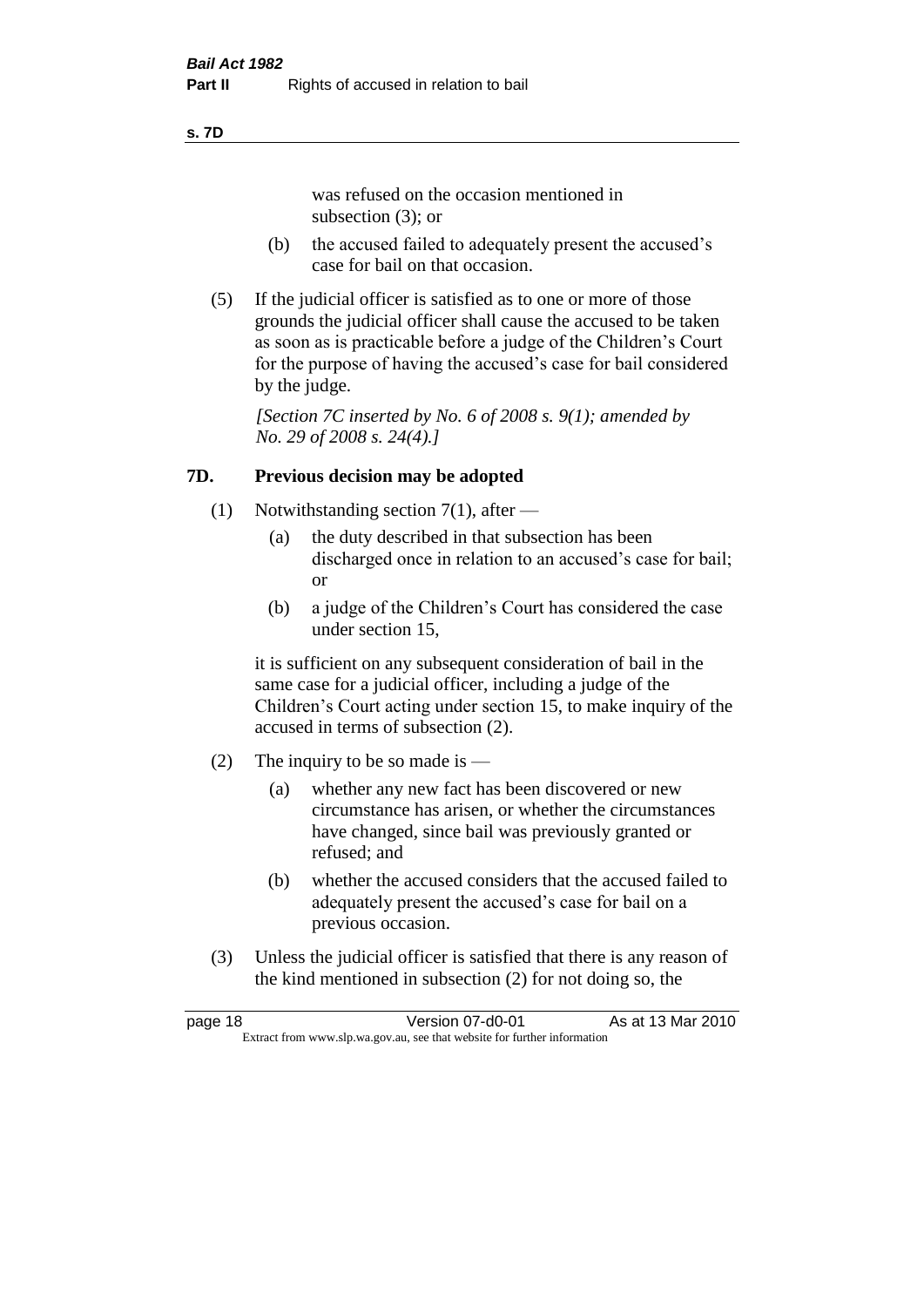judicial officer may adopt the decision previously made in the case, but with power to make such variations of the terms and conditions of bail as the judicial officer thinks fit.

*[Section 7D inserted by No. 6 of 2008 s. 9(1).]*

#### **7E. Bail during trial**

- $(1)$  Where
	- (a) an accused has been refused bail for the accused's appearance for trial for an offence; and
	- (b) the trial extends beyond one day,

a judicial officer referred to in section 7(1) need not comply with that subsection unless the accused, or a person on the accused's behalf, applies for bail.

(2) In subsection  $(1)$  —

*trial* means that part of proceedings for an offence when evidence is being received by the court in respect of the offence and also extends to any time when —

- (a) legal argument is being heard; or
- (b) a judicial officer or a jury is deliberating.

*[Section 7E inserted by No. 6 of 2008 s. 9(1).]*

#### **7F. Bail for appeal from courts of summary jurisdiction**

- (1) If a person is in custody and an appeal has been commenced under the *Criminal Appeals Act 2004* Part 2 in connection with the decision by virtue of which the person is in custody, the person may apply for bail —
	- (a) if the appeal is to be heard and determined by the Court of Appeal or if an application has been made to the Court of Appeal for leave to appeal to the Court of Appeal — to a judge of appeal; or
	- (b) in any other case to a judge of the Supreme Court.

As at 13 Mar 2010 **Version 07-d0-01 Dage 19** Extract from www.slp.wa.gov.au, see that website for further information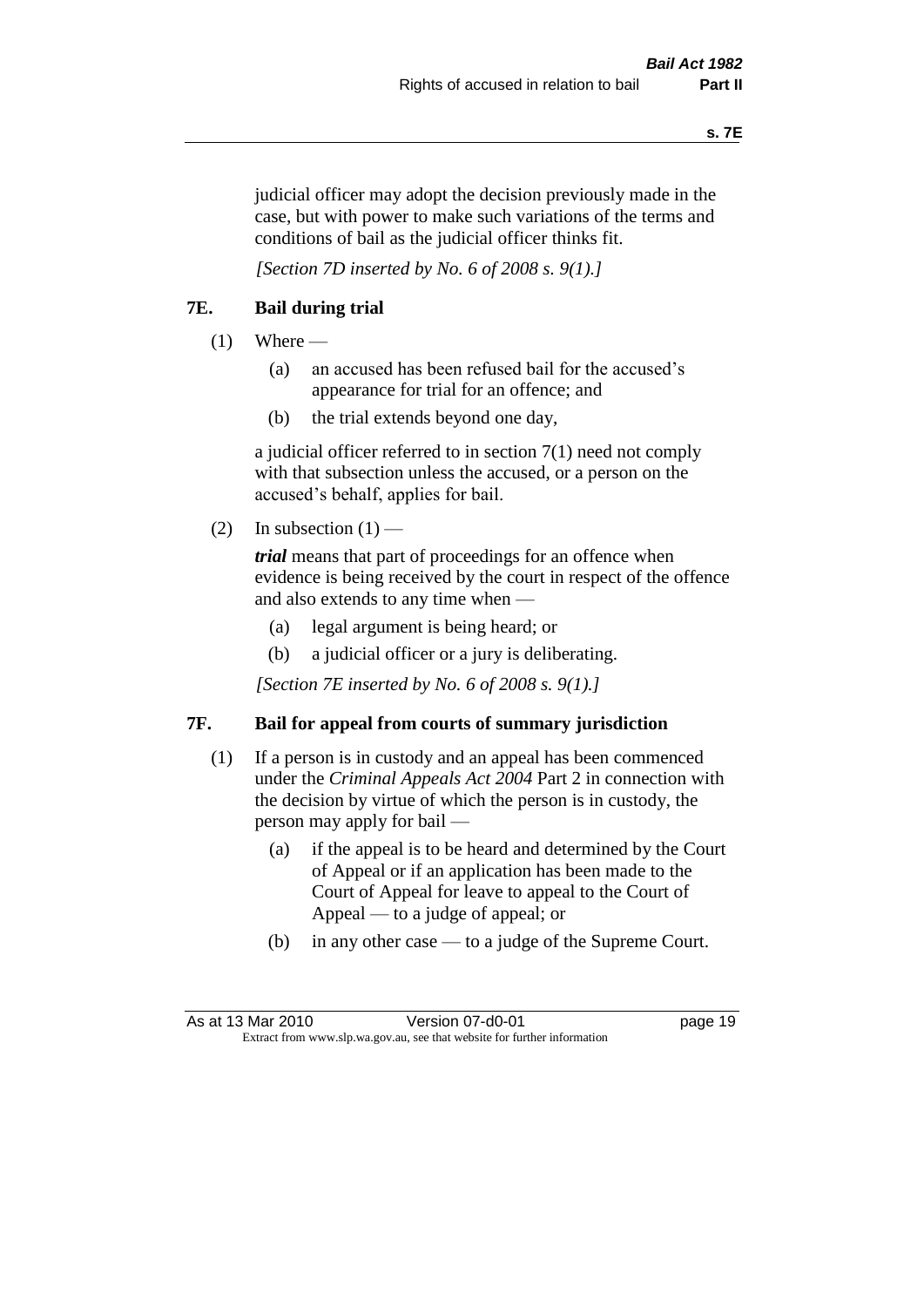- (2) Bail shall not be granted to an applicant for bail under subsection (1) unless —
	- (a) the applicant has given notice of the application for bail  $to -$ 
		- (i) the Director of Public Prosecutions; or
		- (ii) the State Solicitor,
		- as the case may require; and
	- (b) that official has been given an opportunity to be heard on the application.

*[Section 7F inserted by No. 6 of 2008 s. 9(1).]*

#### **8. Accused to be given information and approved forms**

- (1) Subject to subsection (4), a judicial officer or authorised officer who is called upon to consider an accused's case for bail, on the first occasion when it arises in relation to an offence or group of offences for which an accused is required to appear, shall ensure that the accused is, or has been, given —
	- (a) such information in writing as to the effect of this Act as is prescribed for the purposes of this paragraph;
	- (b) an approved form for completion, designed to disclose to the judicial officer or authorised officer all information relevant to the decision; and
	- (c) where the accused is unable or insufficiently able, to read, speak or write English, such assistance as he may reasonably require in order to have communicated to him the information mentioned in paragraph (a) and complete the form referred to in paragraph (b).
- (2) After an accused case for bail has been considered once, a judicial officer or authorised officer on any subsequent consideration of bail in the same case shall —
	- (a) comply with subsection  $(1)(a)$ ; and

**s. 8**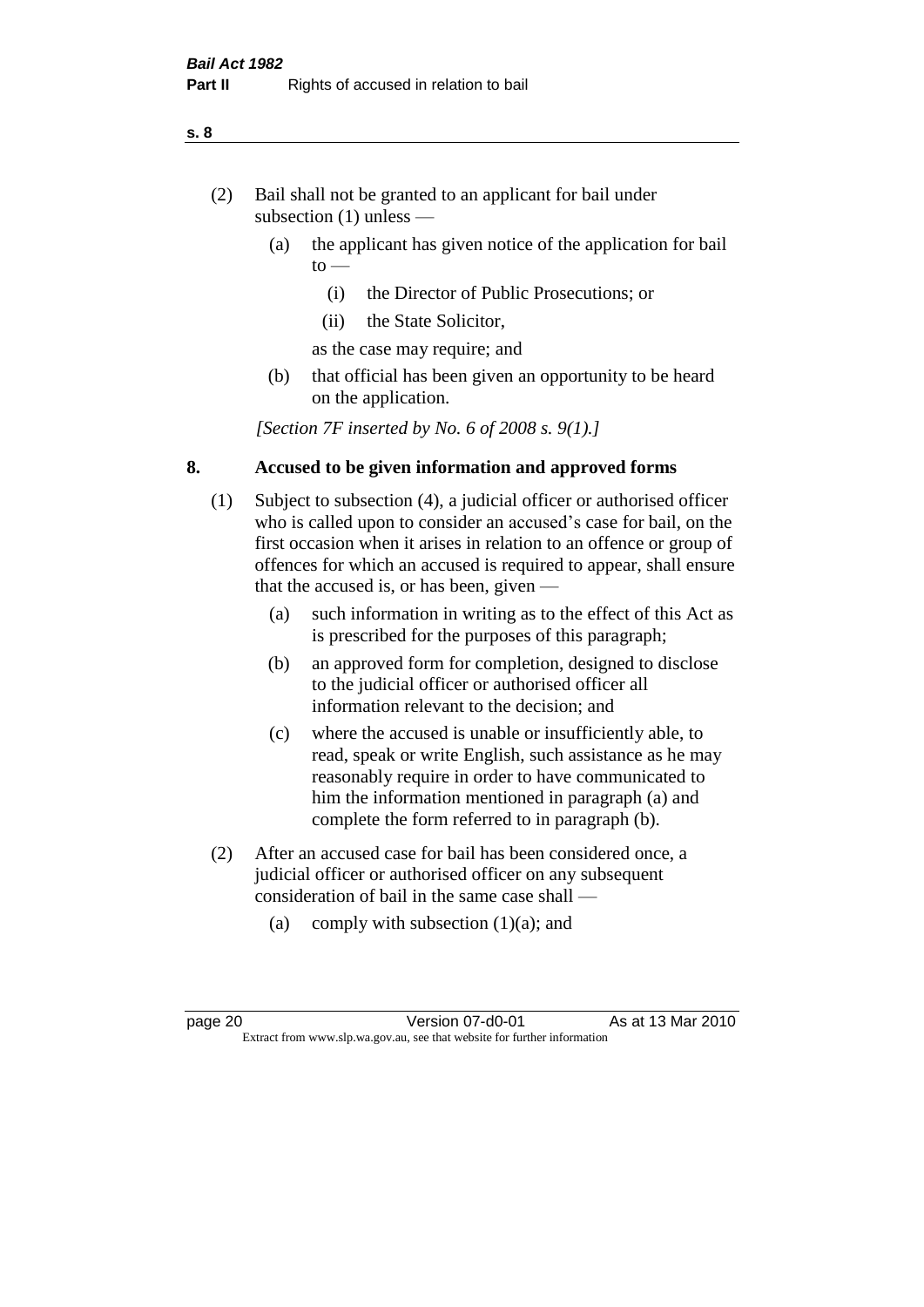- (b) either comply with subsection  $(1)(b)$  or obtain the form previously completed for the purposes of that paragraph, if any, and ensure that —
	- (i) the form is revised in order to show any changes which he is informed have occurred since it was completed; and
	- (ii) any assistance, of the kind referred to in subsection  $(1)(c)$  is given to the accused for the purpose of completing or revising the form, as the case may be.
- (3) Nothing in this section shall be read as limiting section 23.
- (3a) Notwithstanding subsection  $(1)(a)$  or  $(2)(a)$  a judicial officer or authorised officer need not comply with that paragraph if it appears to him that the accused's case for bail is such that bail is likely to be granted to him in accordance with this Act; but if it subsequently appears to him that bail will not be granted or that the accused is dissatisfied with any condition imposed on the grant of bail he shall then comply with that paragraph.
- (4) Notwithstanding subsection (1)(b) or (2)(b), a judicial officer or an authorised officer may dispense with completion or revision of the form referred to in those paragraphs if it appears to him  $that -$ 
	- (a) the accused's case for bail is such that bail is likely to be granted to him in accordance with this Act; and
	- (b) the information in the possession of the judicial officer or authorised officer is sufficient for his consideration of the case.
- (5) Where a person has applied for bail for an appeal as mentioned in section 7F(1), this section applies as if the consideration of bail for the appeal were a first consideration of bail for an offence.

*[Section 8 amended by No. 74 of 1984 s. 6; No. 15 of 1988 s. 6; No. 33 of 1989 s. 18; No. 84 of 2004 s. 82; No. 6 of 2008 s. 9(2) and 43(1).]*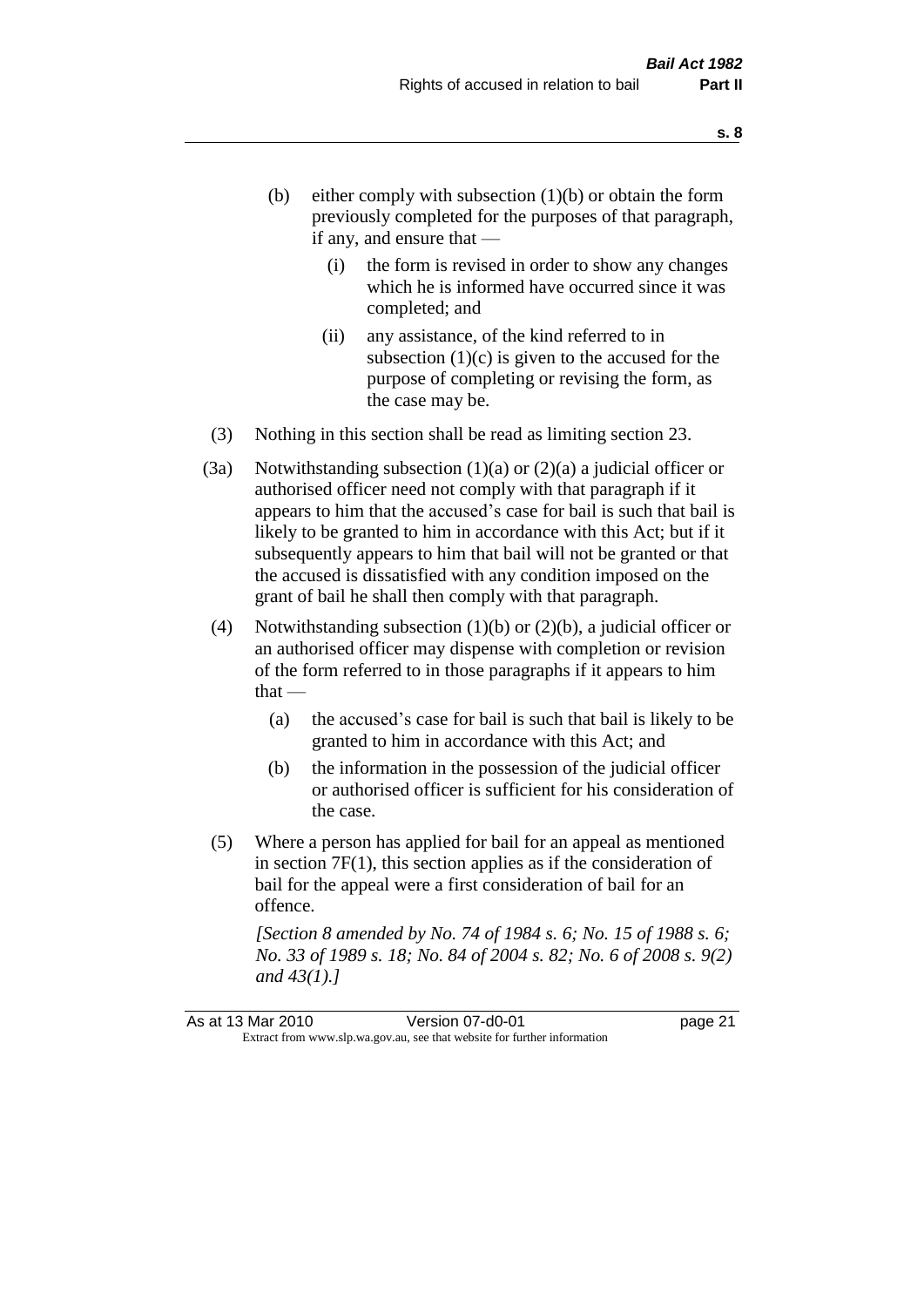- **9. Bail decision may be deferred until further information obtained**
	- (1) Subject to section 26(2) of the *Young Offenders Act 1994*, a judicial officer or authorised officer who is called upon to consider a case for bail may defer consideration of the case for a period not exceeding 30 days if he thinks it is necessary —
		- (a) to obtain more information for the purpose of making a decision in accordance with this Act; or
		- (b) to take any step authorised by section  $24(1)$  or  $24A(1)$ or (2).
	- (2) Nothing in this section shall be taken to limit the right of an accused to be brought before a court as soon as is practicable if he is not released on bail.

*[Section 9 amended by No. 57 of 1997 s. 21(2); No. 84 of 2004 s. 82; No. 6 of 2008 s. 10(1).]*

#### **10. Sections 5, 6 and 7 do not apply where accused imprisoned for other cause**

Notwithstanding sections 5, 6 and 7, the rights conferred on an accused and the duties imposed on police officers, authorised officers and judicial officers by those sections in respect of an appearance in court for an offence do not arise where —

- (a) the accused is in custody for some other offence or reason (including the non-payment of a sum of money); and
- (b) the police officer, authorised officer or judicial officer is satisfied that the accused is likely to remain in custody for that other offence or reason until or beyond the time for the appearance for the first-mentioned offence.

*[Section 10 amended by No. 84 of 2004 s. 82.]*

page 22 Version 07-d0-01 As at 13 Mar 2010 Extract from www.slp.wa.gov.au, see that website for further information

#### **s. 9**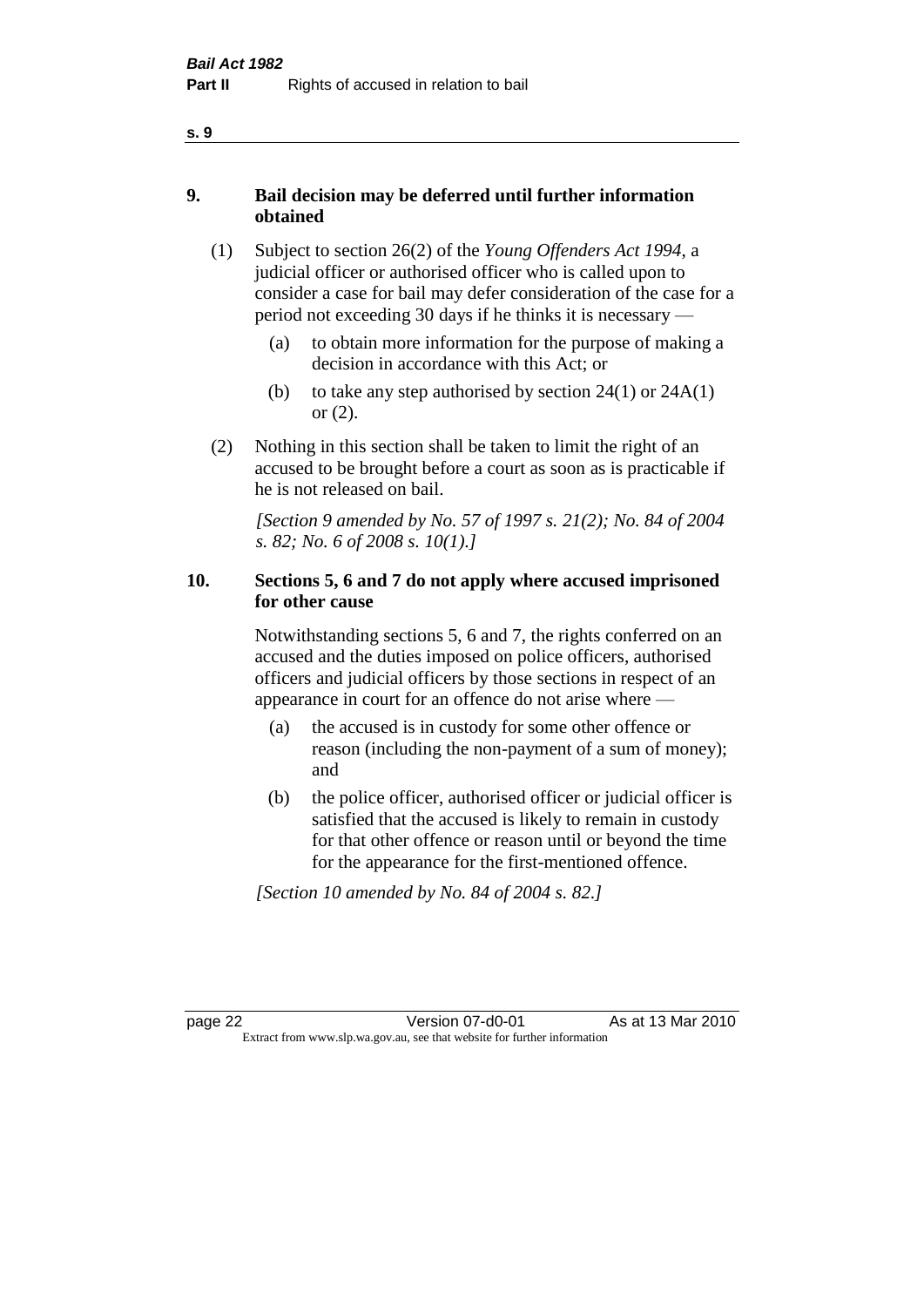#### **11. Rights following grant of bail**

- $(1)$  When
	- (a) bail has been granted to an accused for an appearance in court;
	- (b) all conditions which are to be complied with before the release of the accused have been complied with; and
	- (c) he has entered into a bail undertaking for that appearance or his bail undertaking is deemed to be amended under section 31(3),

the accused has a right to be at liberty until he is required to appear, or to next appear, before a court, but subject to —

- (d) any requirement that he be in custody for some other reason;
- (e) the exercise of the powers in sections 14(3), 17A, 46, 50F, 54 and 55; and
- (f) the limitation mentioned in section 12.
- (2) Where the accused is in custody in a lock-up, court custody centre or prison, the right conferred by subsection (1) is also subject to the person in charge of the lock-up, court custody centre or prison either —
	- (a) signing a certificate under subsection (3); or
	- (b) receiving notice that a certificate has been signed by another person under that subsection.
- (3) After an accused becomes entitled to be at liberty as provided in subsection (1), a person referred to in section 29 may sign a certificate to that effect in the prescribed form.
- (4) The person in charge of a lock-up, court custody centre or prison in which the accused is in custody shall release the accused from custody as soon as is practicable after —
	- (a) the person in charge signs the certificate; or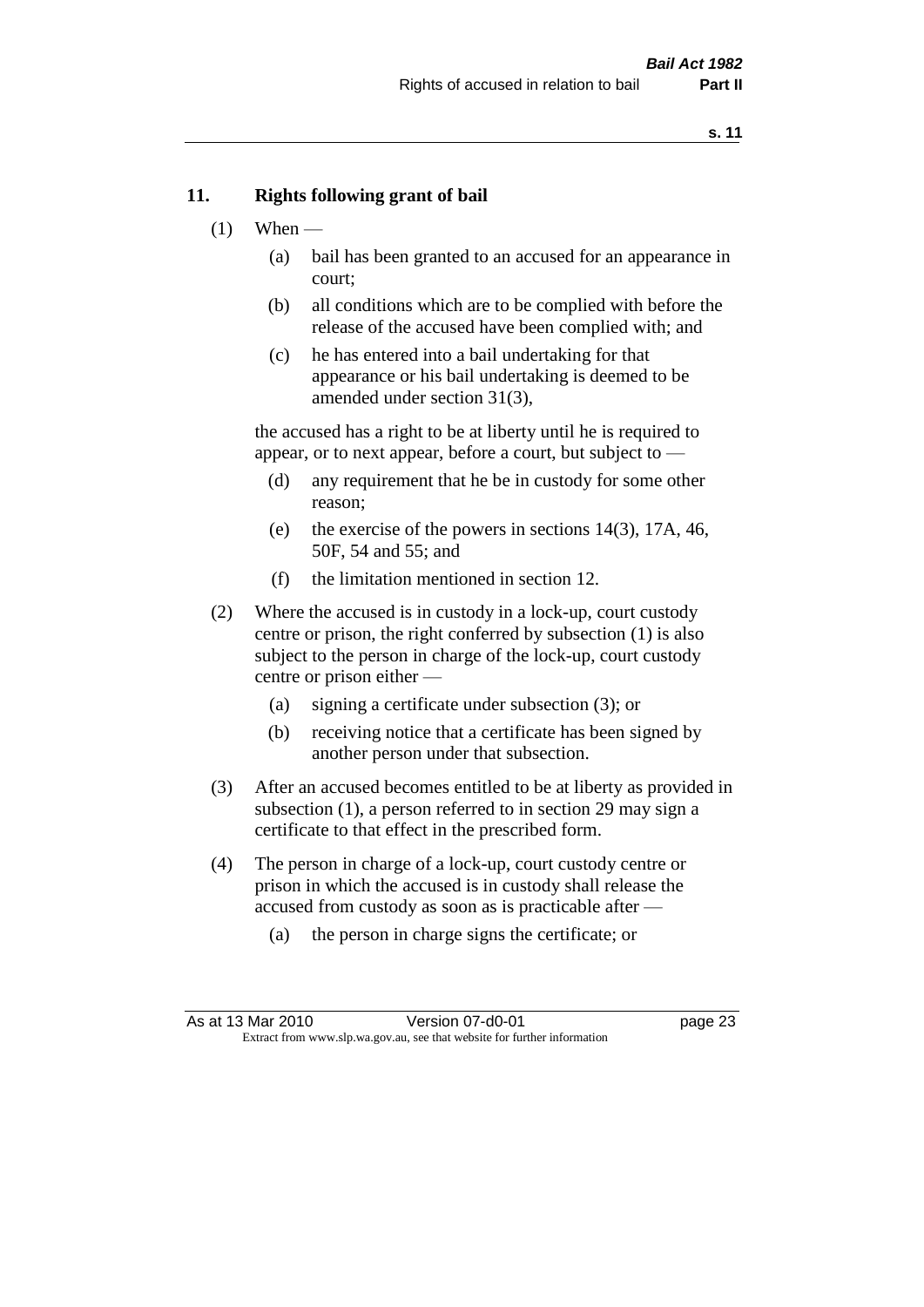(b) if the certificate is signed by a person other than the person in charge, the person in charge receives notice as described in subsection (2)(b).

*[Section 11 amended by No. 74 of 1984 s. 7; No. 15 of 1988 s. 7; No. 49 of 1988 s. 81; No. 45 of 1993 s. 7; No. 47 of 1999 s. 8; No. 59 of 2004 s. 141; No. 84 of 2004 s. 82; No. 6 of 2008 s. 11(1) and (2).]* 

#### **12. Further limitation on rights in s. 7A(2) and 11**

The right of an accused to have his case for bail considered as soon as is practicable, his right to be at liberty as mentioned in sections 7A(2) and 11(1), and the corresponding duties created by this Part, are limited so far as is reasonably necessary for the exercise or performance by a person of any statutory power or function vested in him which requires or permits the continued custody of the accused, including the exercise of the powers set out in Part 12 of the *Criminal Investigation Act 2006* and Parts 6 and 7 of the *Criminal Investigation (Identifying People) Act 2002*.

*[Section 12 amended by No. 6 of 2002 s. 96; No. 84 of 2004 s. 82; No. 59 of 2006 s. 6; No. 6 of 2008 s. 12.]*

page 24 Version 07-d0-01 As at 13 Mar 2010 Extract from www.slp.wa.gov.au, see that website for further information

**s. 12**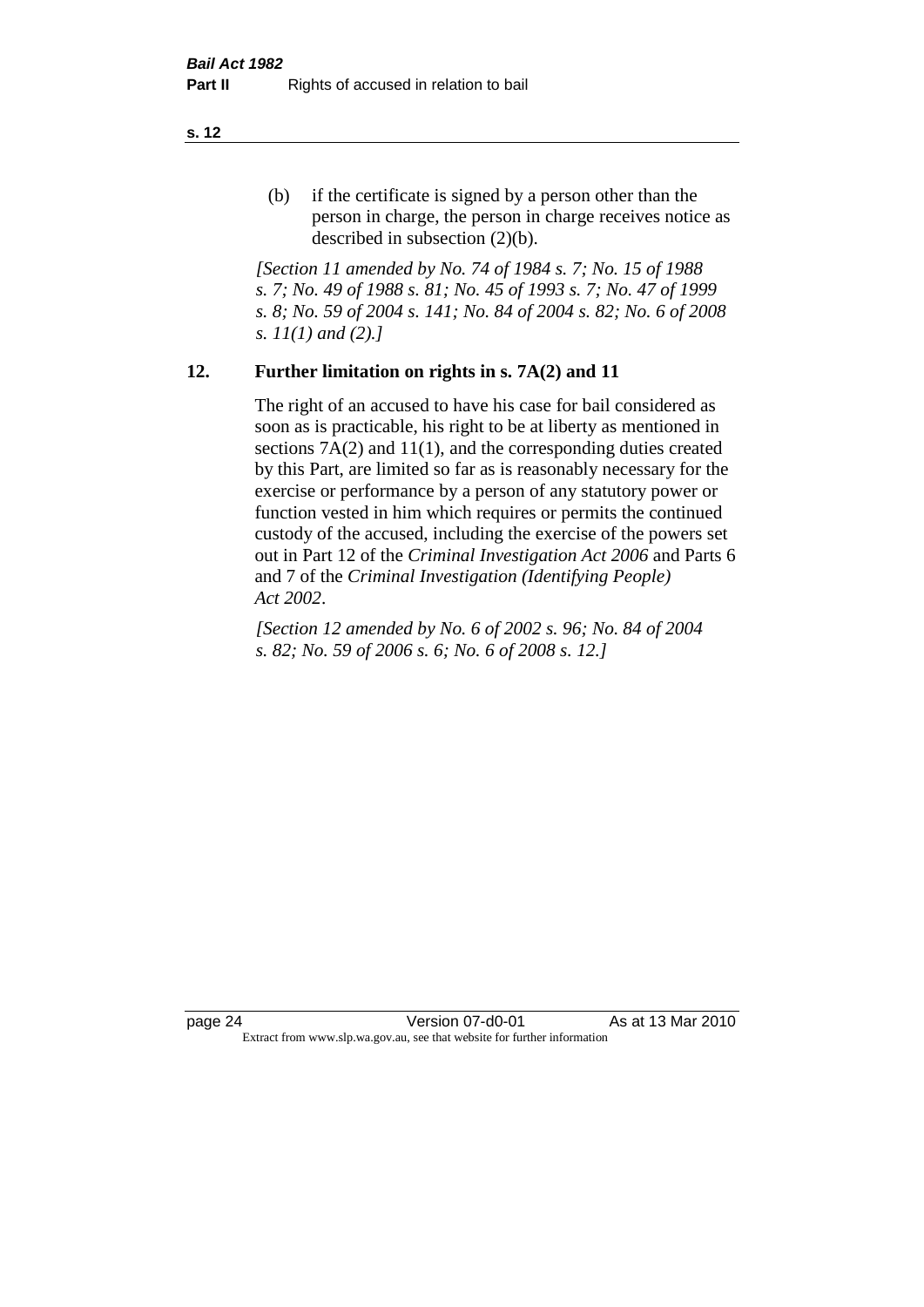## **Part III — Jurisdiction relating to bail**

*[Heading inserted by No. 6 of 2008 s. 13.]*

#### **13. Jurisdiction to grant bail**

- (1) Jurisdiction to grant bail for any appearance described in the first column of Part A of Schedule 1 is vested in the judicial officer or authorised officer specified in the second column of that Part opposite thereto and shall be exercised subject to and in accordance with this Part and the further provisions in Parts B, C and D of Schedule 1.
- (2) A home detention condition shall not be imposed as a condition of bail except by a judicial officer.

*[Section 13 amended by No. 61 of 1990 s. 5; No. 45 of 1993 s. 12.]* 

#### **13A. Jurisdiction to dispense with bail and how jurisdiction to be exercised**

- (1) Jurisdiction to dispense with the requirement for bail under section 7A for any appearance described in the first column of Schedule 1 Part A clause 2 or 3 is vested, subject to Schedule 1 Part B, in the judicial officer specified in the second column of that clause opposite that description, but Schedule 1 Part A clause 7 does not apply for the purposes of this subsection.
- (2) The jurisdiction referred to in subsection (1) is exercisable  $only$ —
	- (a) in respect of an appearance in court before conviction for an offence; and
	- (b) if it appears to the judicial officer that bail would be granted in accordance with Schedule 1 Part C clause 1 or 2 but that in the circumstances the completion of bail papers is an unnecessary imposition.
- (3) Where a judicial officer dispenses with the requirement for bail for an appearance by an accused the registrar of the court shall,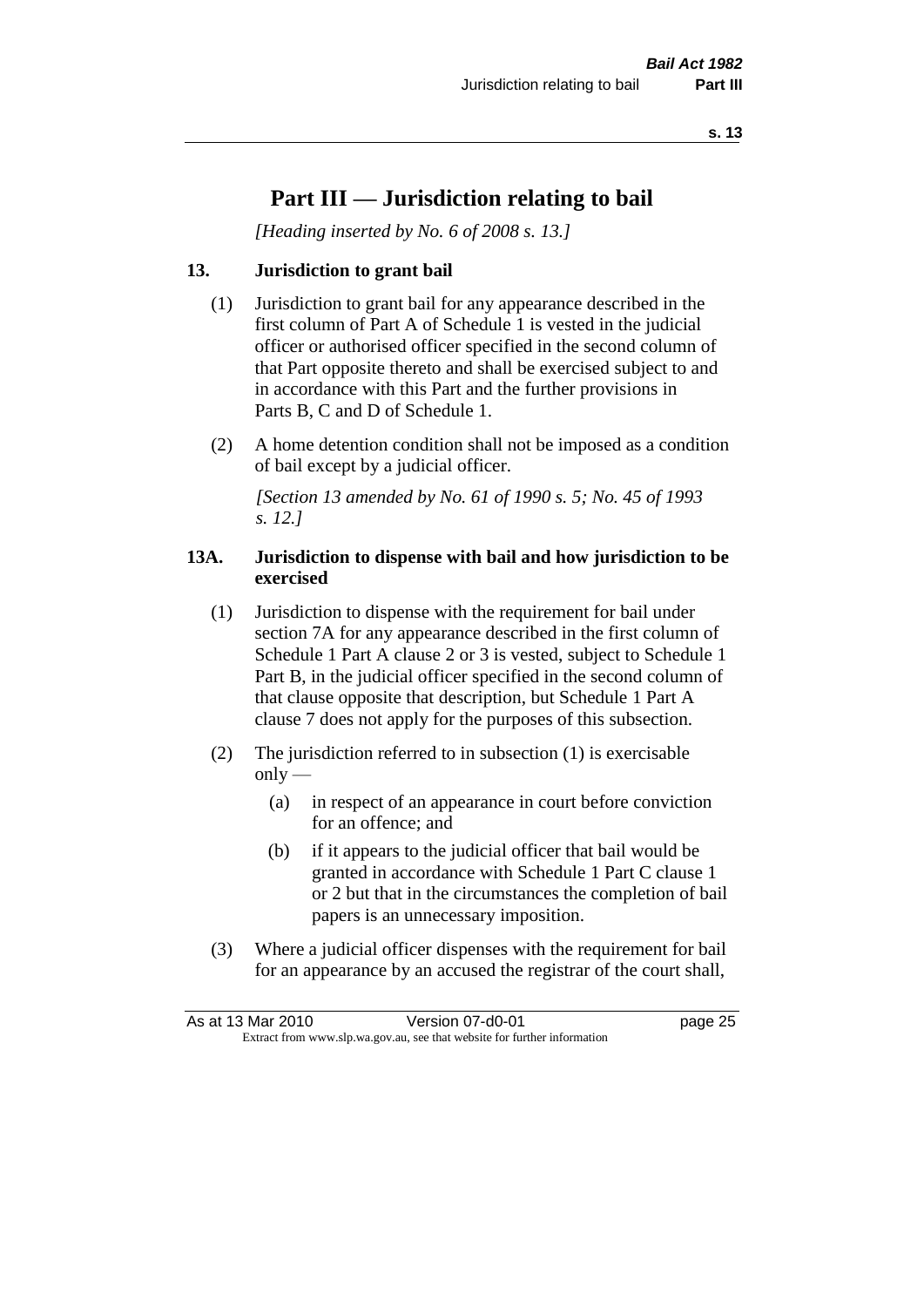#### **s. 13B**

in accordance with section 13B, give written notice to the accused of the time and place for the appearance.

*[Section 13A inserted by No. 6 of 2008 s. 14.]*

#### **13B. Giving and proof of notices under s. 13A(3)**

- (1) A written notice to an accused under section 13A(3) shall be
	- (a) given to the accused personally; or
	- (b) sent to the accused
		- (i) by post to the accused's address appearing in the records of the court; or
		- (ii) in urgent cases or with the accused's consent, by electronic communication.
- (2) A person who gives or sends a notice in accordance with subsection (1) shall endorse on a file copy of the notice a certificate showing —
	- (a) that the person has done so; and
	- (b) the time of doing so.
- (3) If a notice is sent by post under subsection  $(1)(b)(i)$ , the notice is to be presumed, unless the contrary is shown, to have been received at the time when, in the ordinary course of events, it would have been delivered.
- (4) In any proceedings
	- (a) a document purporting to be a copy of a notice referred to in subsection (1) is evidence of the terms of the notice; and
	- (b) an endorsement on a copy of a notice referred to in subsection (2) purporting to be a certificate referred to in that subsection is evidence of the matters appearing in the certificate without proof of the signature of the person who made the endorsement.

*[Section 13B inserted by No. 6 of 2008 s. 14.]*

page 26 Version 07-d0-01 As at 13 Mar 2010 Extract from www.slp.wa.gov.au, see that website for further information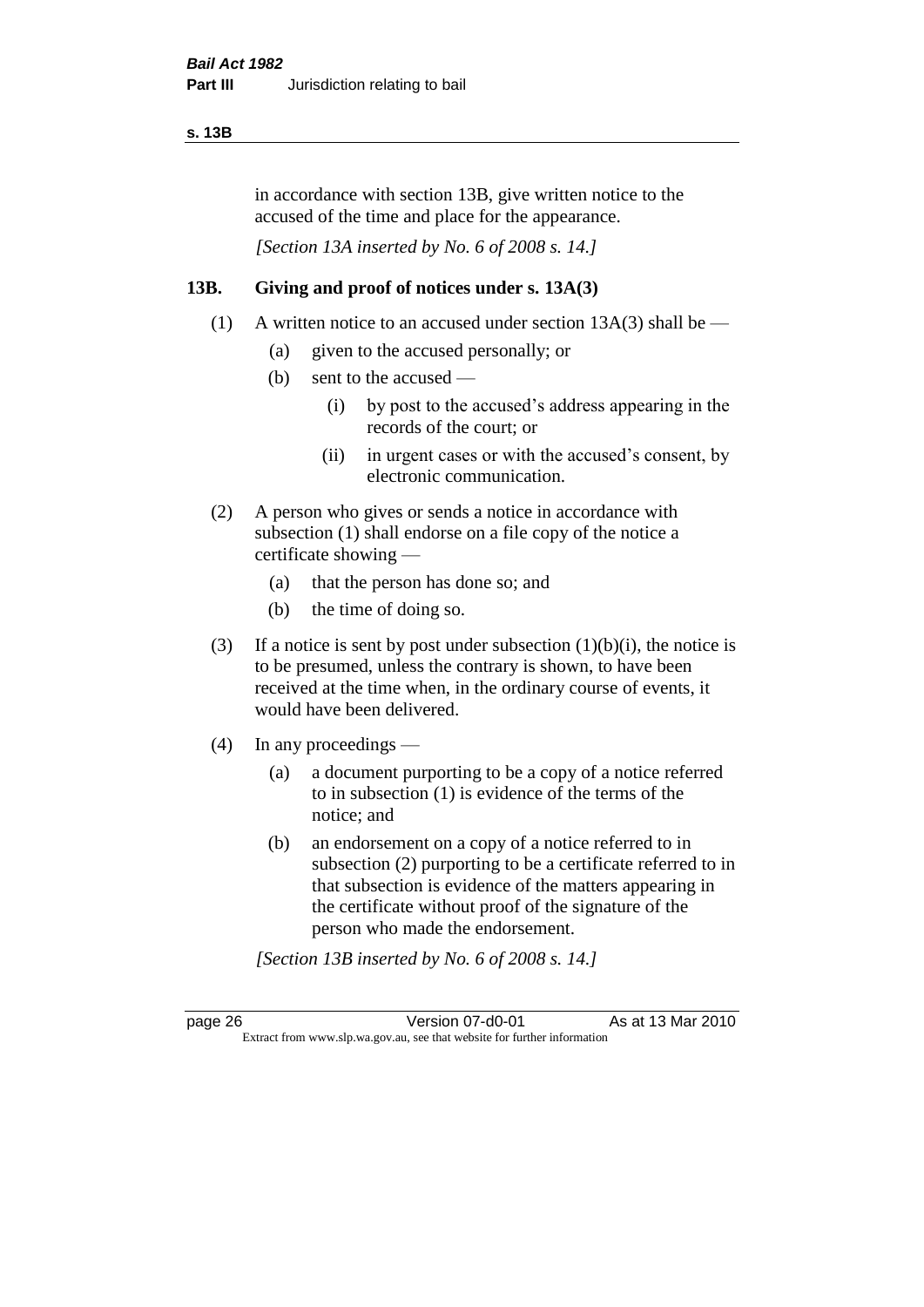#### **14. Extent of judge's jurisdiction**

- (1) A judge may, in accordance with this Act
	- (a) exercise a power to grant bail which is conferred upon any other judicial officer or any authorised officer by this Act; and
	- (b) revoke or vary any bail previously granted by any other such officer; and
	- (c) under section 7A dispense with the requirement for bail or revoke an existing dispensation.
- (2) Subject to subsection (2a), the jurisdiction of a judge under subsection (1) in respect of an appearance by an accused may be invoked by application made by either the prosecutor or the accused, and whether or not any other judicial officer has —
	- (a) previously granted, refused or dispensed with bail; or
	- (b) exercised any power conferred on him by section 55,

in respect of that appearance.

- (2a) After the jurisdiction under subsection (1) has been invoked once by an accused in relation to an offence or group of offences for which he is required to appear, it may not be further invoked by that accused in relation to that offence or group of offences unless the accused satisfies a judge that —
	- (a) new facts have been discovered, new circumstances have arisen or the circumstances have changed since the occasion when the jurisdiction was invoked; or
	- (b) he failed to adequately present his case for bail on that occasion.
- (3) Where under subsection (1) a judge
	- (a) revokes the bail of an accused who is at liberty, he may order that the accused be returned to custody to await the appearance for which the bail was granted;

As at 13 Mar 2010 Version 07-d0-01 page 27 Extract from www.slp.wa.gov.au, see that website for further information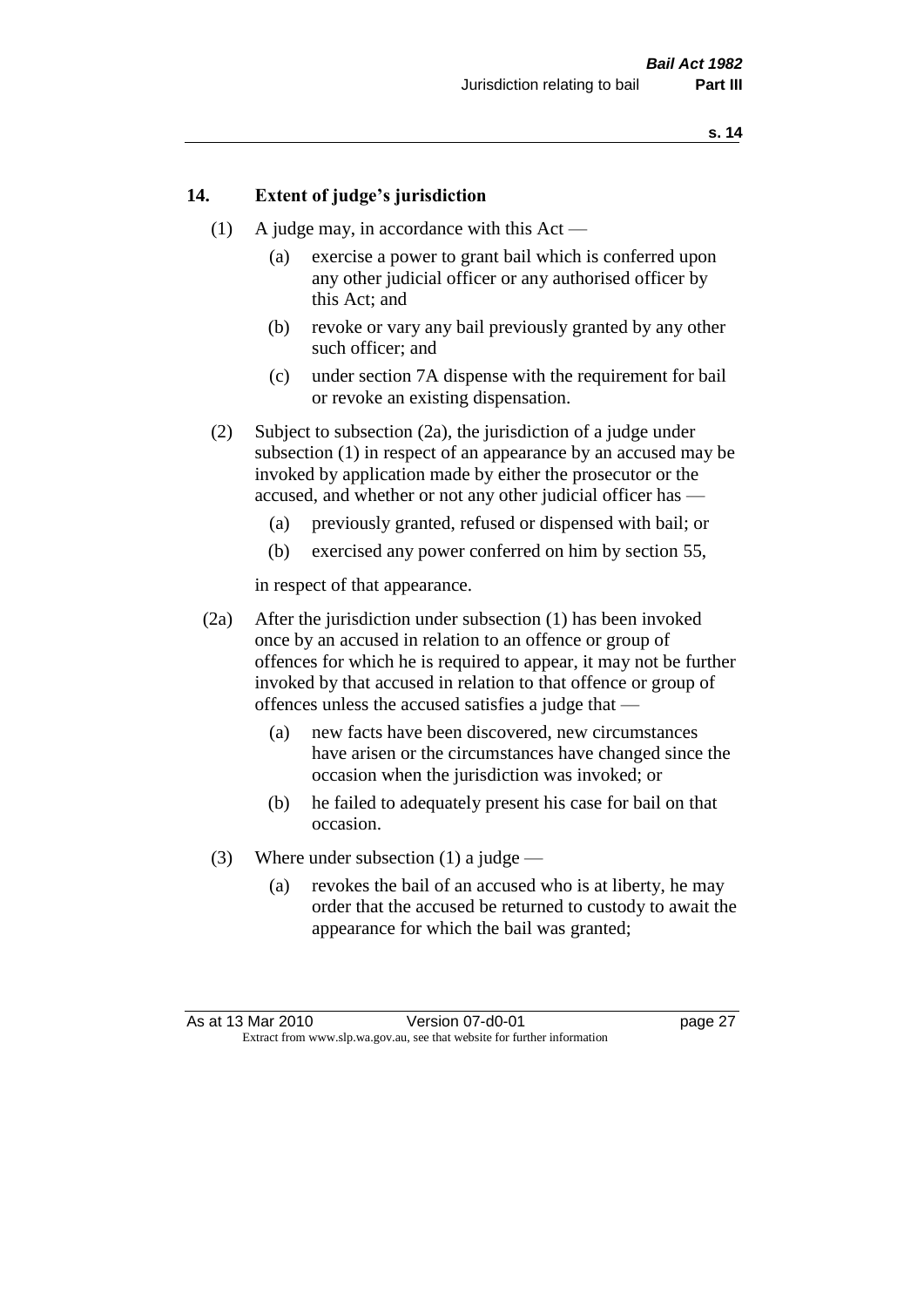#### **s. 15**

(b) varies the bail of such an accused, he may order that the accused be returned to custody until he becomes entitled to be at liberty pursuant to section 11,

and the judge may issue any warrant which may be necessary to carry such an order into effect.

- $(4)$  In this section
	- (a) references to a judge are references
		- (i) in the case of a child charged with an offence before the Children's Court, to a judge of that Court; and
		- (ii) in the case of an accused committed for trial or sentence to the District Court, to a judge of that Court; and
		- (iii) in any other case, to a judge of the Supreme Court;

and

- (b) references to any other judicial officer
	- (i) in relation to the exercise of powers under this section by a judge, are references to any judicial officer whose jurisdiction is inferior to that of the judge; but
	- (ii) in relation to the exercise of powers under this section by a judge of the Supreme Court, do not include a judge of the Children's Court or a judge of the District Court.

*[Section 14 amended by No. 74 of 1984 s. 8; No. 49 of 1988 s. 82; No. 84 of 2004 s. 82; No. 6 of 2008 s. 15(1)-(4).]* 

#### **15. Exclusive jurisdiction of Supreme Court judge in murder cases**

(1) Where an accused is in custody for murder, the power to grant bail shall be exercised only by a judge of the Supreme Court, or

page 28 Version 07-d0-01 As at 13 Mar 2010 Extract from www.slp.wa.gov.au, see that website for further information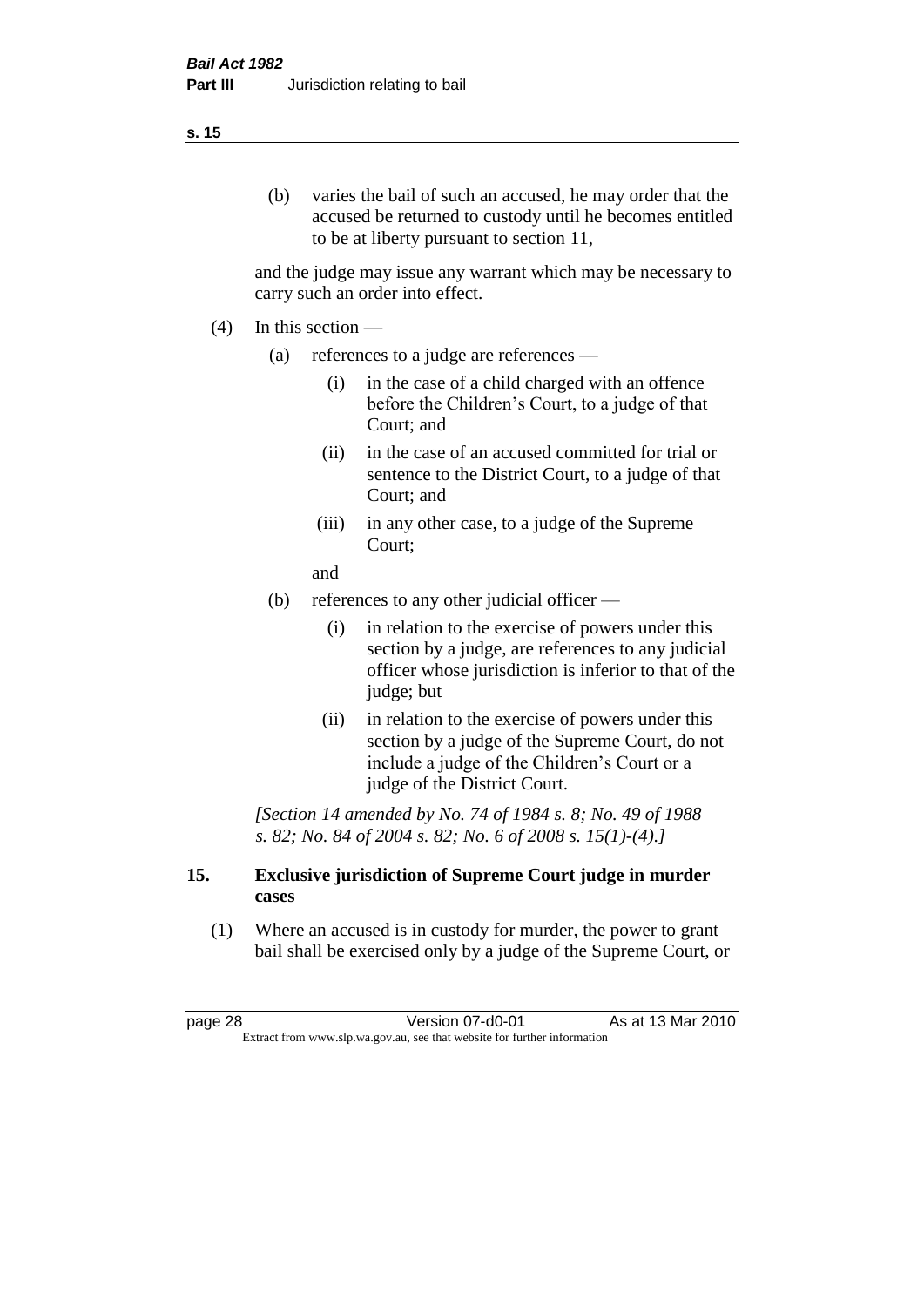#### **s. 15A**

in the case of an accused who is a child by a judge of the Children's Court, except —

- (a) where section  $31(2)(d)$  applies; or
- (b) to the extent that the Court of Appeal exercises its powers under Part A of Schedule 1.
- *[(2) deleted]*

*[Section 15 amended by No. 52 of 1984 s. 35; No. 74 of 1984 s. 9; No. 49 of 1988 s. 83; No. 70 of 1988 s. 45; No. 45 of 1993 s. 12; No. 45 of 2004 s. 28(4); No. 84 of 2004 s. 82; No. 29 of 2008 s. 24(5).]* 

#### **15A. Appeal from decision of judge**

(1) In this section —

*bail decision* means a decision —

- (a) to grant or refuse bail; or
- (b) to vary or revoke bail; or
- (c) to dispense with the requirement for bail; or
- (d) to impose any condition on a grant of bail,

and includes a decision under section 55 or 59A(4).

- (2) The prosecutor or the accused may appeal to the Court of Appeal against a bail decision of —
	- (a) a judge of the Children's Court; or
	- (b) a judge of the District Court; or
	- (c) a judge of the Supreme Court.
- (3) The leave of the Court of Appeal is required for each ground of appeal in an appeal under this section.
- (4) The *Criminal Appeals Act 2004* section 27(2), (3) and (4) apply, with necessary modifications, as if an appeal under this section were an appeal under Part 3 of that Act.

As at 13 Mar 2010 **Version 07-d0-01 Dage 29** Extract from www.slp.wa.gov.au, see that website for further information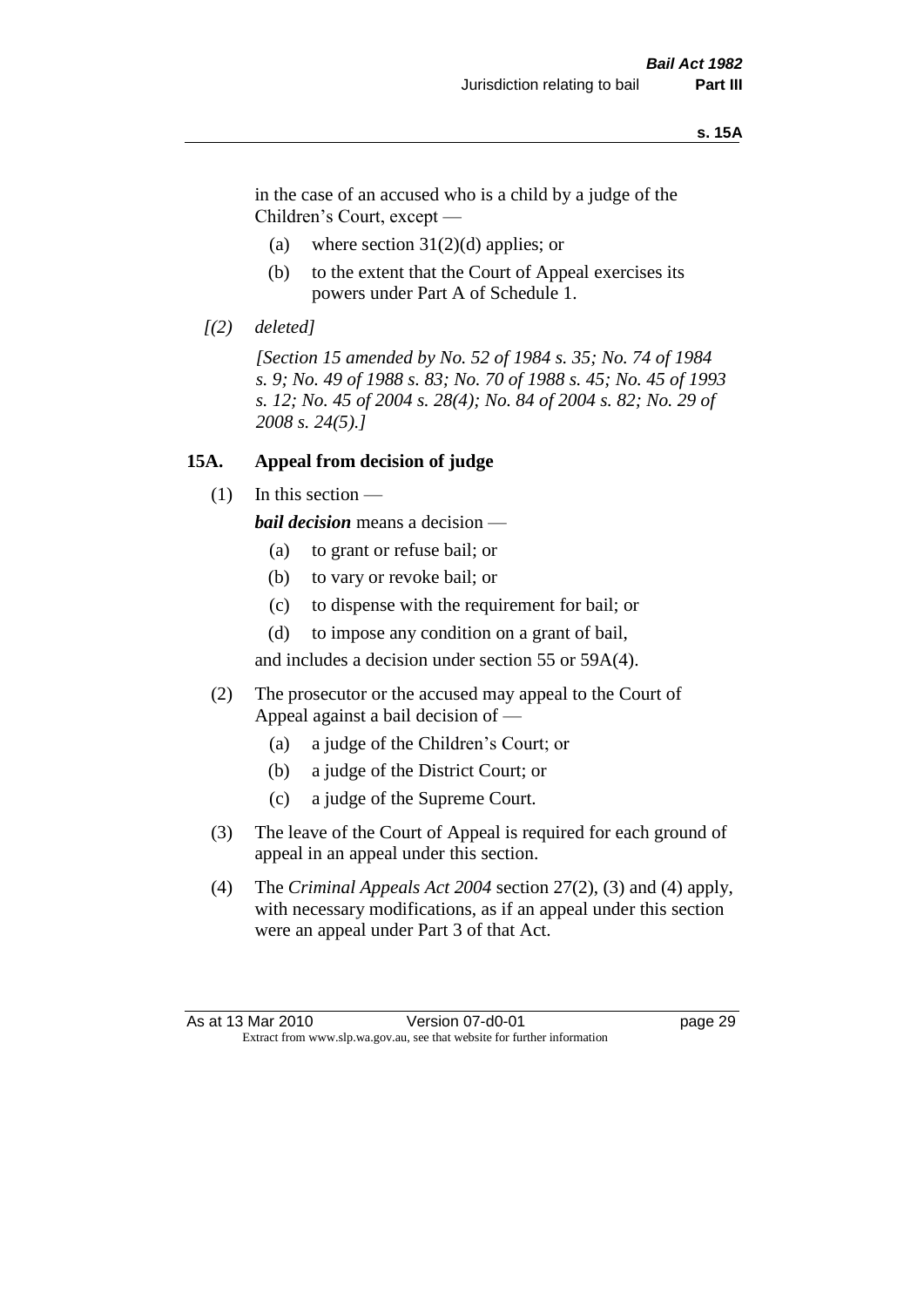#### **s. 15B**

- (5) An appeal under this section shall be commenced and conducted in accordance with this section, section 15B and rules of court made by the Supreme Court.
- (6) An appeal under this section shall be commenced by lodging with the Court of Appeal an application for leave to appeal that sets out the grounds of the appeal.
- (7) An appeal under this section cannot be commenced later than 21 days after the date of the bail decision unless the Court of Appeal orders otherwise.
- (8) An accused who is a party to an appeal under this section and who is in custody is entitled to be present at the hearing of the appeal if the accused so requests, and any official responsible for that custody who is informed of such a request shall do what is necessary to give effect to it.
- (9) For the purposes of giving effect to a request referred to in subsection (8), arrangements may be made for the accused to appear before the Court of Appeal by means of a video link or an audio link in accordance with section 66B, unless the Court of Appeal has ordered that the accused appear before it in person.

*[Section 15A inserted by No. 6 of 2008 s. 16(1).]*

# **15B. Determination of appeal under s. 15A and related provisions**

- (1) The Court of Appeal has jurisdiction to hear and determine an appeal under section 15A.
- (2) The Court of Appeal shall determine an appeal on the material and evidence that was before the judge whose decision is the subject of the appeal.
- (3) Any decision of the Court of Appeal in relation to bail shall be made in accordance with the relevant provisions of sections 13A and 17 and Schedule 1.

page 30 Version 07-d0-01 As at 13 Mar 2010 Extract from www.slp.wa.gov.au, see that website for further information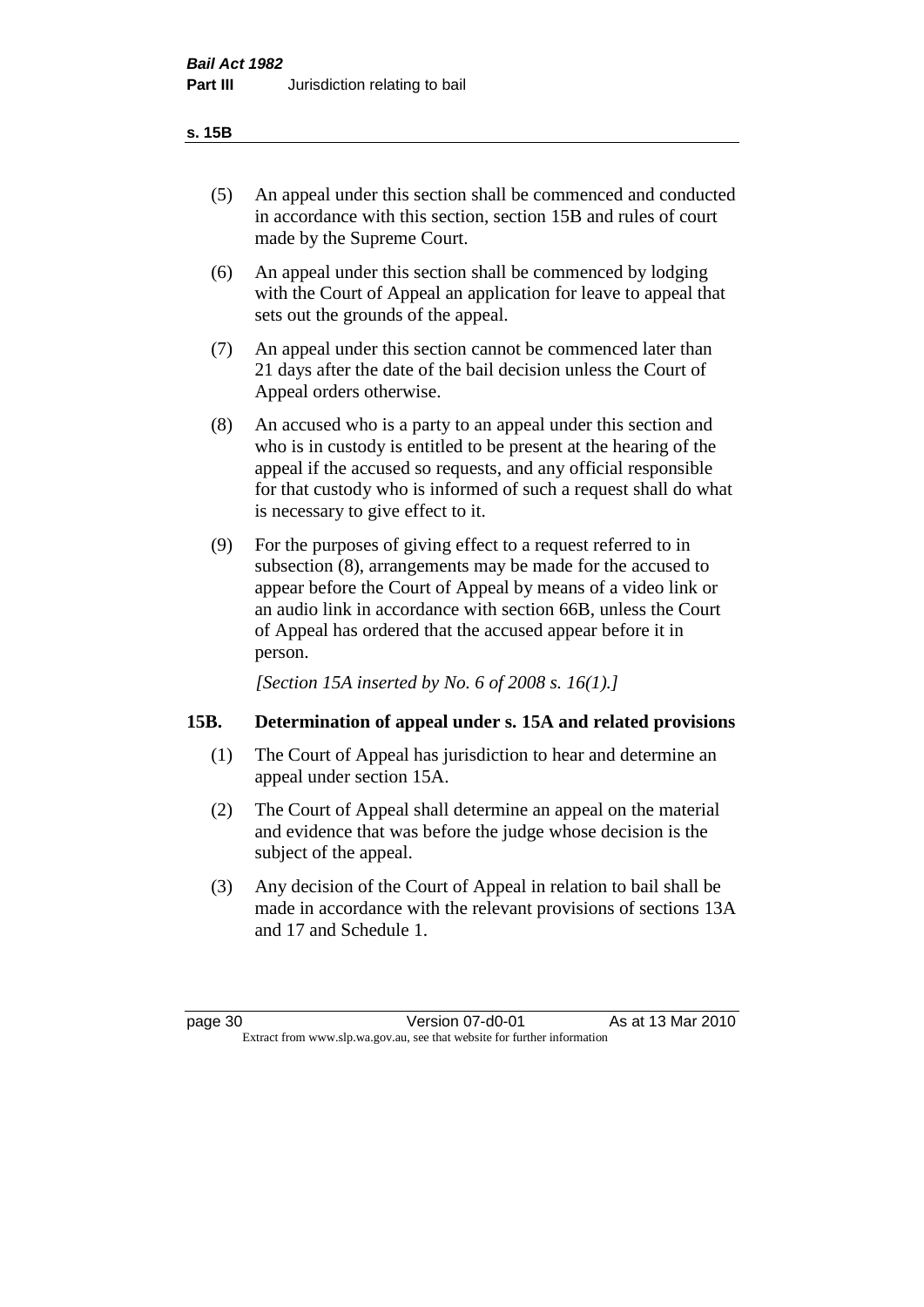- (4) Where in determining an appeal the Court of Appeal revokes the bail of an accused who is at liberty, it may order that the accused be returned to custody to await the appearance for which the bail was granted.
- (5) Where in determining an appeal the Court of Appeal varies the bail of an accused who is at liberty, it may order that the accused be returned to custody until the accused becomes entitled to be again at liberty pursuant to section 11.
- (6) A judge of appeal may issue any warrant that may be necessary to carry into effect an order under subsection (4) or (5).

*[Section 15B inserted by No. 6 of 2008 s. 16(1).]*

#### **16. Bail of person arrested on warrant**

- (1) Subject to sections 14 and 15 where the arrest of an accused for an offence is made pursuant to a warrant he shall not be granted bail before he is brought before a court or judicial officer as commanded by the warrant, except by a justice acting in terms of section 6(9).
- (2) Notwithstanding subsection (1) or any other provision of this Act, an accused who has been arrested pursuant to a warrant —
	- (a) issued under section 59B; or
	- (b) issued under the *Criminal Procedure Act 2004* for an offence against section 51(1) or (2),

shall not have a right to have his case for bail considered, and shall not be granted bail, before he is brought before the court as commanded by the warrant.

*[Section 16 amended by No. 59 of 2004 s. 141; No. 84 of 2004 s. 11 and 82; No. 59 of 2006 s. 4(3); No. 6 of 2008 s. 36(2).]*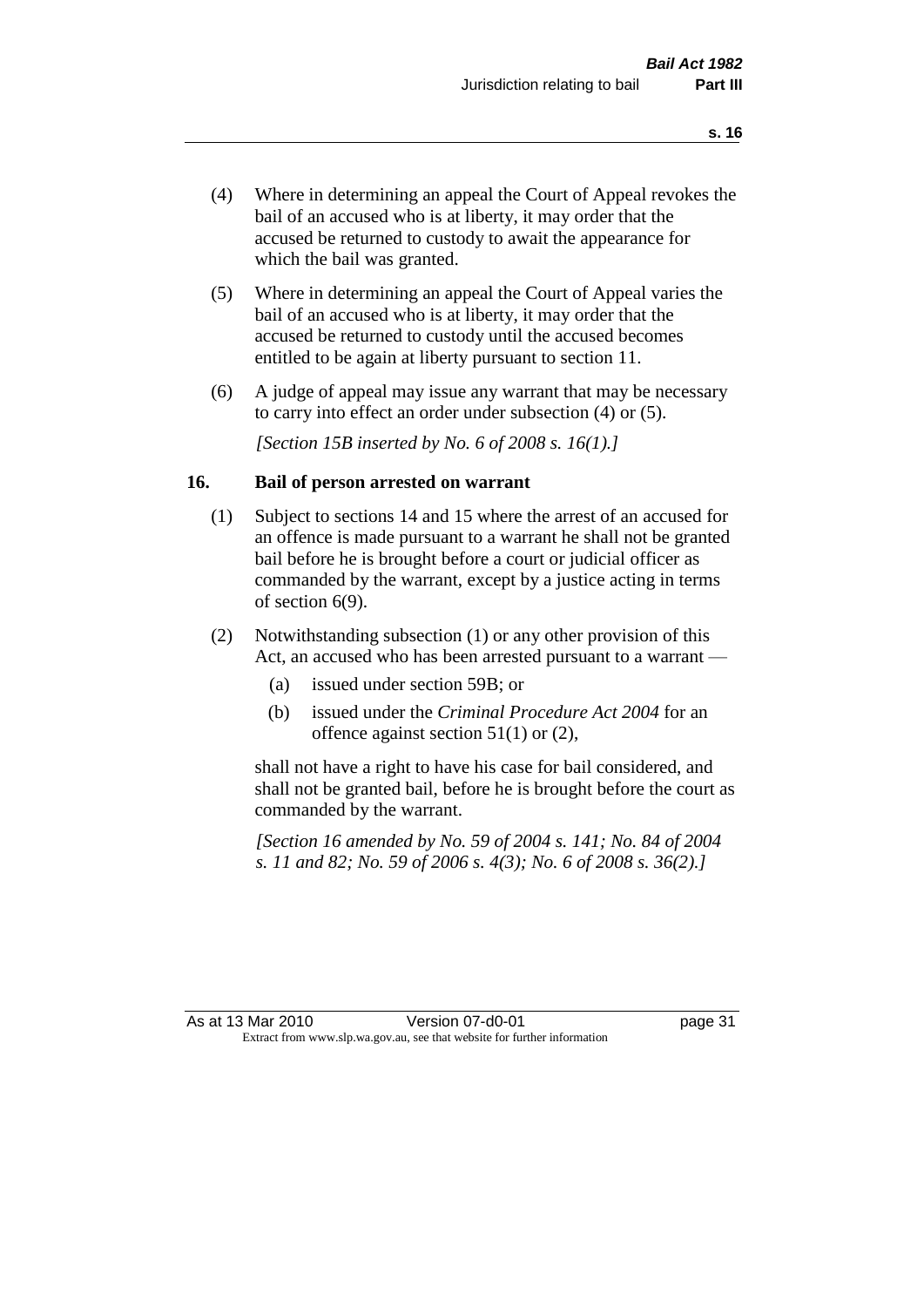| ۰, | ۰. |
|----|----|
|----|----|

# **16A. Restrictions on powers of authorised officers and justices in certain cases**

- (1) Where this section applies to a person who has been arrested for an offence jurisdiction does not arise under section 13 until the person is brought before —
	- (a) a court constituted by or so as to include a magistrate; or
	- (b) where section 15 applies, a judge of the Supreme Court or a judge of the Children's Court as the case may require.
- (2) This section applies where
	- (a) a person has been arrested in an urban area for a serious offence; and
	- (b) the serious offence is alleged to have been committed while the accused was —
		- (i) on bail for; or
		- (ii) at liberty under an early release order made in respect of,

another serious offence.

- (3) This section also applies where a person has been arrested in an urban area for an offence against section 61(1) of the *Restraining Orders Act 1997* (which creates offences for breaches of violence restraining orders).
- (4) In this section —

*urban area* means —

- (a) the metropolitan region as defined in the *Planning and Development Act 2005* and any prescribed area that adjoins that region; and
- (b) any other prescribed area of the State, being the whole or part of, or an area adjoining, a local government district under the *Local Government Act 1995* that is designated under that Act as a city or a town.

*[Section 16A inserted by No. 54 of 1998 s. 6(1); amended by No. 38 of 2004 s. 59; No. 84 of 2004 s. 82; No. 38 of 2005 s. 15.]*

page 32 Version 07-d0-01 As at 13 Mar 2010 Extract from www.slp.wa.gov.au, see that website for further information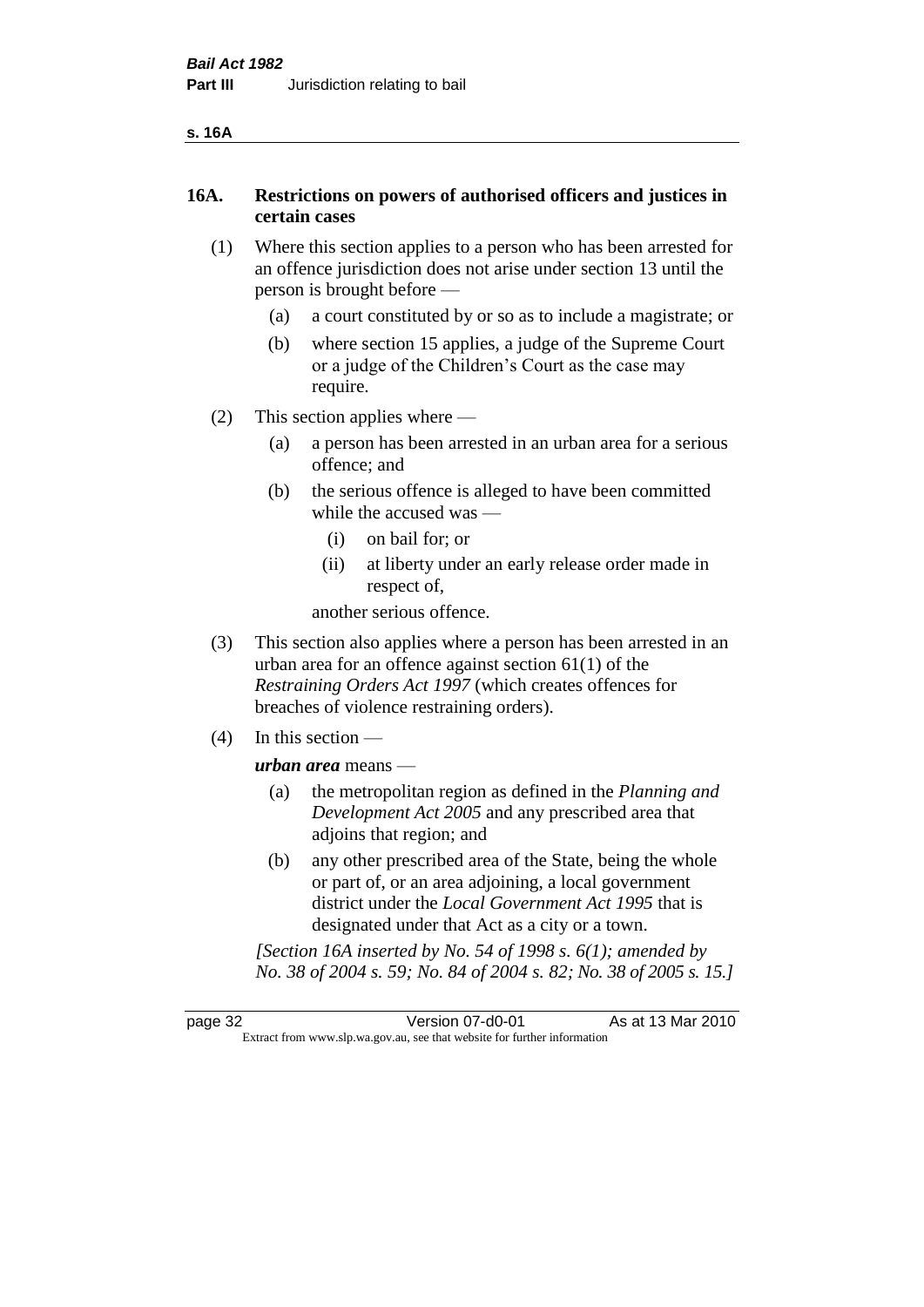#### **17. Conditions which may be imposed**

- (1) A judicial officer or authorised officer may impose conditions on a grant of bail only to the extent that he is authorised to do so by clause 2(3)(c) of Part C and Part D of Schedule 1.
- (2) Conditions imposed on a grant of bail shall not be any more onerous on the accused than the judicial officer or authorised officer considers is required in the public interest having regard to the nature of the offence for which the accused is in custody and the circumstances of the accused.

*[Section 17 amended by No. 45 of 1993 s. 8 and 12; No. 84 of 2004 s. 82.]* 

#### **17A. Further provisions as to responsible person's undertaking (Schedule 1 Part C clause 2)**

- (1) Where this section applies, an authorised police officer may
	- (a) cancel an undertaking of the kind described in clause 2(3)(c) of Part C of Schedule 1;
	- (b) approve of another person as a responsible person within the meaning in that clause; and
	- (c) detain the accused or order his detention until the person so approved enters into an undertaking of the kind mentioned in paragraph (a).
- (2) Subsection (1) applies where
	- (a) a person has entered into an undertaking referred to in paragraph (a) of that subsection;
	- (b) a judicial officer when granting bail ordered that the person may under this section be released from the undertaking by an authorised police officer; and
	- (c) the person wishes to be so released.
- (3) A police officer may, for the purpose of the exercise of the powers in subsection (1), take into custody a child accused who has been released on bail.

| As at 13 Mar 2010 | Version 07-d0-01                                                         | page 33 |
|-------------------|--------------------------------------------------------------------------|---------|
|                   | Extract from www.slp.wa.gov.au, see that website for further information |         |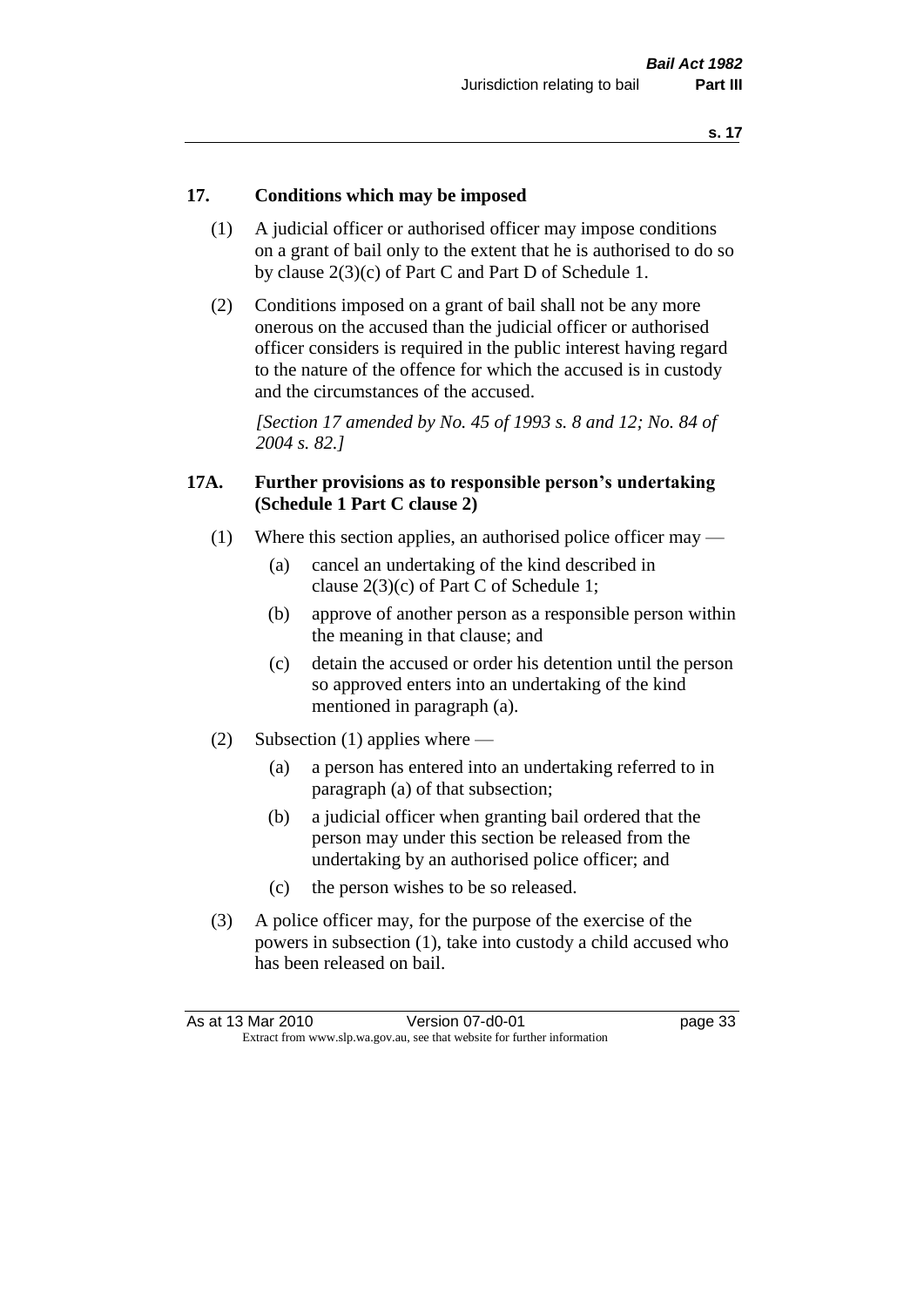#### **s. 17A**

- (4) If the police officer is not an authorised police officer he shall, as soon as is practicable, bring the accused before an authorised police officer for the purpose referred to in subsection (3).
- (5) After an undertaking has been entered into as mentioned in subsection  $(1)(c)$ , the accused, subject to this Act, has a right to be at liberty until he is required to appear before a court.

*[Section 17A inserted by No. 45 of 1993 s. 9; amended by No. 84 of 2004 s. 82.]* 

*[18-19. Deleted by No. 59 of 2006 s. 7(1).]*

page 34 Version 07-d0-01 As at 13 Mar 2010 Extract from www.slp.wa.gov.au, see that website for further information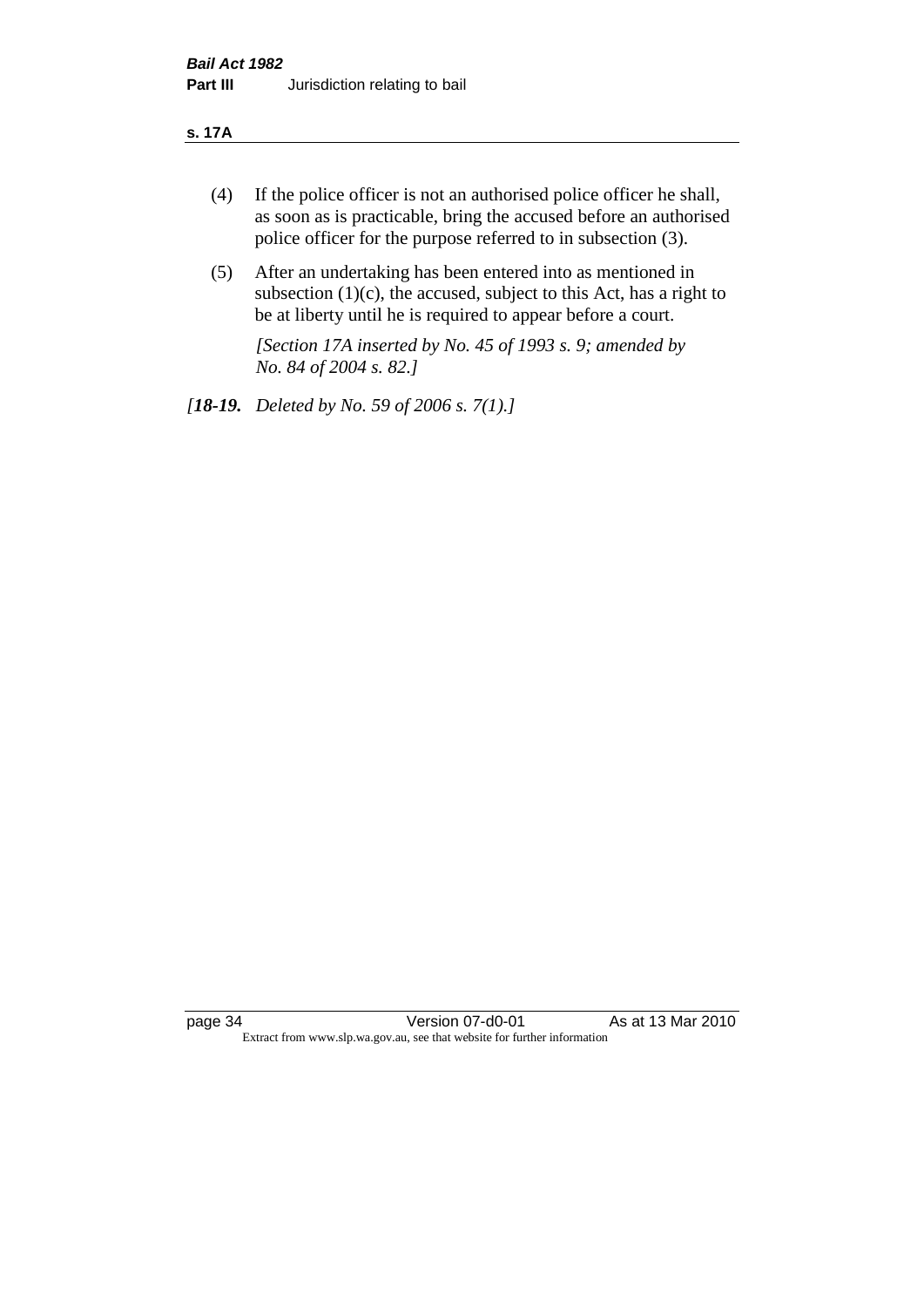# **Part IV — Hearing of case for bail, parties, and evidence**

# **20. Power to consider bail** *in camera* **and to prohibit publication**

- (1) On the consideration by a judicial officer of a case for bail of an accused who is charged with an offence triable by jury, the judicial officer may, to avoid prejudice to either party, exercise the powers described in subsection (2), but shall only exercise the power in paragraph (b) thereof if he considers that the exercise of the power in paragraph (a) is not, on its own, likely to be sufficient to avoid prejudice.
- (2) The powers referred to in subsection (1) are to order
	- (a) that no report, or summary, of any statement, or of any specified statement, made or furnished at the hearing shall be published by any means;
	- (b) that the bail application be heard *in camera*.
- (3) Where an order is made under subsection (2)(a), no report, or summary, of any statement referred to in that paragraph shall be published by any means —
	- (a) if the offence is one that may be tried on indictment, before a court decides that it is to be tried on indictment;
	- (b) if the accused is discharged from further proceedings upon the prosecution notice or indictment brought against him for the offence, before he is so discharged; or
	- (c) if the accused is tried on indictment for the offence, before the trial is ended.
- (4) A person who, except with lawful excuse, fails to comply with an order made under this section commits an offence.

Penalty: \$1 000.

*[Section 20 amended by No. 50 of 2003 s. 37(2); No. 4 of 2004 s. 58; No. 84 of 2004 s. 11 and 82.]*

As at 13 Mar 2010 **Version 07-d0-01 Dage 35** Extract from www.slp.wa.gov.au, see that website for further information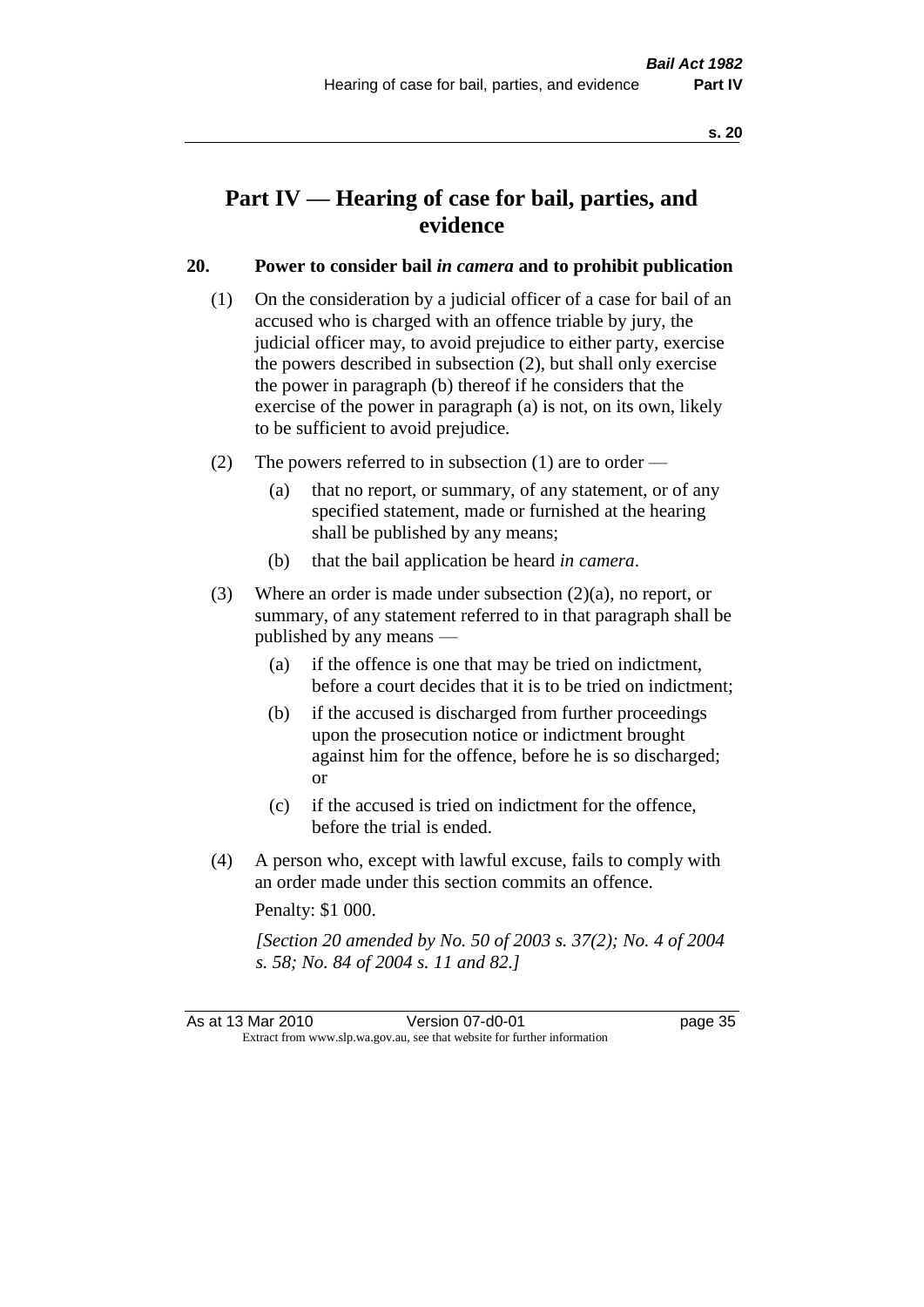#### **s. 21**

#### **21. Parties**

- (1) The parties to proceedings on a case for bail are the prosecutor and the accused and, subject to subsection (2), no other person shall be a party to, or be represented at, the proceedings.
- (2) Nothing in subsection (1) affects the right of
	- (a) the Attorney General to apply for leave, or be an appellant, under Part 2 of the *Criminal Appeals Act 2004*; or
	- (b) the Director of Public Prosecutions or the State Solicitor to receive notice and be heard under section 7F(2); or
	- (c) an officer referred to in section 33 of the *Children's Court of Western Australia Act 1988* to be present at and participate in proceedings concerning a child under that section.

*[Section 21 amended by No. 15 of 1988 s. 9; No. 49 of 1988 s. 84; No. 33 of 1989 s. 18; No. 31 of 1993 s. 7; No. 65 of 2003 s. 88(3); No. 59 of 2004 s. 141; No. 84 of 2004 s. 11 and 82; No. 6 of 2008 s. 9(3).]* 

#### **22. Evidence**

A judicial officer or authorised person may in considering any case for bail receive and take into account such information as he thinks fit whether or not the same would normally be admissible in a court of law.

#### **23. Accused not bound to supply information**

An accused is not obliged to complete, or furnish information for, the form referred to in section  $8(1)(b)$ , or for any revision thereof, or to furnish any information, whether on oath or otherwise, for the purpose of having his case for bail considered.

*[Section 23 amended by No. 84 of 2004 s. 82; No. 6 of 2008 s. 43(2).]*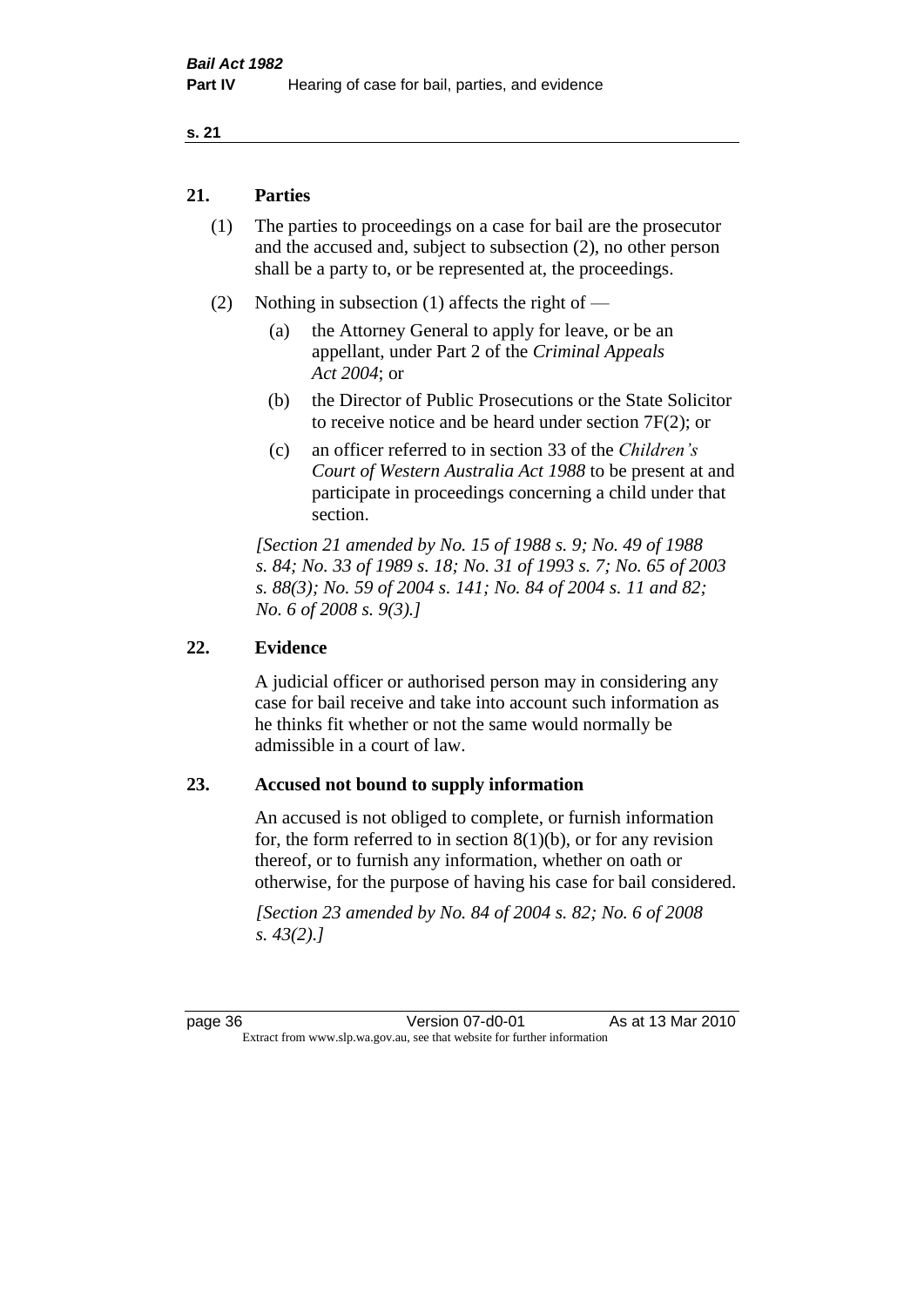# **24. Information may be referred to police officer for verification or for report**

- (1) A judicial officer or authorised officer who is called upon to consider a case for bail may —
	- (a) request that any information placed before the judicial officer or authorised officer by the accused for the purposes of the case be verified by a police officer, and to that end may refer to a police officer the form mentioned in section 8(1)(b), after it has been completed or revised;
	- (b) request that a report on any matter mentioned in Part C of Schedule 1, so far as it applies to an accused whose case is being or to be considered, be made by a police officer.
- (2) Where a reference or request is made under subsection (1) a police officer shall, as soon as is practicable —
	- (a) make a report to the judicial officer or the authorised officer accordingly; and
	- (b) furnish a copy of the report to the accused or his solicitor or counsel.

*[Section 24 inserted by No. 61 of 1990 s. 6; amended by No. 45 of 1993 s. 12; No. 84 of 2004 s. 82; No. 6 of 2008 s. 43(2).]* 

# **24A. Information may be referred to community corrections officer for verification or for report**

- (1) A judicial officer who is called upon to consider a case for bail may refer to a community corrections officer any matter referred to in section 24(1) and may request a community corrections officer to do any matter referred to in that section.
- (2) A judicial officer who is called upon to consider a case for bail and who desires to impose a home detention condition as a condition on a grant of bail, shall request that a report be made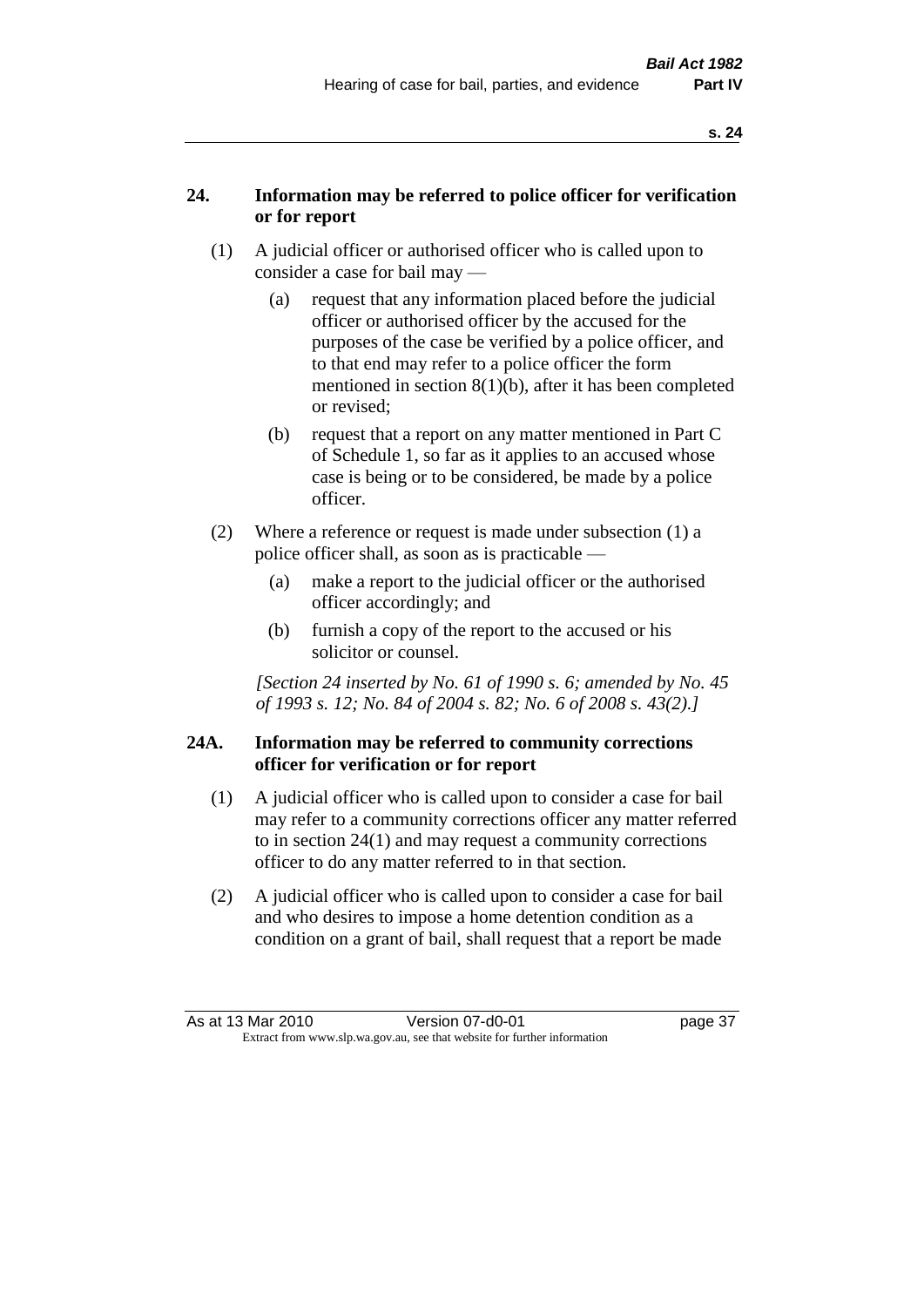**s. 25**

by a community corrections officer about the suitability of the accused to be subject to a home detention condition.

- (3) Where a reference or a request is made under subsection (1) or a report is requested under subsection (2) a community corrections officer shall, as soon as is practicable, make a report to the judicial officer and, at the discretion of the judicial officer, copies may be made available to the prosecution or to the accused or his solicitor or counsel.
- (4) Where a community corrections officer makes a report that an accused is suitable to be subject to a home detention condition, the officer shall annex to the report and provide to the accused or his solicitor or counsel, a list of those conditions in rules made under section 50L that may be applied to the accused by the CEO (corrections) while the accused is subject to the home detention condition.

*[Section 24A inserted by No. 61 of 1990 s. 7; amended by No. 31 of 1993 s. 9; No. 84 of 2004 s. 82; No. 65 of 2006 s. 53.]* 

# **25. Protection of accused as to information given for bail purposes**

A statement made by an accused to a judicial officer or authorised officer for the purpose of a decision whether bail should be granted to him for any appearance in court for an offence shall not be admissible in evidence against him at his trial for that offence.

*[Section 25 amended by No. 84 of 2004 s. 82.]* 

# **26. Record of decision and reasons**

- (1) A bail record form shall be completed by an authorised officer or a justice if he —
	- (a) refuses to grant bail to an accused; or
	- (b) grants bail to an accused in the circumstances referred to in clause 3 of Part B of Schedule 1; or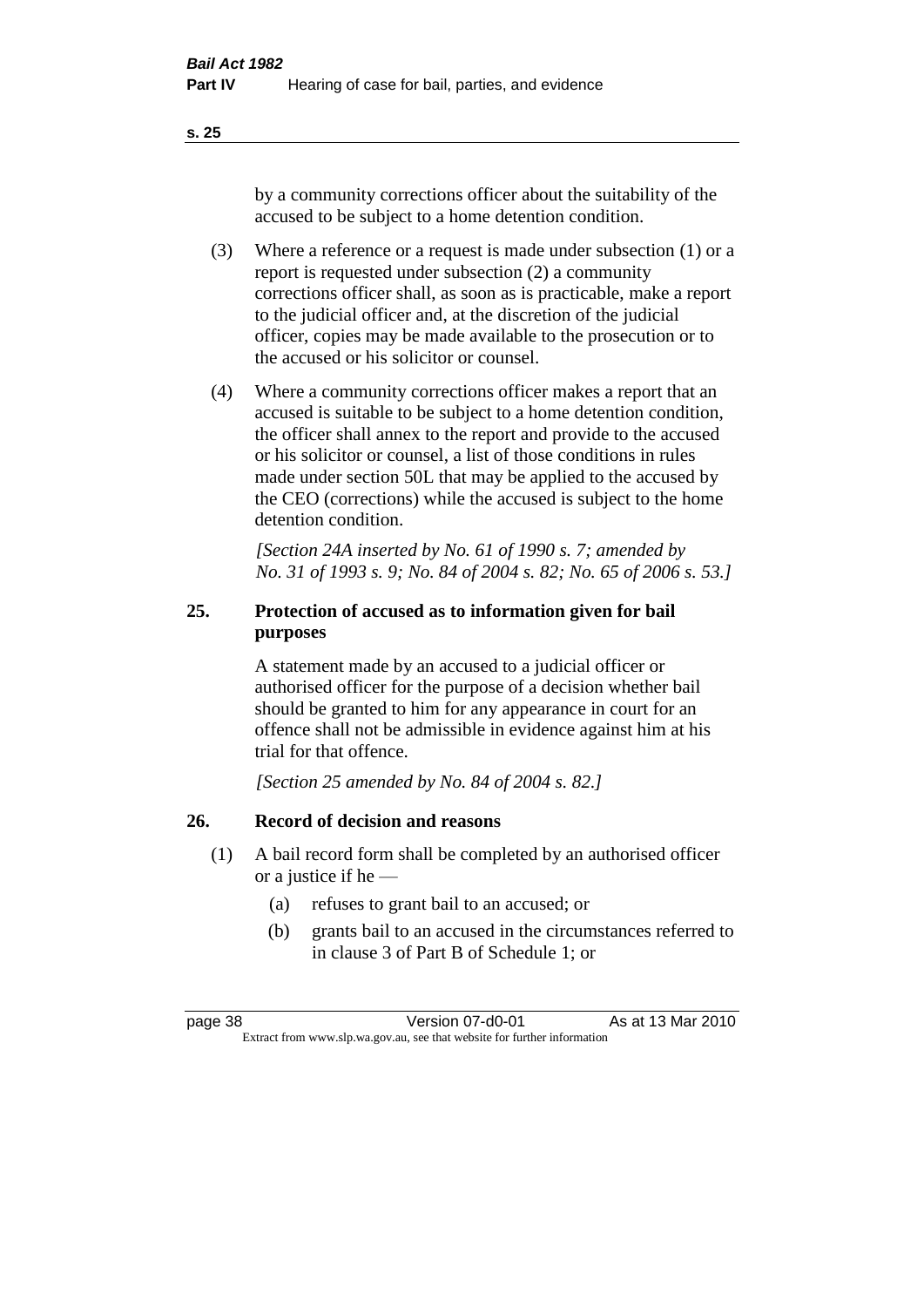- (ba) grants bail to an accused for a serious offence to which Schedule 1 Part C clause 3A applies; or
- (c) imposes any condition on a grant of bail and it appears to him that the accused is dissatisfied with the condition.
- (2) Where a judicial officer, other than a justice
	- (a) refuses to grant bail to an accused; or
	- (aa) grants bail to an accused for a serious offence to which Schedule 1 Part C clause 3A applies; or
	- (b) imposes any condition on a grant of bail and it appears to him that the accused is dissatisfied with the condition,

a record of the decision and of the reasons therefor shall be made.

- (3) The accused, the prosecutor or an intending prosecutor shall be entitled, upon request, to be furnished with a copy of the bail record form or, where subsection (2) applies, of the record made.
- (4) For the purposes of this section
	- (a) references to a justice do not include a magistrate or a judge of the District Court or the Supreme Court or the Children's Court who is a justice; and
	- (b) a bail record form is an approved form designed to contain a summary of the matters relevant to the decision as to the bail of an accused, including those matters set out in Part C of Schedule 1, the decision made, and the reasons for the decision.

*[Section 26 inserted by No. 15 of 1988 s. 10; amended by No. 49 of 1988 s. 85; No. 45 of 1993 s. 12; No. 59 of 2004 s. 141; No. 84 of 2004 s. 82; No. 6 of 2008 s. 17 and 43(1).]* 

# **27. Transmission of relevant papers to court**

(1) An authorised officer and a judicial officer who consider an accused's case for bail for an appearance for an offence and a

As at 13 Mar 2010 **Version 07-d0-01 Dage 39** Extract from www.slp.wa.gov.au, see that website for further information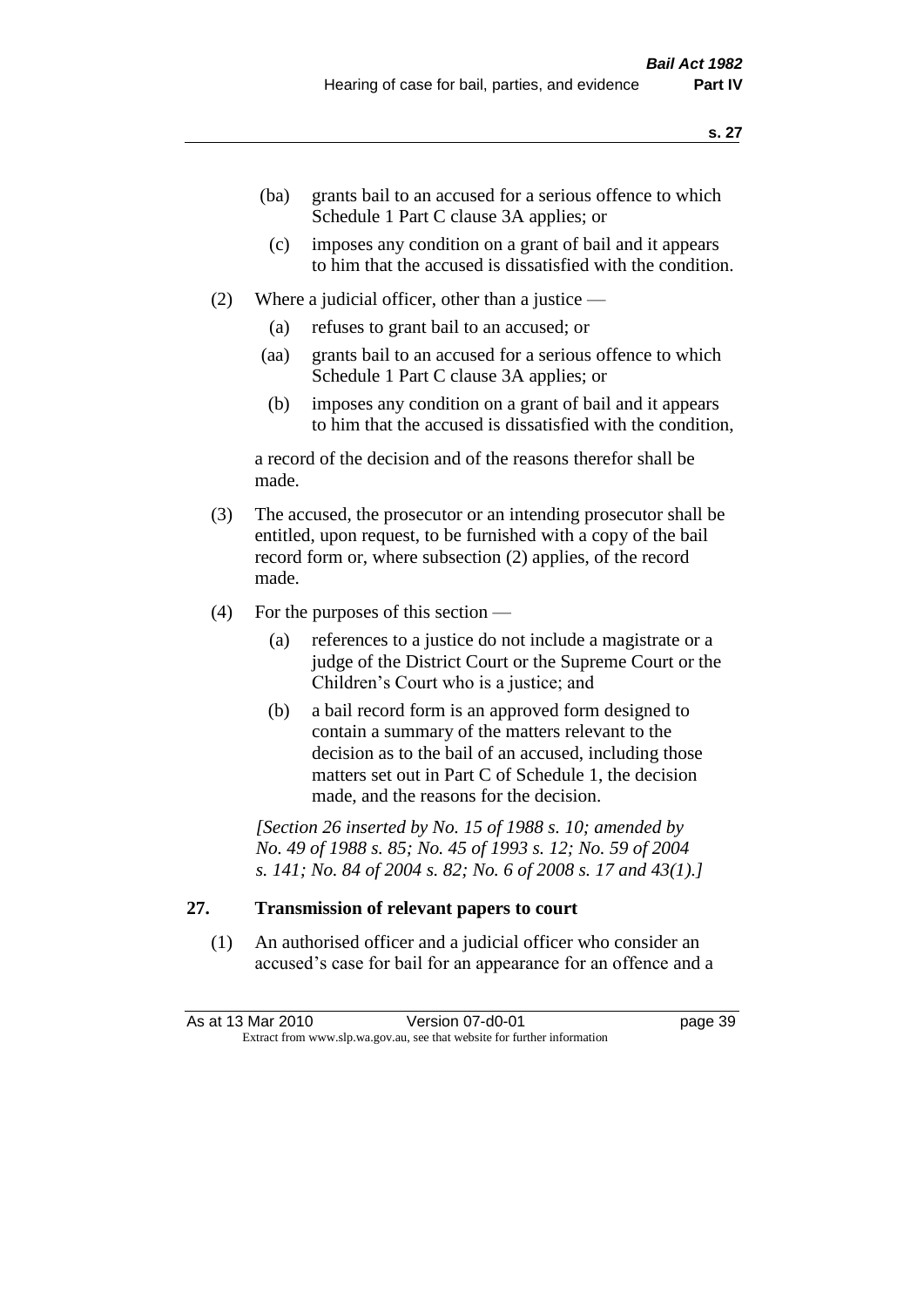**s. 27A**

person before whom a bail undertaking or a surety undertaking is entered into shall ensure that the relevant papers are sent as soon as is practicable, to the court before which the accused is required to appear.

(2) In subsection (1) *the relevant papers* in relation to any particular officer or person means such papers as are prescribed to be sent by that officer or person.

*[Section 27 amended by No. 84 of 2004 s. 82; No. 59 of 2006 s. 7(2).]* 

# **27A. Transmission of papers to CEO (corrections)**

A judicial officer who grants bail subject to a home detention condition shall ensure that a copy of the bail record form and of the bail undertaking are sent as soon as is practicable to the CEO (corrections).

*[Section 27A inserted by No. 61 of 1990 s. 8; amended by No. 31 of 1993 s. 9; No. 65 of 2006 s. 53.]*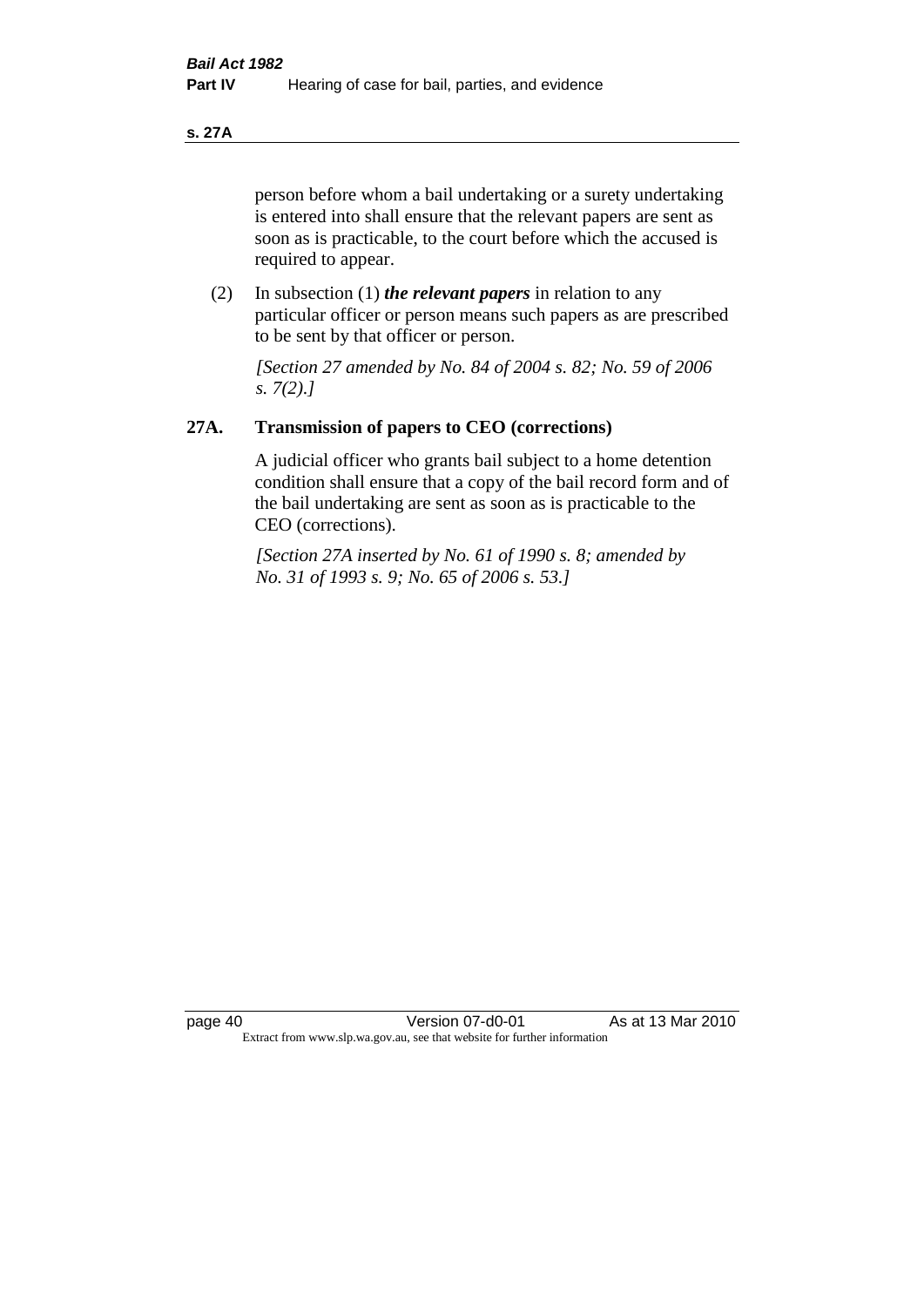# **Part V — Bail undertakings**

#### **28. Bail undertaking**

- (1) A person shall not be released on bail for an appearance in court unless he has entered into a bail undertaking for that appearance or is deemed to have done so under section 31(3).
- (2) A bail undertaking is an undertaking in writing by an accused in the prescribed form —
	- (a) that he will appear at a time and place specified, or deemed by section 31(3) to be specified, in the undertaking; and
	- (b) that if the accused fails to appear at that time and place the accused will, as soon as is practicable, appear at the court at which the accused was required to appear, when that court is sitting; and
	- (c) that he will comply with such conditions as may be imposed on him under clause 2 of Part D of Schedule 1; and
	- (d) that he will comply with any home detention condition which may be imposed as a condition on a grant of bail to him pursuant to clause 3 of Part D of Schedule 1,

and containing any agreement as to forfeiture of money by the accused which may be required pursuant to clause 1 of that Part.

- (3) A bail undertaking for any appearance may be entered into in respect of more than one offence.
- (4) The undertakings mentioned in subsection (2)(a) and (b) are, subject to section 34, enforceable under sections 51, 57 and 58.

*[Section 28 amended by No. 61 of 1990 s. 9; No. 45 of 1993 s. 12; No. 59 of 2004 s. 141; No. 84 of 2004 s. 82; No. 6 of 2008 s. 18(1).]* 

As at 13 Mar 2010 Version 07-d0-01 page 41 Extract from www.slp.wa.gov.au, see that website for further information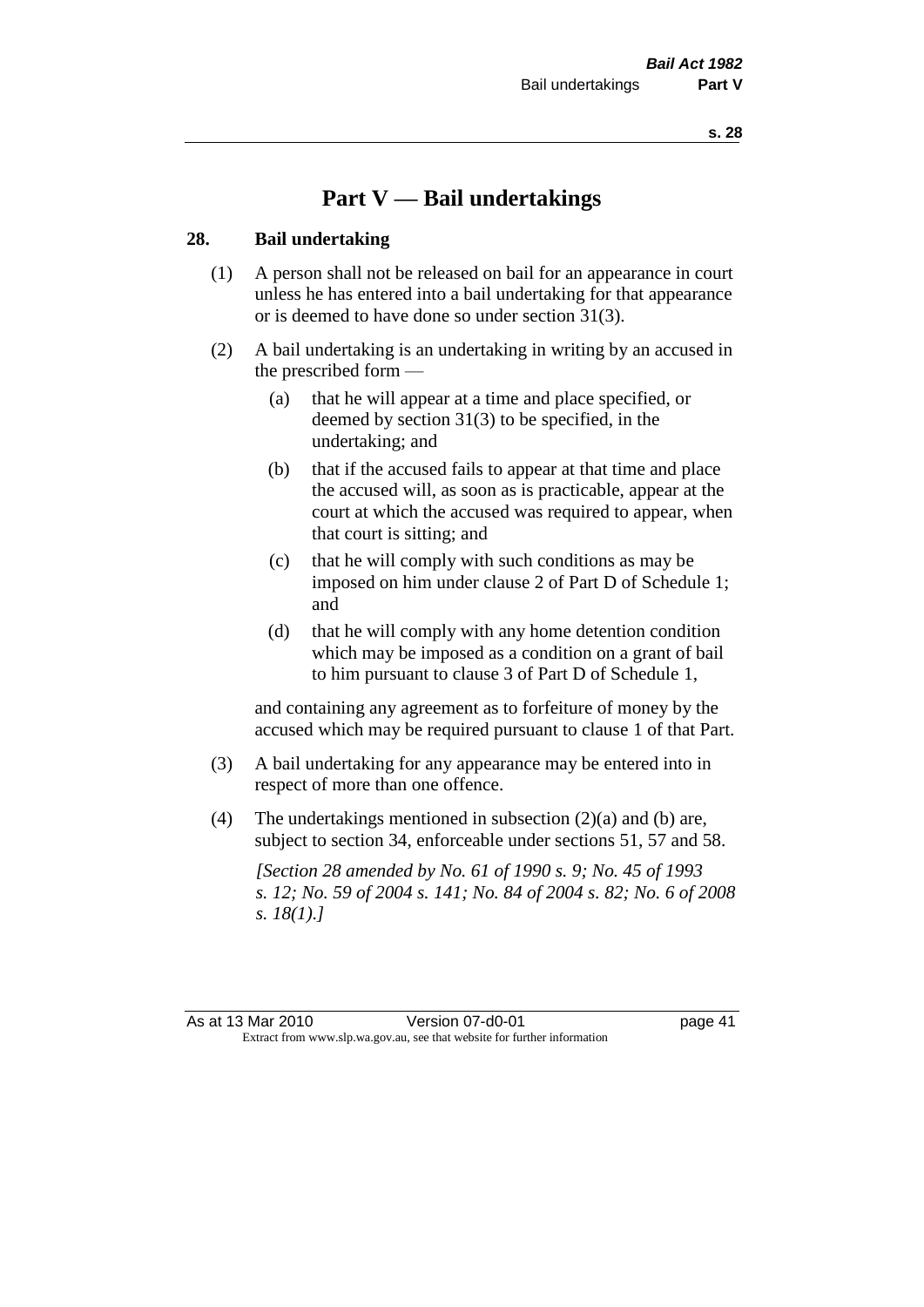# **29. Before whom bail undertaking may be entered into**

A bail undertaking need not be entered into before the judicial officer or authorised officer who granted bail but may be entered into before any of the following persons —

- (a) a judicial officer;
- (b) a registrar of a court, other than a deputy registrar of the Magistrates Court or the Children's Court;
- (c) an authorised police officer;
- (d) an associate of a judge of the Supreme Court, the District Court or the Children's Court;
- (e) where the accused is in a lock-up or prison, any person for the time being in charge of the lock-up or prison;
- (f) where the accused is in a court custody centre, any person for the time being in charge of the centre who is approved for the purposes of this paragraph by the chief executive officer of the department of the Public Service principally assisting in the administration of the *Court Security and Custodial Services Act 1999*;
- (g) where the accused is a child, any authorised community services officer.

*[Section 29 amended by No. 15 of 1988 s. 11; No. 49 of 1988 s. 86; No. 2 of 1996 s. 61; No. 59 of 2004 s. 141; No. 84 of 2004 s. 82; No. 6 of 2008 s. 19.]* 

#### **30. Duties of person before whom bail undertaking is entered into**

- (1) The person before whom a bail undertaking is to be entered into by an accused shall before it is entered into —
	- $(a)$  either
		- (i) read it to the accused; or
		- (ii) be informed by the accused that the accused has read it; or
		- (iii) if necessary, have it translated to the accused; and

page 42 Version 07-d0-01 As at 13 Mar 2010 Extract from www.slp.wa.gov.au, see that website for further information

**s. 29**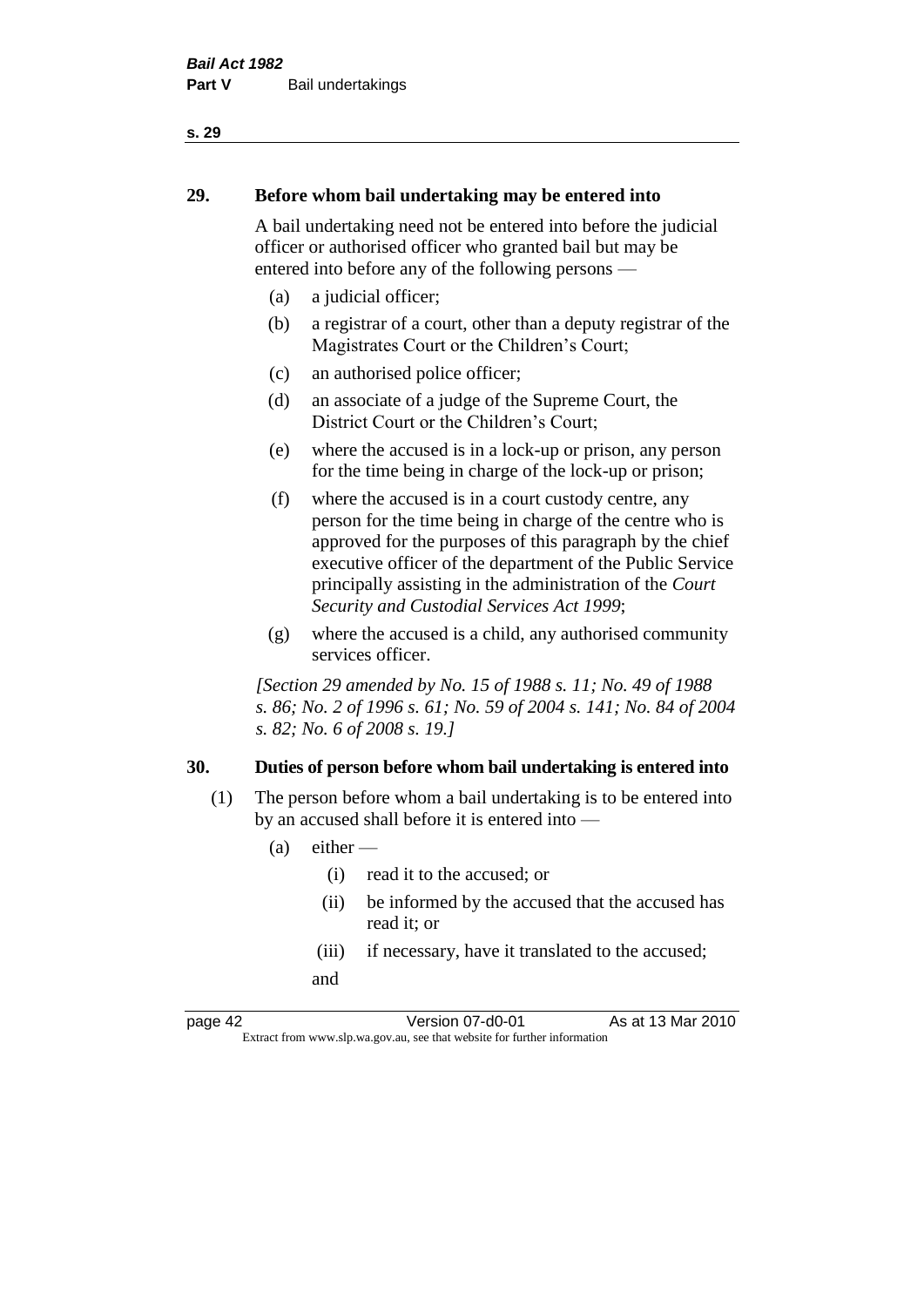- (b) ensure that all conditions which are to be complied with before the release of the accused have been complied with.
- (2) The person before whom a bail undertaking is entered into by an accused shall give to him, or cause to be given to him —
	- (a) a copy of the bail undertaking as duly completed; and
	- (b) a notice in writing in the approved form showing
		- (i) his obligations pursuant to the undertaking; and
		- (ii) the consequences of his failure to comply with them.
- (3) The person before whom a bail undertaking is entered into by an accused shall enquire of the accused whether he requires the notice referred to in subsection (2)(b) to be read or translated to him and shall take such steps as are necessary to comply with any such requirement of the accused.

*[Section 30 inserted by No. 15 of 1988 s. 12; amended by No. 84 of 2004 s. 82; No. 6 of 2008 s. 20 and 43(3).]* 

#### **31. Different time and place for appearance may be substituted**

- (1) A different time or a different time and place may be substituted in accordance with this section for the time and place for appearance specified, or deemed by this section to be specified, in a bail undertaking.
- (2) A different time, or a different time and place, for the appearance by the accused may be substituted as mentioned in subsection  $(1)$  —
	- (a) upon an adjournment of proceedings at which the accused is present, by the judicial officer, if he has power to grant bail for that appearance, fixing a time and place for the resumed proceedings and notifying the accused orally thereof;
	- (b) upon an adjournment of proceedings from which the accused is absent for reasonable cause, by the judicial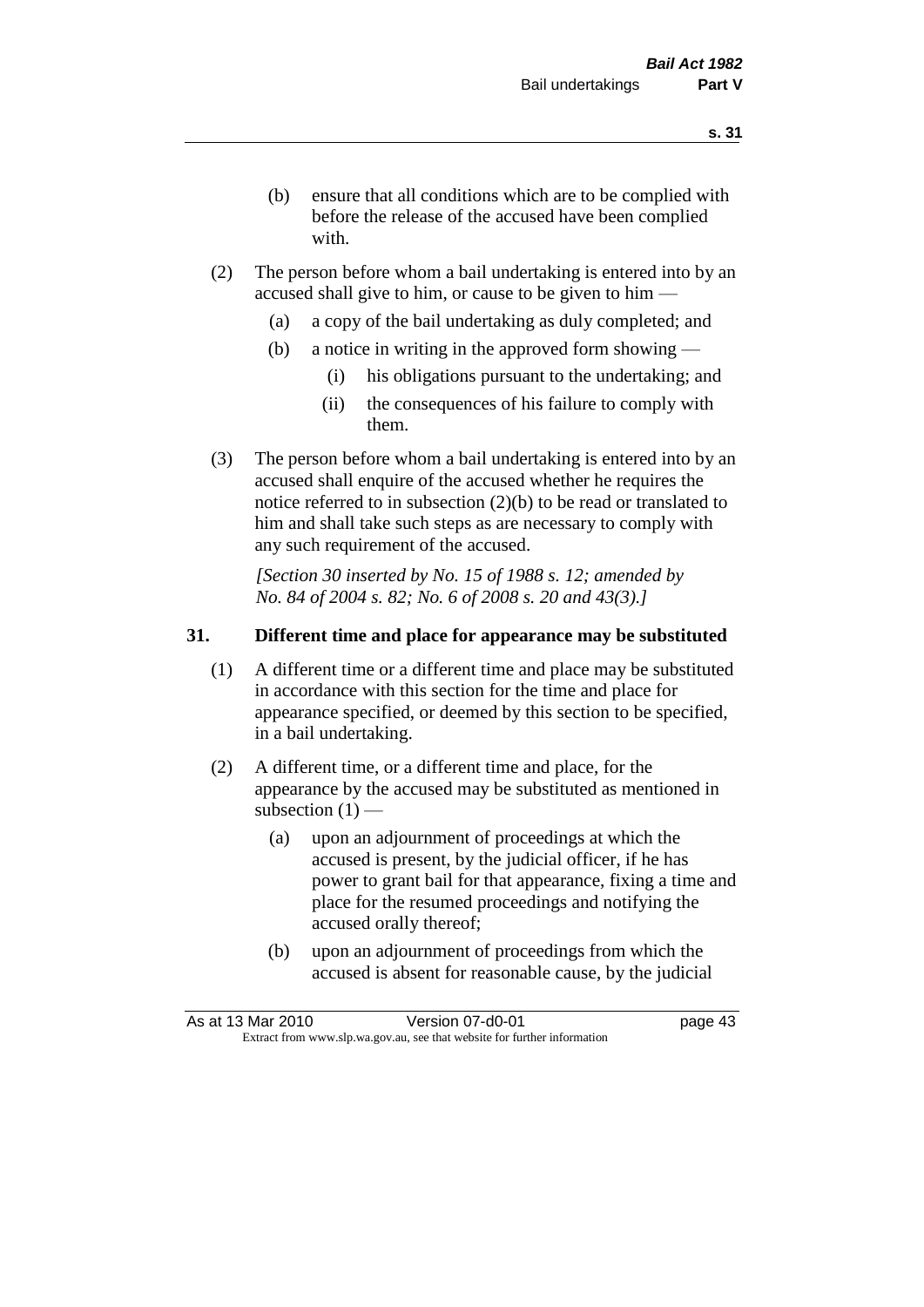officer, if he has power to grant bail for that appearance, fixing a time and place for the resumed proceedings and directing the registrar of the court to cause written notice of the time and place to be given to the accused;

- $(c)$  where
	- (i) a judge of the Supreme Court or a judge of the Children's Court has granted bail to an accused under section 15; and
	- (ii) a judicial officer, other than such a judge, has committed the accused to the Supreme Court,

by a judge of the Supreme Court or a judge of the Children's Court, as the case may require, notifying the accused orally, or directing the registrar of the court to cause written notice to be given to the accused of the time or time and place for the proceedings;

- $(d)$  where
	- (i) a judge of the Supreme Court or a judge of the Children's Court has granted bail to an accused under section 15;
	- *[(ii) deleted]*
	- (iii) the judicial officer is satisfied that there has been no material change in the facts or circumstances which applied on the grant of bail,

by the judicial officer notifying the accused orally, or directing the registrar of the court to cause written notice to be given to the accused, of the time or time and place for the resumed proceedings;

(e) upon a committal to the Supreme Court or District Court, by a judicial officer, if he has power to grant bail for that appearance, fixing a specified day in a specified sitting or session of that court and directing the registrar of the court to cause written notice of the day to be given to the accused;

**s. 31**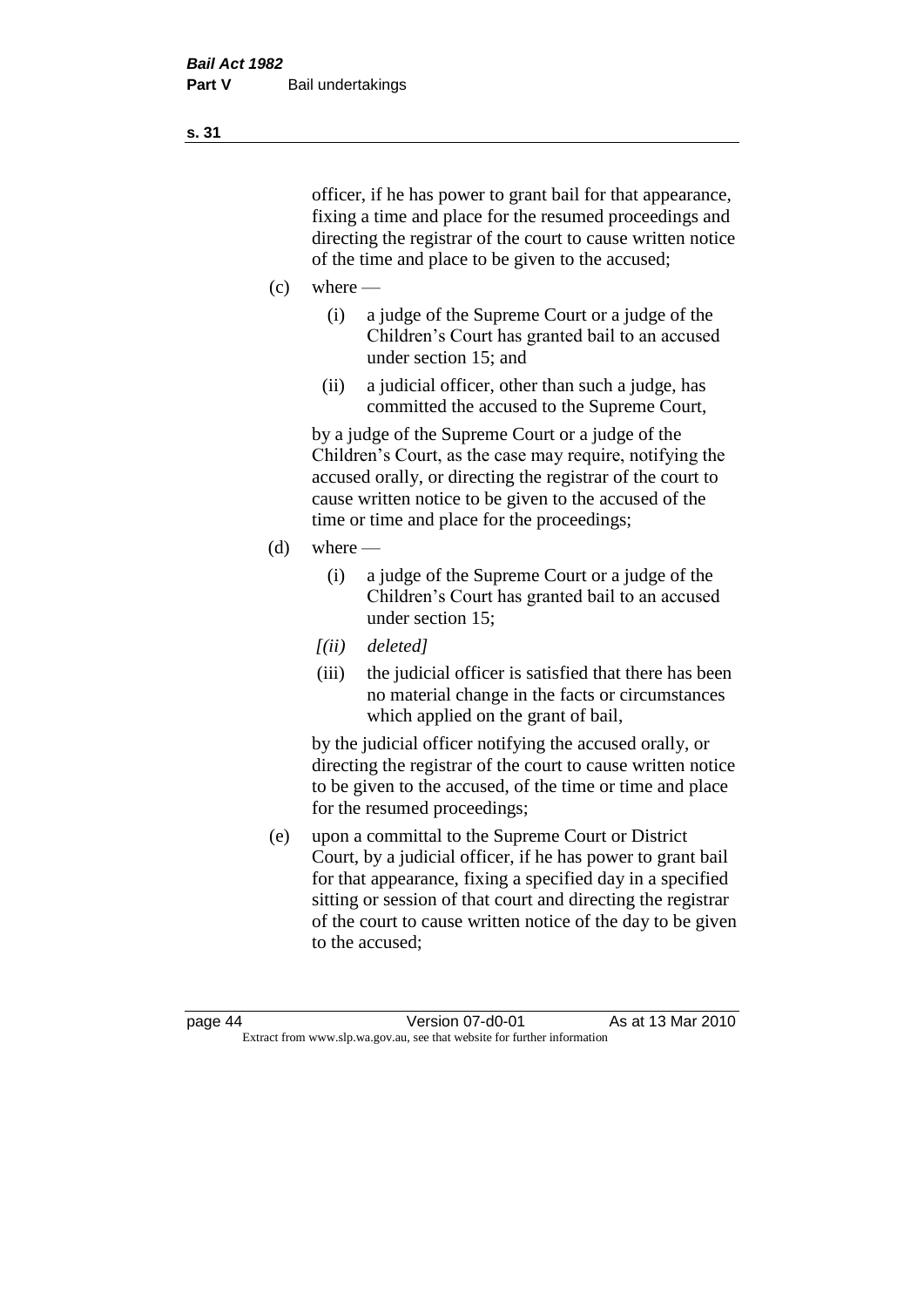- (f) where an accused has been committed for trial in the Supreme Court or the District Court in a specified sitting or session thereof or on a specified day in a specified sitting or session thereof, by an officer of the court, or a person authorised under subsection (5), fixing a time for the trial in that sitting or session and causing written notice of the time to be given to the accused;
- (g) if the parties agree to a different time or a different time and place for the proceedings, by an officer of the court giving written notice thereof to the accused.
- (3) Where a different time or a different time and place is notified to an accused pursuant to subsection (2) the bail undertaking shall be deemed to be amended to specify that time or that time and place for appearance, and the terms and conditions thereof shall continue to apply as so amended as if the accused had entered into the bail undertaking in that form.
- (4) Where the power in subsection (2)(b) is exercised upon an adjournment of proceedings the right of the accused to be at liberty under section 11(1) does not lapse by reason only that there is an interval between the adjournment of the proceedings and the time when he is notified of the time and place for the resumed proceedings.
- (5) The Chief Justice, in respect of committals to the Supreme Court, and the Chief Judge, in respect of committals to the District Court, may authorise a person or persons, by name or office, to perform the functions referred to in subsection (2)(f).

*[Section 31 amended by No. 15 of 1988 s. 13; No. 49 of 1988 s. 87; No. 27 of 2002 s. 21; No. 59 of 2004 s. 141; No. 84 of 2004 s. 82; No. 6 of 2008 s. 21(1) and (2).]* 

#### **31A. Amendment of conditions during trial**

(1) In this section —

*amendment* means an addition, variation or cancellation under subsection (2);

As at 13 Mar 2010 **Version 07-d0-01 Dage 45** Extract from www.slp.wa.gov.au, see that website for further information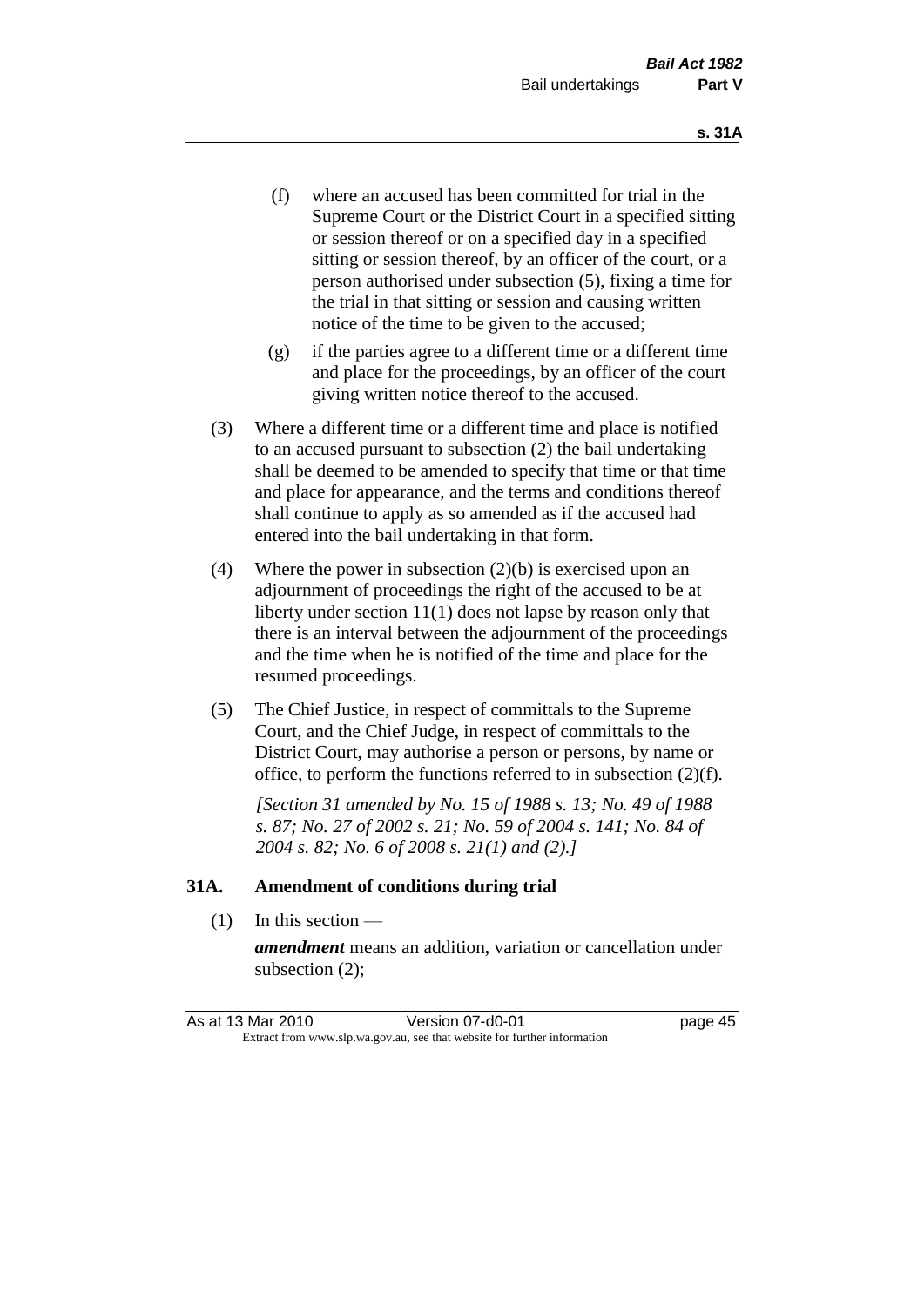#### **s. 31A**

*trial* means that part of proceedings for an offence when evidence is being received by the court in respect of the offence and also extends to any time when —

- (a) legal argument is being heard; or
- (b) a judicial officer or a jury is deliberating.

#### $(2)$  Where —

- (a) an accused has been granted bail for the accused's appearance for trial for an offence; and
- (b) the trial extends beyond one day,

a judicial officer who grants bail for the next appearance by exercising the power in section  $31(2)(a)$  may also do one or more of the following —

- (c) add any condition to the extent that is authorised by clause 2 or 3 of Part D of Schedule 1;
- (d) vary a condition to that extent;
- (e) cancel a condition.
- (3) A judicial officer who adds, varies or cancels a condition under subsection (2) shall cause an officer of the court —
	- (a) to endorse the amendment on the accused's copy of the bail undertaking or, if that copy is not available for endorsement, to give written notice of the amendment to the accused; and
	- (b) to endorse on a file copy of the undertaking a certificate as to the amendment and the action taken under paragraph (a).
- (4) If the judicial officer considers that the amendment is of a minor nature, the judicial officer may, for the purposes of section 44(4), cause the officer of the court to include a statement to that effect in the endorsement or notice under subsection (3)(a) and the certificate under subsection (3)(b).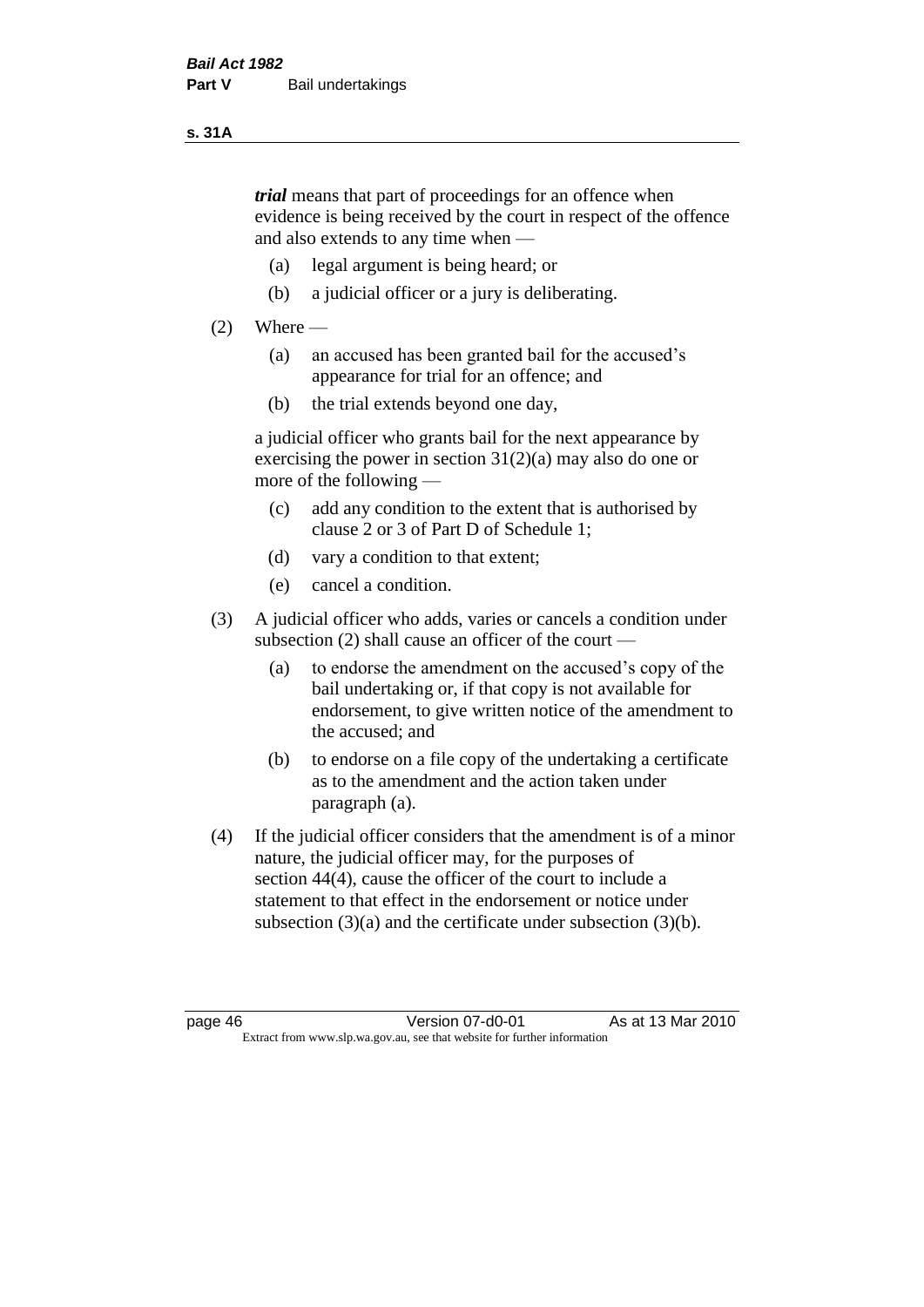- (5) When action is taken under subsection  $(3)(a)$ 
	- (a) the bail undertaking is to be regarded as having been amended as provided in the endorsement or notice, as the case requires; and
	- (b) the terms and conditions of the bail undertaking continue to apply as so amended as if the accused had entered into the bail undertaking in that form.
- (6) In any proceedings an endorsement on a copy of a bail undertaking referred to in subsection (3)(b) purporting to be a certificate referred to in that paragraph is evidence of the matters appearing in it without proof of the signature of the person who made the endorsement.

*[Section 31A inserted by No. 6 of 2008 s. 22(1).]*

#### **32. Giving and proof of notices under s. 31**

- (1) A written notice to an accused under section  $31(2)$ 
	- (a) shall be given to the accused personally; or
	- (b) shall be sent to the accused by post to the accused's address appearing in the records of the court; or
	- (c) in urgent cases or with the accused's consent, shall be sent to the accused by electronic communication.
- (2) A person who gives or sends a notice in accordance with subsection (1) shall endorse on a file copy of the notice a certificate showing —
	- (a) that the person has done so; and
	- (b) the time of doing so.
- (3) If a notice is sent by post under subsection  $(1)(b)$ , the notice is to be presumed, unless the contrary is shown, to have been received at the time when, in the ordinary course of events, it would have been delivered.
- (4) The judicial officer who under section  $31(2)(a)$  notifies an accused of the time and place for resumed proceedings shall

| As at 13 Mar 2010 | Version 07-d0-01                                                         | page 47 |
|-------------------|--------------------------------------------------------------------------|---------|
|                   | Extract from www.slp.wa.gov.au, see that website for further information |         |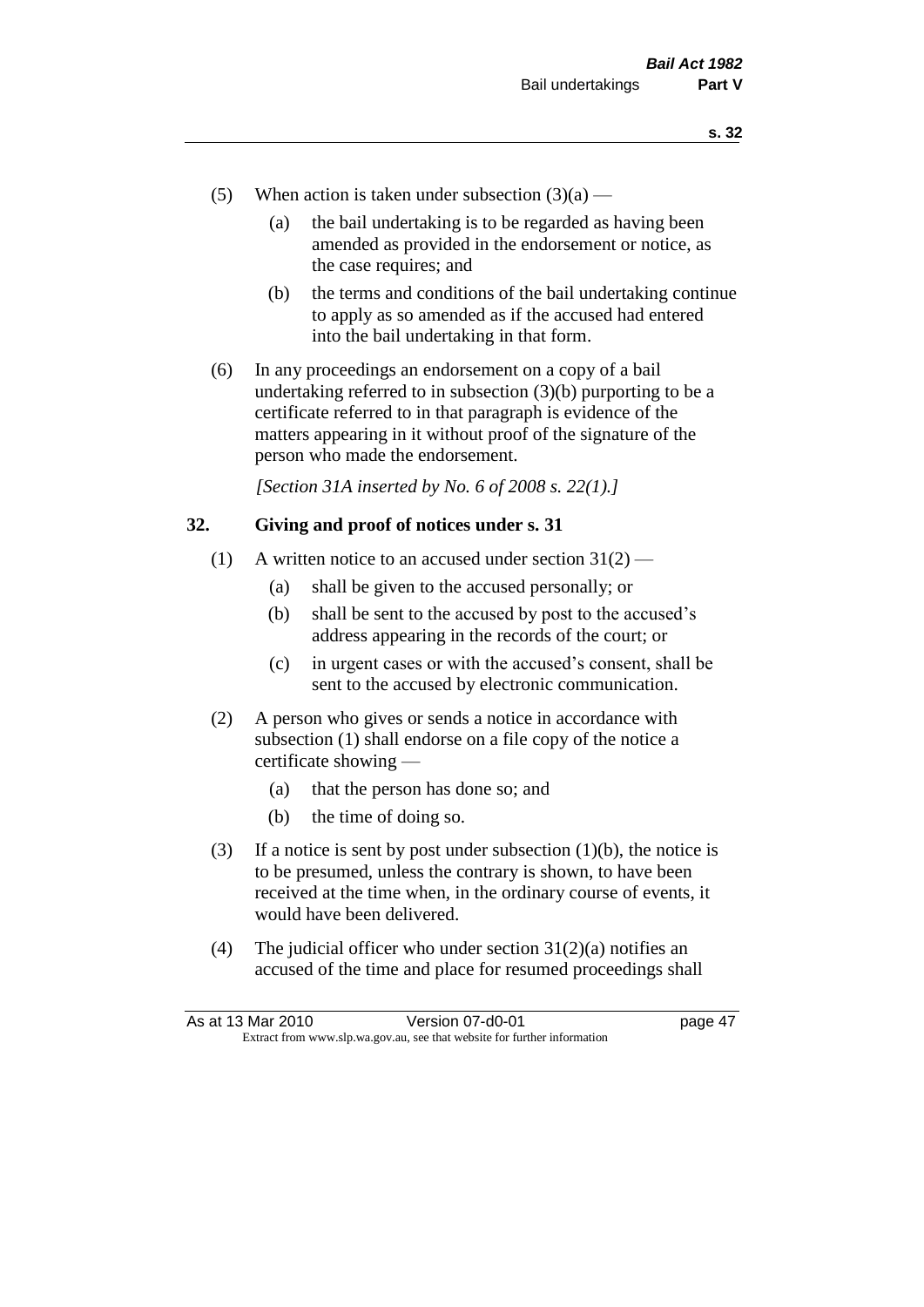cause to be endorsed on the accused's bail undertaking a certificate showing details of such time and place and that the accused has been notified of them.

- (5) In any proceedings
	- (a) a document purporting to be a copy of a notice referred to in subsection (1) shall be evidence of the terms of the notice; and
	- (b) an endorsement
		- (i) on a copy of a notice referred to in subsection (2); or
		- (ii) on a bail undertaking,

purporting to be a certificate referred to in subsection (2) or (4) is evidence of the matters appearing in it without proof of the signature of the person who made the endorsement.

*[Section 32 amended by No. 74 of 1984 s. 12; No. 84 of 2004 s. 82; No. 6 of 2008 s. 23(1)-(3).]* 

# **33. Judicial officer may order accused to enter into bail undertaking**

- (1) Where bail is granted to an accused by a judicial officer, whether with or without any condition being attached thereto, and the accused fails or refuses to enter into a bail undertaking in terms of the grant, the judicial officer who granted bail may, subject to subsection (3), order that the accused enter into the bail undertaking within such time as he may specify.
- (2) If an accused does not comply with an order under subsection (1), the judicial officer may, subject to subsection (3), further order that a bail undertaking, in such form as the judicial officer may approve, shall be deemed to have been entered into by the accused on the date of such further order, and thereupon that undertaking shall be treated as if it had been duly entered into by the accused for the purposes of this Act.

page 48 Version 07-d0-01 As at 13 Mar 2010 Extract from www.slp.wa.gov.au, see that website for further information

**s. 33**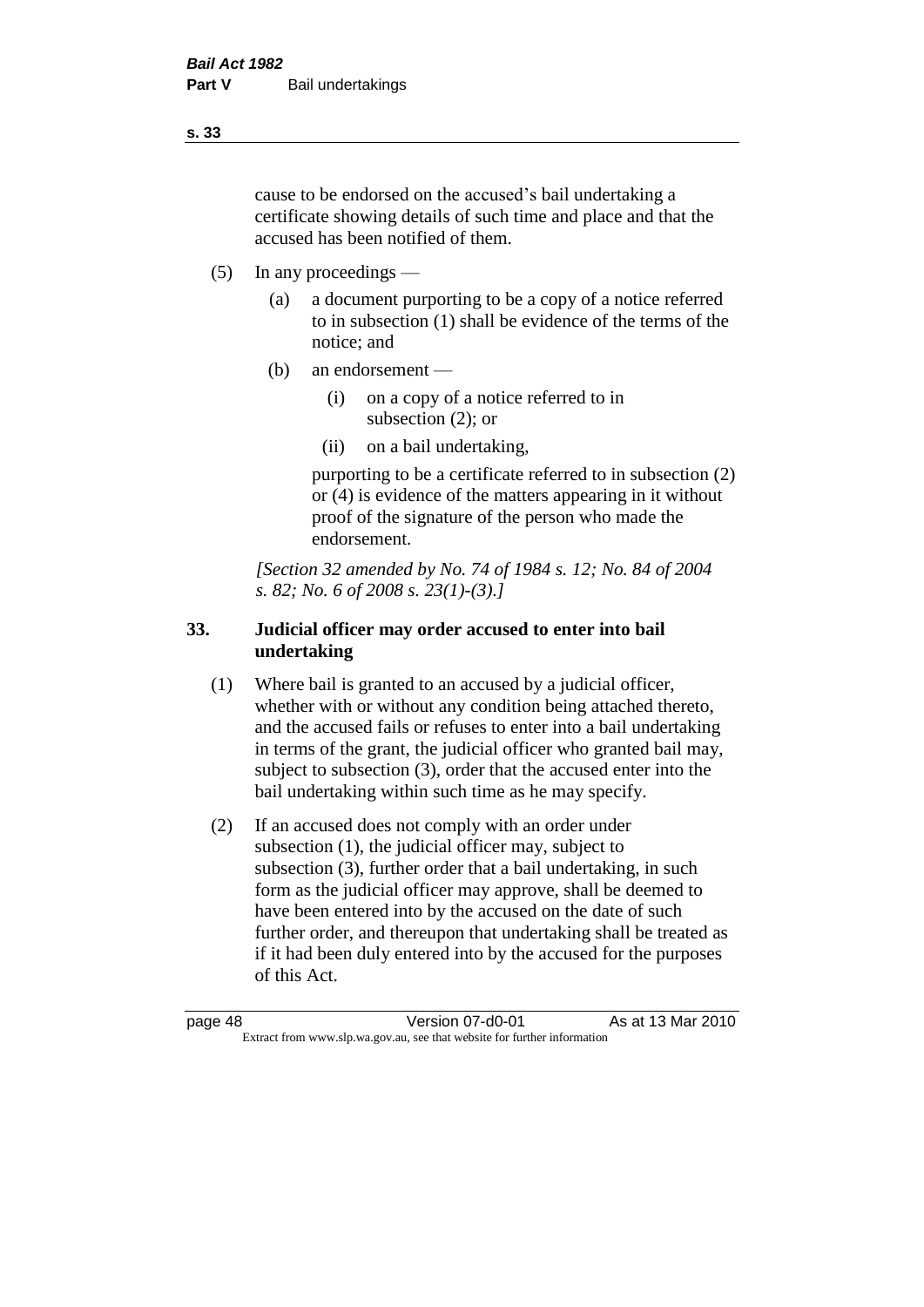- (3) A judicial officer shall not
	- (a) make an order under subsection (2) unless he has personally informed the accused of the terms and effect of the order made under subsection (1);
	- (b) exercise any of the powers conferred on him by this section unless he is satisfied that the accused has the capacity to enter into and comply with the undertaking.

*[Section 33 amended by No. 84 of 2004 s. 82.]* 

#### **34. Cessation and suspension of bail undertaking**

A bail undertaking ceases to have effect —

- (a) upon the revocation of bail under section 55;
- (b) upon the death of the accused, but only if no order has been made under section 57;
- (c) subject to section 31, upon the appearance in court by the accused as required by his bail undertaking;
- (d) upon the discharge of the accused according to law from any further proceedings for the offence, or all of the offences, to which the bail undertaking relates;
- (e) during any period before the time at which the accused is required to appear in court when he is in custody for any other offence or reason.

*[Section 34 amended by No. 84 of 2004 s. 82.]*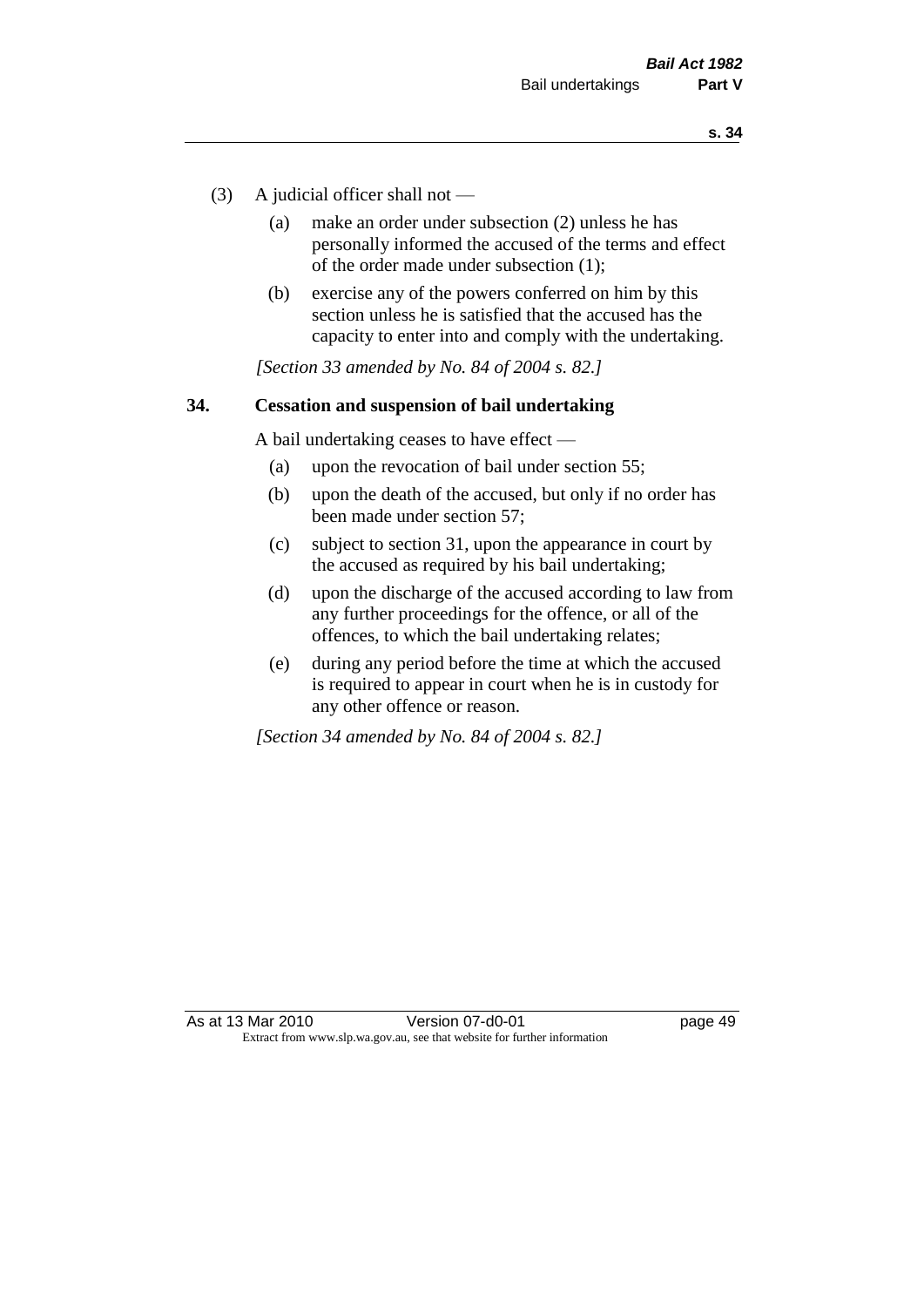**s. 35**

# **Part VI — Sureties and surety undertakings**

# **35. Surety and surety undertaking**

- (1) A surety is a person who, as a condition of the grant of bail to an accused, enters into a surety undertaking, that is to say, undertakes in writing that he will, subject to this Act, forfeit a specified amount of money if the accused fails to comply with any requirement of his bail undertaking mentioned in section  $28(2)(a)$  and (b).
- (2) A surety is required to be approved under section 40.
- (3) A forfeiture of money by a surety as mentioned in subsection (1) is enforceable as provided in section 49 but not otherwise.

*[Section 35 amended by No. 84 of 2004 s. 82; No. 6 of 2008 s. 18(3).]* 

# **36. Authority to approve sureties**

- (1) The decision whether an applicant should be approved as a surety in any case is to be made —
	- (a) by a person referred to in section 29(a) to (d); or
	- (b) where the accused to whom bail has been granted is in prison, by a person for the time being in charge of the prison; or
	- (c) where the accused to whom bail has been granted is a child, by an authorised community services officer.
- (2) A judicial officer when granting bail to an accused subject to a requirement for a surety or sureties may make an order as to —
	- (a) the giving of notice to the prosecutor of an application for approval of any surety; or
	- (b) the person or persons who are to, or may, approve any surety,

and subsection (1) has effect subject to any such order. *[Section 36 inserted by No. 6 of 2008 s. 24(1).]*

page 50 Version 07-d0-01 As at 13 Mar 2010 Extract from www.slp.wa.gov.au, see that website for further information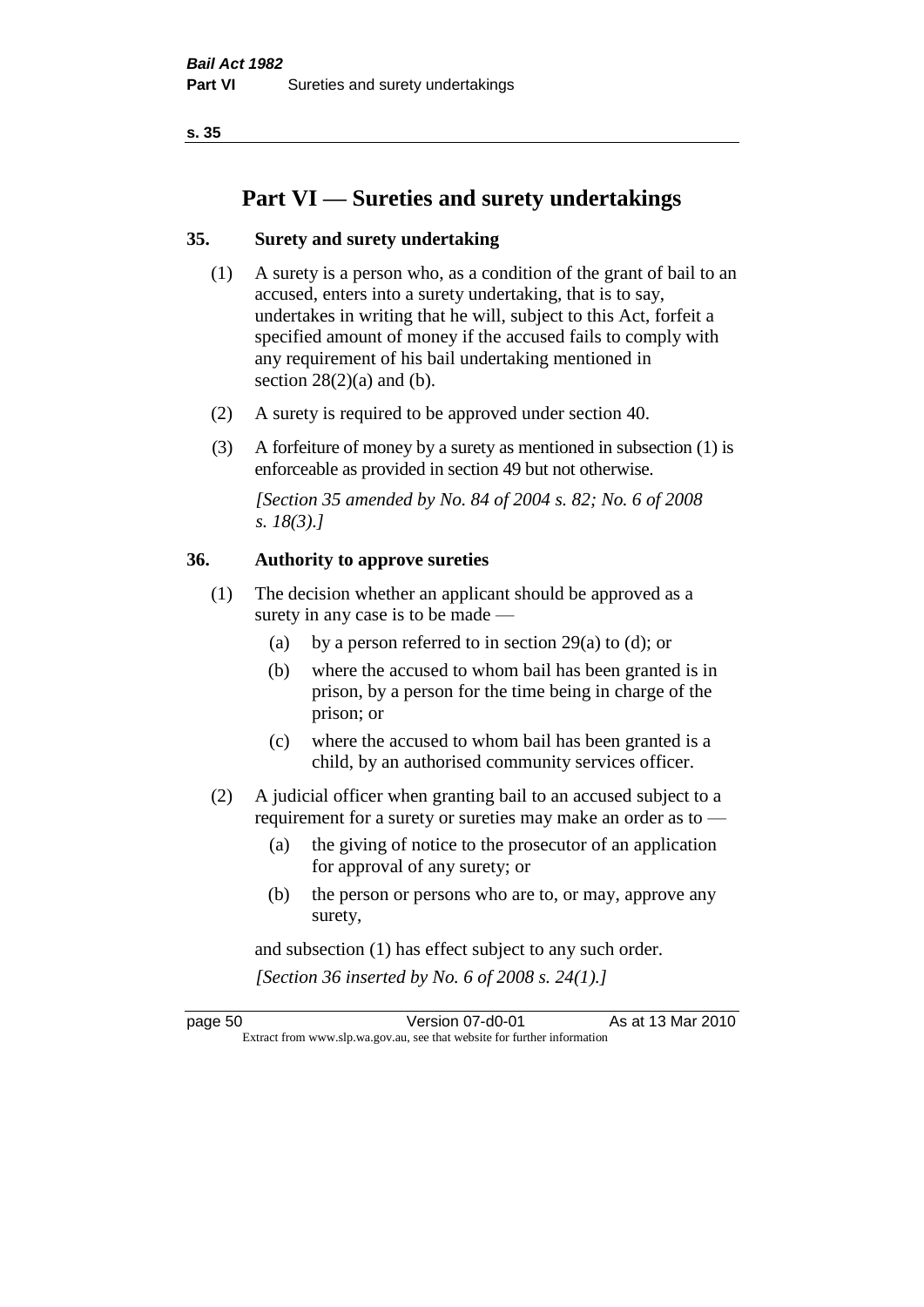#### **37. Proposed surety to receive certain information and prescribed form for completion**

- (1) Whenever a surety approval officer is called upon to decide whether an applicant should be approved as a surety, he shall ensure that the applicant is, or has been, given -
	- (a) a duly completed notice in the prescribed form showing details of the terms and conditions on which bail has been granted to the accused in whose case the surety is required;
	- (b) such information in writing as to the effect of this Act in relation to the rights, obligations and liabilities of sureties as is prescribed for the purposes of this paragraph; and
	- (c) a prescribed form of declaration for completion designed to disclose to the surety approval officer all information relevant to the decision.
- (2) Before he makes his decision, the surety approval officer shall ensure that the applicant furnishes to him the declaration referred to in subsection (1)(c) duly completed.
- (3) For the purposes of this section it is sufficient if  $-$ 
	- (a) the notice, information and declaration referred to in subsection (1) are sent by electronic communication to an electronic address provided by the applicant; and
	- (b) the declaration referred to in subsection  $(1)(c)$  duly completed is sent by electronic communication to an electronic address provided by the surety approval officer.

*[Section 37 amended by No. 84 of 2004 s. 82; No. 6 of 2008 s. 24(4), (5) and 25.]* 

#### **38. Persons disqualified from being sureties**

- (1) A person is not qualified to be approved as a surety if  $-$ 
	- (a) he is under 18 years of age; or

| As at 13 Mar 2010 | Version 07-d0-01                                                         | page 51 |
|-------------------|--------------------------------------------------------------------------|---------|
|                   | Extract from www.slp.wa.gov.au, see that website for further information |         |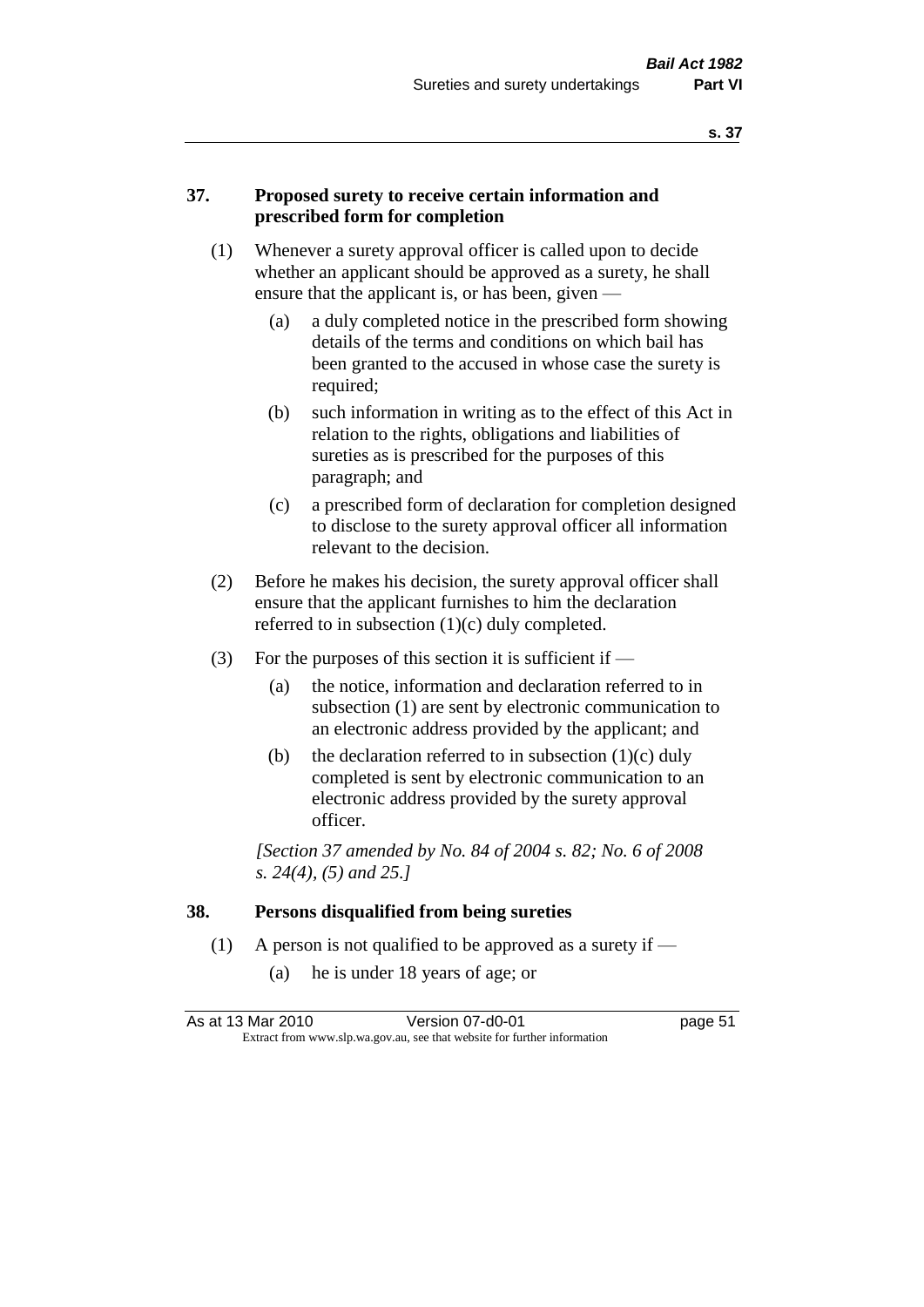(b) subject to subsection (2), the value of his assets, after provision is made for his debts and liabilities, is less than the amount which he might become liable to forfeit under his proposed surety undertaking; or

- (c) there are reasonable grounds for believing that he has been, or will be, indemnified by any person against any forfeiture referred to in paragraph (b).
- (2) Subsection (1)(b) does not apply where the applicant for approval is required to give security sufficient to cover the amount which he might become liable to forfeit.

#### **39. Matters relevant to approval of sureties**

In determining whether an applicant is suitable to be a surety a surety approval officer shall have regard to all matters which appear to him to be relevant including, as well as any others, the following —

- (a) the character and antecedents of the applicant;
- (b) his proximity to or connection with the accused, whether by kinship, place of residence or otherwise; and
- (c) his ability to pay, or give security for, the amount which he might become liable to forfeit under his proposed surety undertaking, without excessive hardship to himself or his dependants.

*[Section 39 amended by No. 84 of 2004 s. 82; No. 6 of 2008 s. 24(4).]* 

# **40. Decision on application by proposed surety**

- (1) Upon receipt of the duly completed declaration referred to in section  $37(1)(c)$ , the surety approval officer shall, after making any enquiries which he thinks desirable, make a decision, as soon as is practicable, either to approve or not to approve of the applicant as a surety in that case.
- (2) If the surety approval officer does not approve of the applicant as a surety he shall record the reasons for his doing so and

page 52 Version 07-d0-01 As at 13 Mar 2010 Extract from www.slp.wa.gov.au, see that website for further information

**s. 39**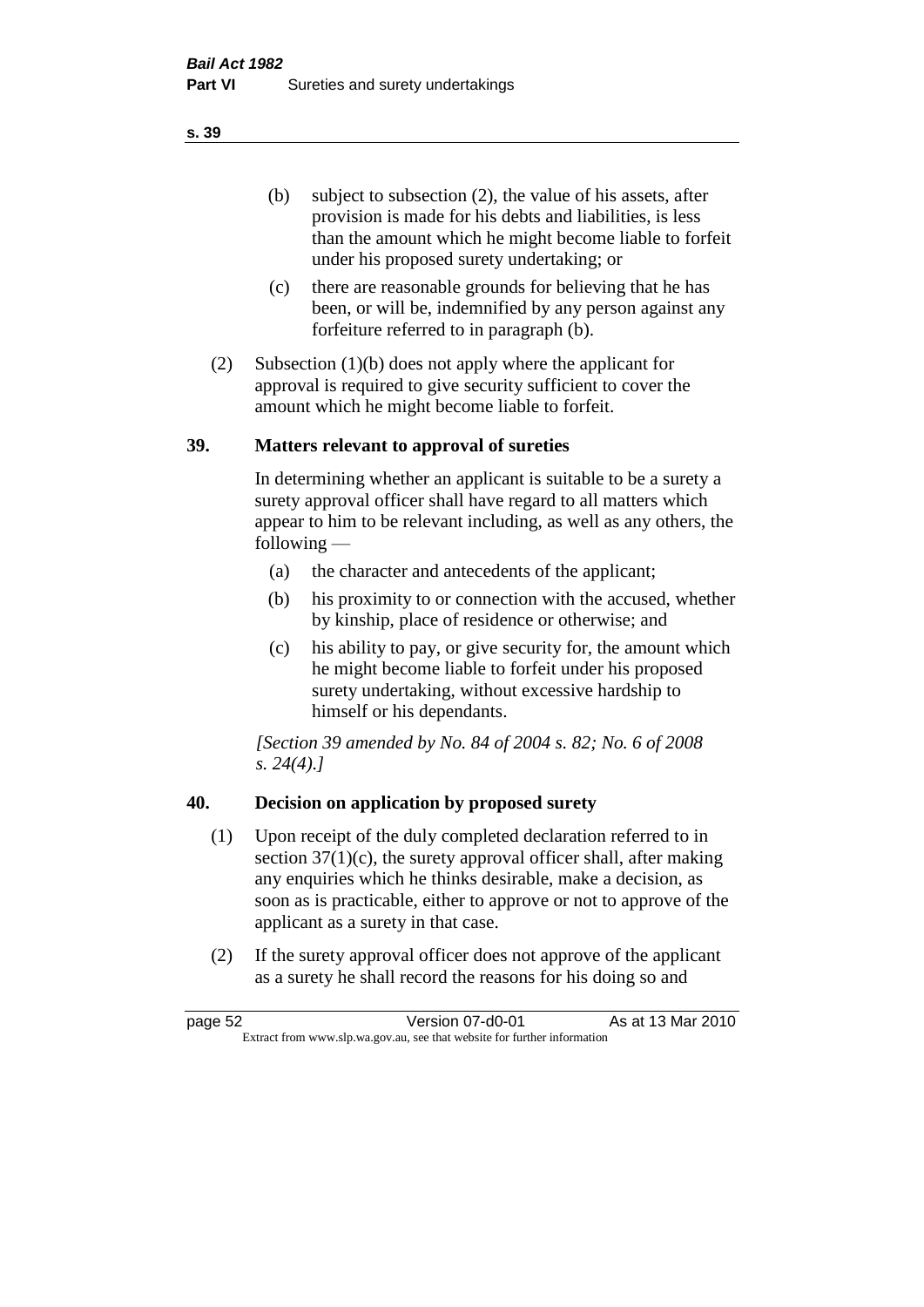inform the applicant and the accused thereof, or cause them to be so informed.

*[Section 40 amended by No. 15 of 1988 s. 15; No. 84 of 2004 s. 82; No. 6 of 2008 s. 24(5).]* 

# **41. Finality of decision to refuse approval**

- (1) A decision by a surety approval officer not to approve of the applicant as a surety is final unless the applicant becomes entitled to re-apply under subsection (2).
- (2) An applicant who is refused approval as a surety may re-apply for approval to the surety approval officer who made that decision, or if that officer is absent or unavailable to another surety approval officer, on the ground that —
	- (a) new facts have been discovered, new circumstances have arisen or the circumstances have changed since he was refused approval; or
	- (b) he failed to adequately present his case for approval on his previous application,

and the provisions of this Act, except section 37, shall, with necessary modifications, apply to any such further application and the decision thereon.

*[Section 41 amended by No. 6 of 2008 s. 24(3) and (4).]*

#### **42. Before whom surety undertaking may be entered into**

A surety undertaking need not be entered into before the surety approval officer who approved the surety but may be entered into before any person before whom the accused for whose appearance the surety is approved might enter into his bail undertaking under section 29.

*[Section 42 amended by No. 84 of 2004 s. 82; No. 6 of 2008 s. 24(5).]* 

As at 13 Mar 2010 Version 07-d0-01 page 53 Extract from www.slp.wa.gov.au, see that website for further information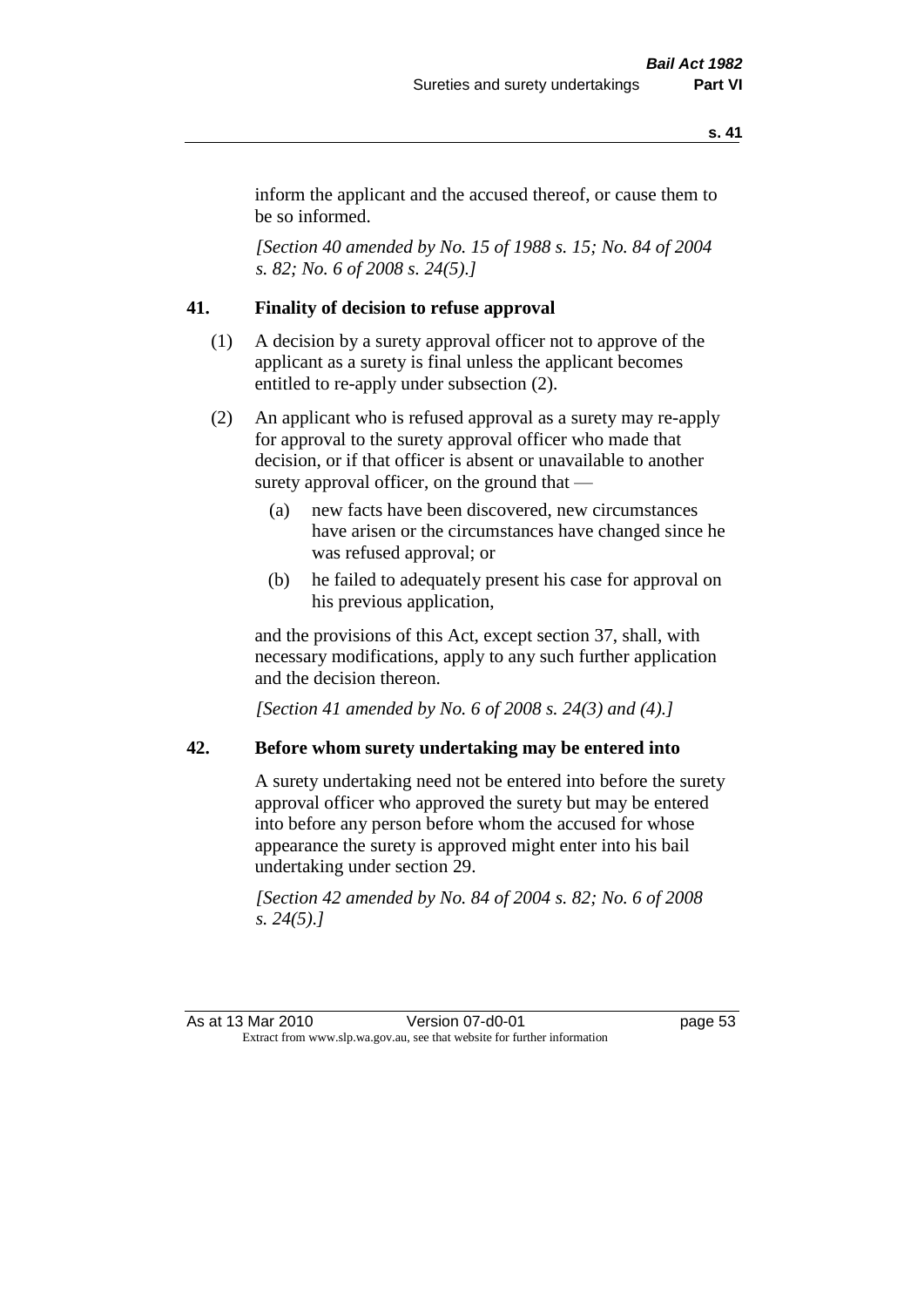#### **s. 43**

# **43. Duties of persons before whom surety undertaking is entered into**

A person before whom a surety undertaking is to be entered into —

- $(a)$  shall
	- (i) read to the surety;
	- (ii) be informed by the surety that he has read; or
	- (iii) if necessary, have translated to the surety,

the documents described in section  $37(1)(a)$  and (b), and the surety undertaking, before the surety enters into the undertaking;

- (b) shall ensure that all conditions which are to be complied with by the surety have been complied with before the surety enters into his undertaking; and
- (c) shall give to the surety a copy of his surety undertaking as duly completed.

*[Section 43 amended by No. 74 of 1984 s. 13.]* 

# **43A. Use of video link and electronic communication where proposed surety is interstate**

 $(1)$  In this section —

*proposed surety* means a person who is to enter into a surety undertaking;

*relevant official* means the person before whom the surety undertaking is to be entered into or was entered into, as the case requires;

*video link* means facilities (including closed circuit television) that enable, at the same time —

- (a) the relevant official to see and hear the proposed surety; and
- (b) the proposed surety to see and hear the relevant official.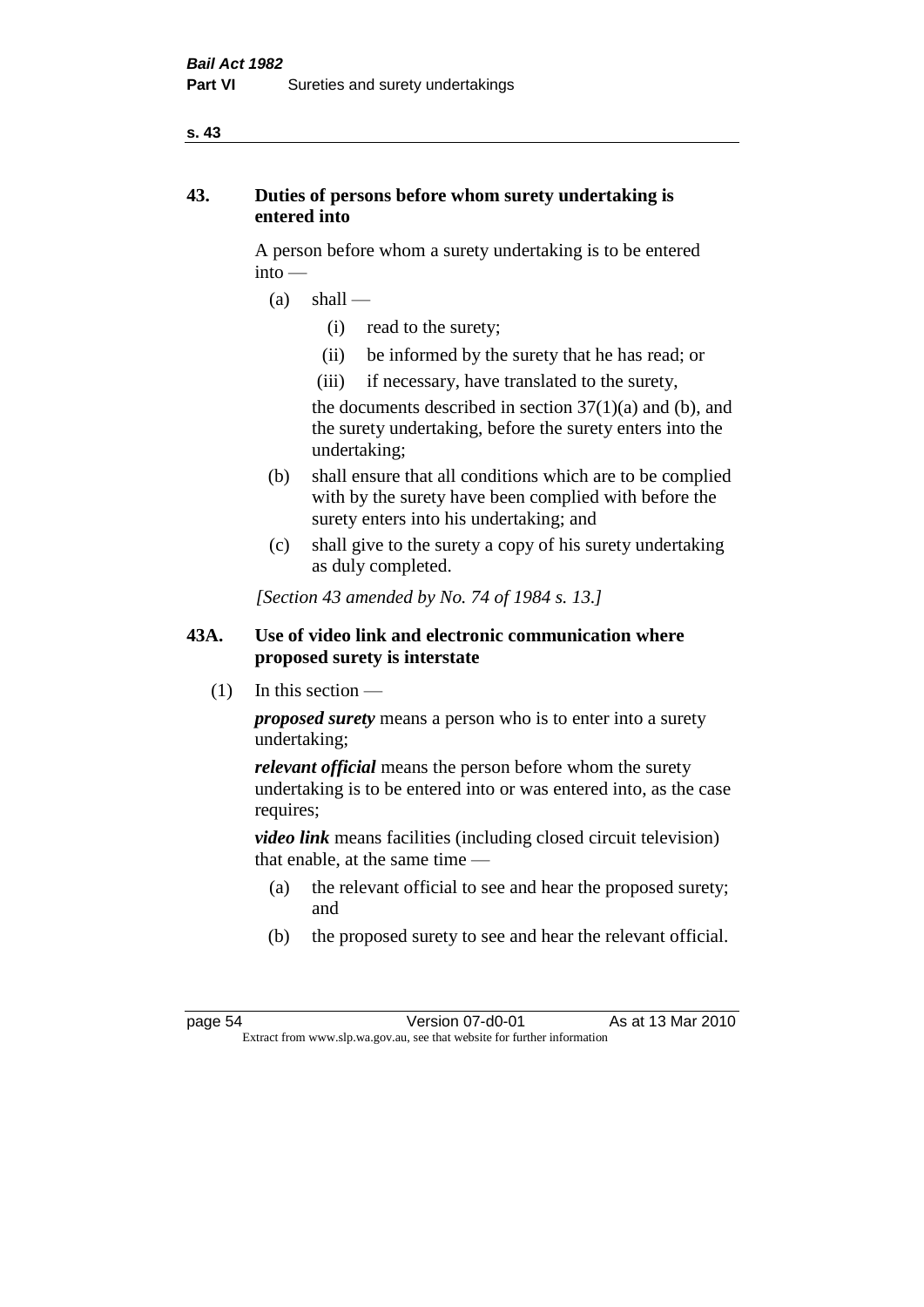- (2) This section applies if a proposed surety is in another State or a Territory.
- (3) The relevant official may comply with section  $43(a)$  and (b) by means of a video link.
- (4) The relevant official may send the surety undertaking to the proposed surety by electronic communication for completion.
- (5) The proposed surety may enter into the surety undertaking by sending the completed surety undertaking to the relevant official by electronic communication.
- (6) If the surety undertaking is sent by electronic communication under subsection (4) or (5), any requirement for the proposed surety or the relevant official to sign it is to be taken to have been complied with if the full name of the proposed surety or the relevant official, as the case requires, appears in the appropriate place in the undertaking.
- (7) The relevant official may comply with section  $43(c)$  by sending a copy of the surety undertaking as duly completed to the surety by electronic communication.
- (8) A surety undertaking that is entered into in accordance with this section is to be taken to have been entered into before the relevant official.
- (9) In any proceedings a document purporting to be a copy of a surety undertaking and purporting to be certified by the relevant official to be a copy of a surety undertaking entered into in accordance with this section is evidence of the surety undertaking without proof of the signature of the relevant official.
- (10) A reference in this section to sending a surety undertaking or copy of a surety undertaking to a person by electronic communication is a reference to sending the undertaking or copy by electronic communication to an electronic address provided by the person.

*[Section 43A inserted by No. 6 of 2008 s. 26.]*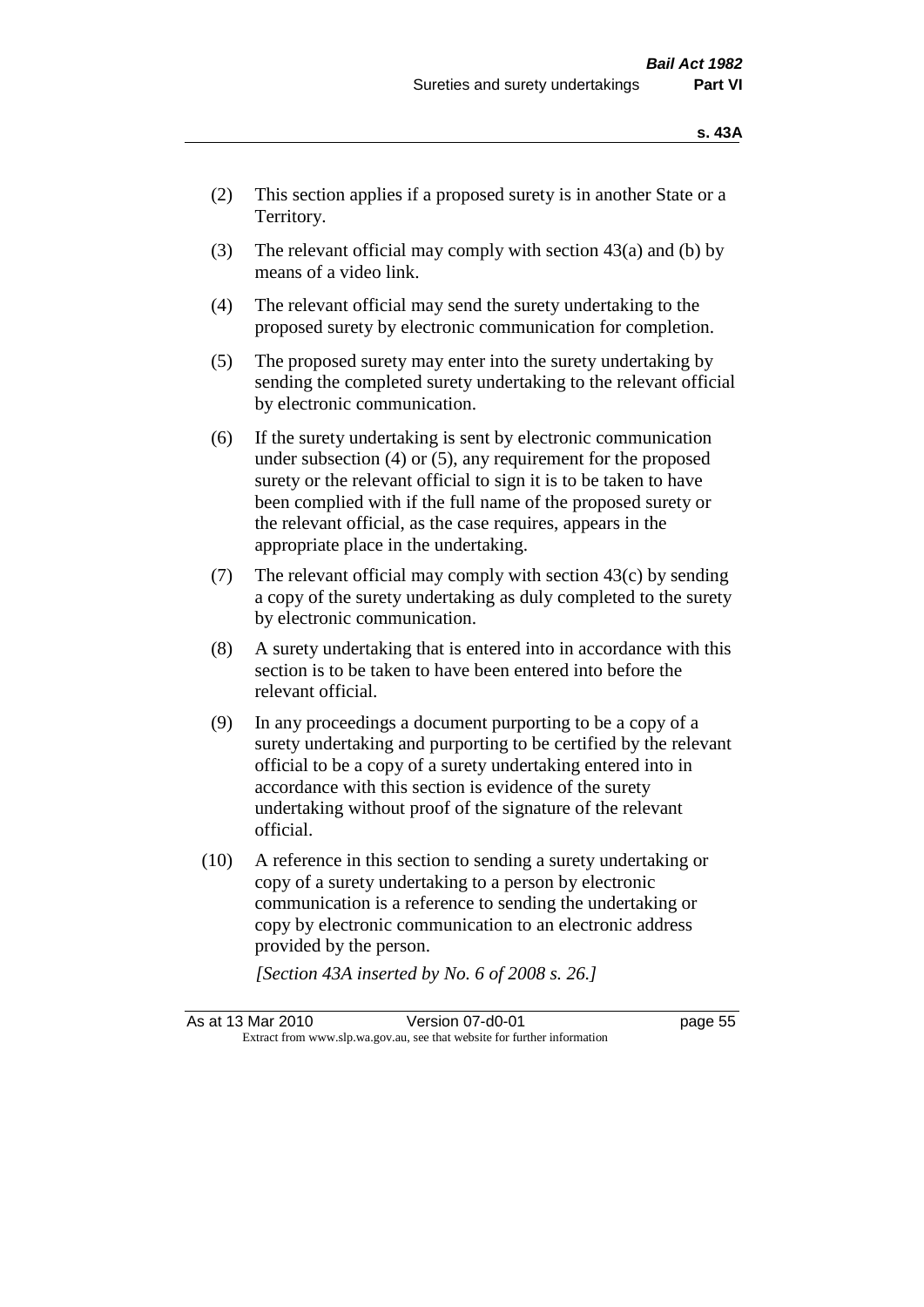#### **s. 44**

# **44. When surety undertaking extends to different time or different time and place substituted under s. 31**

- (1) A surety undertaking does not extend to the failure by the accused to appear at a different time or a different time and place substituted pursuant to section 31 unless —
	- (a) the surety undertaking contains a provision stating that it does so extend and, where applicable under subsection (5), the surety has received notice as mentioned in that subsection; or
	- (b) subsection (2) applies.
- (2) A surety undertaking extends to the failure by the accused to appear at a different time substituted pursuant to section 31 during a trial if, at the option of the surety, the undertaking contains a provision stating —
	- (a) that it does so extend; and
	- (b) the effect of subsection (4).
- (3) In subsection  $(2)$  —

*trial* means that part of proceedings for an offence when evidence is being received by the court in respect of the offence and also extends to any time when —

- (a) legal argument is being heard; or
- (b) a judicial officer or a jury is deliberating.
- (4) Subsection (2) applies despite any amendment as defined in section 31A(1) if the endorsement or notice under section 31A(3)(a) in respect of the amendment includes a statement referred to in section 31A(4).
- (5) A surety undertaking may, at the option of the surety, also contain a provision stating that where —
	- (a) a different time or a different time and place for the accused's appearance is substituted pursuant to section 31; and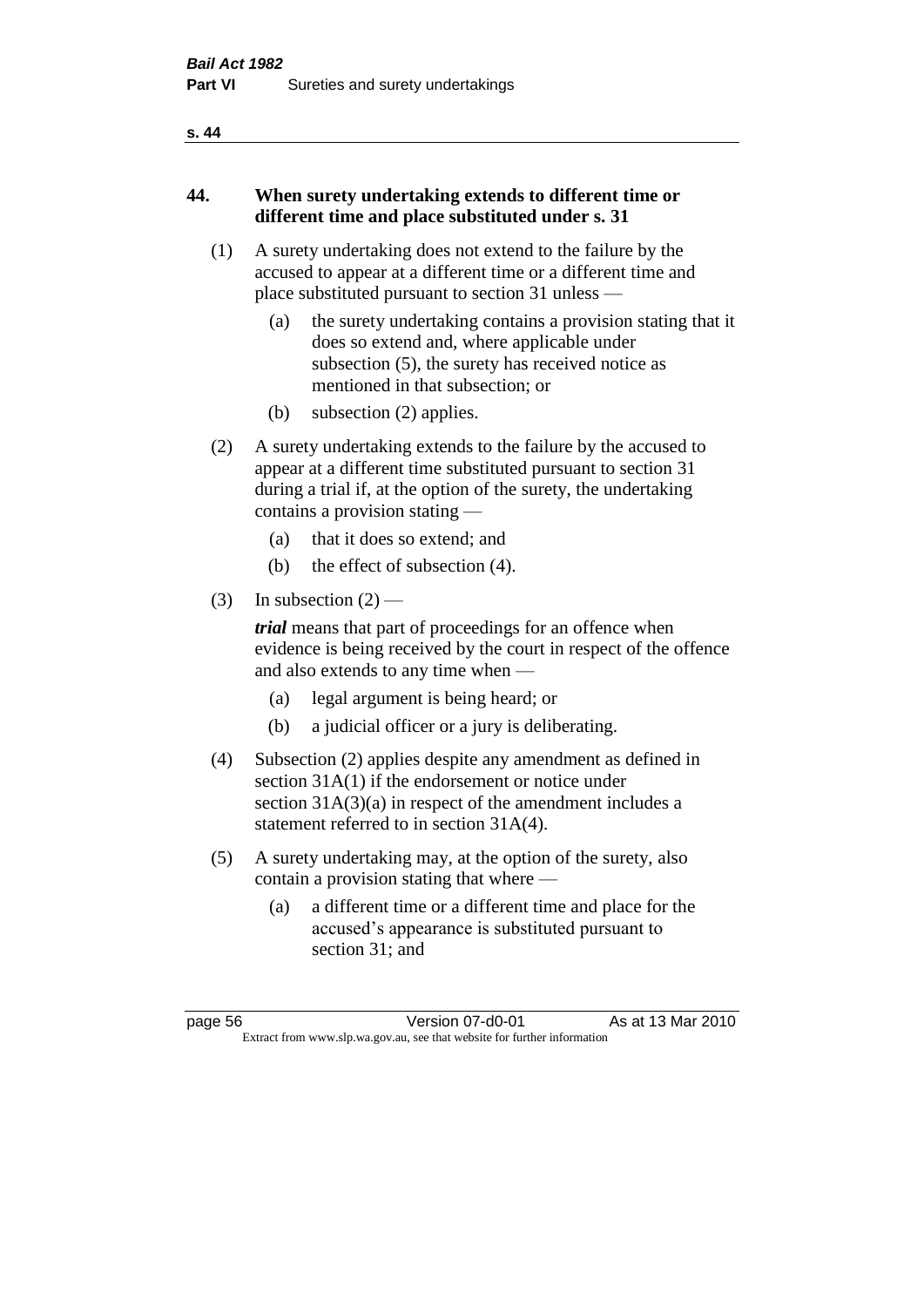(b) subsection (2) does not apply,

the surety's liability only arises if the surety is given notice, as soon as is practicable, of the different time or the different time and place.

(6) Where, by operation of this section, a surety undertaking would extend to the failure by the accused to appear at a different time or a different time and place substituted pursuant to section 31, that extension is not affected by a reduction in the number of offences to which the accused's bail undertaking relates.

*[Section 44 inserted by No. 6 of 2008 s. 27(1).]*

#### **45. Giving and proof of notices under s. 44**

- (1) For the purposes of section 44(5) notice to a surety may be  $given -$ 
	- (a) orally to the surety by the judicial officer when he fixes a time and place for the proceedings or the resumed proceedings; or
	- (b) in the approved form to the surety personally; or
	- (c) by a person authorised under subsection (5) sending or causing to be sent the approved form to the surety —
		- (i) by post to the surety's address appearing in the records of the court; or
		- (ii) in urgent cases or with the surety's consent, by electronic communication.
- (2) A person who gives a notice in accordance with subsection (1)(b) or (c) shall endorse on a file copy of the notice a certificate showing —
	- (a) that the person has done so; and
	- (b) the time of doing so.
- (2a) If a notice is sent by post under subsection  $(1)(c)$ , the notice is to be presumed, unless the contrary is shown, to have been

As at 13 Mar 2010 Version 07-d0-01 page 57 Extract from www.slp.wa.gov.au, see that website for further information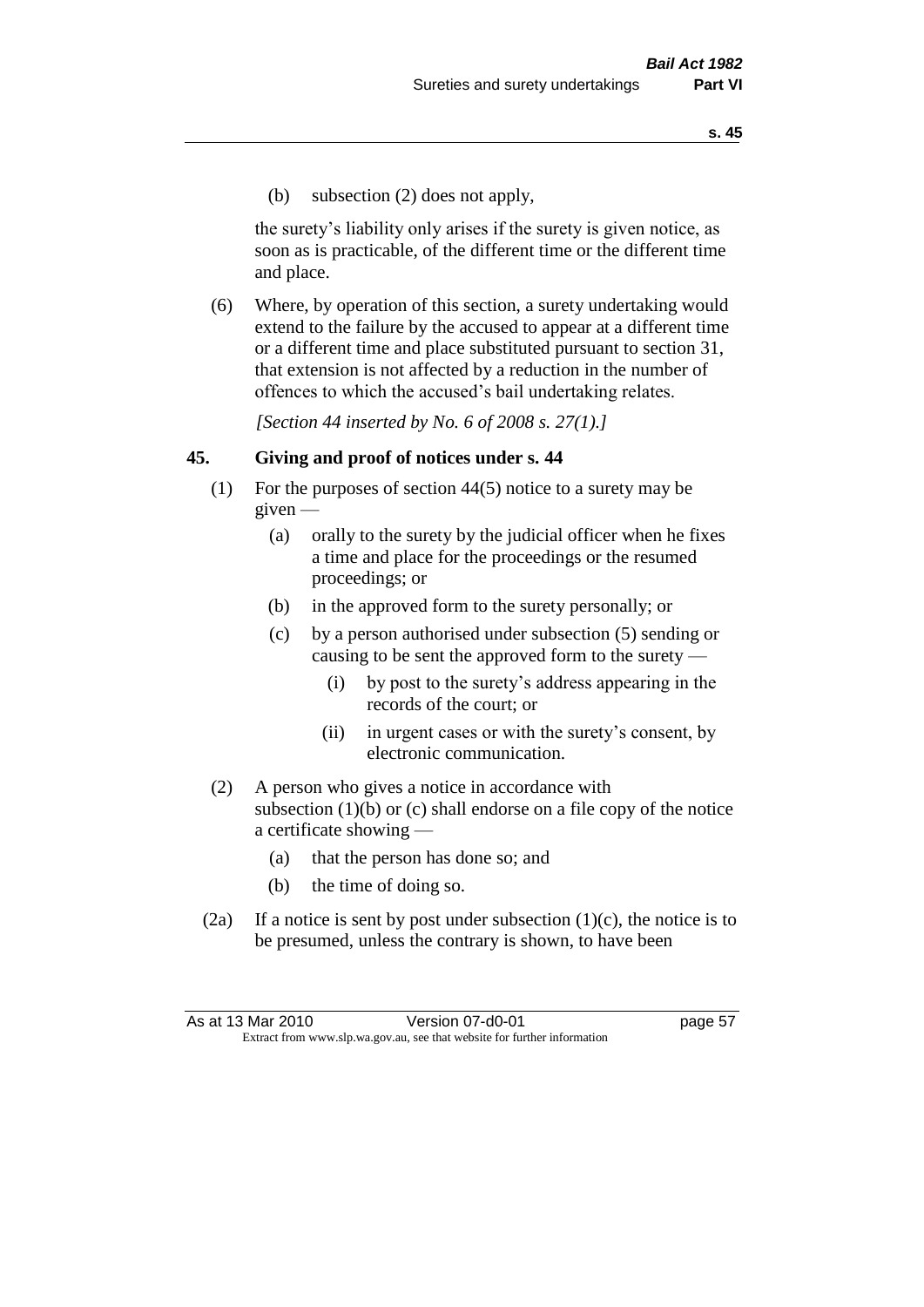received at the time when, in the ordinary course of events, it would have been delivered.

- (3) A judicial officer who, under subsection  $(1)(a)$ , notifies a surety of the time and place for the proceedings or the resumed proceedings shall cause to be endorsed on a file copy of the surety's undertaking a certificate showing details of such time and place and that the surety has been notified of them.
- (4) In any proceedings
	- (a) a document purporting to be a copy of a notice referred to in section 44(5) shall be evidence of the terms of the notice; and
	- (b) an endorsement
		- (i) on a file copy of a notice given under subsection  $(1)(b)$  or  $(c)$  purporting to be a certificate referred to in subsection (2); or
		- (ii) on a file copy of a surety undertaking purporting to be a certificate referred to in subsection (3),

is evidence of the matters appearing in the certificate without proof of the signature of the person who made the endorsement.

- (5) A registrar of the court, other than a deputy registrar of the Magistrates Court or the Children's Court, is an authorised person for the purposes of subsection (1)(c) and in addition —
	- (a) in respect of committals to the Supreme Court, the Chief Justice; and
	- (b) in respect of committals to the District Court, the Chief Judge,

may authorise a person or persons, by name or office, to perform the function referred to in subsection (1)(c).

*[Section 45 amended by No. 74 of 1984 s. 15; No. 59 of 2004 s. 141; No. 6 of 2008 s. 28(1)-(5).]* 

page 58 Version 07-d0-01 As at 13 Mar 2010 Extract from www.slp.wa.gov.au, see that website for further information

#### **s. 45**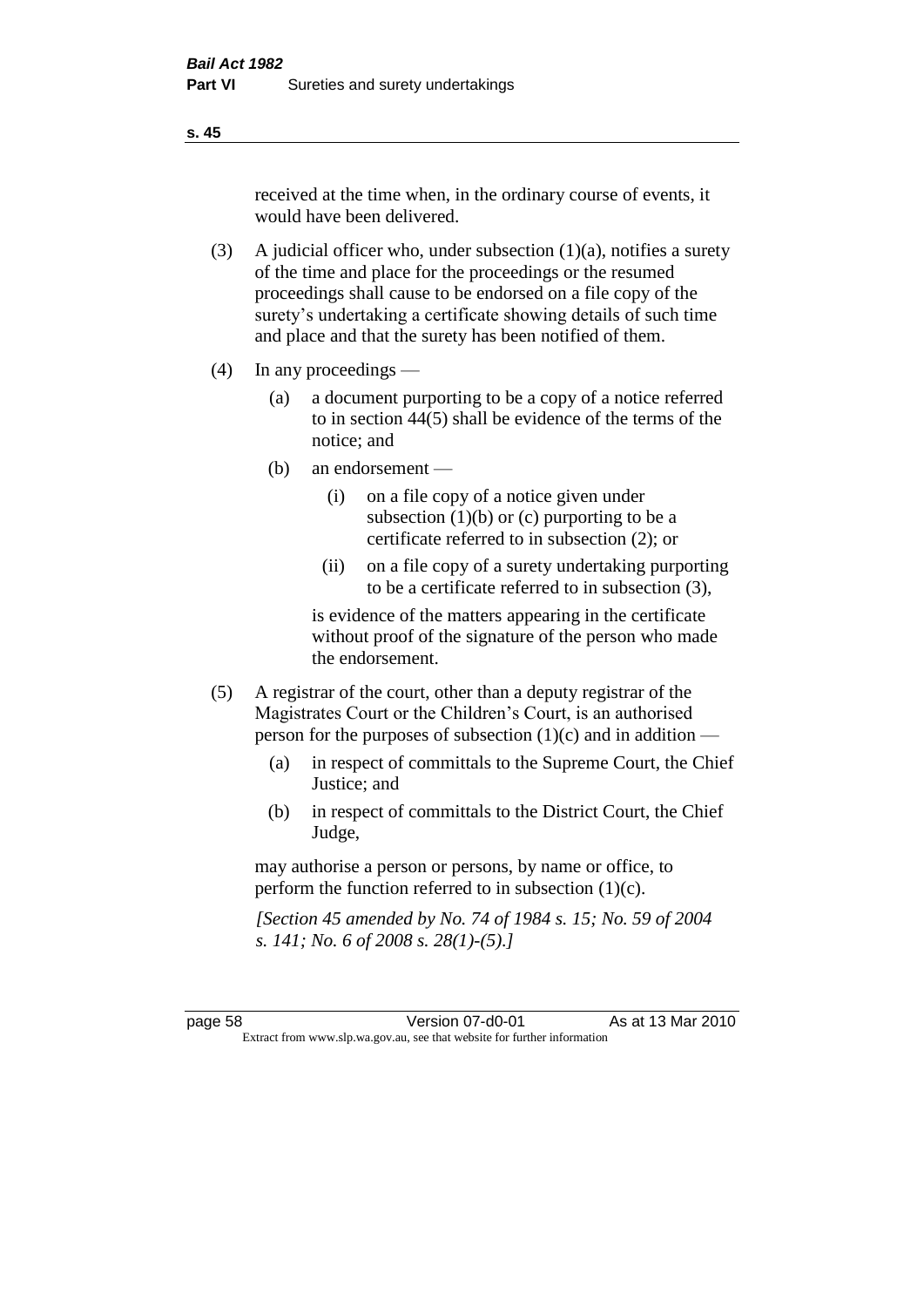#### **46. Power of surety to apprehend accused**

- (1) A surety may arrest an accused for whose appearance in court he has entered into a surety undertaking if the surety has reasonable grounds to believe that —
	- (a) the accused
		- (i) is not likely to comply with the requirements of his bail undertaking mentioned in section  $28(2)(a)$  or (b):
		- (ii) is, or has been, in breach of any condition of his bail undertaking mentioned in section 28(2)(c); or
		- (iii) is, or has been, in breach of a home detention condition mentioned in section 28(2)(d);

and

- (b) it is not expedient to invoke the assistance of the relevant officer under section 54(1) because the delay occasioned by doing so would defeat the purpose of that section.
- (2) A surety who arrests an accused under subsection (1) shall, as soon as is practicable, deliver him into the custody of a police officer and thereafter he shall be dealt with under section 54(4) and section 55, and those provisions shall apply, as if he had been arrested by a police officer under section 54(2).

*[Section 46 amended by No. 74 of 1984 s. 16; No. 61 of 1990 s. 10; No. 84 of 2004 s. 82; No. 6 of 2008 s. 33(5).]* 

#### **47. Cessation and suspension of surety undertaking**

A surety undertaking ceases to have effect —

- (a) upon the revocation of bail under section 55(1);
- (b) upon the release of an accused under section 55(2) if the surety does not consent to the continuance in force of his surety undertaking;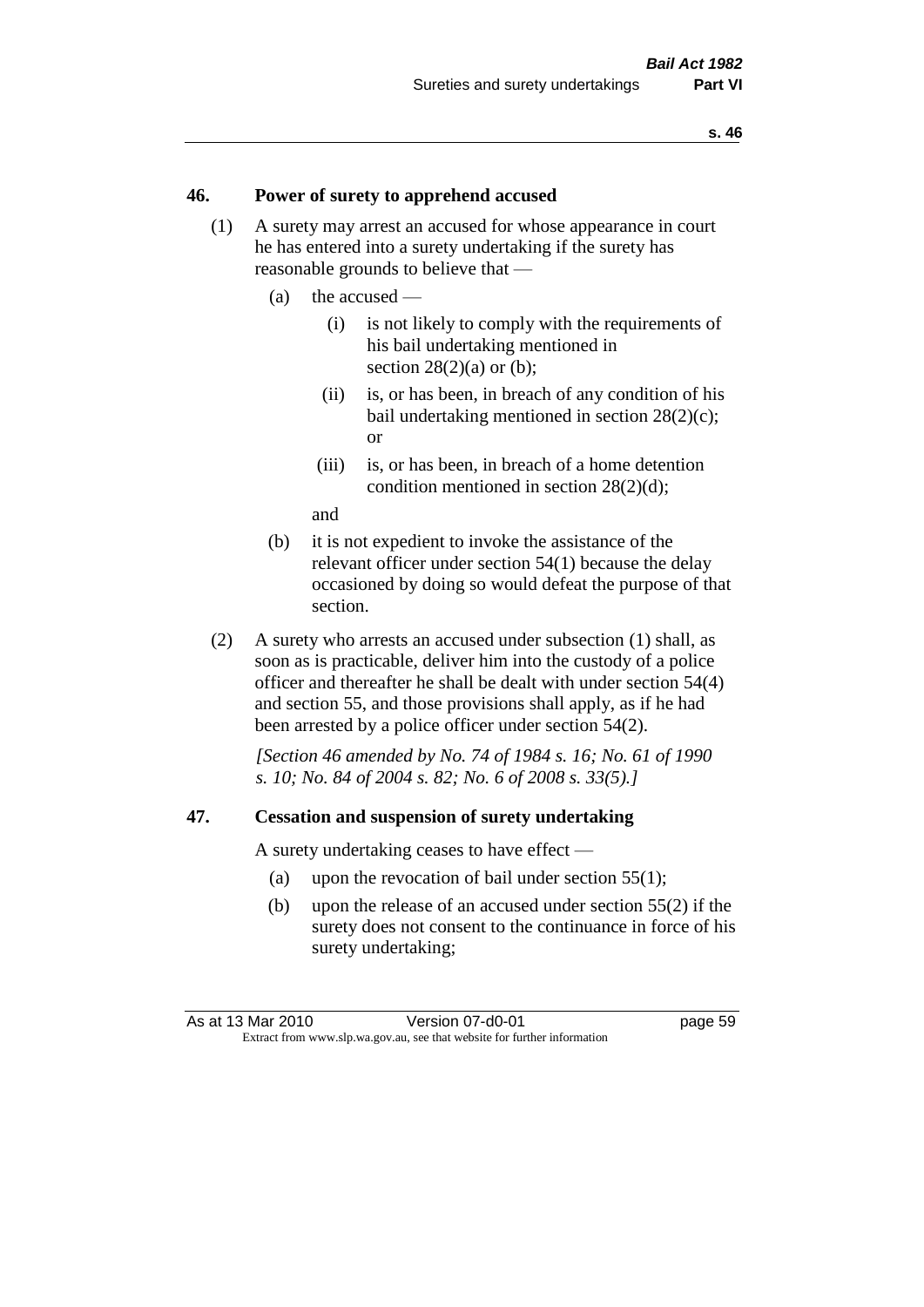officer;

- (d) upon the death of the surety, but only if no order under section 49(1) has been made before then;
- (e) subject to sections 31 and 44, upon the appearance in court by the accused as required by his bail undertaking;
- (f) upon the discharge of the accused according to law from any further proceedings for the offence, or all of the offences, to which the surety undertaking relates; or
- (g) during any period before the time at which the accused is required to appear in court when he is in custody for any other offence or reason.

*[Section 47 amended by No. 84 of 2004 s. 82.]* 

# **48. Surety may apply for cancellation of his undertaking**

- (1) A surety may apply to an appropriate judicial officer for cancellation of his undertaking.
- (2) An application under subsection (1) may be made at any time before that specified, or deemed by section 31(3) to be specified, in the accused's bail undertaking for his appearance in court.
- (3) Upon an application being made under subsection (1) an appropriate judicial officer shall cause the accused to appear before him or another such officer and may issue a warrant or summons for that purpose.
- (4) Upon the appearance of the accused before the time mentioned in subsection (2) an appropriate judicial officer shall —
	- (a) cancel the surety undertaking; and
	- (b) exercise one of the powers set out in section  $55(1)(d)$ or (e).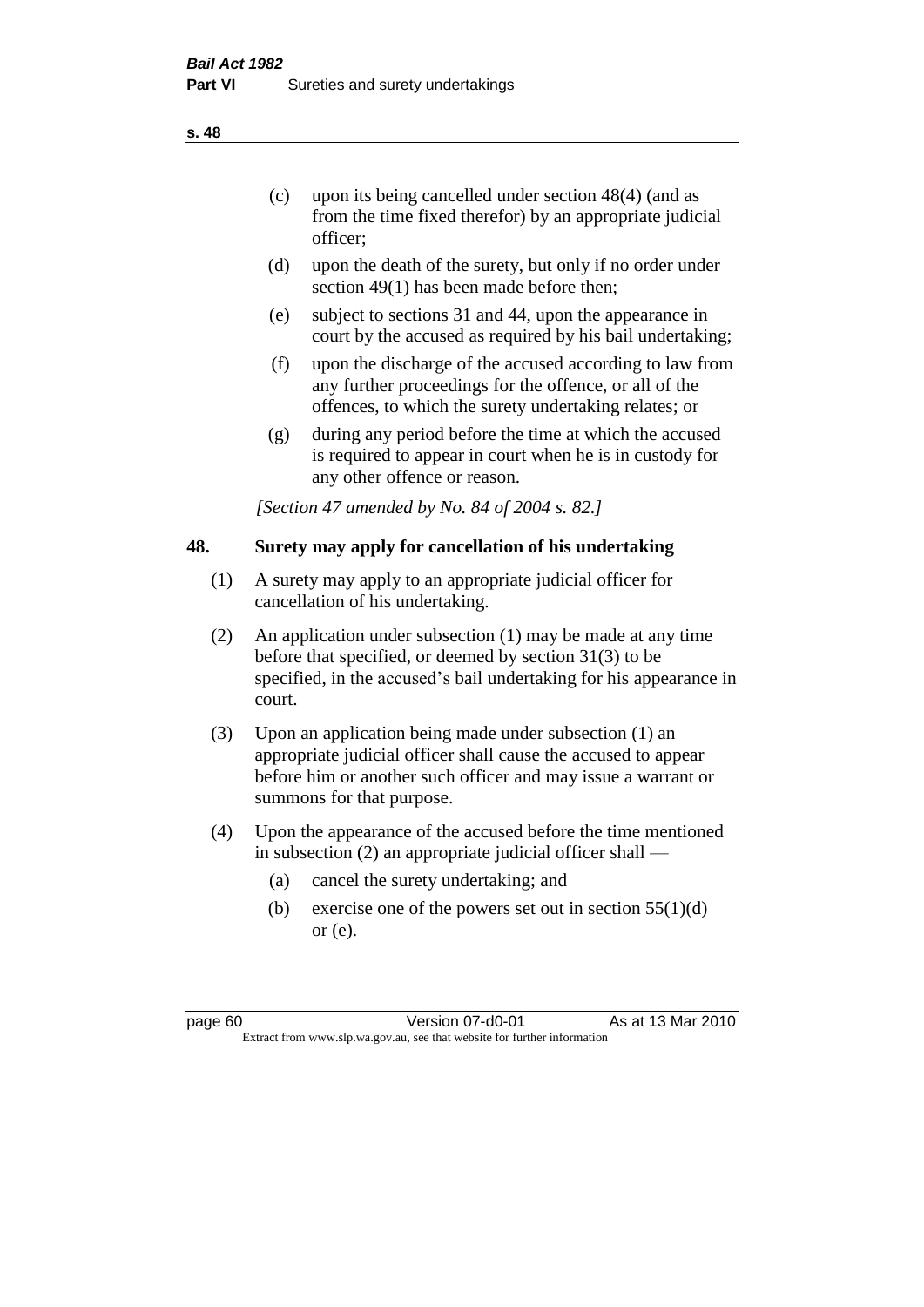- (5) An application under subsection (1) must be made, and proceedings on it are to be conducted —
	- (a) in a court of summary jurisdiction in accordance with the regulations;
	- (b) in the Supreme Court or the District Court in accordance with rules of court.

*[Section 48 amended by No. 59 of 2004 s. 141; No. 84 of 2004 s. 7 and 82; No. 6 of 2008 s. 29.]* 

#### **49. Forfeiture of money under surety's undertaking**

- (1) Where an accused has failed to comply with any requirement of his bail undertaking mentioned in section 28(2)(a) or (b) the following provisions of this section apply for the purpose of enforcing payment to the State of any sum thereupon payable by a surety in terms of his surety undertaking —
	- (a) an application for an order that the sum be paid may be made to an appropriate judicial officer —
		- (i) by the Director of Public Prosecutions where the court before which the accused failed to appear was —
			- (I) the District Court, the Supreme Court or the Court of Appeal; or
			- (II) another court, if the Director of Public Prosecutions is the prosecutor in that court of the case against the accused;
			- or
		- (ii) in other cases, by the State Solicitor or the registrar of the court before which the accused failed to appear;
	- *[(b) deleted]*
	- (c) on the hearing of the application and upon proof of the surety's liability in terms of his undertaking, the judicial officer shall order forfeiture of the full amount specified

| As at 13 Mar 2010 | Version 07-d0-01                                                         | page 61 |
|-------------------|--------------------------------------------------------------------------|---------|
|                   | Extract from www.slp.wa.gov.au, see that website for further information |         |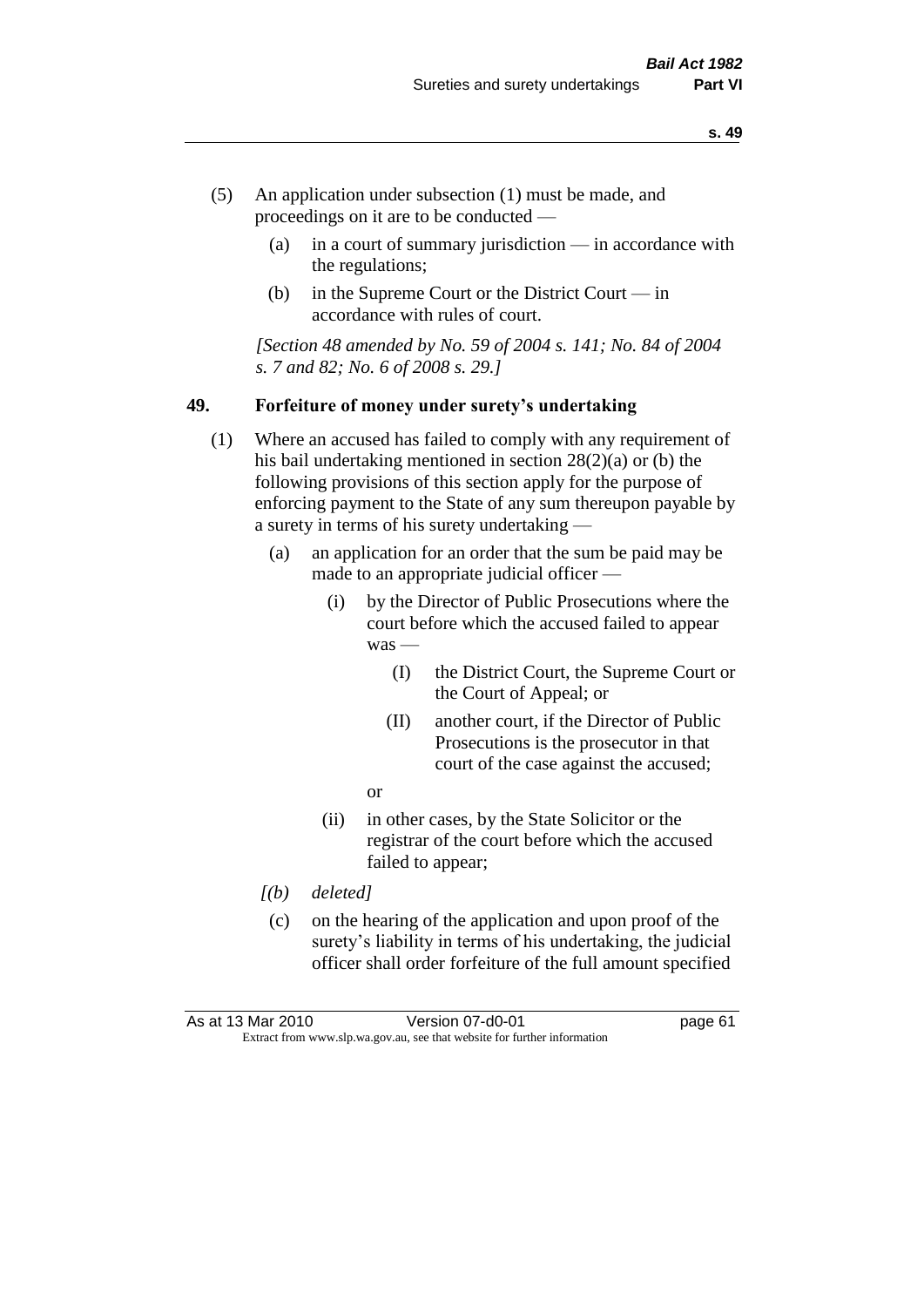in the undertaking unless the surety attends at the hearing and shows to the satisfaction of the judicial officer that there was reasonable cause for the failure of the accused to comply with the requirement to which the application relates;

- (d) notwithstanding paragraph (c), the judicial officer may decline to make an order under that paragraph or may order forfeiture in part only where the surety attends and shows to the satisfaction of the judicial officer —
	- (i) that, by reason of a change of circumstances since the undertaking was entered into, an order for forfeiture, or for forfeiture in full (as the case may be), would cause excessive hardship to the surety or his dependants; and
	- (ii) that such hardship would not be relieved by the exercise of one or more of the powers conferred by section 59;
- (e) an order may be made under this section whether or not the accused has been convicted of an offence against section 51(1) or (2) but if, after an order has been made, the surety satisfies the Governor that new facts have been discovered or new circumstances have arisen which show that there was reasonable cause for the failure of the accused as mentioned in paragraph (c), the Governor may exercise the power in section 139 of the *Sentencing Act 1995* as if the forfeiture were one to which that section applied.
- (2) An application under subsection (1) must be made, and proceedings on it are to be conducted —
	- (a) in a court of summary jurisdiction in accordance with the regulations;
	- (b) in the Supreme Court or the District Court in accordance with rules of court.

page 62 Version 07-d0-01 As at 13 Mar 2010 Extract from www.slp.wa.gov.au, see that website for further information

**s. 49**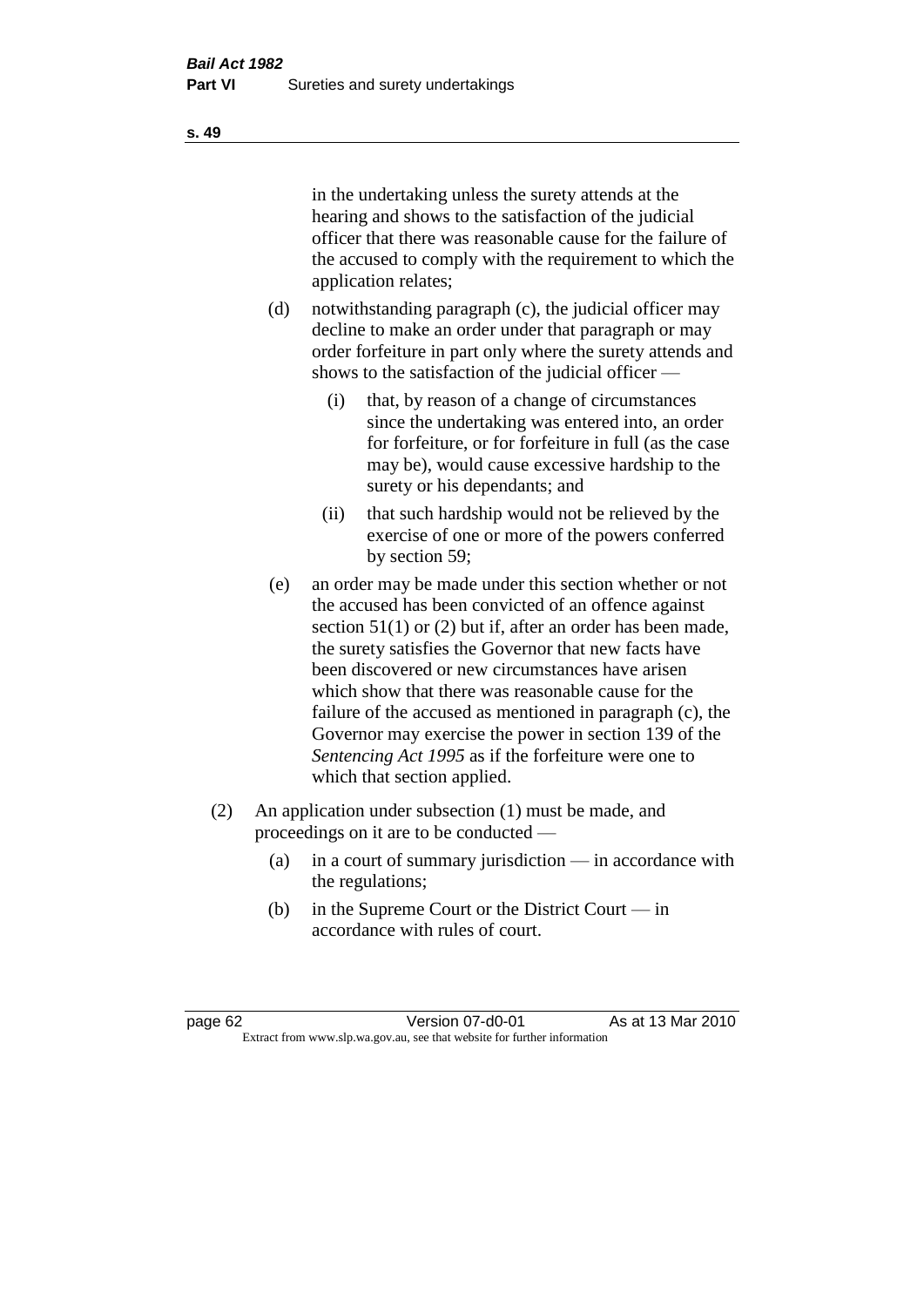- (3) Without prejudice to the recovery of such an amount as a civil debt due to the State, any amount to be paid under an order made under this section is to be paid, and its payment may be enforced under Part 5 of the *Fines, Penalties and Infringement Notices Enforcement Act 1994*, unless an order has been made under subsection (4).
- (4) If under this section the Supreme Court or the District Court makes an order requiring the payment of money, the court may make an order under section 59 of the *Sentencing Act 1995* in respect of the amount payable and for that purpose that section, with any necessary changes, applies as if the amount were a fine imposed on the surety.

*[Section 49 amended by No. 74 of 1984 s. 17; No. 92 of 1994 s. 5; No. 78 of 1995 s. 8; No. 65 of 2003 s. 121(3); No. 74 of 2003 s. 29; No. 59 of 2004 s. 141; No. 84 of 2004 s. 8, 11 and 82; No. 6 of 2008 s. 18(2) and 30(1) and (2).]* 

# **50. Offence to indemnify surety**

(1) If a person indemnifies, or agrees to indemnify, a surety or proposed surety against any liability which the surety or proposed surety may incur under this Act (including this section) he and the surety or proposed surety and any person with whom he agrees as aforesaid each commits an offence.

Penalty: \$1 000 or imprisonment for 12 months or both.

- (2) An offence is committed under subsection  $(1)$ 
	- (a) whether the agreement is made before or after the surety undertaking is entered into and whether or not a proposed surety actually becomes a surety; and
	- (b) whether the compensation is to be in money or in money's worth.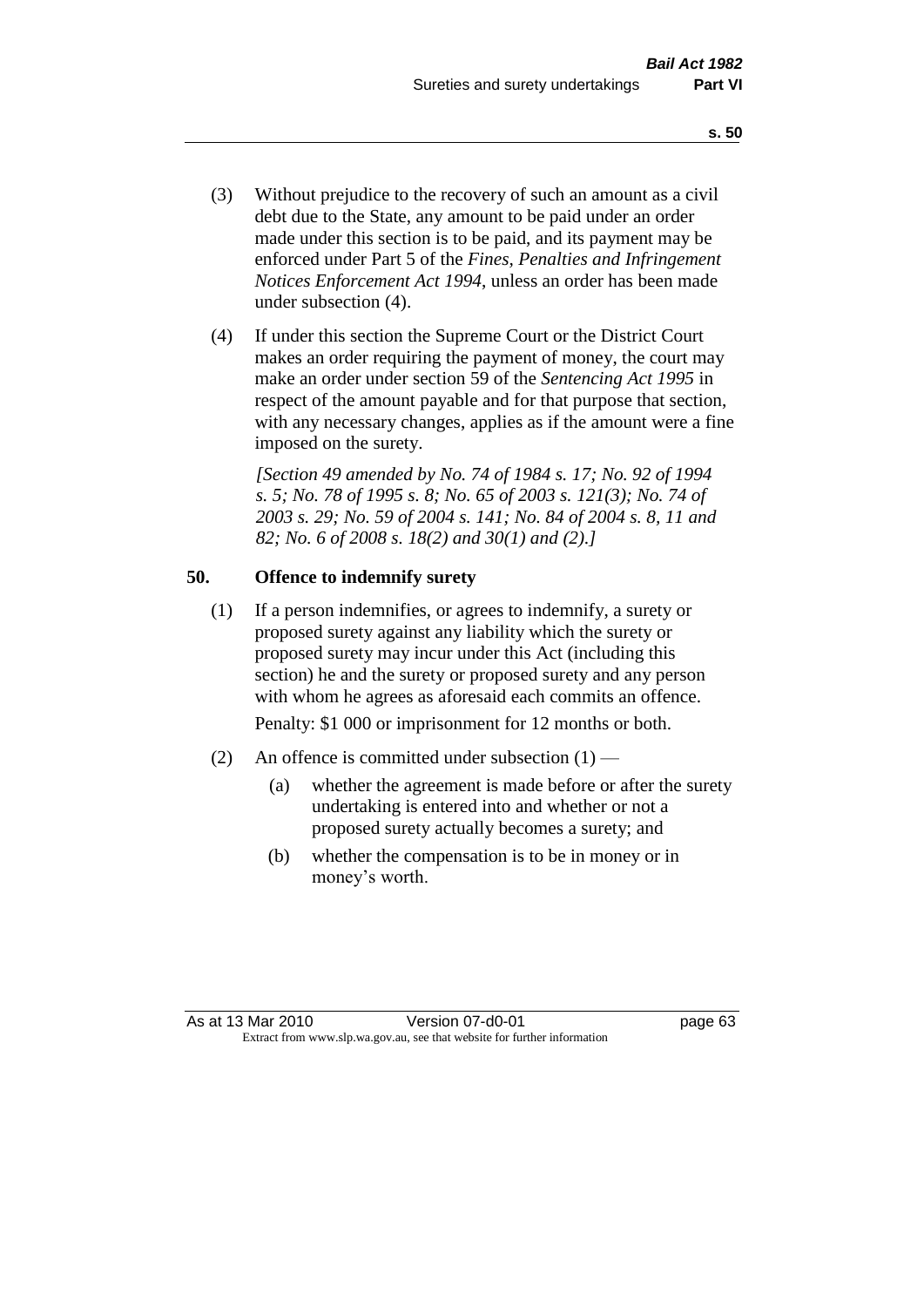| ÷<br>×<br>I<br>. .<br>×<br>۰.<br>×<br>۰.<br>v |
|-----------------------------------------------|
|-----------------------------------------------|

- (3) An offence is not committed under subsection (1) by a surety or proposed surety if he shows —
	- (a) that he had no knowledge of an agreement within the meaning of subsection  $(1)$  proposed to be entered into between 2 other persons; or
	- (b) that having such knowledge he took all steps reasonably available to him to prevent the agreement being entered into.

*[Section 50 amended by No. 74 of 1984 s. 18.]*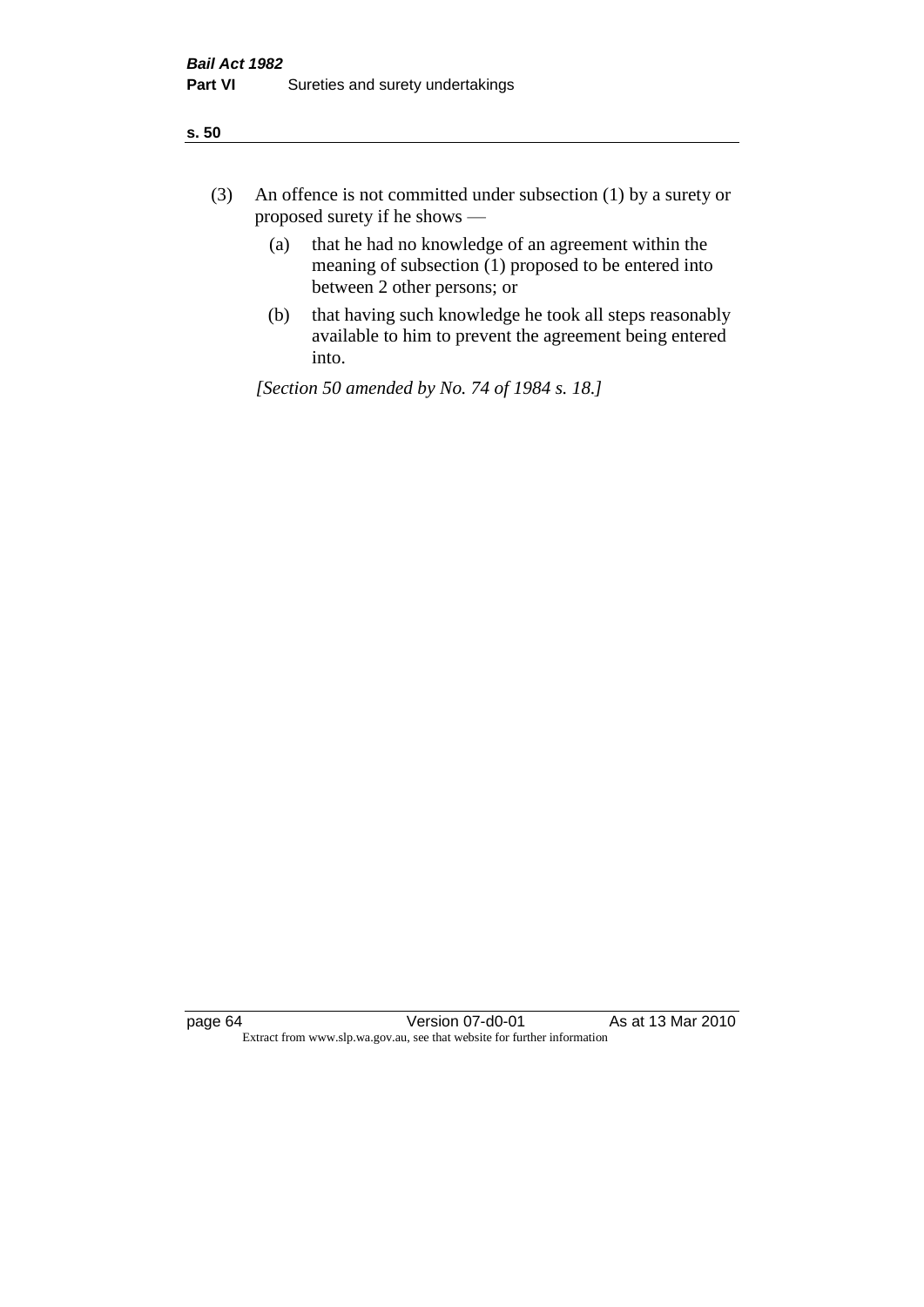#### **s. 50A**

# **Part VIA — Administration of home detention conditions**

*[Heading inserted by No. 61 of 1990 s. 11.]* 

#### **50A. Powers of CEO (corrections)**

The CEO (corrections) has all of the powers conferred under this Act on a community corrections officer and may review, vary, or rescind a direction given by a community corrections officer.

*[Section 50A inserted by No. 61 of 1990 s. 11; amended by No. 31 of 1993 s. 9; No. 65 of 2006 s. 53.]* 

*[50B. Deleted by No. 78 of 1995 s. 8.]* 

#### **50C. Powers and duties of community corrections officers**

- (1) A community corrections officer may give such reasonable directions to an accused subject to a home detention condition as are necessary for the proper administration of the condition and any other condition imposed on the grant of bail to the accused including, without limiting the generality of the foregoing, directions as to —
	- (a) when the accused may leave the place where he is required by the home detention condition to remain;
	- (b) the period of any authorised absence from the place where he is required by the home detention condition to remain;
	- (c) when the accused shall return to the place where he is required by the home detention condition to remain;
	- (d) the method of travel to be used by the accused during any absence from the place where he is required by the home detention condition to remain; and
	- (e) the manner in which the accused shall report his whereabouts.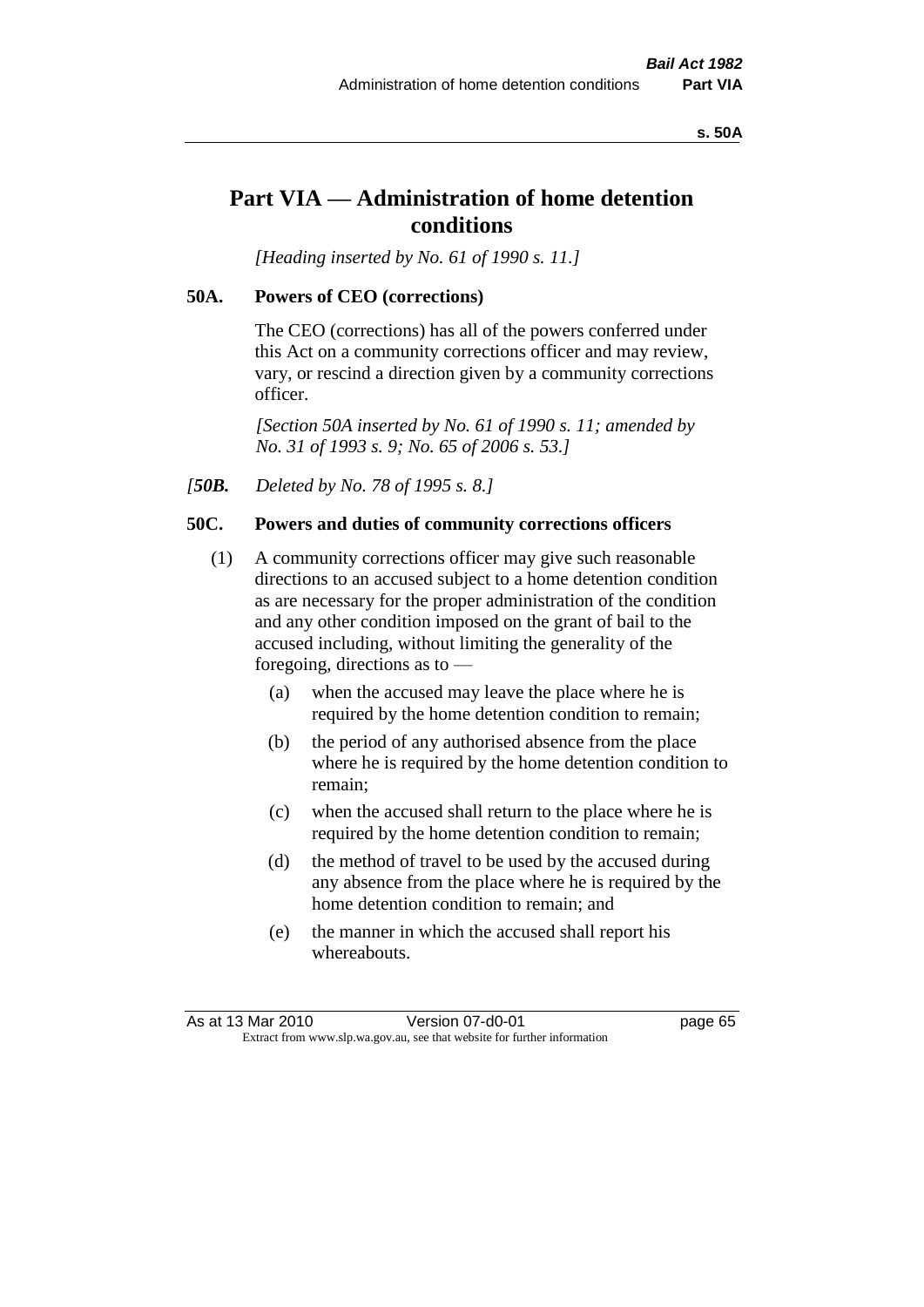**s. 50C**

| (2)     | For the purpose of ascertaining whether or not an accused is<br>complying with a home detention condition or any direction<br>given pursuant to subsection (1), a community corrections<br>officer may, at any time — |                                                                                                                                                                                              |  |
|---------|-----------------------------------------------------------------------------------------------------------------------------------------------------------------------------------------------------------------------|----------------------------------------------------------------------------------------------------------------------------------------------------------------------------------------------|--|
|         | (a)                                                                                                                                                                                                                   | enter or telephone the place where the accused is<br>required by a home detention condition to remain;                                                                                       |  |
|         | (b)                                                                                                                                                                                                                   | enter or telephone the accused's place of employment or<br>any other place where the accused is permitted or<br>required to attend; or                                                       |  |
|         | (c)                                                                                                                                                                                                                   | question any person at any place referred to in<br>paragraph $(a)$ or $(b)$ .                                                                                                                |  |
| (3)     | A person who $-$                                                                                                                                                                                                      |                                                                                                                                                                                              |  |
|         | (a)                                                                                                                                                                                                                   | hinders a person exercising powers under subsection (2);<br><sub>or</sub>                                                                                                                    |  |
|         | (b)                                                                                                                                                                                                                   | fails to answer a question put pursuant to<br>subsection $(2)(c)$ or gives an answer that the person<br>knows is false or misleading in a material particular,                               |  |
|         |                                                                                                                                                                                                                       | commits an offence.                                                                                                                                                                          |  |
|         |                                                                                                                                                                                                                       | Penalty: \$2 000 and imprisonment for 12 months.                                                                                                                                             |  |
| (4)     |                                                                                                                                                                                                                       | A community corrections officer -                                                                                                                                                            |  |
|         | (a)                                                                                                                                                                                                                   | shall keep such records and make such returns and<br>reports in relation to accused persons subject to home<br>detention conditions as the CEO (corrections) directs;<br>and                 |  |
|         | (b)                                                                                                                                                                                                                   | shall make any records relating to an accused subject to<br>a home detention condition available on the request of<br>the CEO (corrections) to him.                                          |  |
|         |                                                                                                                                                                                                                       | [Section 50C inserted by No. 61 of 1990 s. 11; amended by<br>No. 31 of 1993 s. 9; No. 50 of 2003 s. 37(3); No. 84 of 2004<br>s. 82 and 83(3); No. 65 of 2006 s. 53; No. 2 of 2008 s. 56(2).] |  |
|         |                                                                                                                                                                                                                       |                                                                                                                                                                                              |  |
| page 66 |                                                                                                                                                                                                                       | As at 13 Mar 2010<br>Version 07-d0-01<br>Extract from www.slp.wa.gov.au, see that website for further information                                                                            |  |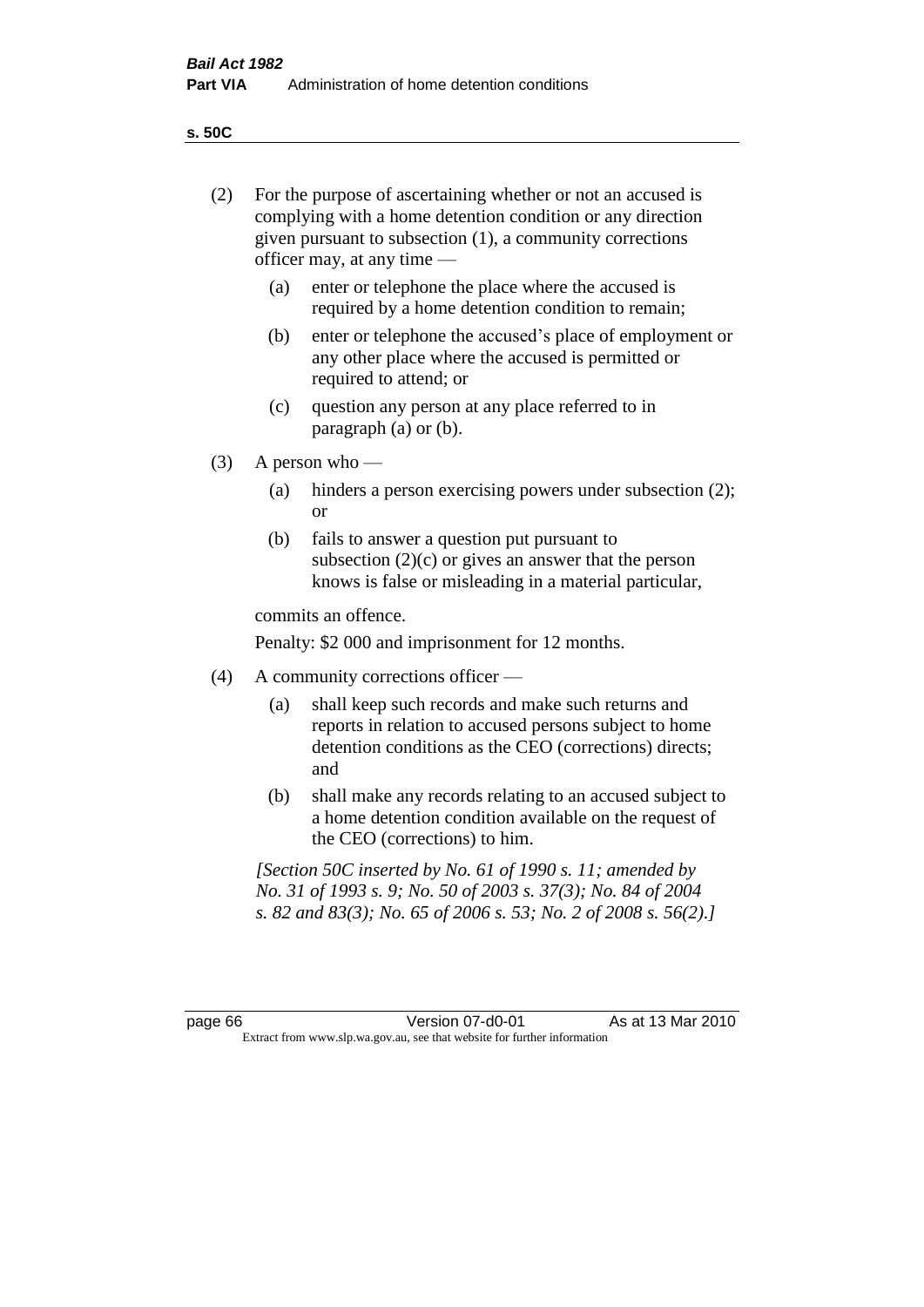### **50D. Powers of members of the Police Force**

- (1) For the purpose of ascertaining whether or not an accused is complying with a home detention condition, a member of the Police Force may —
	- (a) require the accused to produce a copy of his bail undertaking and any notice by the CEO (corrections) under section 50E(a) for inspection; and
	- (b) require the accused to explain why he is absent from the place where he is required by the home detention condition to remain.
- (2) An accused who fails to comply with subsection  $(1)(a)$  or who fails to explain when required to do so under subsection  $(1)(b)$ or who gives an explanation that the accused knows is false or misleading in a material particular, commits an offence.

Penalty: \$2 000.

*[Section 50D inserted by No. 61 of 1990 s. 11; amended by No. 31 of 1993 s. 9; No. 50 of 2003 s. 37(4); No. 84 of 2004 s. 82; No. 65 of 2006 s. 53.]* 

## **50E. CEO (corrections) may substitute a different place of detention and apply conditions**

The CEO (corrections) may, at any time, by notice in writing given to an accused granted bail subject to a home detention condition —

- (a) substitute a different place for the place where an accused is required by a home detention condition to remain;
- (b) require the accused to comply with such of the conditions specified in the list provided to the accused under section 24A(4) as are specified in the notice.

*[Section 50E inserted by No. 61 of 1990 s. 11; amended by No. 31 of 1993 s. 9; No. 84 of 2004 s. 82; No. 65 of 2006 s. 53.]*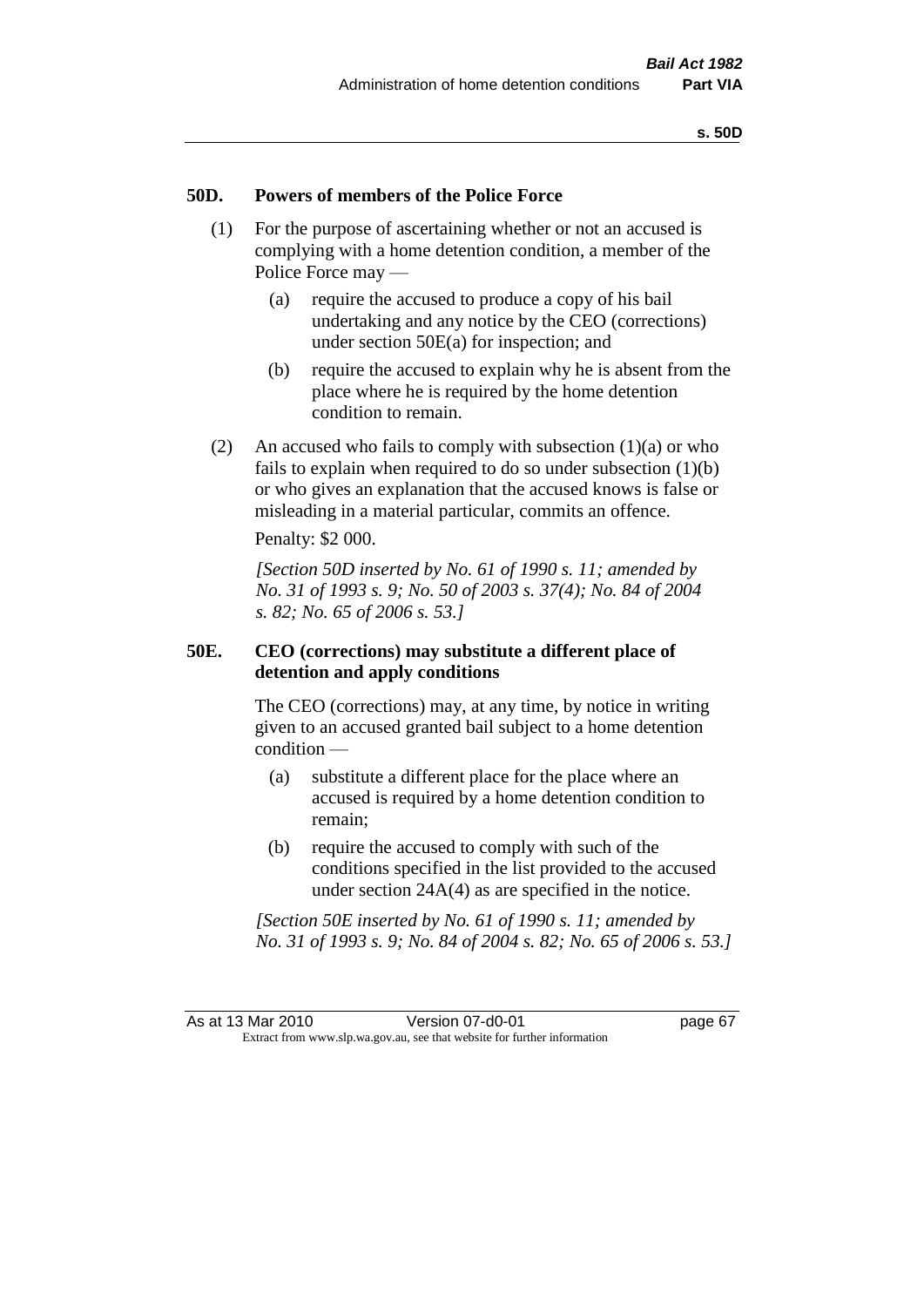| ۰.<br>۰,<br>۰.<br>×<br>× |
|--------------------------|
|--------------------------|

### **50F. CEO (corrections) may revoke bail**

- (1) Where a home detention condition has been imposed as a condition on a grant of bail to an accused the CEO (corrections) may, in his absolute discretion, by instrument signed by him and if practicable, given to the accused, revoke the bail.
- (2) Without limiting the generality of subsection (1), the power to revoke bail may be exercised where the accused —
	- (a) is not likely to comply with any requirement of his bail undertaking mentioned in section  $28(2)(a)$  or (b); or
	- (b) is, or has been, or is likely to be in breach of any condition of his bail undertaking mentioned in section  $28(2)(c)$ .
- (3) Subject to subsection (4), where the CEO (corrections) revokes bail he shall include a statement of his reasons for the cancellation in the instrument cancelling the bail.
- (4) Where the CEO (corrections) is of the opinion that it would be in the interest of the accused or any other person, or the public, to withhold from the accused any or all of the reasons referred to in subsection (3), the CEO (corrections) may so withhold the reason or reasons.
- (5) Where the CEO (corrections) revokes bail, he may, whenever necessary, issue a warrant directed to all members of the Police Force to have the accused arrested and brought before an appropriate judicial officer.

*[Section 50F inserted by No. 61 of 1990 s. 11; amended by No. 31 of 1993 s. 9; No. 84 of 2004 s. 82; No. 65 of 2006 s. 53.]* 

#### **50G. Procedure on arrest after revocation of bail**

(1) An accused arrested pursuant to a warrant issued under section 50F shall be taken as soon as is practicable before an appropriate judicial officer unless he is arrested less than 24 hours before the time at which he is due to appear in

page 68 Version 07-d0-01 As at 13 Mar 2010 Extract from www.slp.wa.gov.au, see that website for further information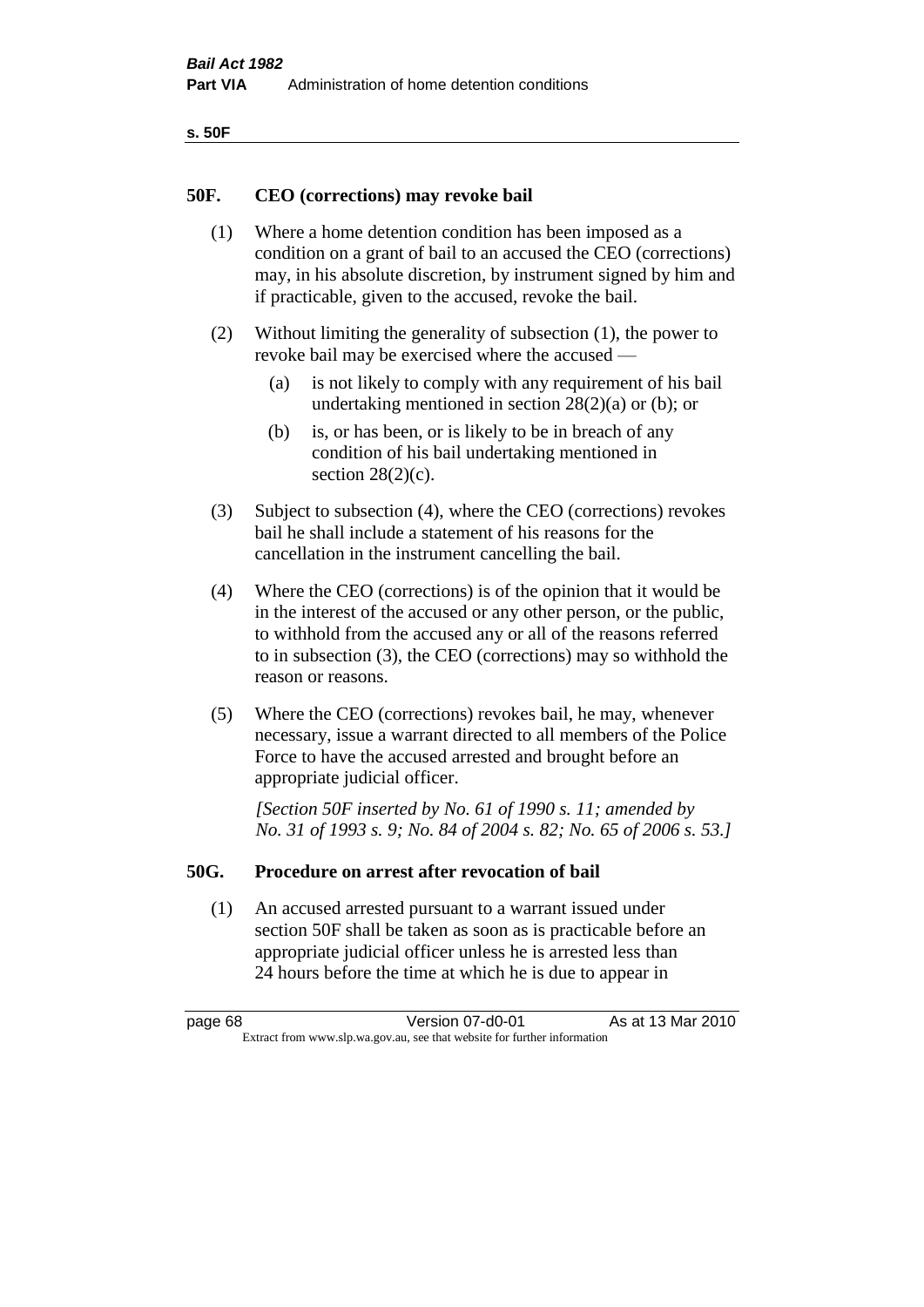accordance with his bail undertaking, in which case he shall be held in custody and brought before an appropriate judicial officer at that time.

- (2) The judicial officer before whom an accused appears under this section may —
	- (a) remand the accused in custody to appear at the time and place specified, or deemed by section 31(3) to be specified, in his bail undertaking; or
	- (b) grant fresh bail to the accused in accordance with this Act, other than clause 2 of Part B of Schedule 1.

*[Section 50G inserted by No. 61 of 1990 s. 11; amended by No. 45 of 1993 s. 12; No. 84 of 2004 s. 82.]* 

## **50H. Exclusion of the rules of natural justice**

The rules known as the rules of natural justice (including any duty of procedural fairness) do not apply to or in relation to the doing or omission of any act, matter or thing under this Part by the CEO (corrections).

*[Section 50H inserted by No. 61 of 1990 s. 11; amended by No. 31 of 1993 s. 9; No. 65 of 2006 s. 53.]* 

## **50J. Delegation by CEO (corrections)**

The CEO (corrections) may, either generally or as otherwise provided by the instrument of delegation, by writing signed by him, delegate to any person any power or duty under this Part, other than this power of delegation.

*[Section 50J inserted by No. 61 of 1990 s. 11; amended by No. 31 of 1993 s. 9; No. 65 of 2006 s. 53.]* 

## **50K. Retrieval of monitoring equipment**

If under rules made under section 50L any device or equipment has been installed at the place where an accused is required by a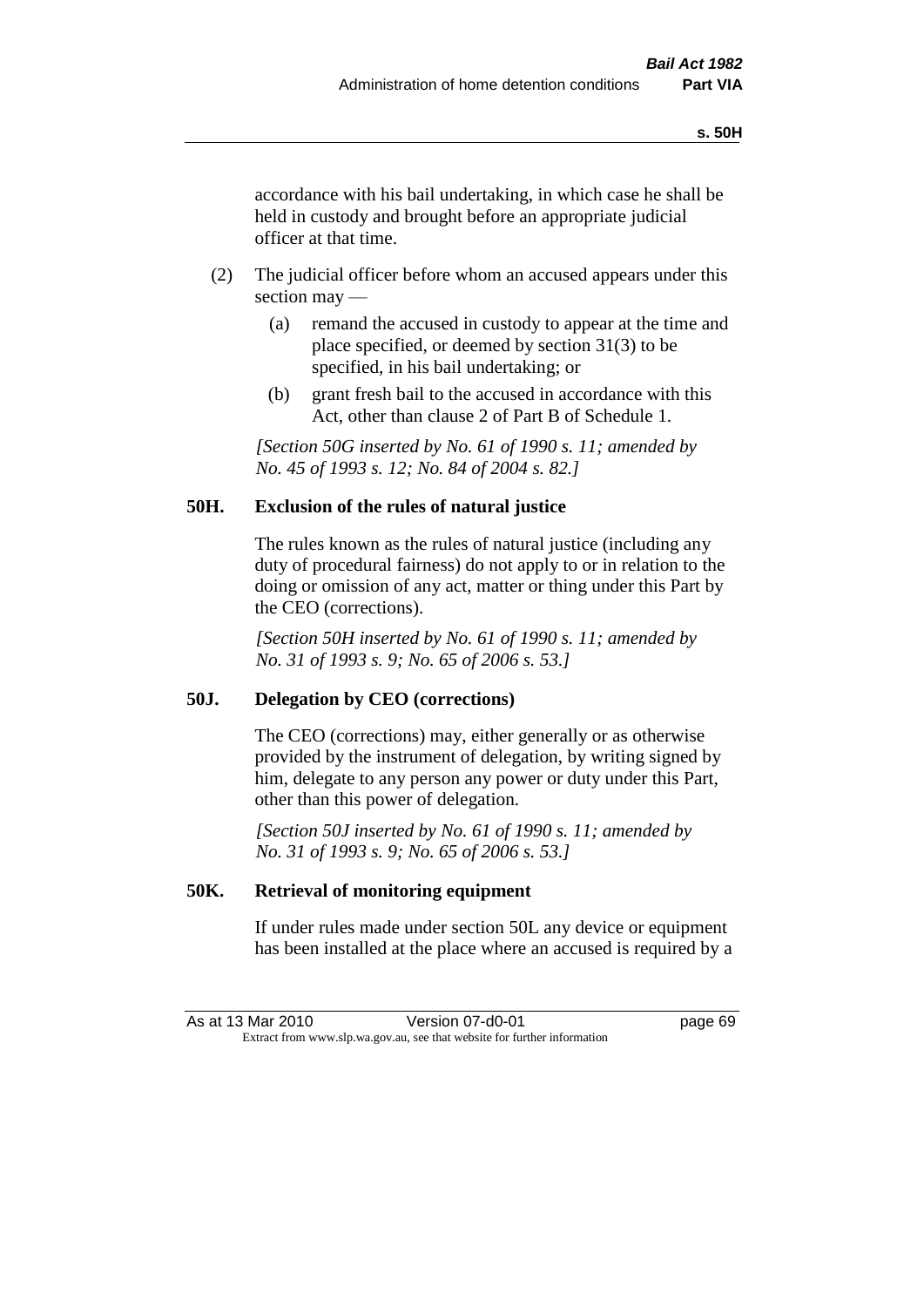#### **s. 50L**

home detention condition to remain, section 118 of the *Sentence Administration Act 2003* applies.

*[Section 50K inserted by No. 78 of 1995 s. 8; amended by No. 50 of 2003 s. 29(3); No. 84 of 2004 s. 82.]* 

## **50L. Rules**

- (1) The CEO (corrections) may, with the approval of the Minister, make rules for the purposes of this Part which may provide for the manner of ensuring that accused persons are complying with home detention conditions and for conditions to be applied to accused persons granted bail subject to home detention conditions including conditions —
	- (a) requiring an accused to wear any device;
	- (b) requiring an accused to permit the CEO (corrections) to install any device or equipment at the place where the accused is required by a home detention condition to remain.
- (2) Rules made under this section may confer a discretionary authority on any person or class of persons.
- (3) Sections 41 and 42 of the *Interpretation Act 1984* do not apply to rules made under this section.

*[Section 50L inserted by No. 61 of 1990 s. 11; amended by No. 31 of 1993 s. 9; No. 84 of 2004 s. 82 and 83(3); No. 65 of 2006 s. 53; No. 2 of 2008 s. 56(3) and (4).]*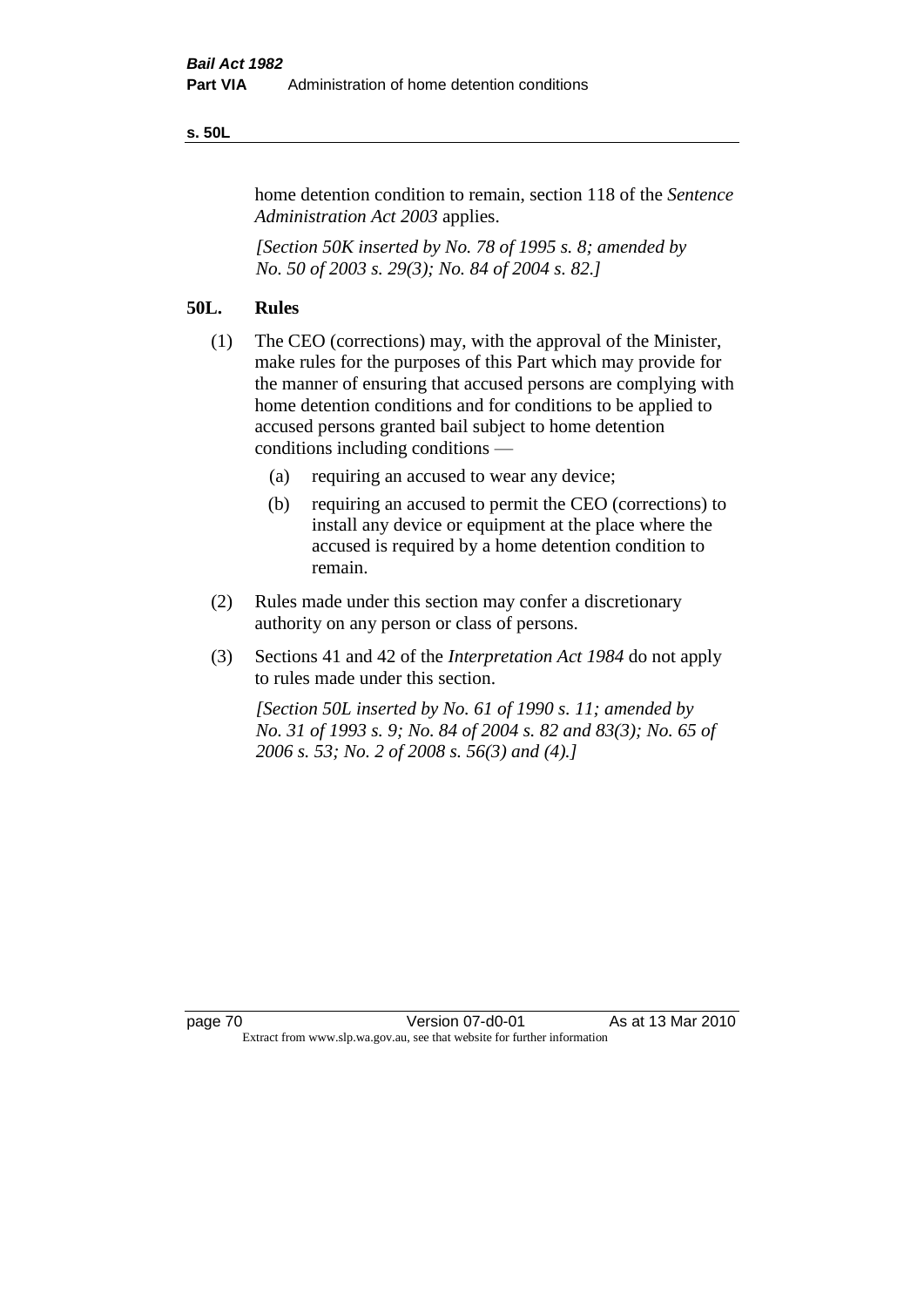# **Part VII — Enforcement of bail undertakings**

## **51. Offence to fail to comply with bail undertaking**

- (1) An accused who, without reasonable cause, fails to comply with the requirement of his bail undertaking mentioned in section 28(2)(a) commits an offence.
- (2) An accused who fails to comply with the requirement of his bail undertaking mentioned in section 28(2)(b) commits an offence.
- $(2a)$  An accused
	- (a) whose bail undertaking includes any condition imposed for a purpose mentioned in clause  $2(2)(c)$  or (d) of Part D of Schedule 1; and
	- (b) who fails to comply with the condition,

commits an offence.

- (3) An accused shall not be convicted in his absence of an offence against this section.
- (4) An accused who is charged with an offence against subsection (1) or (2) may be convicted of the other of those offences if that other offence is proved by the evidence.
- (5) A prosecution for an offence against subsection (1), (2) or (2a) may be brought at any time.
- (6) A person who is convicted of an offence against subsection (1), (2) or (2a) is liable to a fine not exceeding \$10 000 or imprisonment for a term not exceeding 3 years, or both.
- (7) A court which convicts an accused of an offence against this section may, in addition to any penalty which it may impose, order that the accused pay such sum as it may fix in or towards defraying the costs and expenses of and consequent upon his apprehension following the failure to comply with his bail undertaking for which he was convicted.

As at 13 Mar 2010 Version 07-d0-01 page 71 Extract from www.slp.wa.gov.au, see that website for further information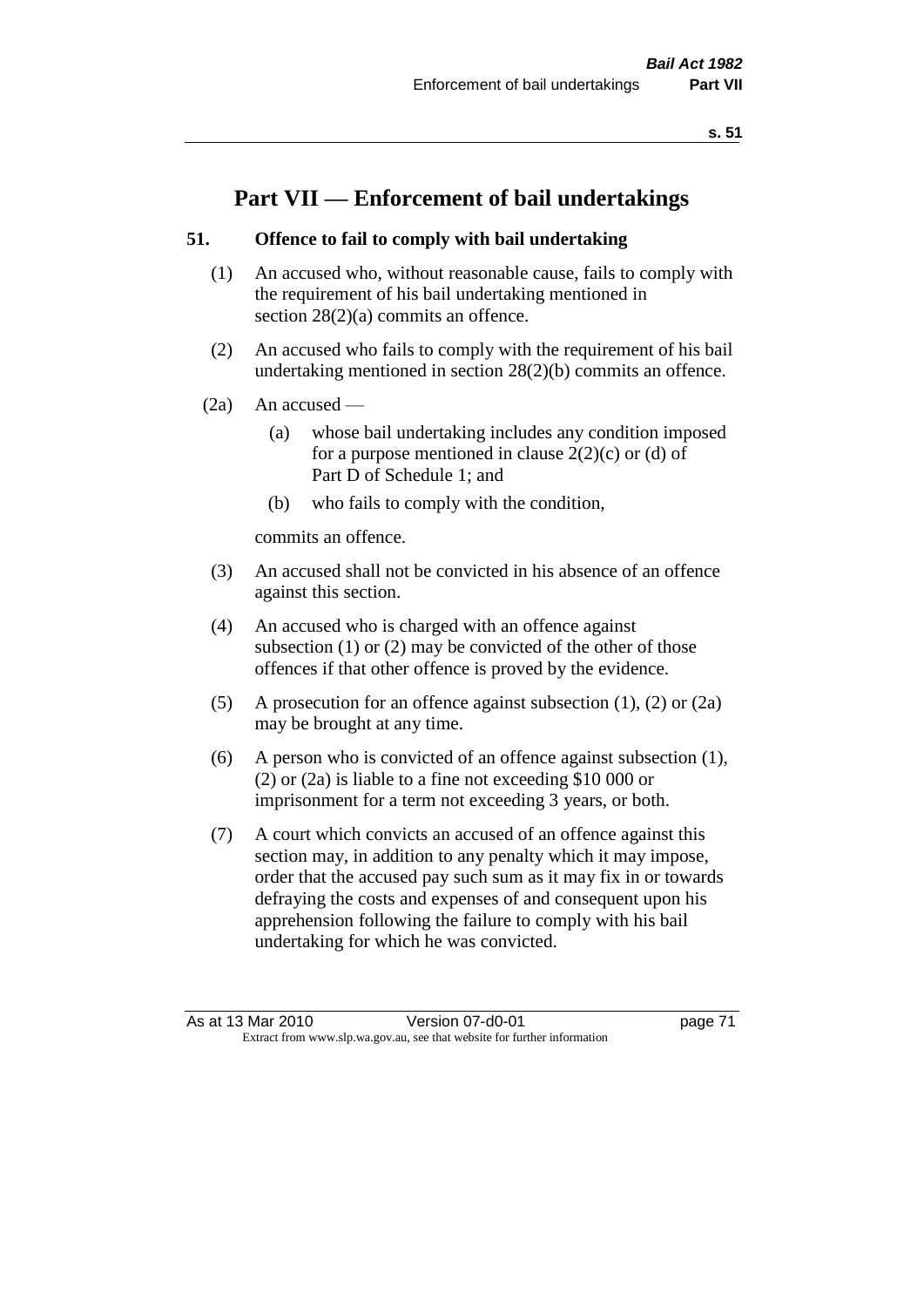#### **s. 51A**

- (8) An order made under subsection (7)
	- (a) shall specify to whom and in what manner the sum shall be paid; and
	- (b) may be enforced as though the sum were a penalty imposed under this section.

*[Section 51 amended by No. 54 of 1998 s. 9; No. 59 of 2004 s. 141; No. 84 of 2004 s. 11 and 82; No. 6 of 2008 s. 18(3).]*

## **51A. Proceedings before courts of summary jurisdiction for an offence under s. 51**

- (1) This section applies for the purpose of prosecuting an offence against section  $51(1)$ ,  $(2)$  or  $(2a)$  where the court before which the accused is bound to appear at the time when the accused fails to comply with the accused's bail undertaking is a court of summary jurisdiction.
- (2) Where this section applies, the prosecution shall be commenced and conducted by the person who was conducting the proceedings in which the accused failed to comply with the accused's bail undertaking or by a police officer.
- (3) Where this section applies, the registrar of the court before which the accused was bound to appear shall cause to be issued to the Commissioner of Police a certificate under section 64 as to the accused's failure to appear.

*[Section 51A inserted by No. 6 of 2008 s. 31(1).]*

## **52. Provisions as to summary proceedings before superior courts for an offence under s. 51**

(1) This section applies, notwithstanding any other Act, for the purpose of prosecuting an offence against section 51(1), (2) or (2a) where the court before which the accused is bound to appear at the time when he fails to comply with his bail undertaking is the Supreme Court or the District Court.

page 72 **Version 07-d0-01** As at 13 Mar 2010 Extract from www.slp.wa.gov.au, see that website for further information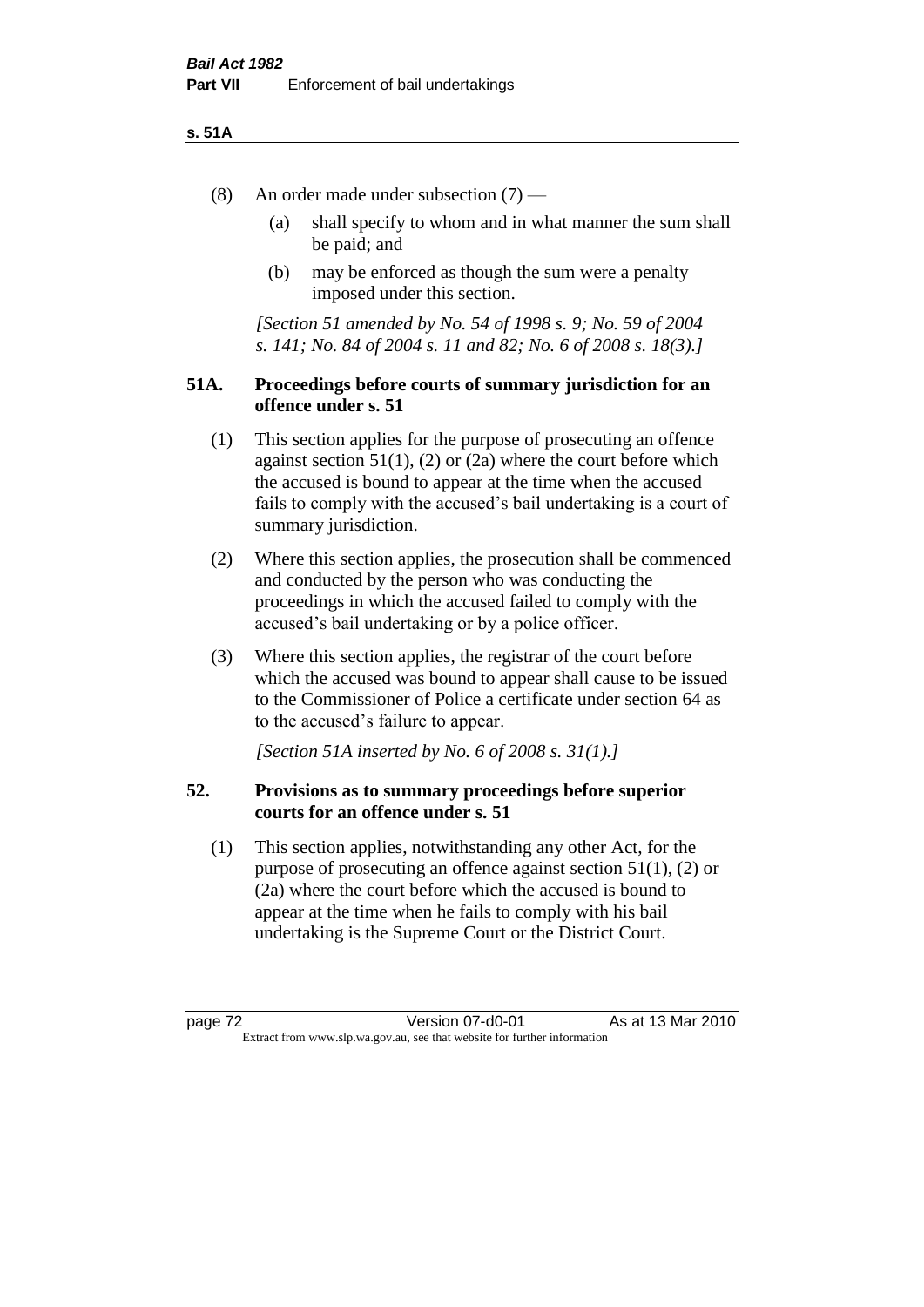- (2) Where this section applies, the accused shall be dealt with summarily for the offence and shall be so dealt with —
	- (a) by a judge of the Supreme Court in any case where the accused was bound to appear before the General Division of the Supreme Court;
	- (ab) by a judge of appeal in any case where the accused was bound to appear before the Court of Appeal;
	- (b) by a judge of the District Court in any case where the accused was bound to appear before that Court.
- (3) A prosecution for an offence which is to be dealt with under this section shall be commenced by the authorised officer (as defined in section 80 of the *Criminal Procedure Act 2004*) who was conducting the proceedings in which the accused failed to comply with his bail undertaking or by a police officer —
	- (a) where subsection  $(2)(a)$  or (ab) applies, in the Supreme Court; and
	- (b) where subsection (2)(b) applies, in the District Court.
- (3a) Where this section applies, a person authorised under subsection (3b) shall cause to be issued to the Commissioner of Police a certificate under section 64 as to the accused's failure to appear.
- (3b) The Chief Justice, in respect of cases where the court before which the accused was bound to appear is the Supreme Court, and the Chief Judge, in respect of cases where the court before which the accused was bound to appear is the District Court, may authorise a person or persons, by name or office, to perform the function referred to in subsection (3a).
- (3c) A prosecution that has been commenced under subsection (3) by a police officer shall be conducted by the Director of Public Prosecutions.
- (4) Subject to section 51(3) and (5), a prosecution for an offence which is to be dealt with under this section is to be commenced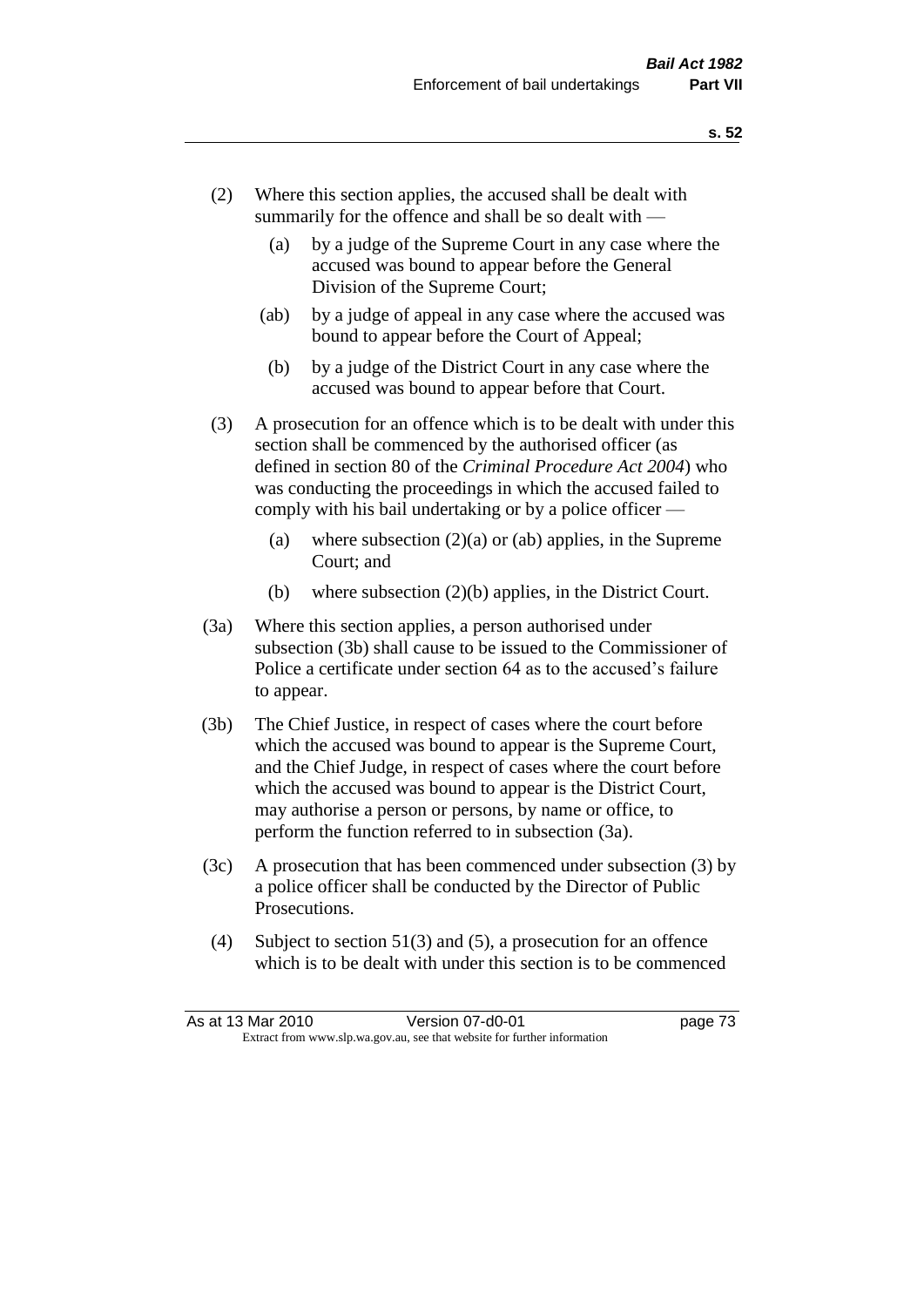and conducted under the *Criminal Procedure Act 2004* as if it were a prosecution of a simple offence in a court of summary jurisdiction, but —

- (a) no fees shall be charged by the Supreme Court or District Court for or in respect of any act or proceeding that relates to the prosecution; and
- (b) the Supreme Court or District Court cannot order a party to the prosecution to pay another party's costs of or relating to the prosecution, except under section 166(2) of the *Criminal Procedure Act 2004*.
- (5) If under section 51(6) or (7) the Supreme Court or the District Court imposes a pecuniary penalty the court may make an order under section 59 of the *Sentencing Act 1995* in respect of the amount payable.

*[Section 52 amended by No. 92 of 1994 s. 6; No. 78 of 1995 s. 8; No. 54 of 1998 s. 10; No. 45 of 2004 s. 28(2) and (4); No. 59 of 2004 s. 141; No. 84 of 2004 s. 11 and 82; No. 2 of 2008 s. 56(5); No. 6 of 2008 s. 32(1) and (2).]* 

## **53. Appeals against decisions made under s. 52**

- (1) A person who is dissatisfied with a decision (as defined in section 6 of the *Criminal Appeals Act 2004*) made under section 52 may, with the leave of the Court of Appeal, appeal against it.
- (2) For the purposes of subsection (1), Part 2 of the *Criminal Appeals Act 2004*, with any necessary changes, applies as if —
	- (a) the decision referred to in subsection (1) were a decision of a court of summary jurisdiction;
	- (b) a reference in that Part to a court of summary jurisdiction were a reference to the court that made the decision referred to in subsection (1); and
	- (c) a reference in that Part to commencing an appeal were a reference to applying for leave to appeal.

**s. 53**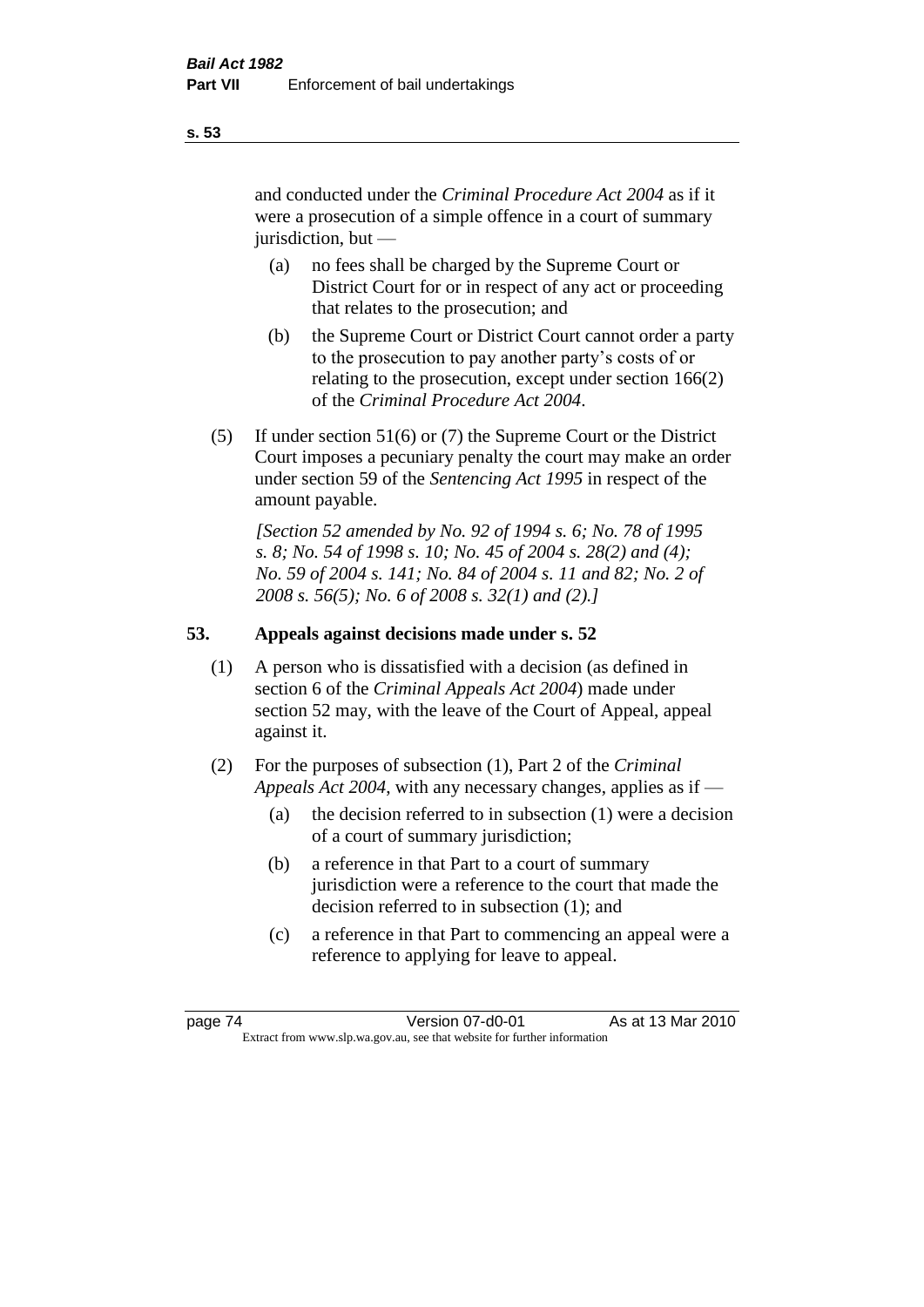(3) Despite section 13(1) of the *Criminal Appeals Act 2004*, the appeal is to be dealt with by the Court of Appeal.

*[Section 53 inserted by No. 45 of 2004 s. 28(3); amended by No. 84 of 2004 s. 11 and 82.]*

## **54. Accused on bail may be taken before a judicial officer for variation or revocation of bail**

(1a) In this section —

*relevant officer* means —

- (a) if the court before which the accused is required to appear is the District Court, the Supreme Court or the Court of Appeal — the prosecutor; or
- (b) in any other case the prosecutor or a police officer.
- (1) Where an accused has been released on bail the relevant officer may cause the accused to appear before an appropriate judicial officer to show cause why the accused's bail should not be varied or revoked if the relevant officer —
	- (a) has reasonable grounds to believe, or is notified in writing by a surety for the accused that the surety has reasonable grounds to believe, that the accused —
		- (i) is not likely to comply with any requirement of his bail undertaking mentioned in section  $28(2)(a)$  or (b);
		- (ii) is, or has been, or is likely to be in breach of any condition of his bail undertaking mentioned in section  $28(2)(c)$ ; or
		- (iii) is, or has been, in breach of a home detention condition mentioned in section 28(2)(d);
	- (b) has reasonable grounds to believe that
		- (i) any surety for the accused's appearance is no longer suitable under section 39 to be a surety, or is dead;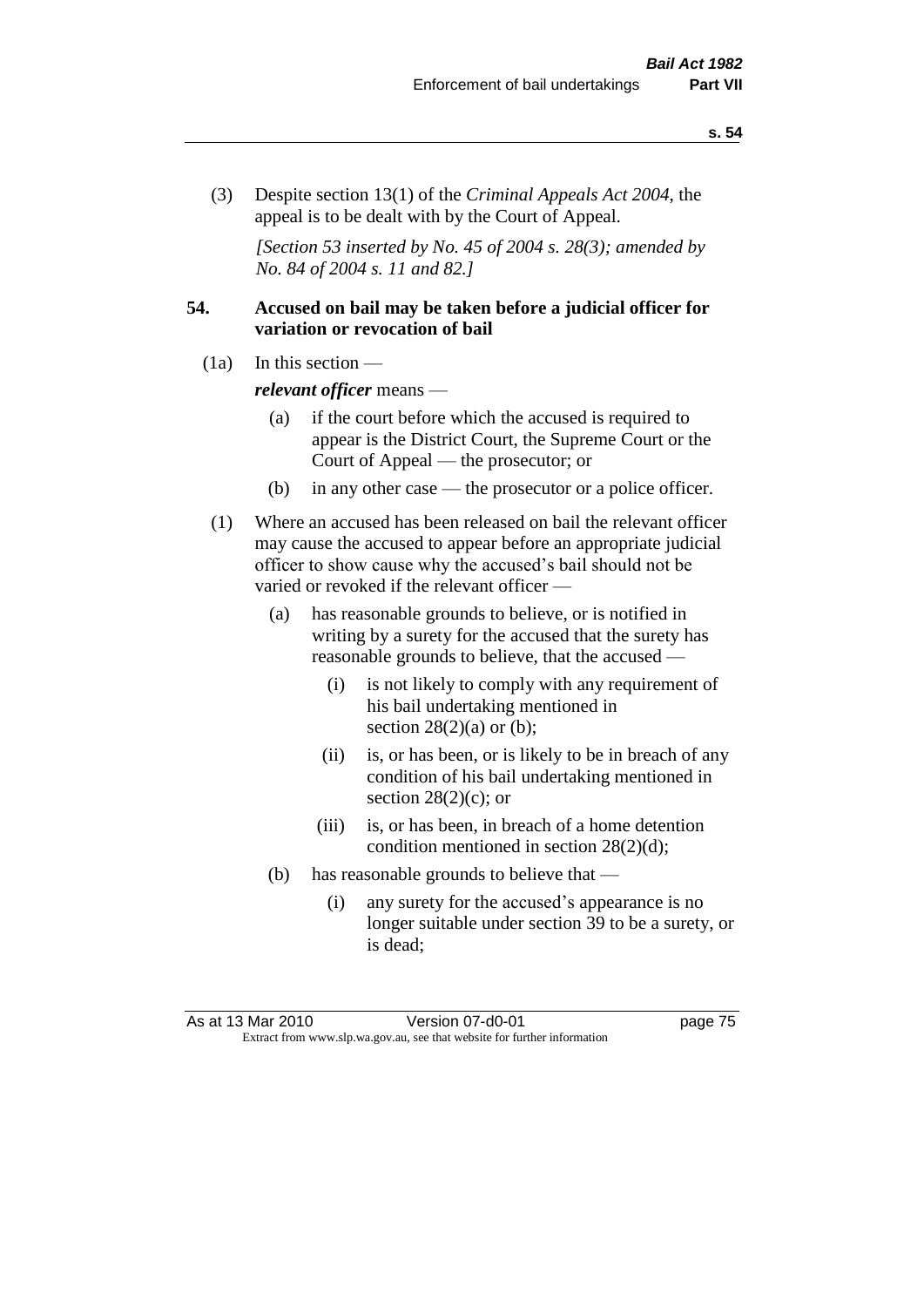| (11)  | for any reason any security required under Part D<br>of Schedule 1 is no longer sufficient; or                                                                                     |
|-------|------------------------------------------------------------------------------------------------------------------------------------------------------------------------------------|
| (111) | in a case where the accused has been granted bail<br>for the purposes of an appeal, the accused has<br>discontinued the appeal or has not prosecuted it<br>with all due diligence. |
|       | For the purposes of causing an accused to appear before an                                                                                                                         |

- appropriate judicial officer as provided in subsection  $(1)$ 
	- (a) a police officer may arrest the accused without warrant and bring the accused before an appropriate judicial officer; or
	- (b) the relevant officer may apply to an appropriate judicial officer for a summons or warrant on any ground specified in subsection  $(1)$ .
- (2a) A police officer shall not exercise the power conferred by subsection (2)(a) unless the police officer is the relevant officer or is requested in writing to do so by the relevant officer.
- (3) An application under subsection (2)(b) must be made, and proceedings on it are to be conducted —
	- (a) in a court of summary jurisdiction in accordance with regulations made under the *Criminal Procedure Act 2004*;
	- (b) in the Supreme Court or the District Court in accordance with rules of court made under the *Criminal Procedure Act 2004*.
- (4) An accused arrested under this section shall be taken as soon as is practicable before an appropriate judicial officer unless he is arrested less than 24 hours before the time at which he is due to appear in accordance with his bail undertaking, in which case he shall be held in custody and brought before an appropriate judicial officer at that time.

**s. 54**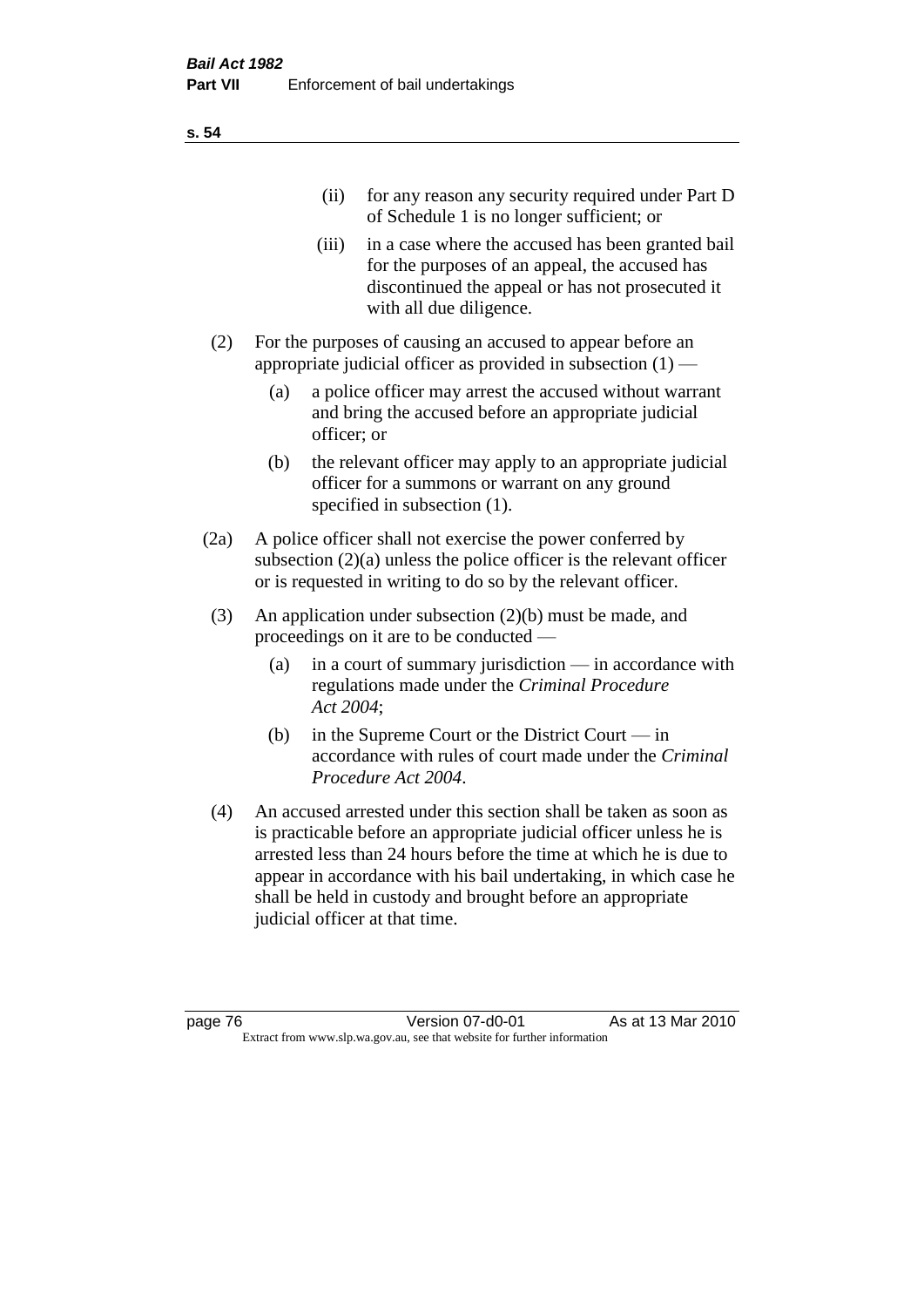- $(5)$  If
	- (a) the court before which the accused is required to appear is the District Court, the Supreme Court or the Court of Appeal; and
	- (b) a police officer is satisfied that because of the urgency of the case it is not practicable for the prosecutor to exercise the power conferred by subsection (1),

the police officer may exercise that power.

(6) If a police officer, acting under subsection (5), exercises the power conferred by subsection (1), the police officer is to be regarded as the relevant officer for the purposes of this section.

*[Section 54 amended by No. 33 of 1989 s. 18; No. 61 of 1990 s. 12; No. 45 of 1993 s. 12; No. 59 of 2004 s. 141; No. 84 of 2004 s. 9, 11 and 82; No. 6 of 2008 s. 33(1)-(4).]* 

## **54A. Accused on committal may be taken before court by which committed**

- (1) This section applies to an accused
	- (a) who has been released on bail following the accused's committal to the District Court or the Supreme Court to be tried (otherwise than for murder) or sentenced or otherwise dealt with; and
	- (b) who has not made an appearance in that court on the committal; and
	- (c) who, in the opinion of the relevant officer under section 54, should be made to show cause in terms of subsection (1) of that section.
- (2) The relevant officer may, under section 54, cause an accused to whom this section applies to appear before a judicial officer who is empowered to exercise jurisdiction in the court in which the committal order was made, instead of before an appropriate judicial officer.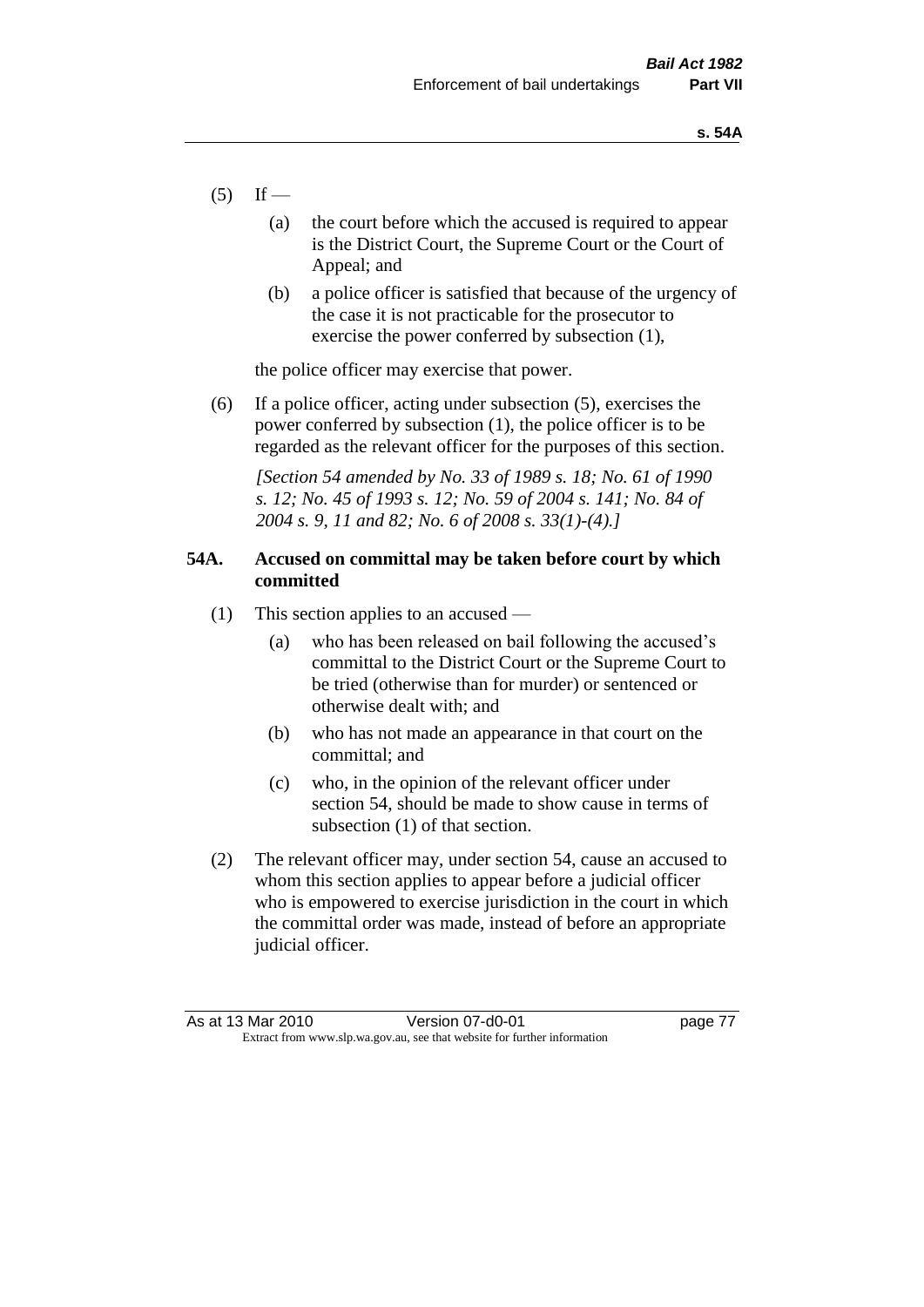# (3) A judicial officer before whom an accused so appears is to be regarded as an appropriate judicial officer for the purposes of section 54(2).

- (4) A judicial officer before whom an accused so appears is not obliged to exercise any power conferred by section 55 but may refuse to do so and direct the relevant officer to cause the accused to appear before an appropriate judicial officer.
- (5) A relevant officer shall comply with a direction given to that officer under subsection (4).

*[Section 54A inserted by No. 6 of 2008 s. 34; amended by No. 29 of 2008 s. 24(6).]*

# **55. Powers of judicial officer to revoke or vary bail**

- (1) If the judicial officer before whom an accused appears under section 54 is satisfied that —
	- (a) the accused is not likely to comply with any requirement of his bail undertaking mentioned in section 28(2)(a) or (b);
	- (b) he is, or has been, or is likely to be, in breach of any condition of his bail undertaking mentioned in section  $28(2)(c)$ ;
	- (ba) he is, or has been, in breach of a home detention condition mentioned in section 28(2)(d); or
		- (c) any of the grounds set out in section  $54(1)(b)$  has been established,

## he may —

- (d) revoke the bail and remand the accused in custody to appear at the time and place specified, or deemed by section 31(3) to be specified, in his bail undertaking; or
- (e) revoke the bail and grant fresh bail to the accused in accordance with this Act, other than clause 2 of Part B of Schedule 1.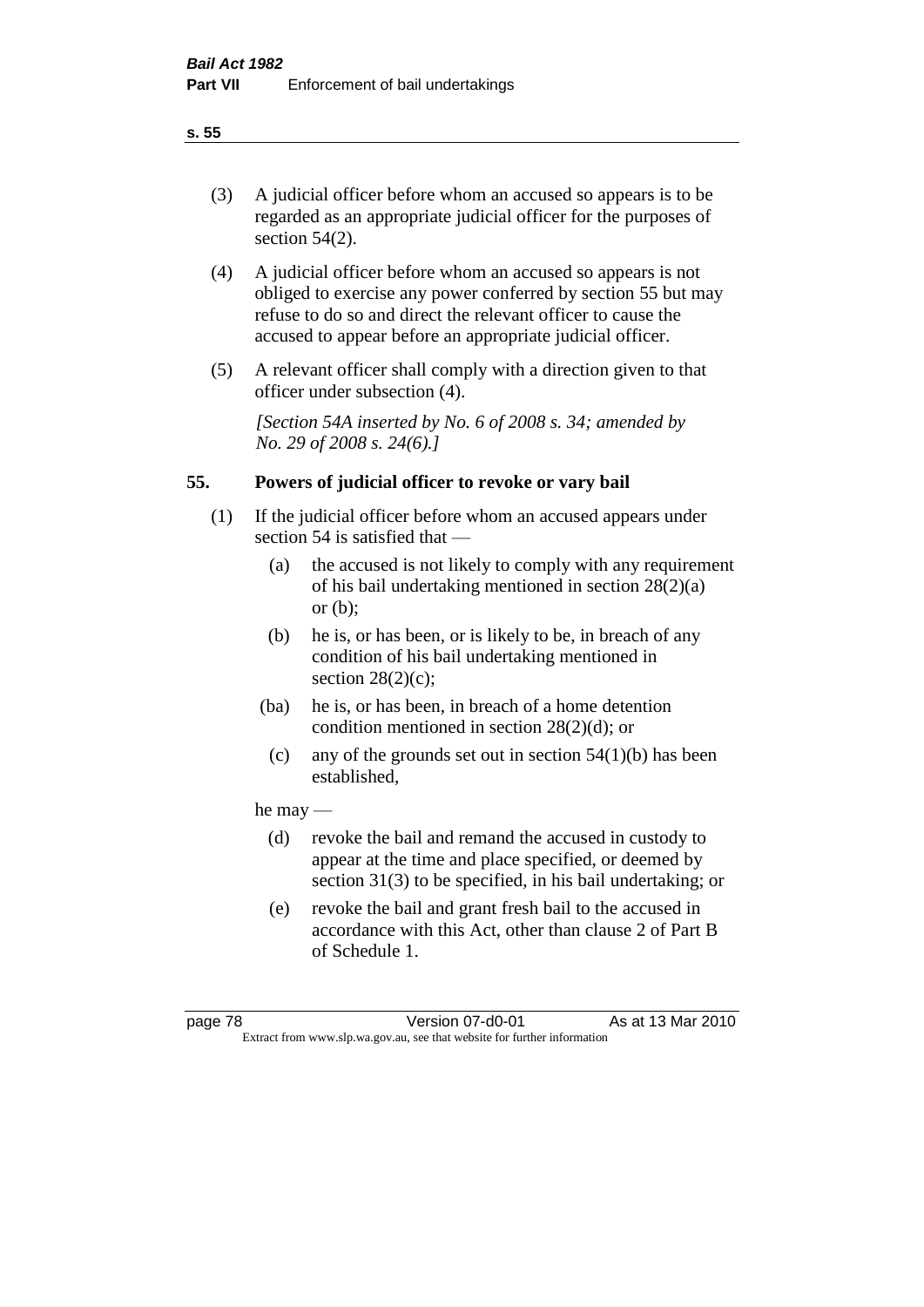(2) If the judicial officer before whom the accused so appears is not satisfied as to any of the matters mentioned in subsection (1)(a), (b), or (c) he shall release the accused on his existing bail undertaking and, with the consent in writing of the surety, on any existing surety undertaking.

*[Section 55 amended by No. 61 of 1990 s. 13; No. 45 of 1993 s. 12; No. 84 of 2004 s. 82.]* 

#### *[56. Deleted by No. 6 of 2008 s. 35.]*

#### **57. Forfeiture of money under bail undertaking**

- (1) Where an accused is convicted of an offence against section  $51(1)$ , (2) or (2a), the court by which he is convicted shall, whether or not an application is made therefor by the prosecutor, order that the full amount agreed to be forfeited, in the accused's bail undertaking, be forfeited to the State.
- (2) Notwithstanding subsection (1), the court may decline to make an order thereunder or may order forfeiture in part only where the accused shows to the satisfaction of the judicial officer —
	- (a) that, by reason of a change of circumstances since the bail undertaking was entered into, an order for forfeiture, or for forfeiture in full (as the case may be), would cause excessive hardship to the accused or his dependants; and
	- (b) that such hardship would not be relieved by the exercise of one of the powers conferred by section 59.
- (3) Without prejudice to the recovery of such an amount as a civil debt due to the State, any amount to be paid under an order made under this section is to be paid, and its payment may be enforced under Part 5 of the *Fines, Penalties and Infringement Notices Enforcement Act 1994*, unless an order has been made under subsection (4).
- (4) If under this section the Supreme Court or the District Court makes an order requiring the payment of money, the court may make an order under section 59 of the *Sentencing Act 1995* in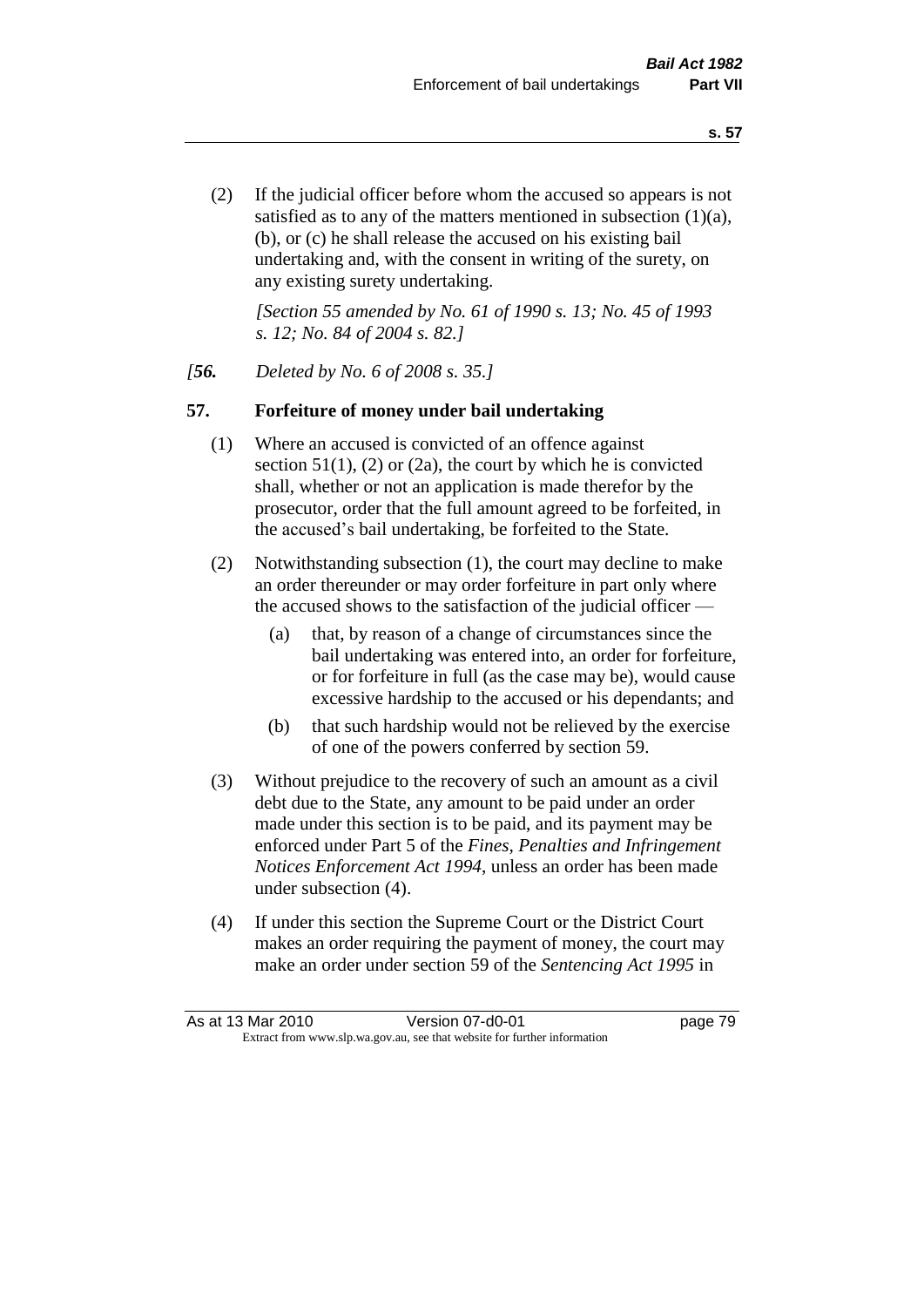respect of the amount payable and for that purpose that section, with any necessary changes, applies as if the amount were a fine imposed on the accused.

*[Section 57 amended by No. 74 of 1984 s. 19; No. 92 of 1994 s. 7; No. 78 of 1995 s. 8; No. 54 of 1998 s. 11; No. 65 of 2003 s. 121(3); No. 84 of 2004 s. 82.]* 

# **58. Automatic forfeiture on expiration of one year after absconding**

- (1) If after the expiration of one year from the day on which the accused is required to appear in court in accordance with the requirement of his bail undertaking mentioned in section  $28(2)(a)$  he has not —
	- (a) been arrested under section 59B; or
	- (b) appeared in court in accordance with the requirement of his bail undertaking mentioned in section 28(2)(b); or
	- (c) otherwise surrendered himself or been taken into custody to be dealt with on the charge or charges for which the bail undertaking was entered into,

the full amount specified in the bail undertaking shall, on the expiration of the said period, be forfeited to the State by virtue of this section without any order of the court or other formality.

(2) Upon the occurrence of a forfeiture under subsection (1) any security given by the accused may be resorted to by the State as if an order of forfeiture had been made under section 57(1).

*[Section 58 amended by No. 65 of 2003 s. 121(3); No. 84 of 2004 s. 82; No. 6 of 2008 s. 18(3) and 36(2).]*

**s. 58**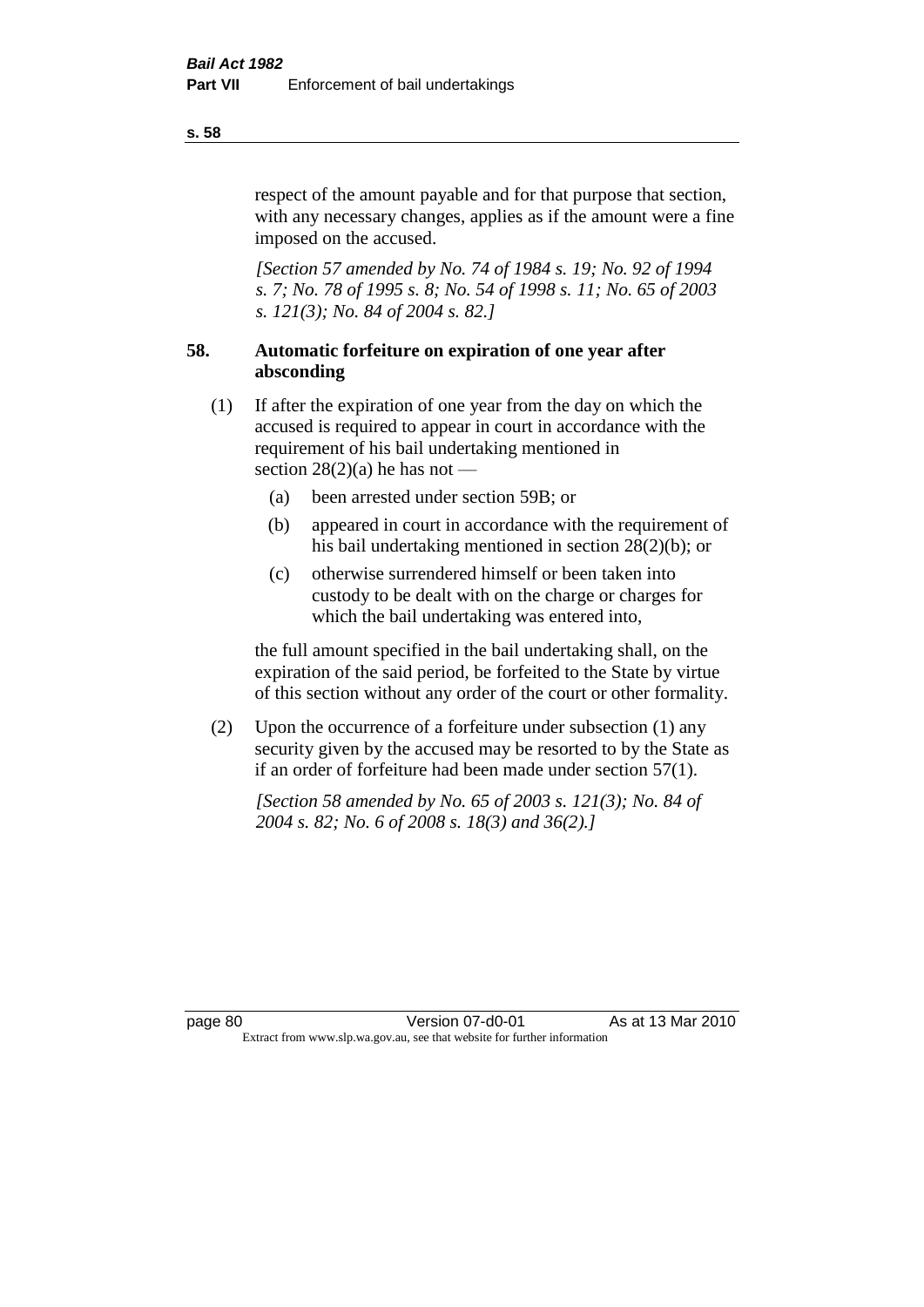# **Part VIII — Miscellaneous**

## **59. Further power of judicial officer in relation to enforcement of undertakings**

A court or an appropriate judicial officer who makes an order for forfeiture under section 49 or 57 may, when doing so, or at any time thereafter, further order —

- (a) that payment of any sum be made by specified instalments or be postponed to a specified date;
- (b) that any security given be applied in or towards payment of the sum forfeited; or
- (c) that the accused or the surety, as the case may be, do all such things and execute all such documents as may be necessary, or as may be specified in the order, for the purpose of vesting any security in the State or enabling the State to realize the same or to resort thereto to recover the sum forfeited,

and the court or an appropriate judicial officer may at any time vary or revoke an order made under paragraph (a), (b), or (c).

*[Section 59 amended by No. 65 of 2003 s. 121(3); No. 84 of 2004 s. 82.]*

# **59A. Where bail dispensed with, accused may be taken before judicial officer for reconsideration of matter**

- $(1)$  In this section *relevant officer* has the meaning given in section 54(1a).
- (2) Where the requirement for bail has been dispensed with for an accused under section 7A, the relevant officer may cause the accused to appear before an appropriate judicial officer for reconsideration of the matter, if the relevant officer has reasonable grounds to believe that the accused is not likely to appear at the time and place specified in a notice under section 13A(3).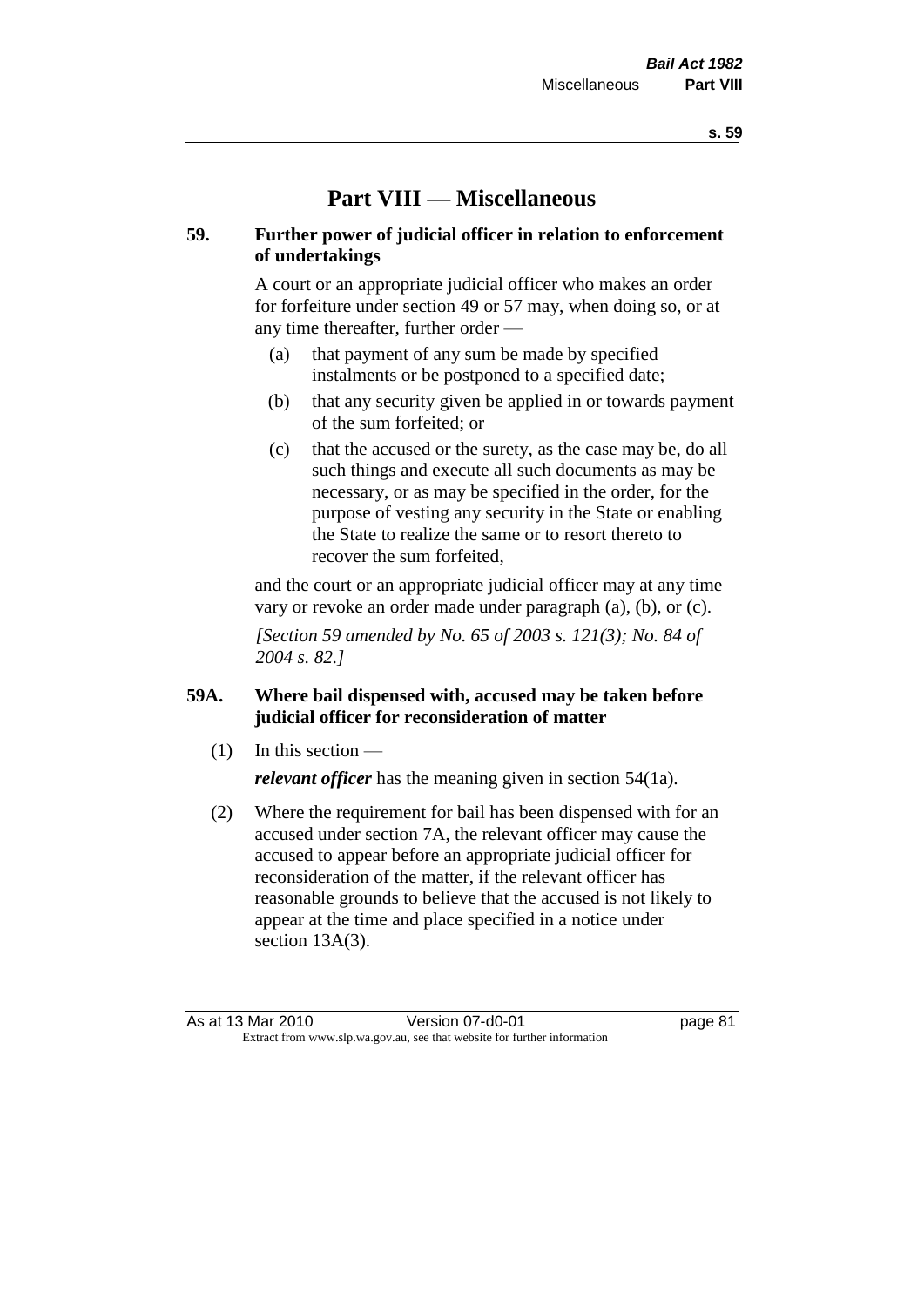- (3) Section 54(2), (2a), (3) and (4) apply, with necessary modifications, for the purposes of subsection (2).
- (4) The judicial officer before whom an accused appears under subsection (2) shall reconsider the accused's case and may, notwithstanding section 13 —
	- (a) again dispense with the requirement for bail; or
	- (b) grant bail; or
	- (c) refuse to grant bail,

in accordance with this Act, for the accused's appearance in court.

- $(5)$  If
	- (a) the court before which the accused is required to appear is the District Court, the Supreme Court or the Court of Appeal; and
	- (b) a police officer is satisfied that because of the urgency of the case it is not practicable for the prosecutor to exercise the power conferred by subsection (2),

the police officer may exercise that power.

(6) If a police officer, acting under subsection (5), exercises the power conferred by subsection (2), the police officer is to be regarded as the relevant officer for the purposes of this section.

*[Section 59A inserted by No. 6 of 2008 s. 36(1).]*

## **59B. Warrant for arrest of absconding accused**

Where —

(a) at any time after that specified in an accused's bail undertaking for an accused's appearance the accused has failed to comply with the requirements of the accused's bail undertaking mentioned in section  $28(2)(a)$  or (b); or

page 82 Version 07-d0-01 As at 13 Mar 2010 Extract from www.slp.wa.gov.au, see that website for further information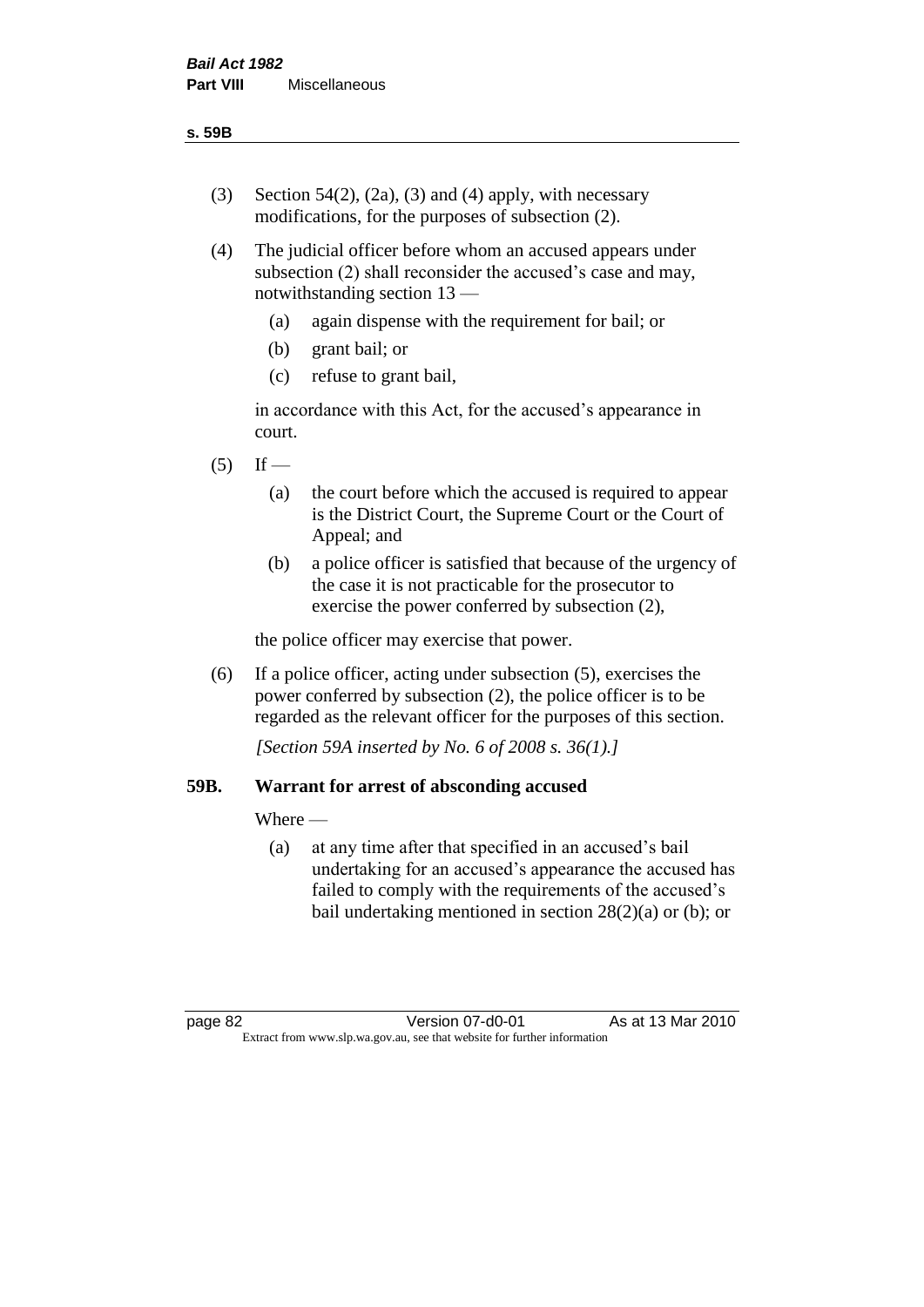(b) an accused has failed to appear at the time and place specified in a notice under section 13A(3).

the court before which the accused was required to appear may issue a warrant to arrest the accused and bring the accused before that court or a court of like jurisdiction.

*[Section 59B inserted by No. 6 of 2008 s. 36(1).]*

#### **60. Accused and surety to notify any change of address**

Where the residential address of —

- (a) an accused who has been released on bail or for whom the requirement for bail has been dispensed with; or
- (b) a surety,

changes from that appearing on his bail undertaking, surety undertaking or notice under section 13A(3), as the case may be, he shall forthwith, in writing, notify details of the change to the registrar of the court before which, at the time when the change occurs, the accused is required to appear, and if without reasonable cause he fails to do so he commits an offence.

#### Penalty: \$1 000.

*[Section 60 amended by No. 50 of 2003 s. 37(5); No. 59 of 2004 s. 141; No. 84 of 2004 s. 82; No. 6 of 2008 s. 37.]*

## **61. Offence of failing to bring arrested person before court or person able to grant bail**

- (1) A person to whom this section applies commits an offence if, having arrested another for an offence, he wilfully and without reasonable excuse fails to take that other person, or cause him to be taken, as soon as is practicable —
	- (a) before an authorised officer or judicial officer empowered by this Act to grant bail for that offence; or
	- (b) before a court.

Penalty: \$1 000 or imprisonment for 12 months or both.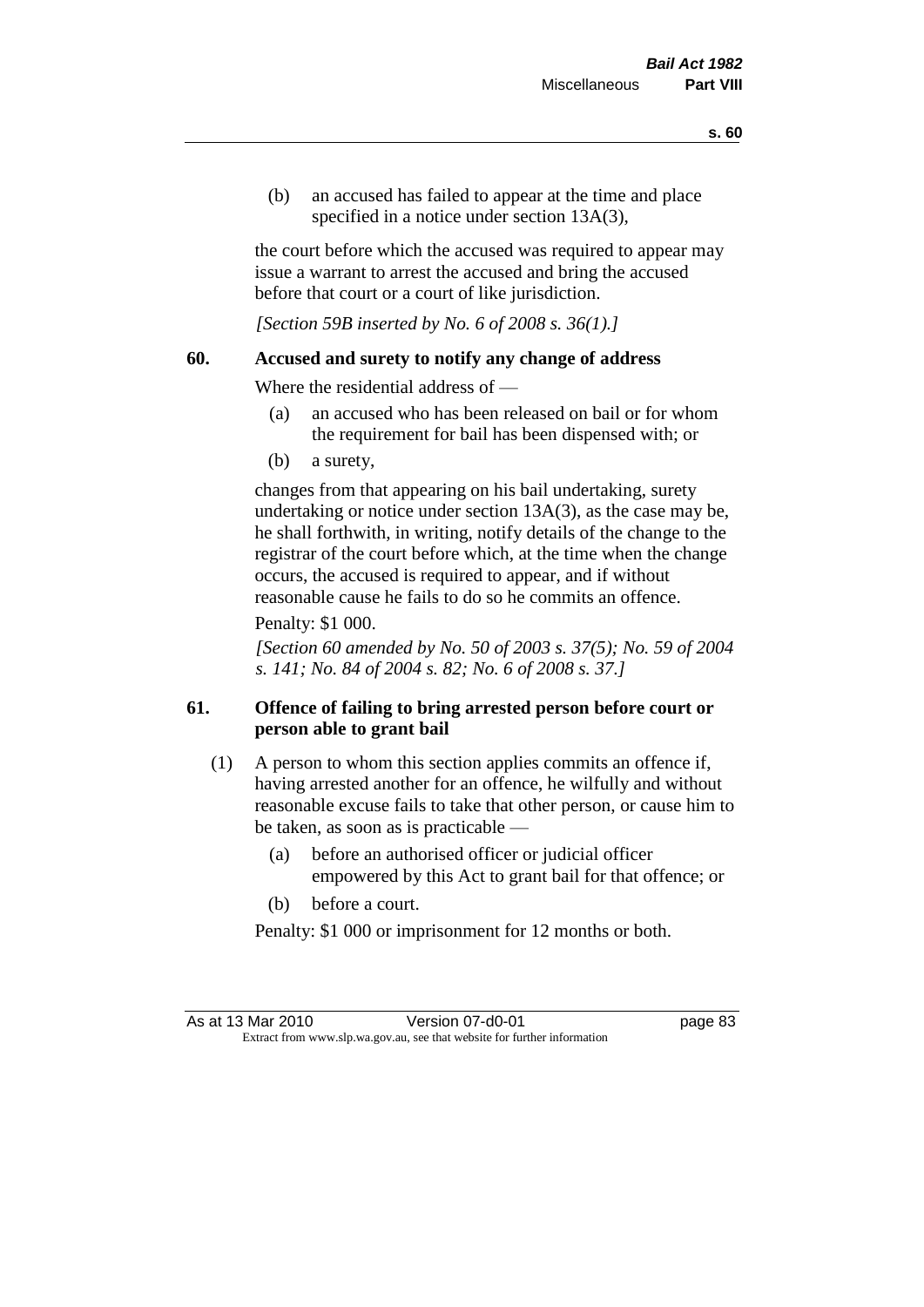#### **s. 62**

- (2) This section applies to a person who
	- (a) is not empowered by this Act to grant bail for the offence; or
	- (b) being so empowered, elects to act under section 6(7).

*[Section 61 amended by No. 15 of 1988 s. 17; No. 59 of 2006 s. 4(4); No. 6 of 2008 s. 38.]* 

## **62. Offence to give false information for bail purposes**

A person who for the purpose of obtaining —

- (a) a grant of bail for himself or a variation of the terms and conditions thereof; or
- (b) approval of himself as a surety,

makes any statement which he knows is false in a material particular, or recklessly makes any statement which is false in a material particular, commits an offence.

Penalty: \$1 000 or imprisonment for 12 months or both.

#### **63. Protection of persons carrying out this Act**

A person shall not be liable in civil proceedings on account of anything done, or omitted to be done, by him in good faith in the course of carrying out any provision of this Act, or purporting to be so done or omitted; but the liability (if any) of any other person (including the State or the Commonwealth) as his employer is not affected by this section and shall be determined as if it had not been passed.

*[Section 63 amended by No. 65 of 2003 s. 121(4).]*

#### **64. Evidence of non-appearance etc. by an accused**

Where it is required for the purposes of this Act to prove —

(a) that an accused did not appear before a particular court, at a particular place, on a particular day, at a particular time or during a particular period; or

page 84 Version 07-d0-01 As at 13 Mar 2010 Extract from www.slp.wa.gov.au, see that website for further information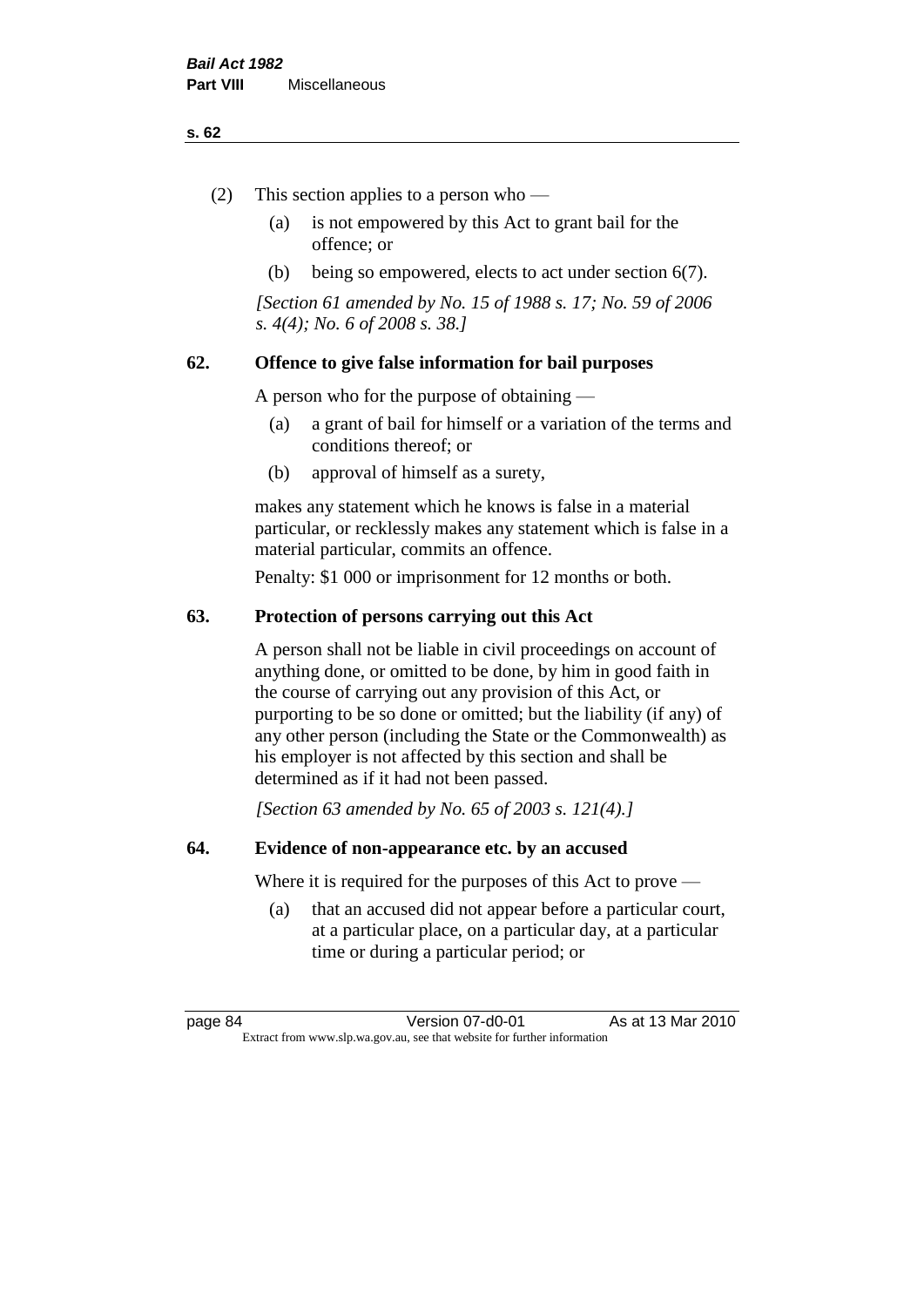(b) the day, time or period when or during which an accused did appear before a particular court at a particular place,

a certificate as to any such matter, purporting to be signed by a judicial officer or registrar of the court before which the accused was required to appear, shall be evidence of the matter so certified.

*[Section 64 amended by No. 59 of 2004 s. 141; No. 84 of 2004 s. 82.]* 

## **65. Bail undertakings by minors**

A bail undertaking entered into by a person who is under the age of 18 years shall bind him as if he were of full age.

#### **66. Abolition of other powers to grant bail**

- (1) Any power or duty that, at the commencement of this Act, exists apart from statute to grant bail to an accused awaiting an appearance in court for an offence, is abolished.
- (2) Subsection (1) has effect notwithstanding anything in section 16 of the *Supreme Court Act 1935*.
- (3) In subsection (1) *statute* means an Act of the Parliament of Western Australia, other than the *Supreme Court Act 1935*.

*[Section 66 amended by No. 84 of 2004 s. 82.]*

#### **66A. Delegation by registrar**

- (1) The registrar of a court may, either generally or as otherwise provided by the instrument of delegation, by instrument signed by him, delegate to an officer of that court any function conferred on him by or under this Act other than —
	- (a) this power of delegation; or
	- (aa) a function conferred by section  $11(3)$  or  $36(1)(a)$ ; or
	- (b) any function that a judicial officer has required him to perform personally.

As at 13 Mar 2010 **Version 07-d0-01 Dage 85** Extract from www.slp.wa.gov.au, see that website for further information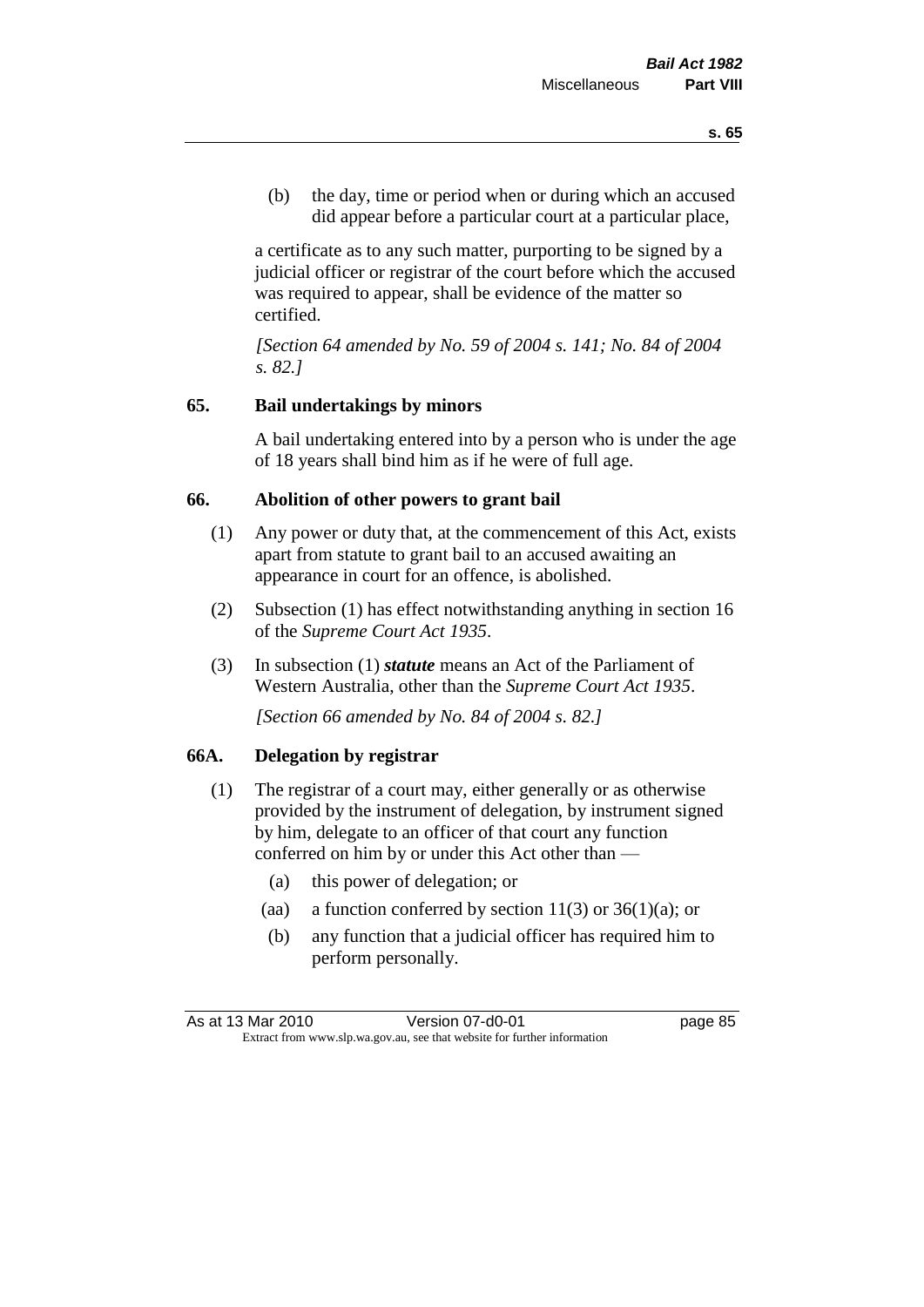**s. 66B**

(2) The superintendent of a detention centre under the *Young Offenders Act 1994* may, either generally or as otherwise provided by the instrument of delegation, by instrument signed by him, delegate to an officer of the Public Sector agency principally assisting the Minister administering that Act in its administration any function conferred on him by or under this Act, other than this power of delegation.

*[Section 66A inserted by No. 15 of 1988 s. 18; amended by No. 49 of 1988 s. 89; No. 31 of 1993 s. 8; No. 59 of 2004 s. 141; No. 65 of 2006 s. 52; No. 6 of 2008 s. 39.]* 

## **66B. Use of video link or audio link**

(1) In this section —

*audio link* means facilities (including telephone) that enable, at the same time, a judicial officer or authorised officer at one place to hear the accused at another place and vice versa;

*bail proceedings* means any proceedings under this Act including —

- (a) proceedings on a case for bail;
- (b) proceedings relating to the variation or revocation of bail;
- (c) proceedings on an application under section 48 or 49;
- (d) proceedings on an appeal under section 15A or 53;

*video link* means facilities (including closed circuit television) that enable, at the same time, a judicial officer or authorised officer at one place to see and hear the accused at another place and vice versa.

- (2) Bail proceedings may be conducted by means of a video link or an audio link.
- (3) Without limiting subsection (2), if a provision of this Act requires or authorises an accused to be brought before, or appear before, a court, judicial officer or authorised officer, the accused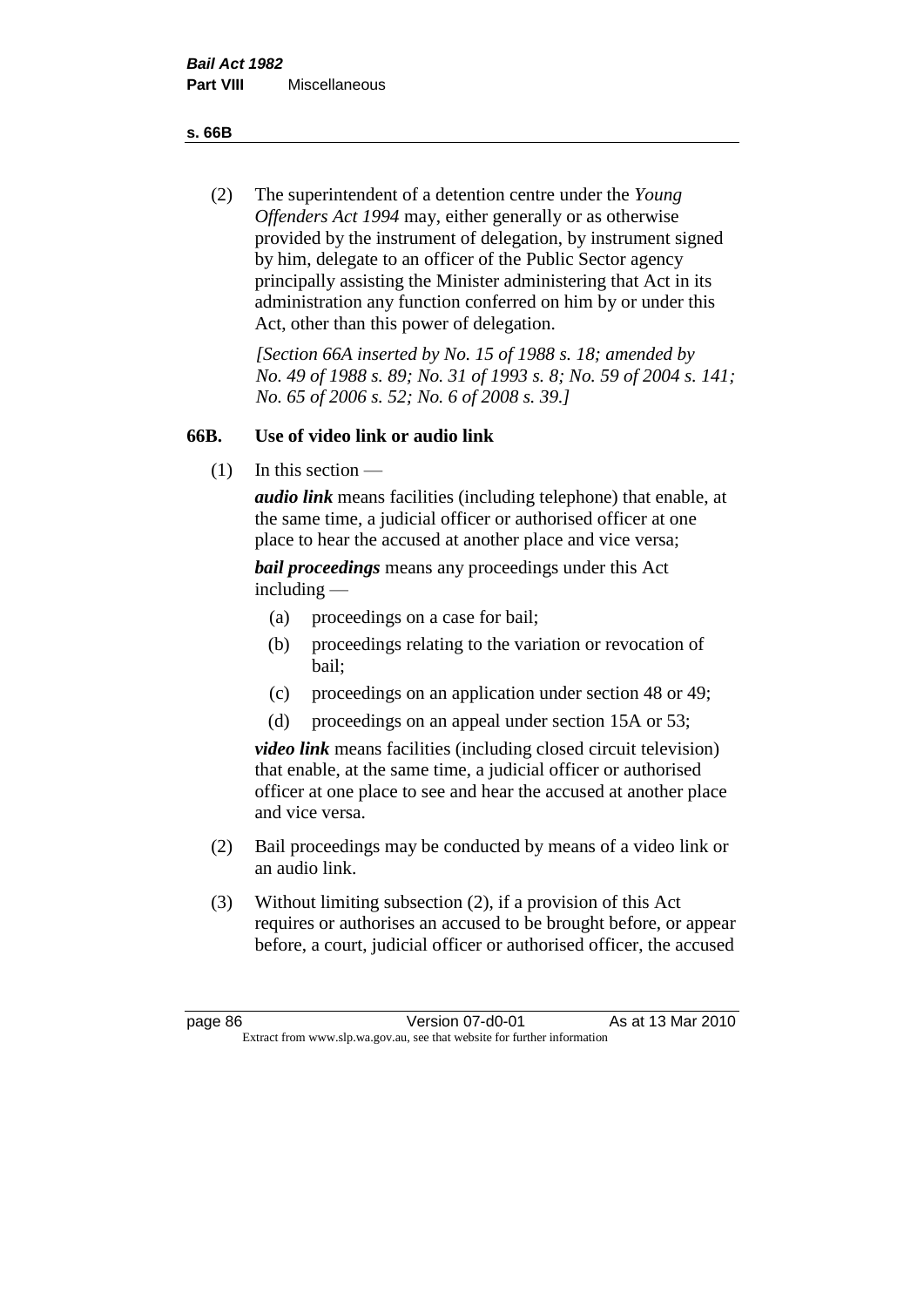may be brought before, or appear before, the court or officer by means of a video link or an audio link.

- (4) An audio link is not to be used under this section unless a video link is not available and cannot reasonably be made available.
- (5) Nothing in this section prevents a court, judicial officer or authorised officer from requiring that an accused be brought before, or appear before, the court or officer in person for the purposes of bail proceedings.

*[Section 66B inserted by No. 6 of 2008 s. 40(1).]*

## **67. Regulations**

- (1) The Governor may make regulations, not inconsistent with this Act, prescribing such things as are required or permitted by this Act to be prescribed or as it is necessary or expedient to prescribe for the purposes thereof.
- (2) Without limiting the generality of subsection (1) regulations  $\text{max}$  —
	- (a) make provision for or with respect to the making of applications —
		- (i) for or in relation to bail;
		- (ii) for the approval of sureties;
		- (iii) for the approval of security to be given by accused persons and sureties;
		- (iv) for the cancellation of a surety undertaking;
		- (v) for an order under section 49,

and for the manner in which such applications are to be made and the procedure to be followed on such applications;

(b) for the purposes of clause 5 of Part A of Schedule 1, prescribe the officer or officers who may grant bail for any prescribed appearance or class of appearance in court by an accused who is in custody;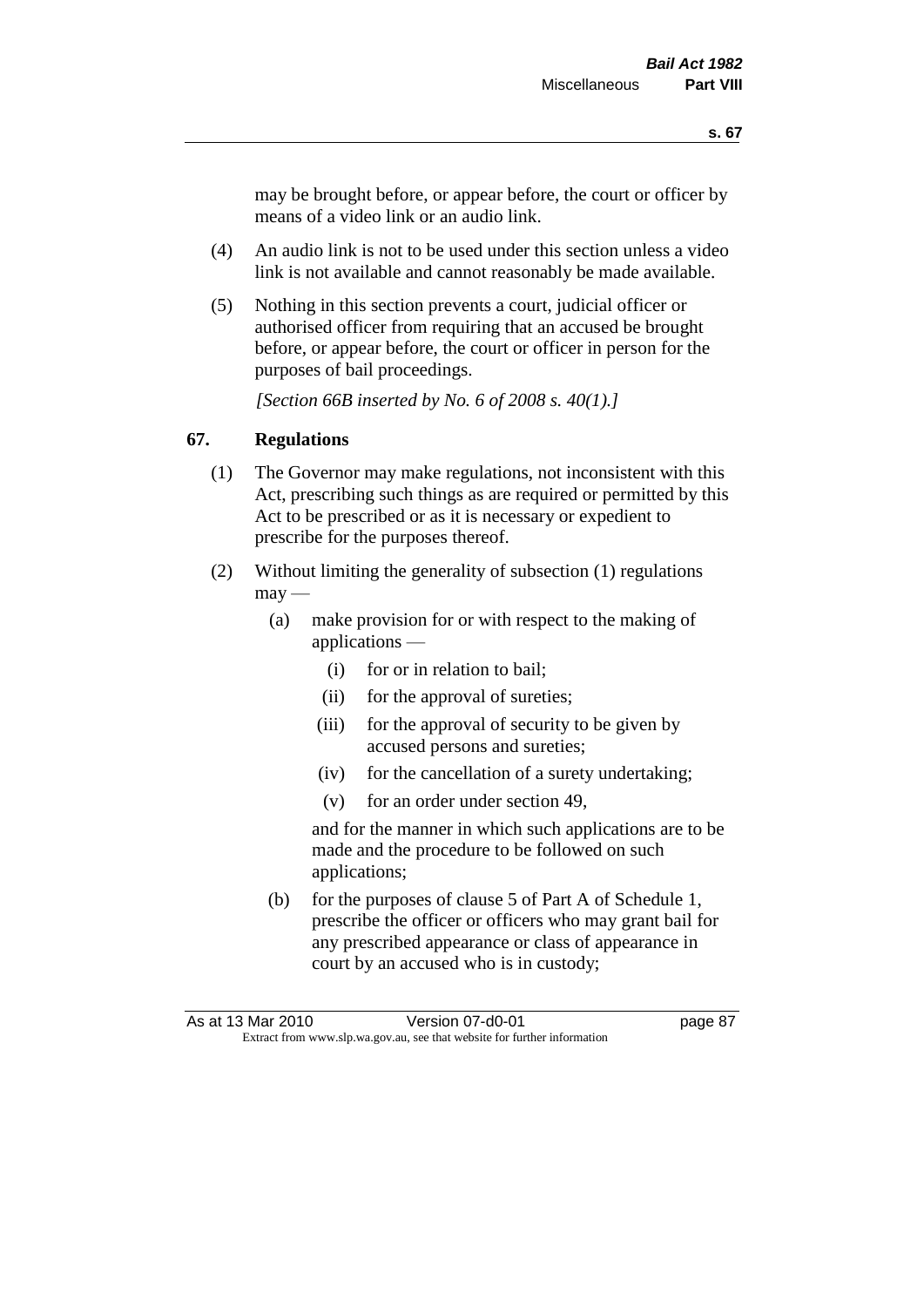**s. 67**

- (c) make provision for, or with respect to the management, control, supervision and good order of premises established for the accommodation of persons to whom bail has been granted.
- (3) Regulations made under this section may provide that a contravention or failure to comply with a regulation constitutes an offence and may provide for penalties not exceeding a fine of \$500 for offences against the regulations.

*[Section 67 amended by No. 45 of 1993 s. 12; No. 84 of 2004 s. 83(3); No. 2 of 2008 s. 56(6); No. 6 of 2008 s. 30(3).]* 

*[68. Omitted under the Reprints Act 1984 s. 7(4)(g).]*

page 88 Version 07-d0-01 As at 13 Mar 2010 Extract from www.slp.wa.gov.au, see that website for further information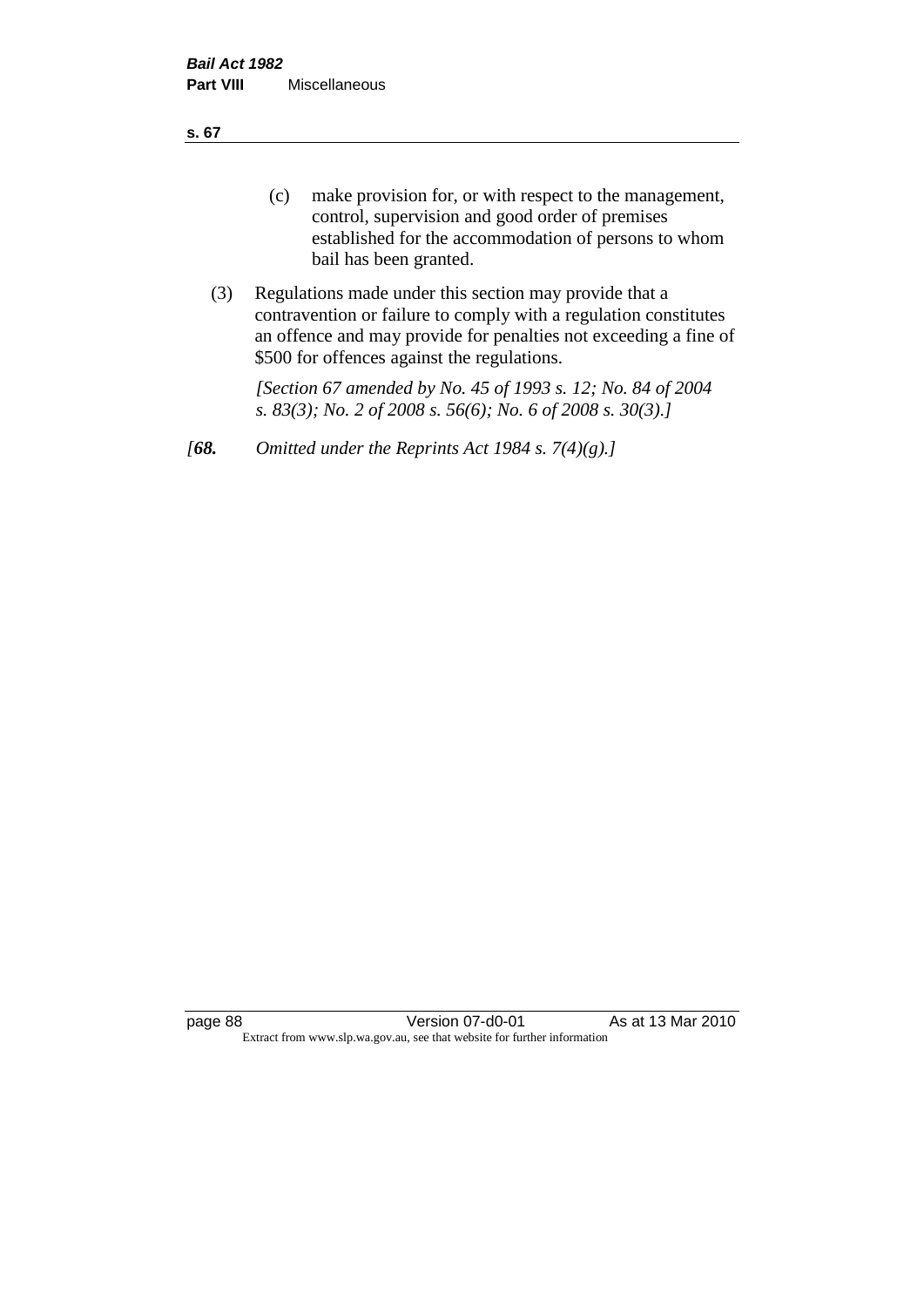# **Schedule 1 — Jurisdiction as to bail and related matters**

[s. 13, 17]

*[Heading inserted by No. 6 of 2008 s. 41(1).]*

## **Part A** — **Jurisdiction relating to bail**

*[Heading inserted by No. 6 of 2008 s. 41(2)(a).]*

**First Column** *Appearances in court* 

#### **Second Column**

*By whom bail may be granted or (where applicable) dispensed with*

*[Heading amended by No. 6 of 2008 s. 41(2)(b) and (c).]*

#### **1. Initial appearance**

| (1) | The initial appearance in a<br>court of summary<br>jurisdiction or the Children's | (a)<br>(b) | In any case $-$<br>a justice; or<br>an authorised police                                             |
|-----|-----------------------------------------------------------------------------------|------------|------------------------------------------------------------------------------------------------------|
|     | Court by an accused in, or in<br>connection with,<br>proceedings for an offence.  |            | officer; and<br>in addition, in the case of a child,<br>an authorised community<br>services officer. |
|     |                                                                                   |            |                                                                                                      |

(2) The initial appearance in the A judge of the District Court or a District Court or the Supreme Court, not being the initial appearance to which clause 3 applies. judge of the Supreme Court, as the case requires.

*[Clause 1 amended by No. 15 of 1988 s. 19; No. 49 of 1988 s. 90(a)(i); No. 59 of 2004 s. 141; No. 84 of 2004 s. 10(1) and 82.]*

**2. Appearance after adjournment** Appearance in any court or before a judicial officer by an accused after any adjournment of proceedings for an offence, not being a committal under clause 3. The judicial officer who orders the adjournment.

*[Clause 2 amended by No. 84 of 2004 s. 82.]*

As at 13 Mar 2010 Version 07-d0-01 page 89 Extract from www.slp.wa.gov.au, see that website for further information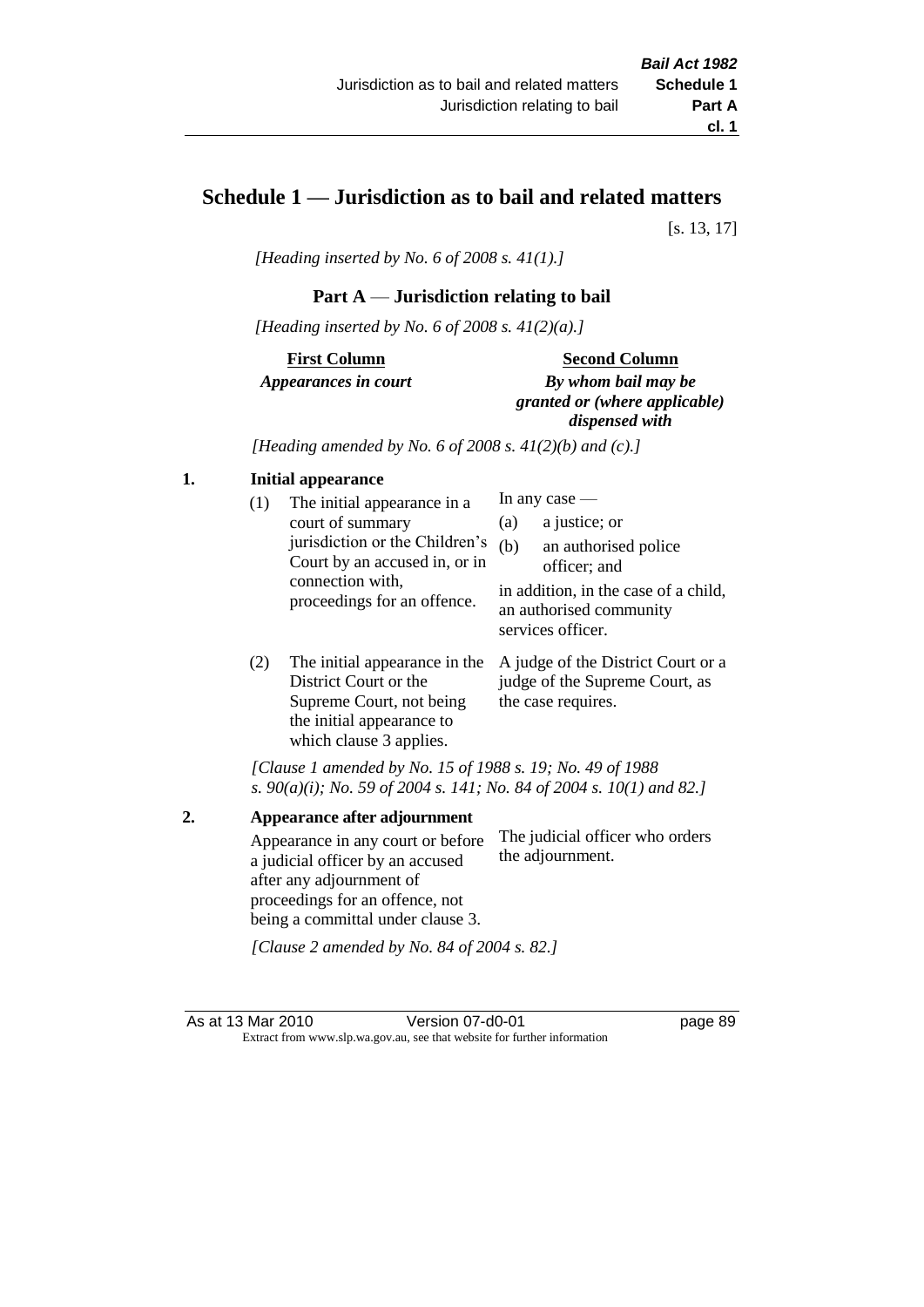|                                                 |     | <b>First Column</b><br>Appearances in court                                                                                                                                                    | <b>Second Column</b><br>By whom bail may be<br>granted or (where applicable)<br>dispensed with                                                               |
|-------------------------------------------------|-----|------------------------------------------------------------------------------------------------------------------------------------------------------------------------------------------------|--------------------------------------------------------------------------------------------------------------------------------------------------------------|
| 3.                                              |     |                                                                                                                                                                                                | Appearance on committal to Supreme Court or District Court                                                                                                   |
|                                                 |     | The initial appearance by an<br>accused in the Supreme Court or<br>District Court after he has been<br>committed thereto under any Act to<br>be tried or sentenced or otherwise<br>dealt with. | The judicial officer who orders<br>the committal.                                                                                                            |
|                                                 |     | [Clause 3 amended by No. 84 of 2004 s. 82.]                                                                                                                                                    |                                                                                                                                                              |
| 4.<br>Appearance in connection with appeal etc. |     |                                                                                                                                                                                                |                                                                                                                                                              |
|                                                 | (1) | Appearance in connection<br>with an application or appeal<br>made under the Criminal<br>Appeals Act 2004 or with<br>any order made in                                                          | If the appeal is being determined<br>by a single judge of the Supreme<br>Court, a single judge of the<br>Supreme Court;<br>If the appeal is being determined |
|                                                 |     | determining the application<br>or appeal.                                                                                                                                                      | by the Court of Appeal, the Court<br>of Appeal or a single judge of<br>appeal.                                                                               |
|                                                 | (2) | Appearance in connection<br>with a rehearing of<br>proceedings ordered under<br>section 28 of the Children's<br>Court of Western Australia<br>Act 1988.                                        | The Children's Court.                                                                                                                                        |
|                                                 | (3) | Appearance in connection<br>with the reconsideration of<br>an order under section 40 of<br>the Children's Court of<br>Western Australia Act 1988.                                              | The Children's Court constituted<br>by the President.                                                                                                        |

*[Clause 4 inserted by No. 84 of 2004 s. 10(2).]*

page 90 Version 07-d0-01 As at 13 Mar 2010 Extract from www.slp.wa.gov.au, see that website for further information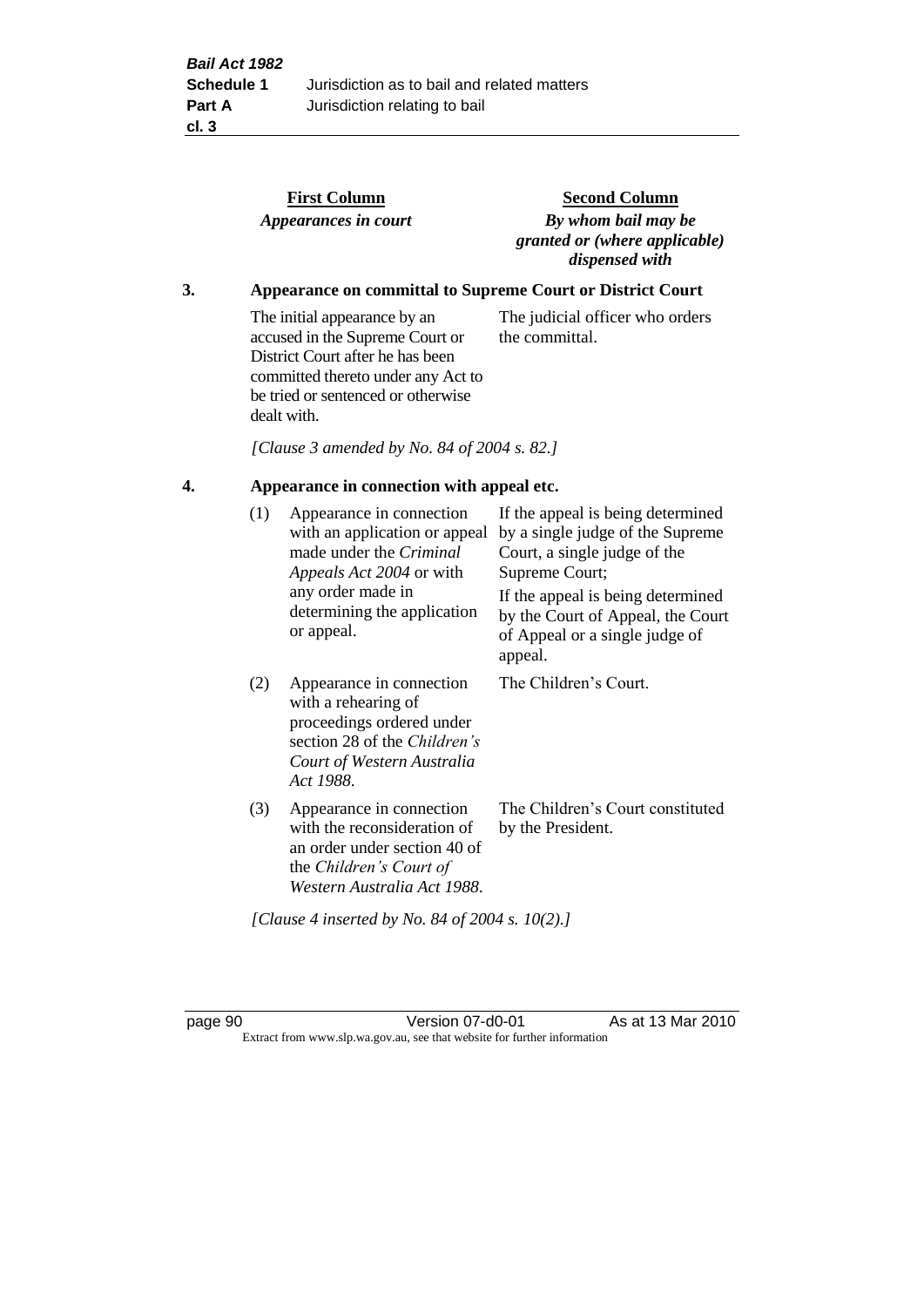| <b>First Column</b>  |  |
|----------------------|--|
| Appearances in court |  |

**Second Column** *By whom bail may be granted or (where applicable) dispensed with*

#### **5. Appearance prescribed by regulation**

Appearance in a court for any other purpose or following any other occurrence prescribed by regulations under this Act. The judicial or other officer prescribed by such regulations.

#### **6. Appearances not otherwise provided for**

Any appearance in a court not otherwise provided for in this Part or by regulations under this Act. The judicial officer who, or court which, orders the appearance.

#### **7. Term used: proceedings for an offence**

In this Part, unless the contrary intention appears —

*proceedings for an offence* in clause 2 (but not in clause 1) includes any of the following proceedings relating to that offence —

- (a) appeal proceedings;
- (b) proceedings on a writ of *habeas corpus*; and
- (c) proceedings on the re-appearance of an offender under section 50 of the *Sentencing Act 1995*.

*[Clause 7 inserted by No. 84 of 2004 s. 10(3).]*

#### **Part B** — **Cessation of powers relating to bail**

*[Heading inserted by No. 6 of 2008 s. 41(3)(a).]*

#### **1. Upon decision by judge, power of other officers ceases**

(1) In this clause —

*judge* means a judge of the Supreme Court, the Children's Court or the District Court.

(2) After a judge has granted or refused bail for an appearance by an accused the power to grant bail for that appearance ceases to be vested  $in -$ 

As at 13 Mar 2010 **Version 07-d0-01 Depays** Page 91 Extract from www.slp.wa.gov.au, see that website for further information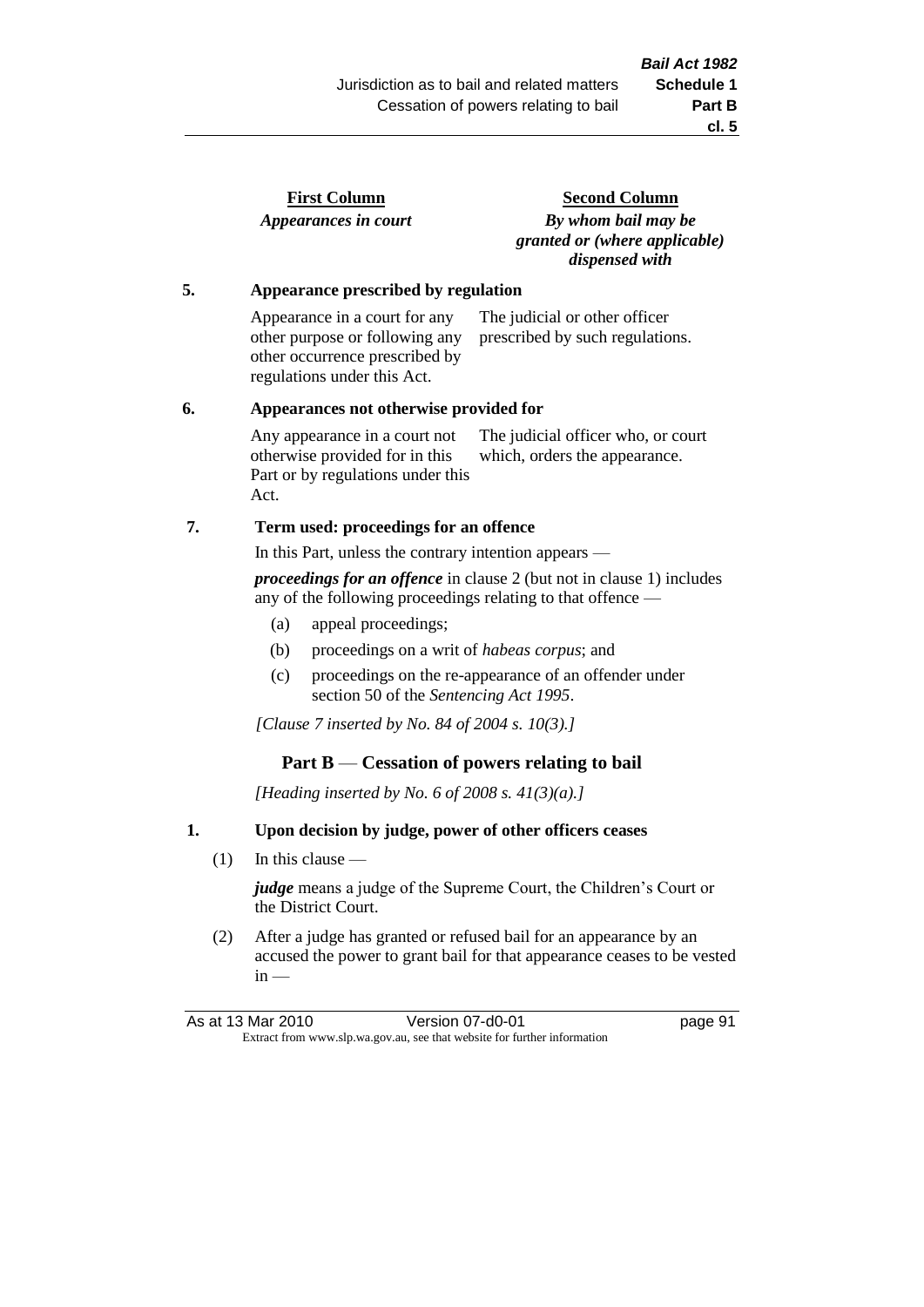- (a) any judicial officer whose jurisdiction is inferior to that of the judge; or
- (b) any authorised officer.
- (3) After a judge has dispensed with the requirement for bail for an appearance by an accused the power to grant or refuse bail for that appearance ceases to be vested in any officer referred to in subclause  $(2)(a)$  or  $(b)$ .

*[Clause 1 inserted by No. 6 of 2008 s. 41(3)(b).]*

#### **1A. Upon decision by Court of Appeal, other powers cease**

After the Court of Appeal on an appeal under section 15A —

- (a) has granted or refused bail for an appearance by an accused, the power to grant or refuse bail for that appearance; or
- (b) has dispensed with the requirement for bail for an appearance by an accused, the power to grant or refuse bail for that appearance,

ceases to be vested in any judicial officer or in any authorised officer.

*[Clause 1A inserted by No. 6 of 2008 s. 41(3)(b).]*

#### **2. Upon decision by judicial officer, his power and that of his peers ceases**

Except where clause 4 applies, the power to grant, refuse or dispense with bail for an appearance by an accused ceases to be vested in any judicial officer (including a judge of the Supreme Court) after he, or another judicial officer whose jurisdiction is co-extensive with his, has granted, refused or dispensed with bail for that appearance.

*[Clause 2 amended by No. 84 of 2004 s. 82; No. 6 of 2008 s. 41(3)(c) and (d).]*

#### **3. Cessation of power upon refusal of bail for initial appearance**

(1) After an authorised officer has refused bail for an initial appearance by an accused, the power to grant bail for that appearance ceases to be vested in another authorised officer, but a justice may nevertheless grant bail for that appearance.

page 92 Version 07-d0-01 As at 13 Mar 2010 Extract from www.slp.wa.gov.au, see that website for further information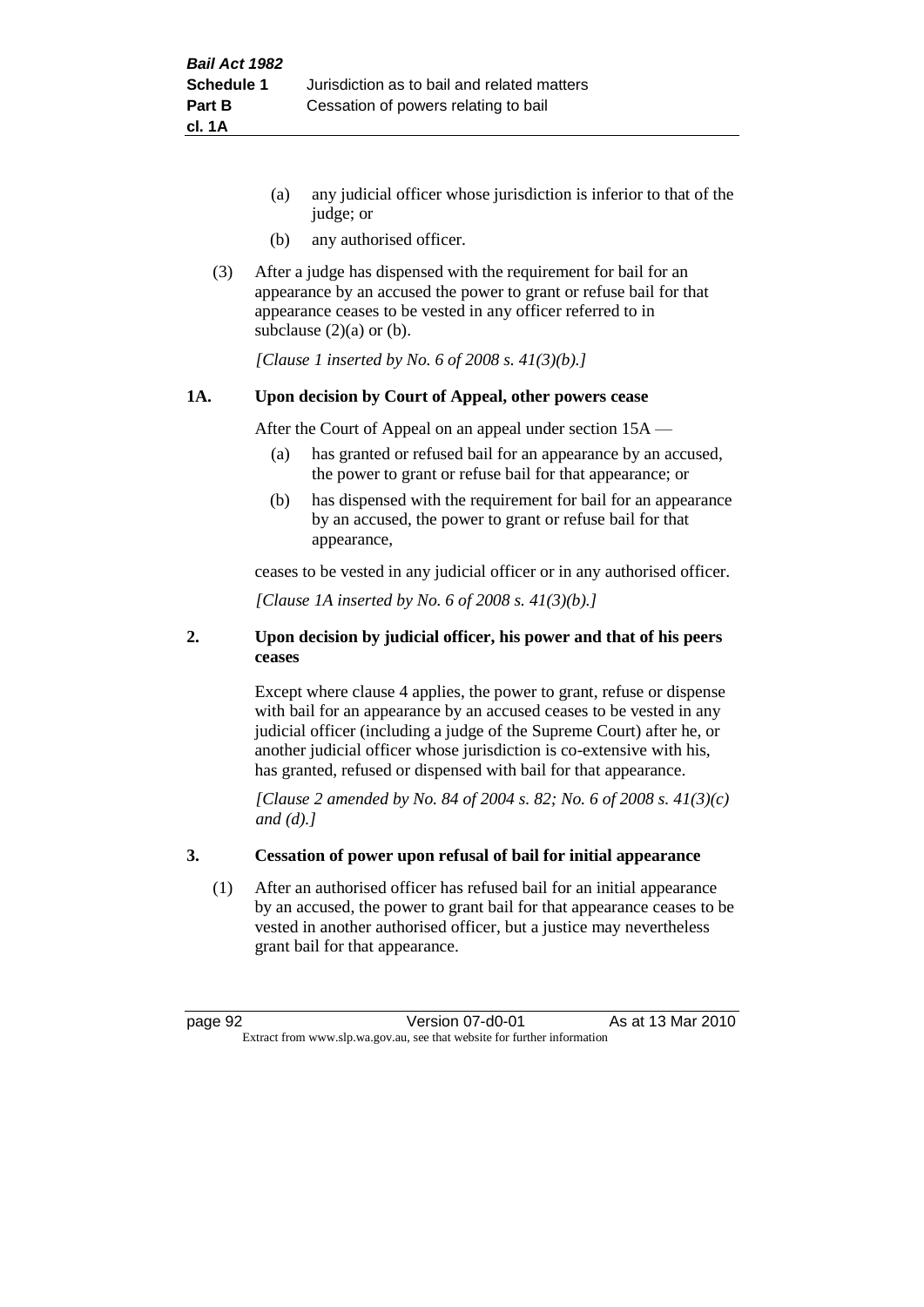(2) After a justice has refused bail for an initial appearance by an accused, the power to grant bail for that appearance ceases to be vested in an authorised officer or another justice.

*[Clause 3 inserted by No. 6 of 2008 s. 41(3)(e).]*

#### **4. Judicial officer's powers where accused proves new facts or changed circumstances**

Notwithstanding clause 2, where an accused has been refused bail for an appearance or has been granted bail therefor on terms or conditions with which he is unable or unwilling to comply, the judicial officer who granted or refused bail or another judicial officer whose jurisdiction is co-extensive with his has power to grant bail for that appearance or to vary the terms or conditions of bail previously granted therefor if the accused makes application and satisfies him  $that -$ 

- (a) new facts have been discovered, new circumstances have arisen or the circumstances have changed since bail was previously granted or refused for that appearance;
- (b) he failed to adequately present his case for bail on the previous occasion when it was considered; or
- (c) where bail was granted subject to a home detention condition, he has, since the previous occasion when his case for bail was considered, complied with the home detention condition for a period of one month or more.

*[Clause 4 amended by No. 61 of 1990 s. 14; No. 84 of 2004 s. 82.]*

## **Part C — Manner in which jurisdiction to be exercised**

*[Heading deleted by No. 6 of 2008 s. 41(4)(a).]*

#### **1. Bail before conviction to be at discretion of bail authority, except for a child**

Subject to clauses 3A and 3C, the grant or refusal of bail to an accused, other than a child, who is in custody awaiting an appearance in court before conviction for an offence shall be at the discretion of the judicial officer or authorised officer in whom jurisdiction is vested, and that discretion shall be exercised having regard to the

**cl. 4**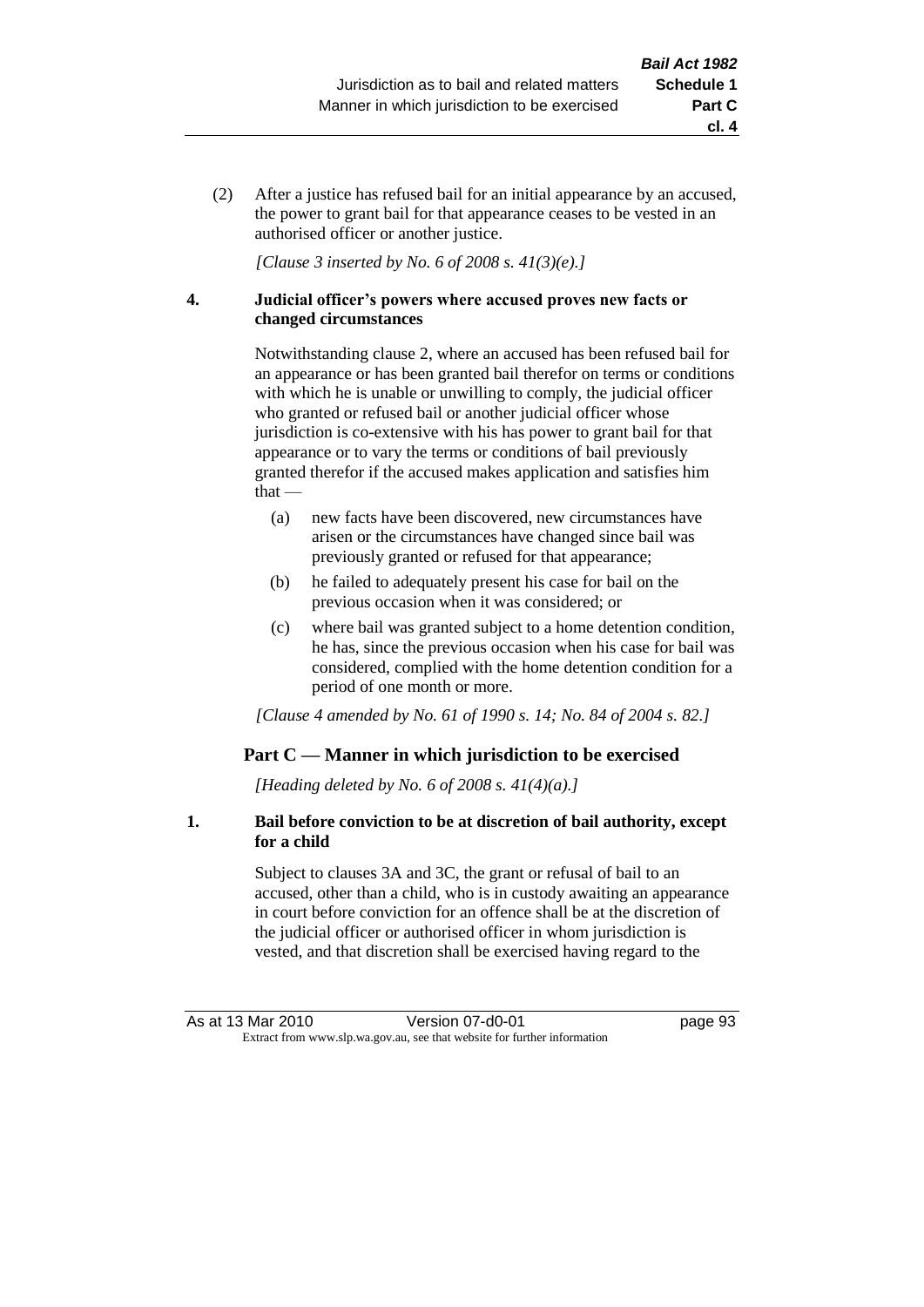following questions as well as to any others which he considers relevant —

- (a) whether, if the accused is not kept in custody, he may
	- (i) fail to appear in court in accordance with his bail undertaking;
	- (ii) commit an offence;
	- (iii) endanger the safety, welfare, or property of any person; or
	- (iv) interfere with witnesses or otherwise obstruct the course of justice, whether in relation to himself or any other person;
- (b) whether the accused needs to be held in custody for his own protection;
- (c) whether the prosecutor has put forward grounds for opposing the grant of bail;
- (d) whether, as regards the period when the accused is on trial, there are grounds for believing that, if he is not kept in custody, the proper conduct of the trial may be prejudiced;
- (e) whether there is any condition which could reasonably be imposed under Part D which would —
	- (i) sufficiently remove the possibility referred to in paragraphs (a) and (d);
	- (ii) obviate the need referred to in paragraph (b); or
	- (iii) remove the grounds for opposition referred to in paragraph (c);
- (f) where the accused is charged with an offence that is alleged to have been committed in respect of a child, whether a condition should be imposed under Part D requiring the accused to reside at a place other than the place where the child resides;
- (g) whether the alleged circumstances of the offence or offences amount to wrongdoing of such a serious nature as to make a grant of bail inappropriate.

*[Clause 1 amended by No. 14 of 1992 s. 11; No. 45 of 1993 s. 10(2)(a); No. 54 of 1998 s. 8(a) and (b); No. 84 of 2004 s. 82; No. 6 of 2008 s. 41(4)(b).]*

| page 94                                                                  | Version 07-d0-01 | As at 13 Mar 2010 |
|--------------------------------------------------------------------------|------------------|-------------------|
| Extract from www.slp.wa.gov.au, see that website for further information |                  |                   |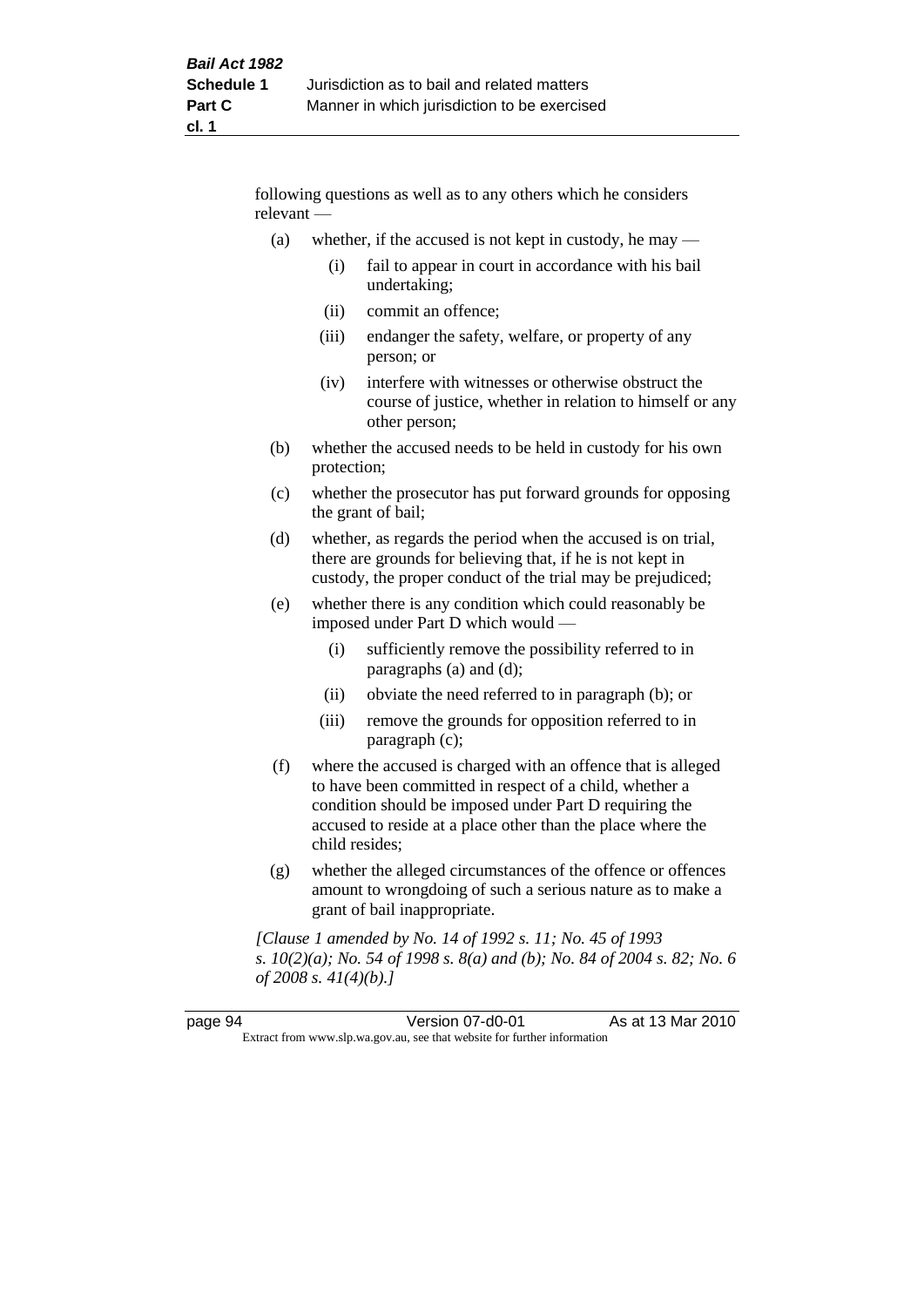#### **2. Child to have qualified right to bail**

(1) In this clause —

*responsible person* means a parent, relative, employer or other person who, in the opinion of the judicial officer or authorised officer, is in a position to both influence the conduct of the child and provide the child with support and direction.

- (2) Subject to subclause (3), a child accused who is in custody awaiting an appearance in court before conviction for an offence has a right to be granted bail unless —
	- (a) in the opinion of the judicial officer or authorised officer in whom jurisdiction is vested —
		- (i) one or more of the questions set out in clause  $1(a)$ , (b), (d) and (g) must be answered in the affirmative; and
		- (ii) there is no condition which he could reasonably impose under Part D which would satisfy the relevant provision of clause 1(e);
		- or
	- (b) there is no responsible person willing to enter into an undertaking of the kind described in subclause  $(3)(c)$ ,

and if the child is refused bail he shall be dealt with in accordance with section 19(2) of the *Young Offenders Act 1994*.

- (3) The right of a child accused under subclause (2) is subject to
	- (a) clauses 3A and 3C; and
	- *[(b) deleted]*
	- (c) there being imposed as a condition on the grant of bail a requirement that before the release of the child on bail a responsible person undertakes in writing in the approved form to ensure that the child complies with any requirement of his bail undertaking mentioned in section  $28(2)(a)$ , (b), (c) and (d).
- (4) Subclauses (2)(b) and (3)(c) do not apply to a child accused if it appears to the judicial officer or authorised officer that the accused —
	- (a) is over the age of 17 years; and

| As at 13 Mar 2010                                                        | Version 07-d0-01 | page 95 |
|--------------------------------------------------------------------------|------------------|---------|
| Extract from www.slp.wa.gov.au, see that website for further information |                  |         |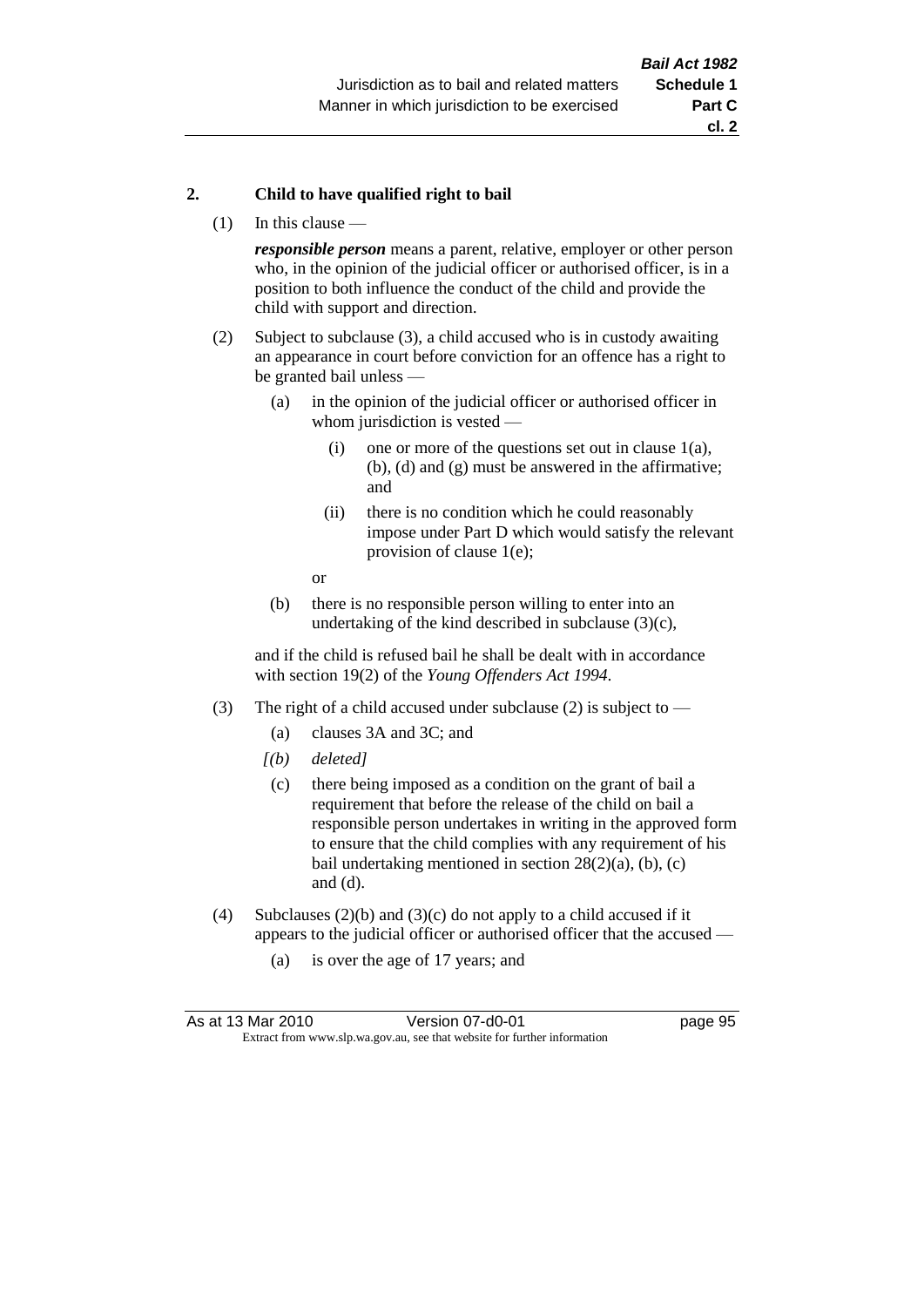- (b) has sufficient maturity to live independently without the guidance or control of a parent or guardian.
- (5) For the purposes of this clause, the provisions of sections 46, 47, 48, 54, 55(2), 60 and  $67(2)(a)(iv)$  apply with all necessary changes as  $if -$ 
	- (a) references in those provisions to a surety and a surety undertaking were references to a responsible person and to an undertaking referred to in subclause (3)(c) respectively; and
	- (b) section  $54(1)(b)(i)$  read as follows
		- <u>، د</u>
- (i) a person who has entered into an undertaking referred to in clause 2(3)(c) of Part C of Schedule 1 should no longer be regarded as a responsible person for the purposes of that clause, or is dead;

".

(6) Where a child accused is released on bail his right to be at liberty is subject to the exercise of the powers in section 17A.

*[Clause 2 inserted by No. 45 of 1993 s. 10(2)(b); amended by No. 57 of 1997 s. 21(3)(a); No. 54 of 1998 s. 8(c); No. 34 of 2004 s. 251; No. 84 of 2004 s. 82; No. 6 of 2008 s. 41(4)(c) and 43(4).]*

## **3. Matters relevant to consideration of clause 1(a)**

In considering whether an accused may do any of the things mentioned in clause 1(a), the judicial officer or authorised officer shall have regard to the following matters, as well as to any others which he considers relevant —

- (a) the nature and seriousness of the offence or offences (including any other offence or offences for which he is awaiting trial) and the probable method of dealing with the accused for it or them, if he is convicted;
- (b) the character, previous convictions, antecedents, associations, home environment, background, place of residence, and financial position of the accused;
- (c) the history of any previous grants of bail to him; and

page 96 Version 07-d0-01 As at 13 Mar 2010 Extract from www.slp.wa.gov.au, see that website for further information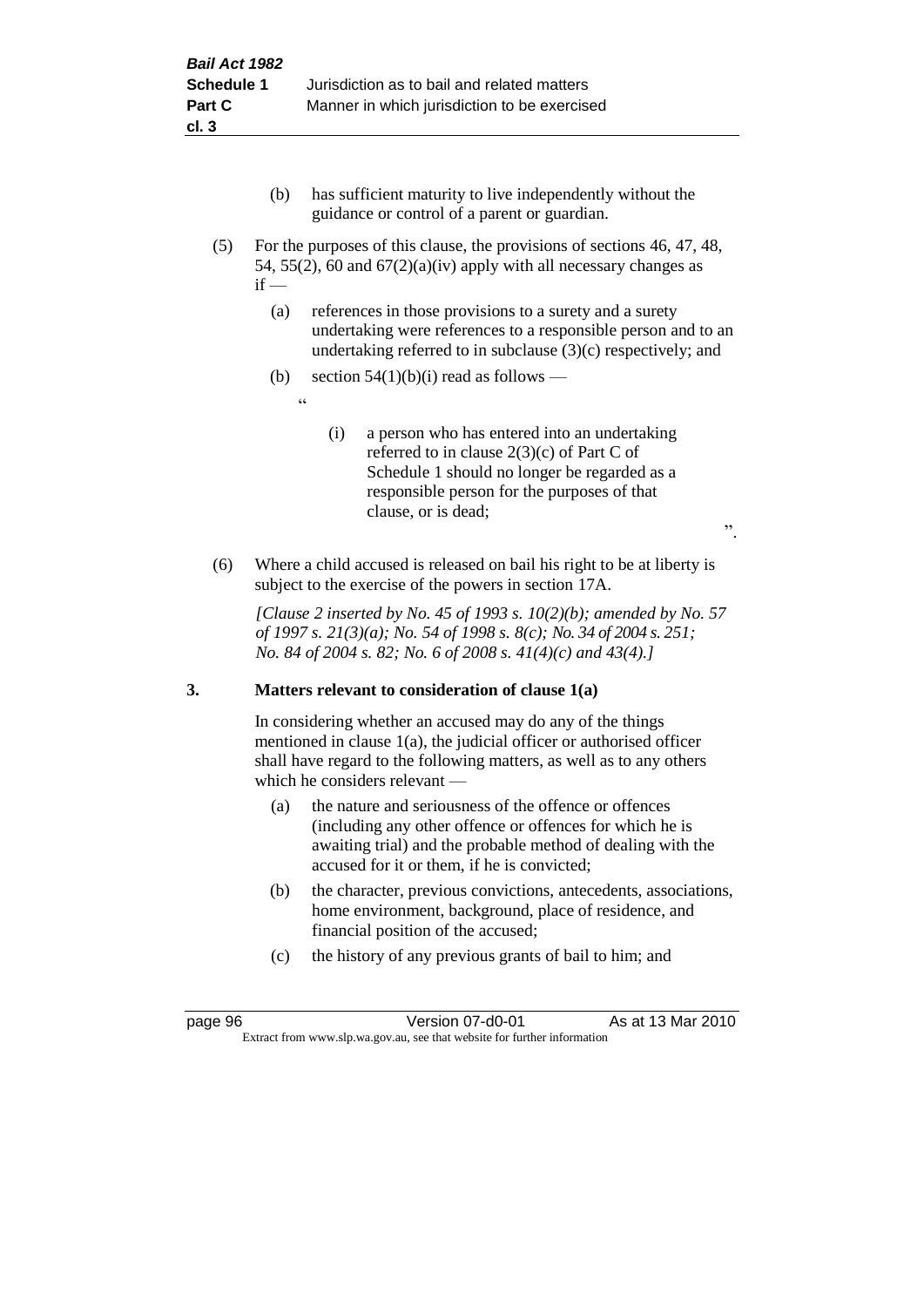(d) the strength of the evidence against him.

*[Clause 3 amended by No. 84 of 2004 s. 82.]*

#### **3A. Bail where serious offence committed while accused on bail for another serious offence**

- (1) Notwithstanding clause 1, 2 or 4 or any other provision of this Act, where —
	- (a) an accused is in custody
		- (i) awaiting an appearance in court before conviction for a serious offence; or
		- (ii) waiting to be sentenced or otherwise dealt with for a serious offence of which the accused has been convicted;

and

- (b) the serious offence is alleged to have been committed while the accused was —
	- (i) on bail for; or
	- (ii) at liberty under an early release order made in respect of,

another serious offence,

the judicial officer or (if section 16A does not apply) the authorised officer in whom jurisdiction is vested shall refuse to grant bail for the serious offence referred to in paragraph (a) unless the judicial officer or authorised officer —

- (c) is satisfied that there are exceptional reasons why the accused should not be kept in custody and, if clause 3B applies, is so satisfied only after complying with that clause; and
- (d) is also satisfied that bail may properly be granted having regard to the provisions of clauses 1 and 3 or, in the case of a child accused, clauses 2 and 3.
- (2) Notwithstanding section 7(1), where an accused is refused bail under subclause (1) for an appearance for a serious offence his case for bail need not be considered again under that subsection for an appearance for that offence unless he satisfies the judicial officer who may order his detention that —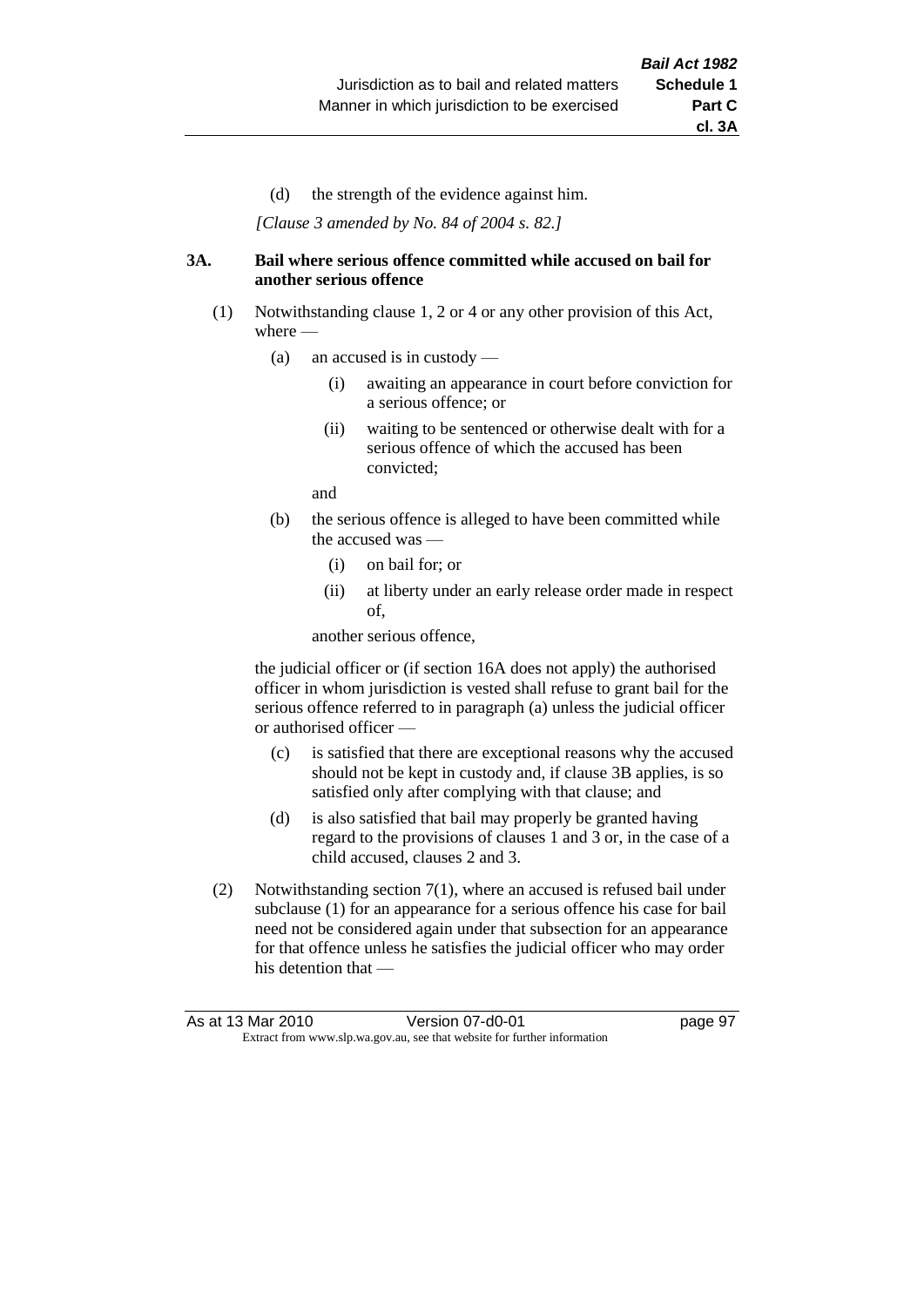- (a) new facts have been discovered, new circumstances have arisen or the circumstances have changed since bail was refused; or
- (b) he failed to adequately present his case for bail on the occasion of that refusal.
- (3) Where a child accused is refused bail under subclause (1) he shall be dealt with in accordance with section 19(2) of the *Young Offenders Act 1994*.

*[Clause 3A inserted by No. 45 of 1993 s. 10(2)(c); amended by No. 57 of 1997 s. 21(3)(b); No. 54 of 1998 s. 7 and 13(1); No. 84 of 2004 s. 82; No. 6 of 2008 s. 41(4)(d).]*

#### **3B. Determination of exceptional reasons under clause 3A(1)**

- (1) This clause applies where it appears to the judicial officer or (if section 16A does not apply) the authorised officer that all or any of the acts alleged to constitute a serious offence referred to in clause 3A(1)(b) would, if proved in the appropriate proceedings, amount to a breach by the accused of a protective condition or order.
- (2) The judicial officer or authorised officer shall, before making a decision that there are exceptional reasons for the purposes of clause  $3A(1)(c)$ , make enquiry, or cause enquiry to be made, whether there has already been —
	- (a) any breach by the accused of the protective condition or order that has been proved in proceedings;
	- (b) any alleged breach by the accused of the protective condition or order that has not been so proved, including an allegation that has not been the subject of a prosecution or any other communication to any relevant official; or
	- (c) any alleged breach by the accused of any other protective condition or order that has been the subject of a prosecution.
- (3) On becoming aware of any such alleged breach, the judicial officer or authorised officer shall give each person for whose protection a protective condition or order referred to in subclause (2) was imposed or made (a *relevant person*) a reasonable opportunity to give evidence by affidavit on matters relating to that protective condition or order.

page 98 **Version 07-d0-01** As at 13 Mar 2010 Extract from www.slp.wa.gov.au, see that website for further information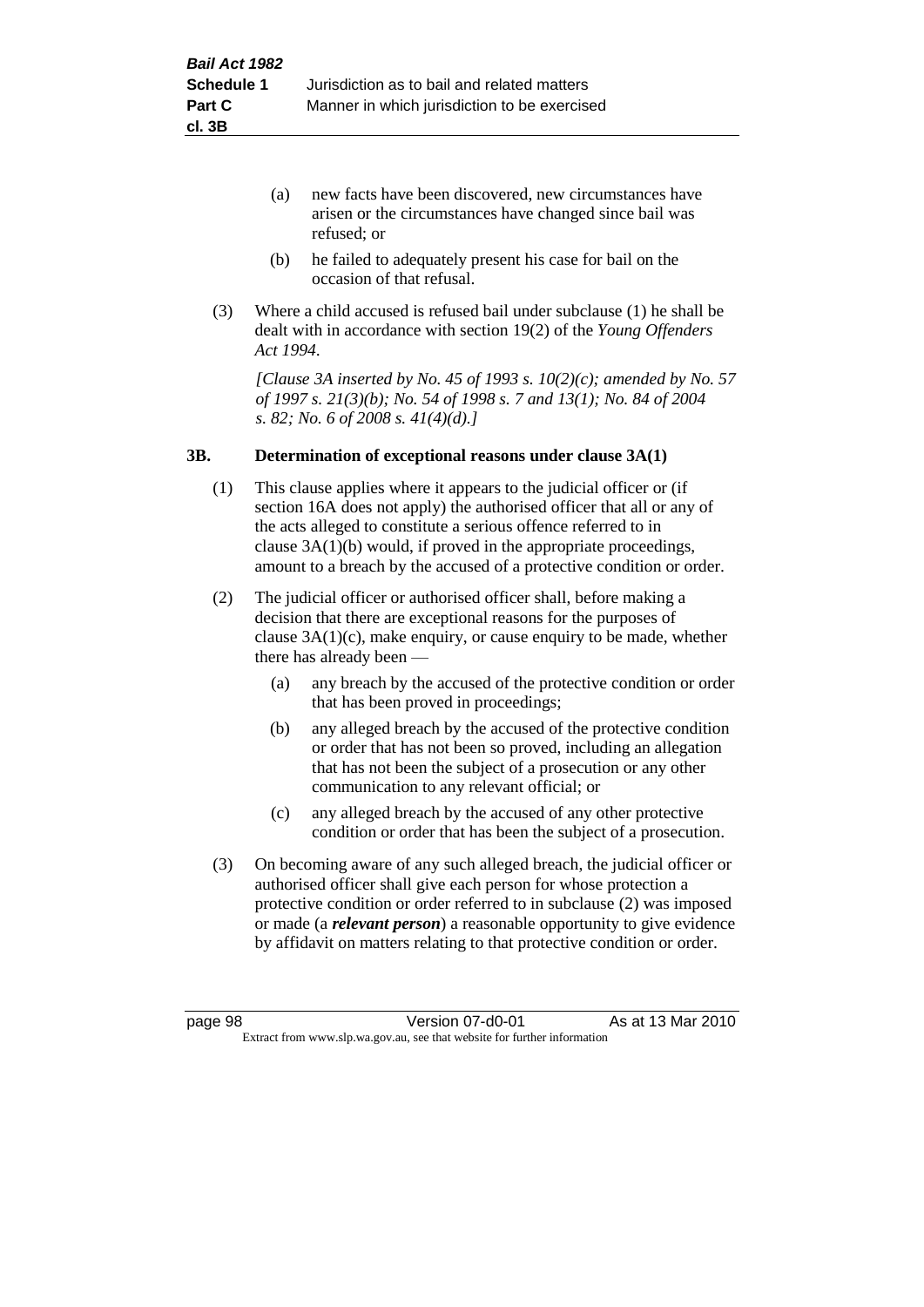- (4) The judicial officer or authorised officer shall in making any decision for the purposes of clause  $3A(1)(c)$  —
	- (a) give due weight to  $-$ 
		- (i) any evidence given under subclause (3);
		- (ii) any adverse effect that a grant of bail to the accused would have on a relevant person; and
		- (iii) any difficulty that a relevant person might have in proving any future breach of a protective condition or order;
	- (b) consider whether it would be appropriate to refuse bail and make a hospital order under section 5 of the *Criminal Law (Mentally Impaired Accused) Act 1996*;
	- (c) in the case of a condition imposed for a purpose mentioned in clause 2(2)(c) or (d) of Part D, treat any alleged breach of the condition as a serious matter even if the conduct alleged to amount to the breach in itself appears to be trivial; and
	- (d) consider whether any alleged breach of a protective condition or order that has occurred shows that the purpose of the condition or order has not been achieved and that the accused should be kept in custody.
- (5) The provisions of this clause do not limit the matters that the judicial officer or authorised officer may take into account for the purposes of clause  $3A(1)(c)$ .
- $(6)$  In this clause —

*protective condition or order* means —

- (a) a condition imposed for a purpose mentioned in clause  $2(2)(c)$  or (d) of Part D;
- (b) a violence restraining order or a police order under the *Restraining Orders Act 1997*; or
- (c) a Part VII order under the *Justices Act 1902* <sup>3</sup>
	- (i) that under section 86 of the *Restraining Orders Act 1997* is taken to be a misconduct restraining order under that Act; and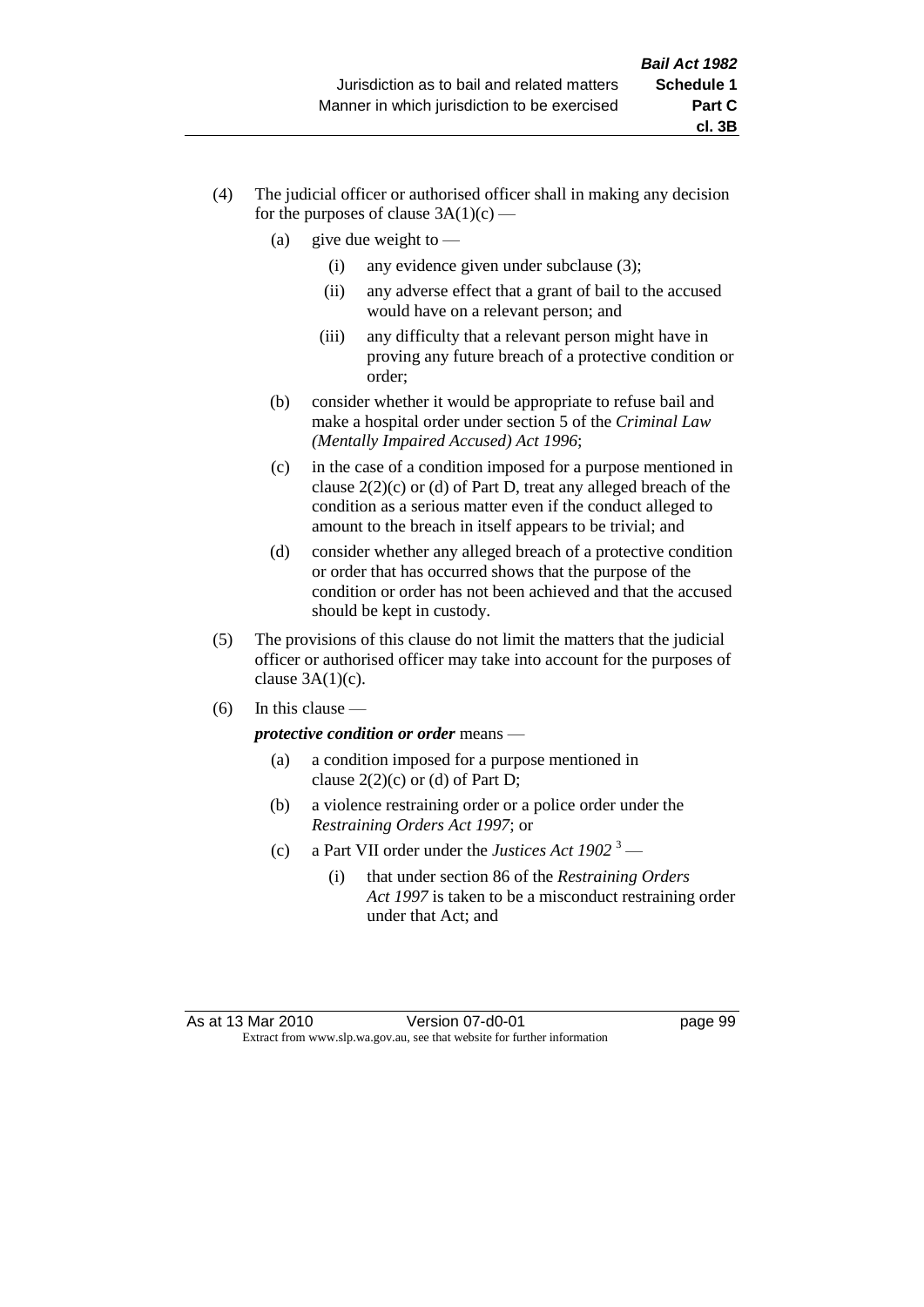(ii) that shows on the face of the order that the causing or threatening of personal injury by the accused was a ground for the making of the order.

*[Clause 3B inserted by No. 54 of 1998 s. 13(2); amended by No. 38 of 2004 s. 60; No. 59 of 2004 s. 141; No. 84 of 2004 s. 11 and 82.]*

#### **3C. Bail in murder cases**

Notwithstanding clause 1, 2 or 4 or any other provision of this Act, where an accused is in custody —

- (a) awaiting an appearance in court before conviction for an offence of murder; or
- (b) waiting to be sentenced or otherwise dealt with for an offence of murder of which the accused has been convicted,

the judicial officer in whom jurisdiction is vested shall refuse to grant bail for the offence unless the judicial officer is satisfied that —

- (c) there are exceptional reasons why the accused should not be kept in custody; and
- (d) bail may properly be granted having regard to the provisions of clauses 1 and 3 or, in the case of a child, clauses 2 and 3.

*[Clause 3C inserted by No. 6 of 2008 s. 41(4)(e); amended by No. 29 of 2008 s. 24(7).]*

#### **4. Bail after conviction: accused awaiting sentence**

- (1) Subject to clauses 3A and 3C, the grant or refusal of bail to an accused, other than a child, who is in custody waiting to be sentenced or otherwise dealt with for an offence of which the accused has been convicted shall be at the discretion of the judicial officer in whom jurisdiction is vested, and that discretion shall be exercised having regard to the questions set out in clause 1 as well as to any others which the judicial officer considers relevant.
- (2) A child accused who is in custody waiting to be sentenced or otherwise dealt with for an offence of which the child accused has been convicted has the same right to be granted bail as a child accused referred to in clause 2(2), and the provisions of clause 2 apply accordingly.

*[Clause 4 inserted by No. 6 of 2008 s. 41(4)(f).]*

page 100 Version 07-d0-01 As at 13 Mar 2010 Extract from www.slp.wa.gov.au, see that website for further information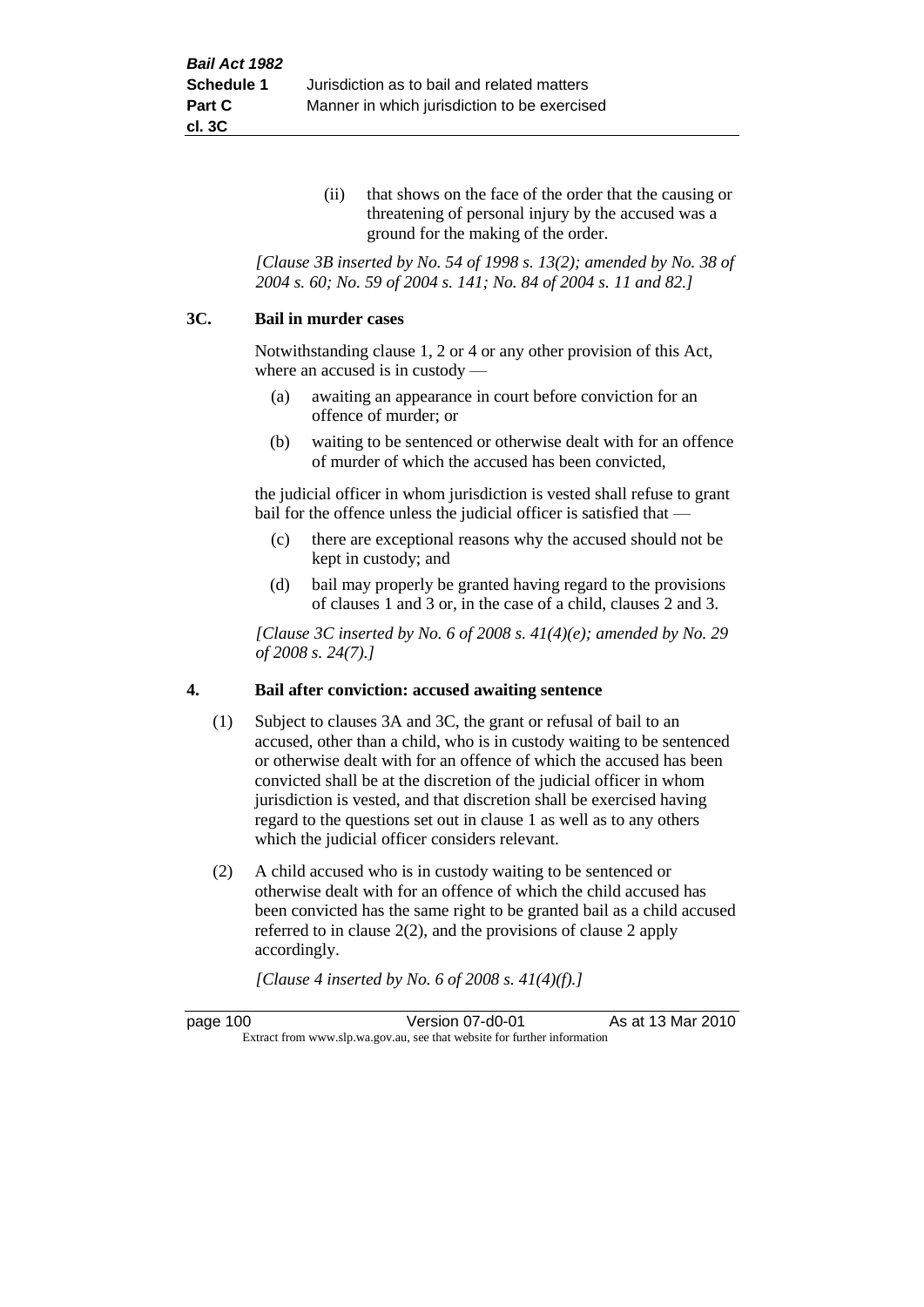## **4A. Bail after conviction: accused awaiting disposal of appeal**

In deciding whether or not to grant bail to an accused who is in custody waiting for the disposal of appeal proceedings, the judicial officer shall consider whether there are exceptional reasons why the accused should not be kept in custody, and shall only grant bail to the accused if satisfied that —

- (a) exceptional reasons exist; and
- (b) it is proper to do so having regard to the provisions of clauses 1 and 3 or, in the case of a child, clauses 2 and 3.

*[Clause 4A inserted by No. 6 of 2008 s. 41(4)(f).]*

## **5. Exception for bail for an appeal under the** *Criminal Appeals Act 2004* **Part 2**

Clause 4A does not apply to the bail of a person who is awaiting the disposal of appeal proceedings under Part 2 of the *Criminal Appeals Act 2004*; such a person shall be deemed for the purposes of this Part to be awaiting an appearance in court before conviction for an offence.

*[Clause 5 inserted by No. 33 of 1989 s. 18; amended by No. 59 of 2004 s. 141; No. 84 of 2004 s. 11; No. 6 of 2008 s. 41(4)(g).]*

#### **6. Bail of people on community orders etc.**

For the purpose of determining whether clause 4 applies, a person in custody —

- (a) under section 50, 79, 84E, 128, 129 or 132 of the *Sentencing Act 1995* in connection with a possible breach of a conditional release order, a sentence of suspended imprisonment or conditional suspended imprisonment or a community order imposed under that Act; or
- (b) under section 43 of the *Young Offenders Act 1994* in respect of an alleged breach of a youth community based order, an intensive youth supervision order or a conditional release order made under that Act,

is to be taken as not having been convicted of the offence for which the sentence was imposed.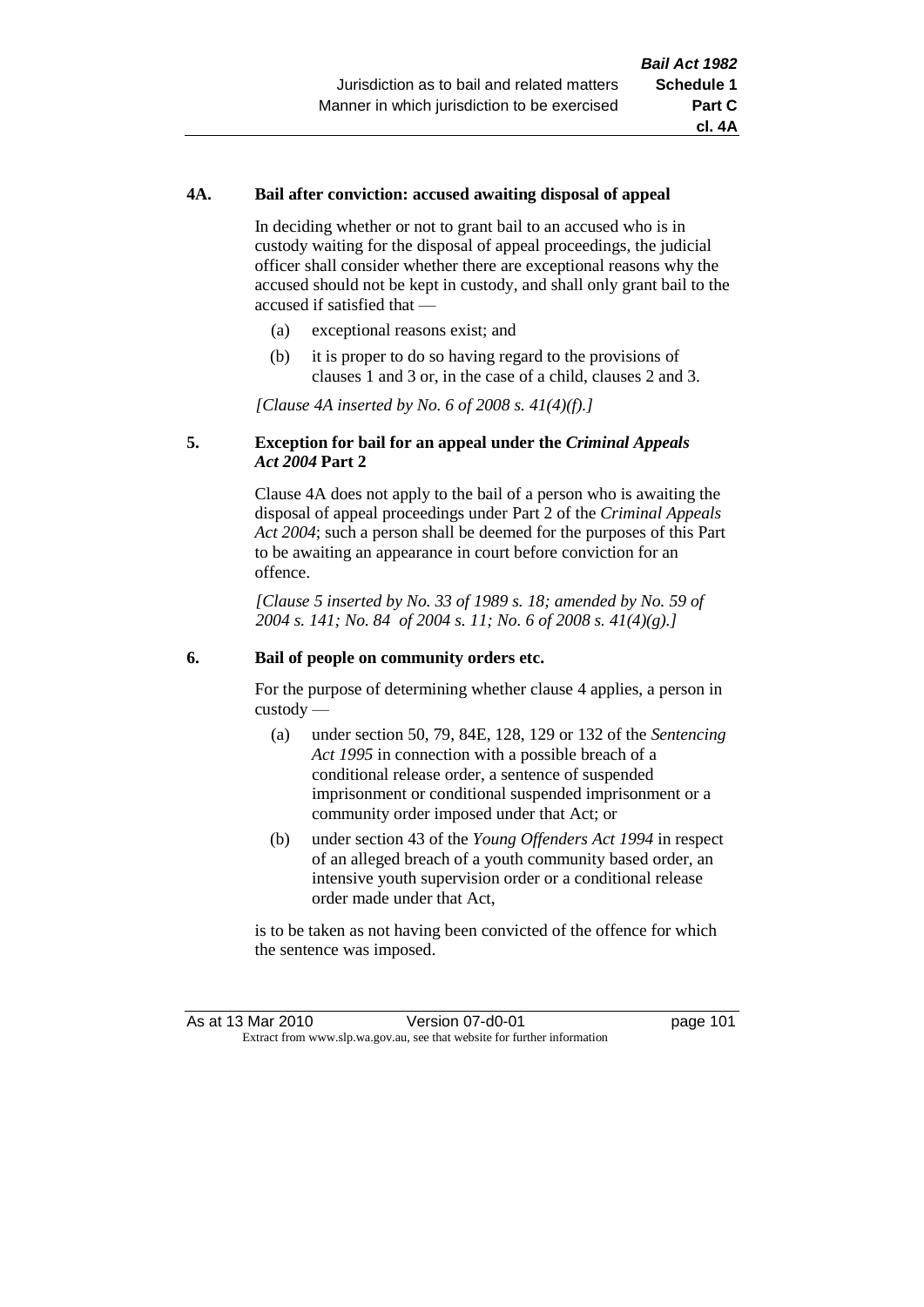*[Clause 6 inserted by No. 78 of 1995 s. 8; amended by No. 27 of 2004 s. 13(3).]*

*[Heading deleted by No. 6 of 2008 s. 41(4)(h).]*

# **7. Bail for initial appearance to be for not more than 30 days**

In fixing the terms of bail of an accused for his initial appearance in court for an offence, a justice or an authorised officer shall require him to make the appearance within the period of 30 days commencing on and including the day on which the accused was arrested for the offence.

*[Clause 7 amended by No. 84 of 2004 s. 82; No. 6 of 2008 s. 41(4)(i).]*

# **8. Bail on adjournment in court of summary jurisdiction to be for not more than 30 days except by consent**

In fixing the terms of bail of an accused for an appearance in court after an adjournment of proceedings for an offence, a judicial officer sitting as a court of summary jurisdiction shall require him to make the appearance within the period of 30 days commencing on and including the day on which the proceedings are adjourned, unless the accused consents to appear on a later day.

*[Clause 8 amended by No. 49 of 1988 s. 90(c); No. 59 of 2004 s. 141; No. 84 of 2004 s. 82.]*

# **9. Provision as to calculation of time**

The periods specified in clauses 7 and 8 shall be calculated to include any Sunday or public holiday.

# **Part D — Conditions which may be imposed on a grant of bail**

# **1. Conditions as to forfeiture and giving security may be imposed on the accused and sureties**

(1) A judicial officer or authorised officer, on a grant of bail, may impose conditions under this clause if he considers that it is desirable to do so to ensure the performance of the accused's bail undertaking.

page 102 Version 07-d0-01 As at 13 Mar 2010 Extract from www.slp.wa.gov.au, see that website for further information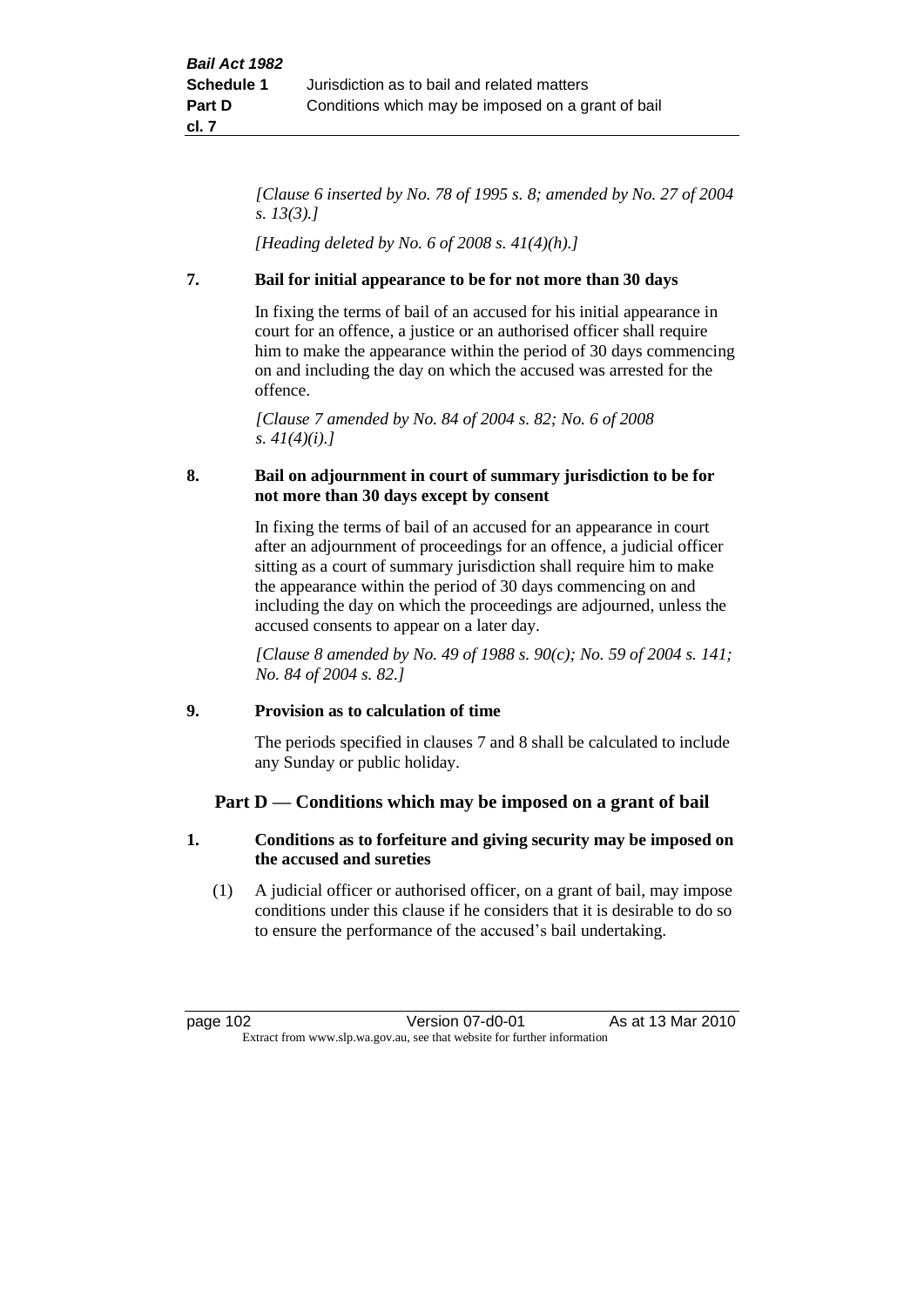- (2) If a judicial officer or authorised officer considers that it is desirable as mentioned in subclause (1), he may in addition to releasing the accused on his bail undertaking impose any one or more of the following conditions —
	- (a) that the accused in his bail undertaking agree to forfeit a specified amount of money if he fails to comply with any requirement of his bail undertaking mentioned in section  $28(2)(a)$  or (b);
	- (b) that a surety or a specified number of sureties enter into a surety undertaking or surety undertakings whereby he or they agree to forfeit a specified amount or specified amounts of money if the accused fails to comply with any requirement of his bail undertaking mentioned in section 28(2)(a) or (b);
	- (c) that any of them the accused and the surety or sureties give security of a specified value, including the deposit of a specified amount of cash, for the performance of their respective obligations;
	- (d) that any of them the accused and the surety or sureties deposit with a specified officer any specified passbook or document relating to the title to, or ownership of, any account or other asset offered as security for the performance of their respective obligations; or
	- (e) that any of them the accused and the surety or sureties, at his or their own expense or otherwise, enter into such mortgage, charge, assignment or other transaction, or take such other step, as may be required, including completion of the necessary documents, to render any security effective and enforceable by the State.
- (3) The nature and sufficiency of any security, and the documentation therefor, required under subclause (2) shall be determined by the judicial officer or authorised officer who imposed the condition or, if no determination is so made —
	- (a) by the person before whom the bail undertaking is entered into, where the security is to be given by the accused; and
	- (b) where the security is to be given by a surety, by any person authorised under section 36 to approve the surety or before whom the surety undertaking is entered into.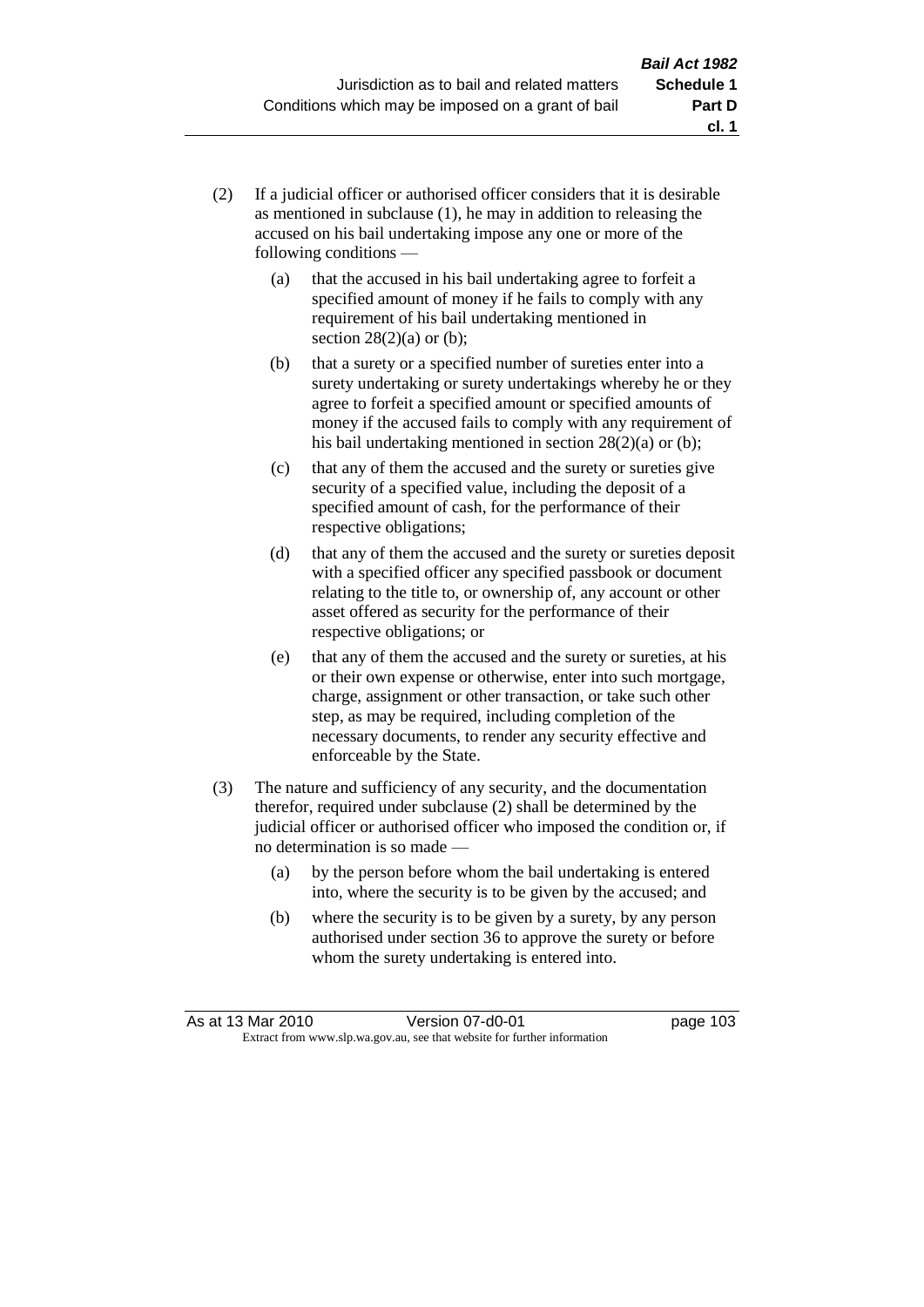- (4) When a bail undertaking ceases to have effect as provided in section 34(a) to (d), or upon an accused being acquitted of a charge under section  $51(1)$  or  $(2)$  or discharged from further proceedings therefor, each of them the accused, or where section  $34(b)$  applies his personal representative, and any surety is entitled to have returned to him any security given under subclause  $(2)$ .
- (5) When a surety undertaking ceases to have effect as provided in section 47(a) to (f), a surety is entitled to have returned to him any security given under subclause  $(2)$ .

*[Clause 1 amended by No. 65 of 2003 s. 121(3); No. 84 of 2004 s. 82; No. 6 of 2008 s. 18(3).]*

## **2. Other conditions which may be imposed**

- (1) A judicial officer or authorised officer, on a grant of bail, may impose conditions —
	- (a) to be complied with before the accused is released on bail or while the accused is on bail;
	- (b) as to the accused's conduct while on bail; or
	- (c) as to where the accused shall reside while on bail,

if he considers that it is desirable for any purpose mentioned in subclause (2), (2b), (3) or (4).

- (1a) Without limiting subclause (1), a judicial officer or authorised officer shall, on a grant of bail to a child accused, consider whether it is desirable for any purpose mentioned in subclause (2) to impose a condition as to —
	- (a) any period in each day during which the child is to remain at a particular place;
	- (b) any person with whom the child is not to associate or communicate;
	- (c) any place that the child is not to frequent;
	- (d) the attendance by the child at a school or other educational institution; or
	- (e) any other matter,

and the judicial officer or authorised officer may impose any such condition.

| page 104 | Version 07-d0-01                                                         | As at 13 Mar 2010 |
|----------|--------------------------------------------------------------------------|-------------------|
|          | Extract from www.slp.wa.gov.au, see that website for further information |                   |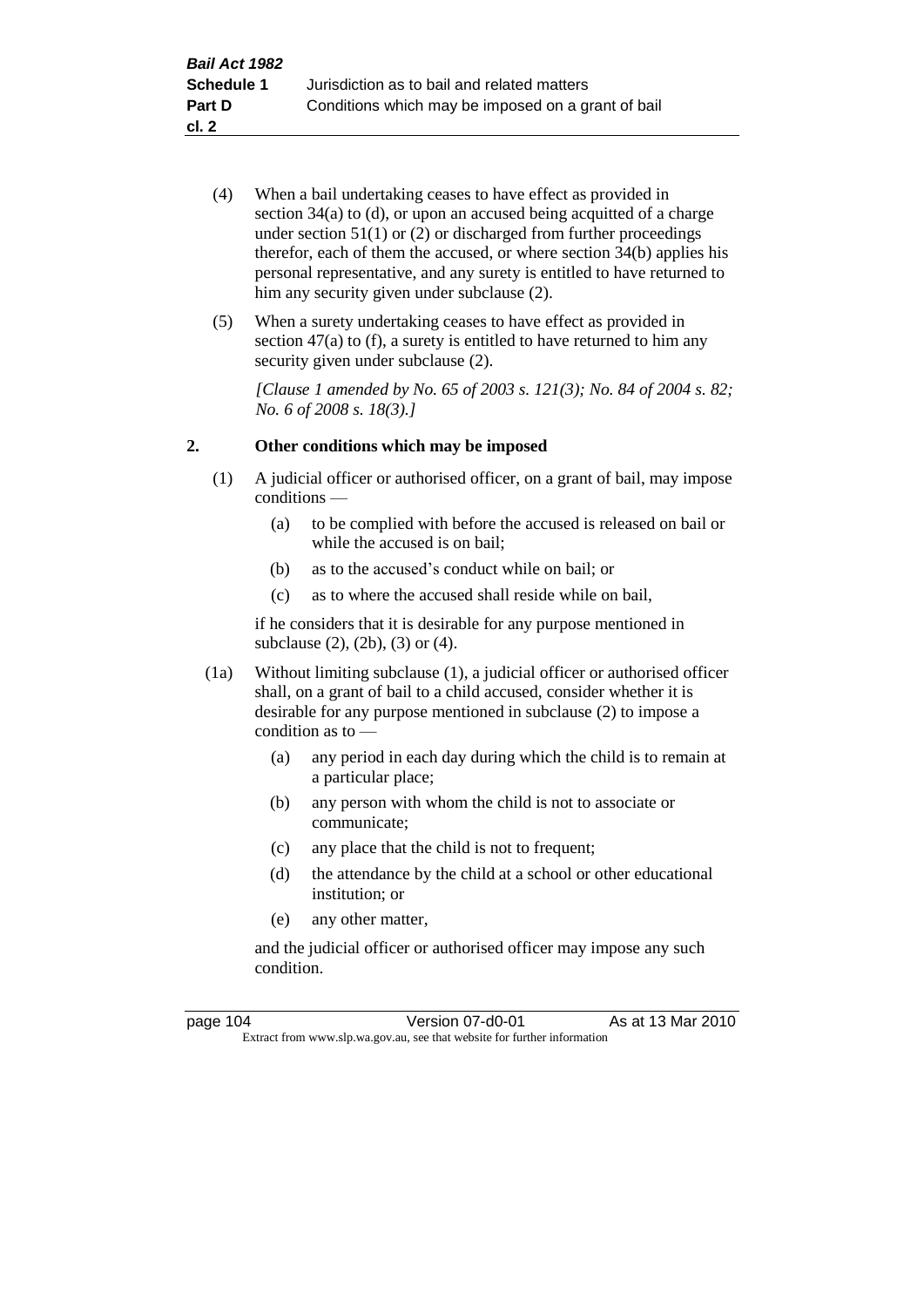**cl. 2**

- (2) Any condition may be imposed under subclause (1) or (1a) to ensure that an accused —
	- (a) appears in court in accordance with his bail undertaking;
	- (b) does not while on bail commit an offence;
	- (c) does not endanger the safety, welfare or property of any person;
	- (d) does not interfere with witnesses or otherwise obstruct the course of justice, whether in relation to himself or any other person; or
	- (e) as regards the period when the accused is on trial, does not prejudice the proper conduct of the trial.
- (2a) Before imposing a condition on a grant of bail for a purpose mentioned in subclause (2)(c) or (d) a judicial officer or authorised officer is to consider whether that purpose would be better served, or could be better assisted, by a restraining order made under the *Restraining Orders Act 1997* and whether, in the case of a judicial officer, to exercise the power in section 63 of that Act or, in the case of an authorised officer, to make a telephone application under that Act.
- (2b) Where a judicial officer is of the opinion that the accused should while on bail —
	- (a) be counselled for a behavioural problem; or
	- (b) attend a course or programme that may assist with such a problem,

the judicial officer may under subclause (1) impose a condition for that purpose that requires the accused to —

- (c) attend a prescribed person to be counselled; or
- (d) attend a prescribed course or programme,

that is specified by the judicial officer in the condition.

(3) Where a judicial officer who grants bail to an accused is of the opinion that the accused's physical condition ought to be examined the officer may, under subclause (1), impose any condition which the officer considers desirable for the purpose of ensuring that the accused is examined by a medical practitioner.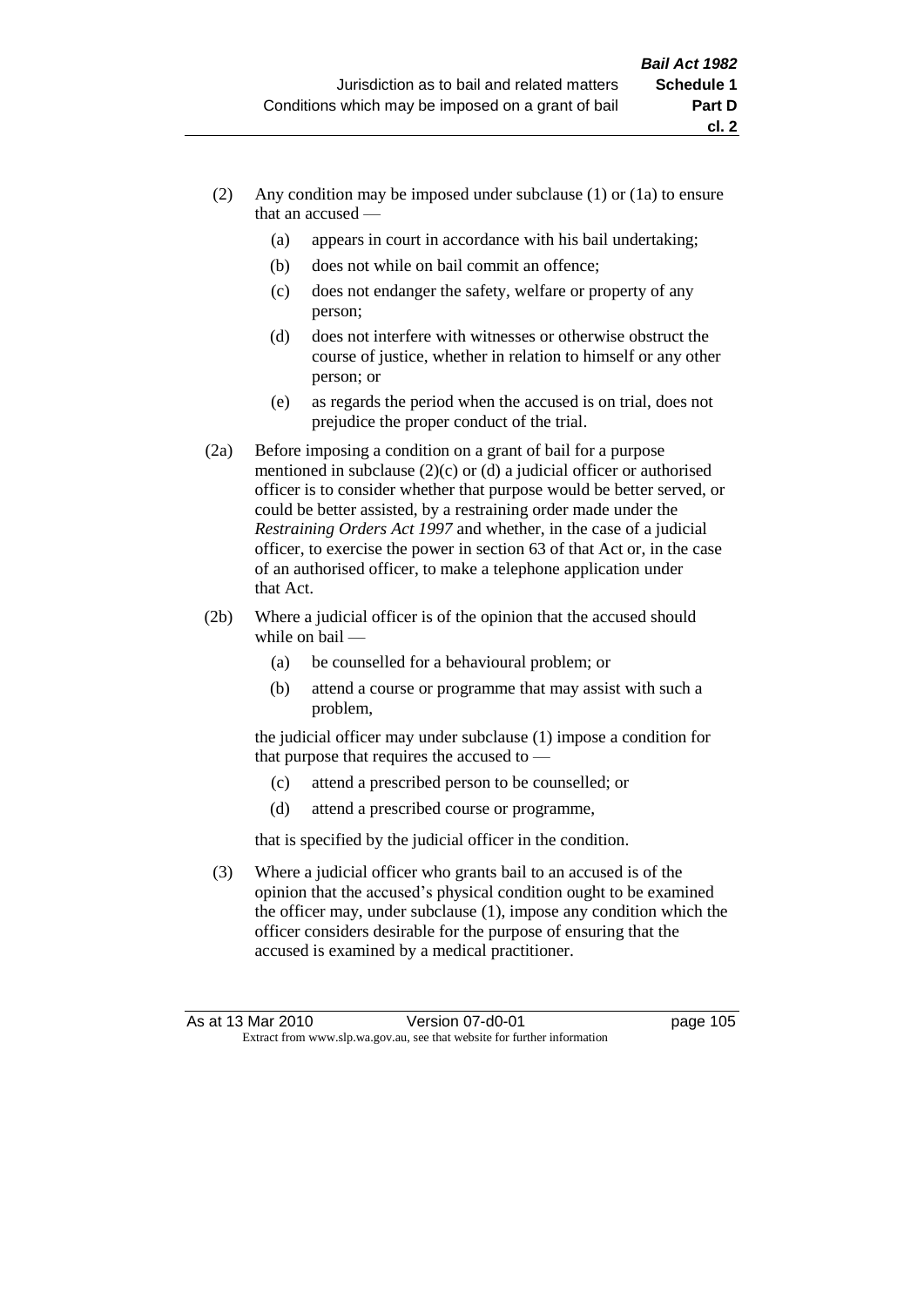- (3a) Where a judicial officer who grants bail to an accused is of the opinion that the accused's mental condition ought to be examined the officer may, under subclause (1), impose any condition which the officer considers desirable for the purpose of ensuring that the accused's mental condition is examined including a condition —
	- (a) that the accused be examined by a medical practitioner or an authorised mental health practitioner (as defined in the *Mental Health Act 1996*) for the purpose of deciding whether to make a referral under section 29 of that Act;
	- (b) that the accused be admitted to an authorised hospital (as defined in the *Mental Health Act 1996*);
	- (c) that the accused be examined by a psychiatrist.
- (4) Where a judicial officer is of the opinion that an accused is suffering from alcohol or drug abuse and is in need of care or treatment either on that account, or to enable him to be prepared for his trial, the judicial officer may, under subclause (1), impose any condition which he considers desirable for the purpose of ensuring that the accused receives such care or treatment, including that he lives in, or from time to time attends at, a specified institution or place in order to receive such care or treatment.
- (5) Where a judicial officer imposes a condition for a purpose mentioned in subclause (2b), (3), (3a) or (4), the judicial officer shall cause to be sent to the person who is to counsel or examine the accused, or the place at which the accused is to attend, a statement of the reasons for imposing the condition.
- (6) Where a condition is imposed under this clause that an accused shall reside in premises established for the accommodation of persons to whom bail has been granted, that condition shall be deemed to include a further condition that the accused shall comply with such rules as are for the time being laid down for the maintenance of the good order of those premises, whether such rules are made under section 67 or by the authority responsible for the good order of the premises.
- (7) In this clause —

*medical practitioner* has the meaning given to that term in the *Medical Practitioners Act 2008* section 4; and

page 106 **Version 07-d0-01** As at 13 Mar 2010 Extract from www.slp.wa.gov.au, see that website for further information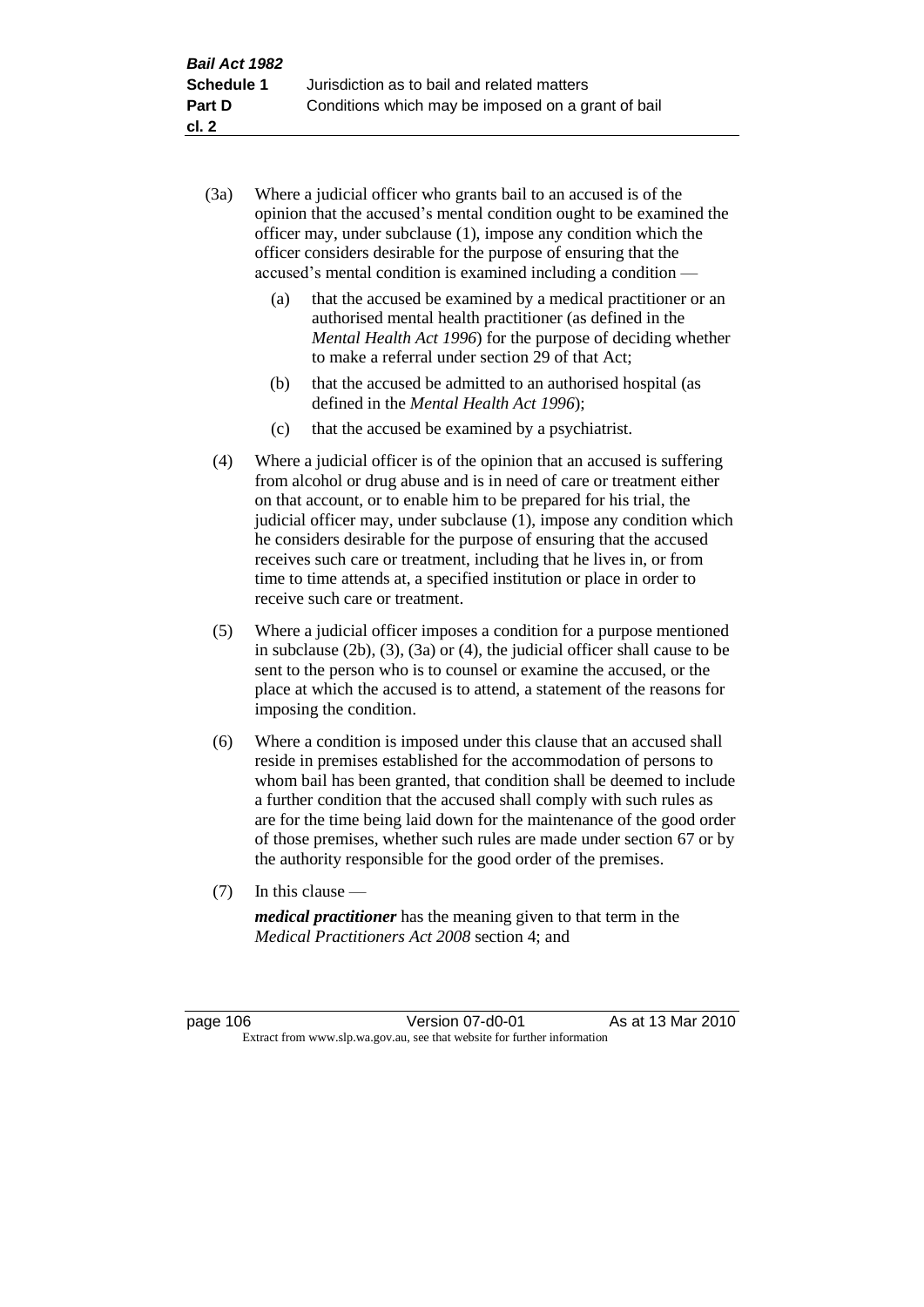*psychiatrist* has the same meaning as it has in the *Mental Health Act 1996*.

*[Clause 2 amended by No. 45 of 1993 s. 10(3); No. 69 of 1996 s. 3; No. 54 of 1998 s. 12; No. 84 of 2004 s. 82; No. 22 of 2008 Sch. 3 cl. 4.]*

*[Clause 2. Modifications to be applied in order to give effect to Cross-border Justice Act 2008: clause altered 1 Nov 2009. See endnote 1M.]*

## **3. Home detention condition may be imposed**

- (1) A judicial officer may, subject to this clause, impose a home detention condition as a condition on a grant of bail.
- (2) A home detention condition shall not be imposed unless the accused is over the age of 17 years and the judicial officer is satisfied —
	- (a) after considering a report from a community corrections officer about the accused and his circumstances, that the accused is suitable to be subject to a home detention condition;
	- (b) that the place where it is proposed the accused will remain while subject to the home detention condition is a suitable place; and
	- (c) that unless a home detention condition is imposed, the accused will not be released on bail.
- (3) A home detention condition is a condition that while the accused is on bail the accused shall —
	- (a) remain at and not leave the place specified in the bail record form and in the bail undertaking (or in a notice under section 50E) until the time specified, or deemed by section 31(3) to be specified, in the bail undertaking except —
		- (i) to work in gainful employment approved by a community corrections officer;
		- (ii) with the approval of a community corrections officer, to seek gainful employment;
		- (iii) to obtain urgent medical or dental treatment for the accused;

As at 13 Mar 2010 Version 07-d0-01 page 107 Extract from www.slp.wa.gov.au, see that website for further information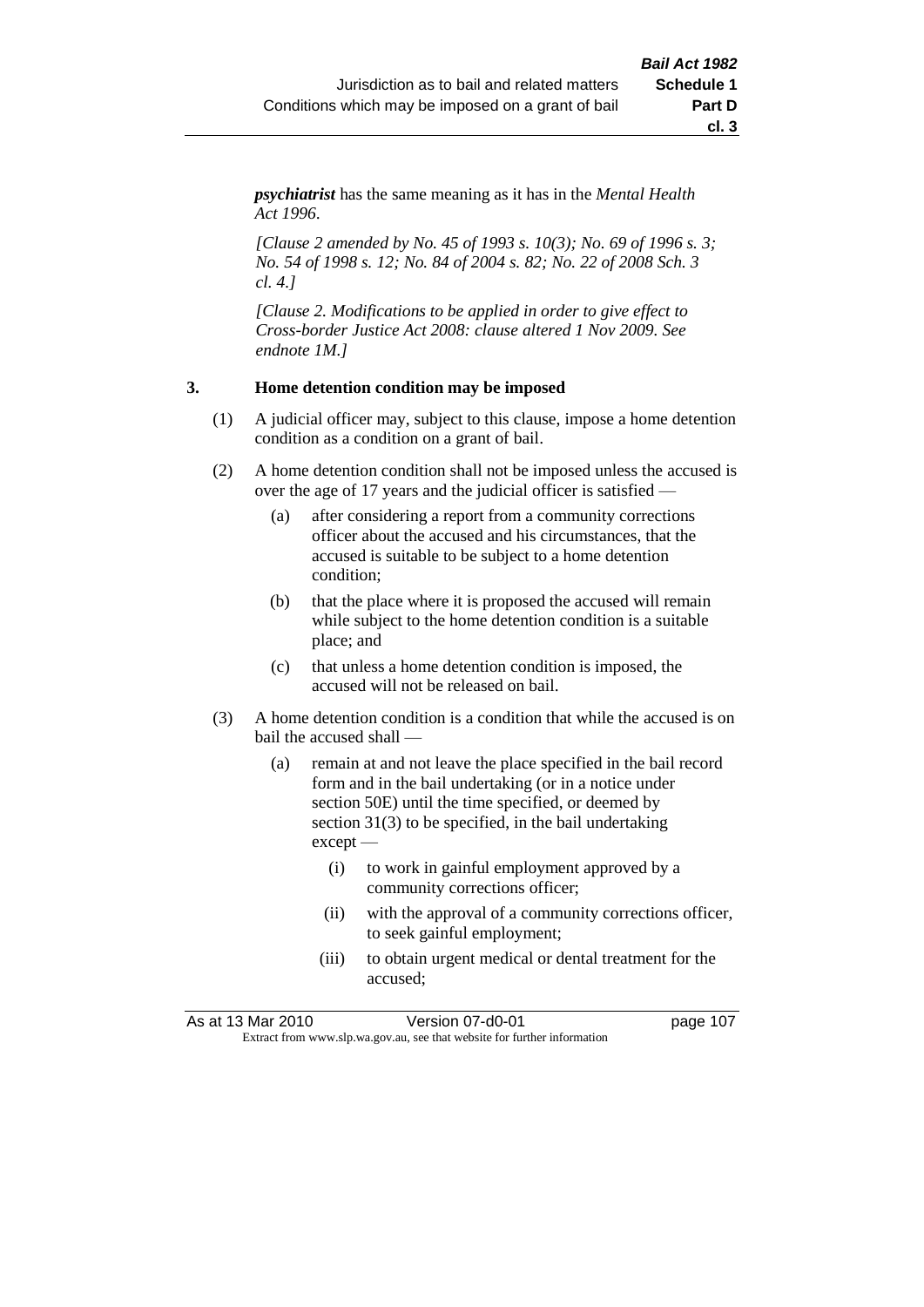|     | (iv)  | for the purpose of averting or minimizing a serious<br>risk of death or injury to the accused or to another<br>person; |
|-----|-------|------------------------------------------------------------------------------------------------------------------------|
|     | (v)   | to obey an order issued under a written law (such as a<br>summons) requiring the accused's presence<br>elsewhere;      |
|     | (vi)  | for a purpose approved of by a community<br>corrections officer; or                                                    |
|     | (vii) | on the direction of a community corrections officer;                                                                   |
| (b) |       | not leave the State;                                                                                                   |
| (c) |       | comply with every reasonable direction of a community                                                                  |

- corrections officer;
- (d) comply with such of the conditions specified in the list provided under section 24A(4) as may be specified in a notice given under section 50E(b); and
- (e) when requested to do so, produce a copy of his bail undertaking and any notice by the CEO (corrections) under section 50E for inspection by a community corrections officer or a member of the Police Force.

*[Clause 3 inserted by No. 61 of 1990 s. 15; amended by No. 31 of 1993 s. 9; No. 84 of 2004 s. 82; No. 65 of 2006 s. 53.]*

*[Clause 3. Modifications to be applied in order to give effect to Cross-border Justice Act 2008: clause altered 1 Nov 2009. See endnote 1M.]*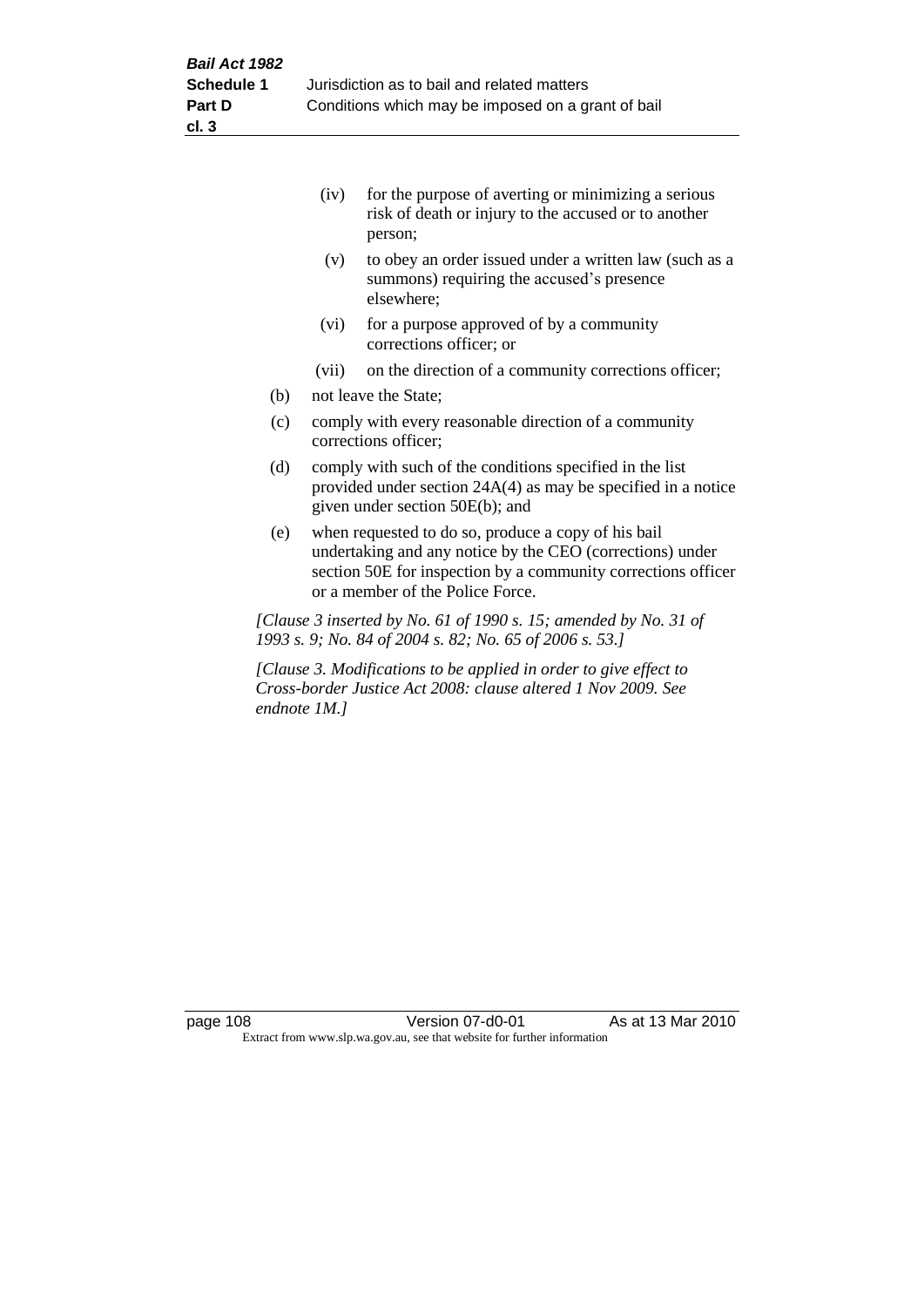**cl. 1**

# **Schedule 2 — Serious offences**

 $[s. 3(1)]$ 

*[Heading inserted by No. 6 of 2008 s. 42(1).]*

|    | <b>Enactment</b>         | <b>Description of offence</b>                                                    |
|----|--------------------------|----------------------------------------------------------------------------------|
| 1. | <b>The Criminal Code</b> |                                                                                  |
|    | s. 279                   | Murder                                                                           |
|    | s. 280                   | Manslaughter                                                                     |
|    | s. 283                   | Attempt to murder                                                                |
|    | s. 281                   | Unlawful assault causing death                                                   |
|    | s. 292                   | Disabling in order to commit<br>indictable offence                               |
|    | s. 294                   | Acts intended to cause grievous<br>bodily harm or to resist or prevent<br>arrest |
|    | s. 297                   | Grievous bodily harm                                                             |
|    | s. 301                   | Wounding and similar acts                                                        |
|    | s. $304(2)$              | Acts or omissions, with intent to<br>harm, causing bodily harm or<br>danger      |
|    | s. 317                   | Assault occasioning bodily harm                                                  |
|    | s. $317A(a)$             | Assault with intent to commit or<br>facilitate a crime                           |
|    | s. $317A(b)$             | Assault with intent to do grievous<br>bodily harm                                |
|    | s. 318                   | Serious assaults                                                                 |
|    | s. 323                   | Indecent assault                                                                 |
|    | s. 324                   | Aggravated indecent assault                                                      |
|    | s. 325                   | Sexual penetration without consent                                               |
|    | s. 326                   | Aggravated sexual penetration<br>without consent                                 |

As at 13 Mar 2010 Version 07-d0-01 page 109 Extract from www.slp.wa.gov.au, see that website for further information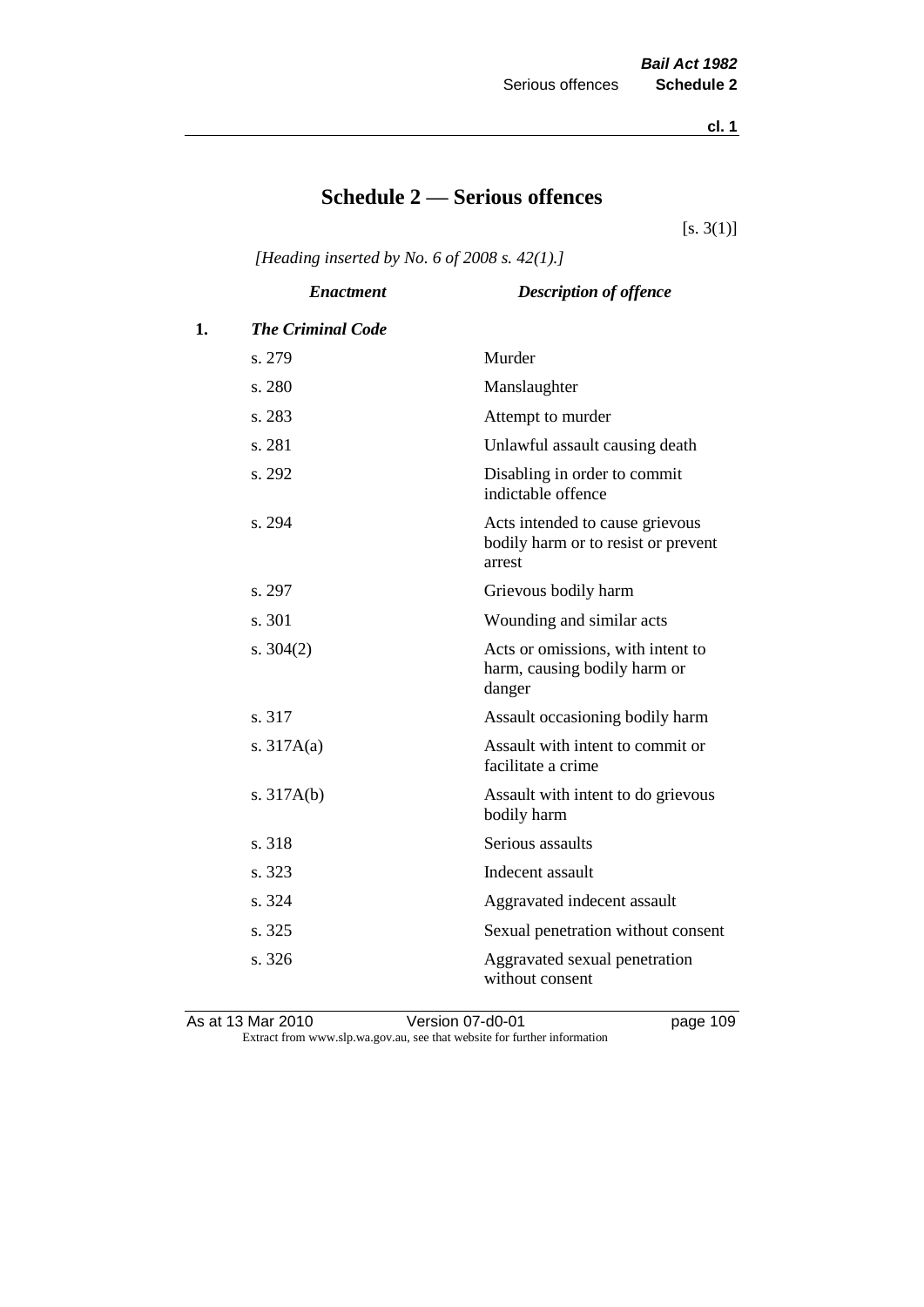**cl. 2**

|     | <b>Enactment</b>                | <b>Description of offence</b>                                                                                                                      |
|-----|---------------------------------|----------------------------------------------------------------------------------------------------------------------------------------------------|
|     | s. 331B                         | Sexual servitude                                                                                                                                   |
|     | s. 331C                         | Conducting business involving<br>sexual servitude                                                                                                  |
|     | s. 331D                         | Deceptive recruiting for<br>commercial sexual services                                                                                             |
|     | s. 332                          | Kidnapping                                                                                                                                         |
|     | s. 333                          | Deprivation of liberty                                                                                                                             |
|     | s. 338E                         | <b>Stalking</b>                                                                                                                                    |
|     | s. 378                          | Stealing a motor vehicle                                                                                                                           |
|     | s. 392                          | Robbery                                                                                                                                            |
|     | s. 393                          | Assault with intent to rob                                                                                                                         |
|     | s. 401                          | <b>Burglary</b>                                                                                                                                    |
|     | s.444                           | Criminal damage, if the property is<br>destroyed or damaged by fire                                                                                |
| 2.  | <b>Bush Fires Act 1954</b>      |                                                                                                                                                    |
|     | s. 32                           | Wilfully lighting a fire or causing a<br>fire to be lit under such<br>circumstances as to be likely to<br>injure or damage a person or<br>property |
| 2a. | <b>Misuse of Drugs Act 1981</b> |                                                                                                                                                    |
|     | s. $6(1)$                       | Offences concerned with<br>prohibited drugs generally                                                                                              |
|     | s. $7(1)$                       | Offences concerned with<br>prohibited plants generally                                                                                             |
|     | s. $33(1)(a)$                   | Attempting to commit an offence<br>under section $6(1)$ or $7(1)$                                                                                  |
|     | s. $33(2)(a)$                   | Conspiracy to commit an offence<br>under s. $6(1)$ or $7(1)$                                                                                       |

page 110 **Denotive Stratege 110** Version 07-d0-01 As at 13 Mar 2010 Extract from www.slp.wa.gov.au, see that website for further information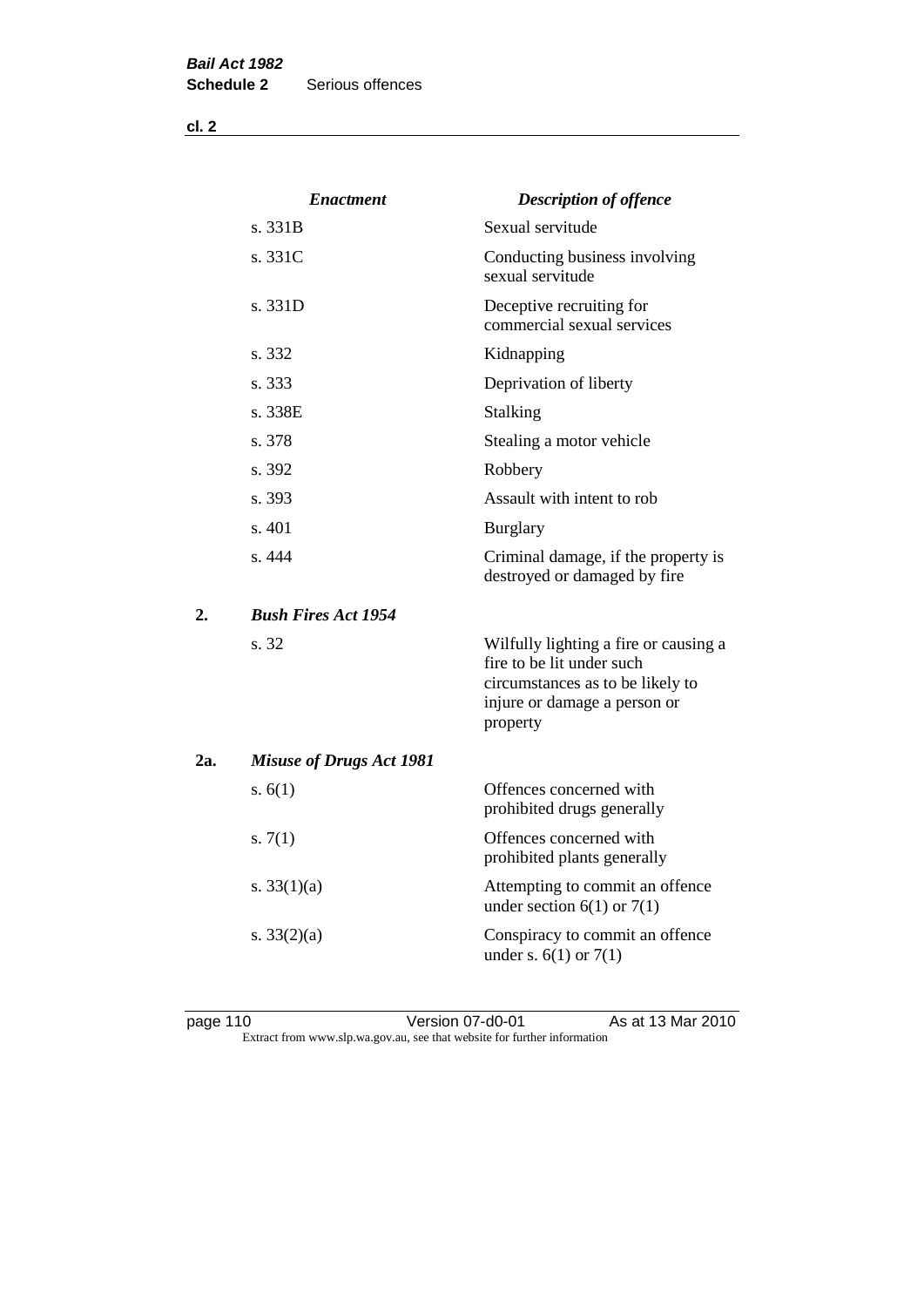**cl. 2b**

|     | <b>Enactment</b>                   |       | <b>Description of offence</b>                                                                                                                                  |
|-----|------------------------------------|-------|----------------------------------------------------------------------------------------------------------------------------------------------------------------|
| 2b. | <b>Restraining Orders Act 1997</b> |       |                                                                                                                                                                |
|     | s. $61(1)$                         | order | Breach of a violence restraining                                                                                                                               |
|     | s. $61(2a)$                        |       | Breach of a police order                                                                                                                                       |
|     | s. $86(2)$                         |       | Breach of a Part VII order under<br>the Justices Act 1902 <sup>3</sup> —                                                                                       |
|     |                                    | (a)   | that under section 86 of the<br><b>Restraining Orders Act 1997</b><br>is taken to be a misconduct<br>restraining order under that<br>Act; and                  |
|     |                                    | (b)   | that shows on the face of the<br>order that the causing or<br>threatening of personal<br>injury by the accused was a<br>ground for the making of the<br>order. |
| 3.  | Road Traffic Act 1974              |       |                                                                                                                                                                |
|     | s.59                               |       | Dangerous driving causing death,<br>injury, etc.                                                                                                               |
|     | s. 59A                             |       | Dangerous driving causing bodily                                                                                                                               |

*[Schedule 2 inserted by No. 45 of 1993 s. 11; amended by No. 82 of 1994 s. 13; No. 38 of 1998 s. 4(2); No. 54 of 1998 s. 15; No. 23 of 2001 s. 10(1); No. 4 of 2004 s. 24 and 26; No. 38 of 2004 s. 61; No. 62 of 2004 s. 9(1); No. 84 of 2004 s. 82; No. 6 of 2008 s. 42(2); No. 29 of 2008 s. 24(8).]* 

harm

#### As at 13 Mar 2010 **Version 07-d0-01 Demand Strategies 111** Extract from www.slp.wa.gov.au, see that website for further information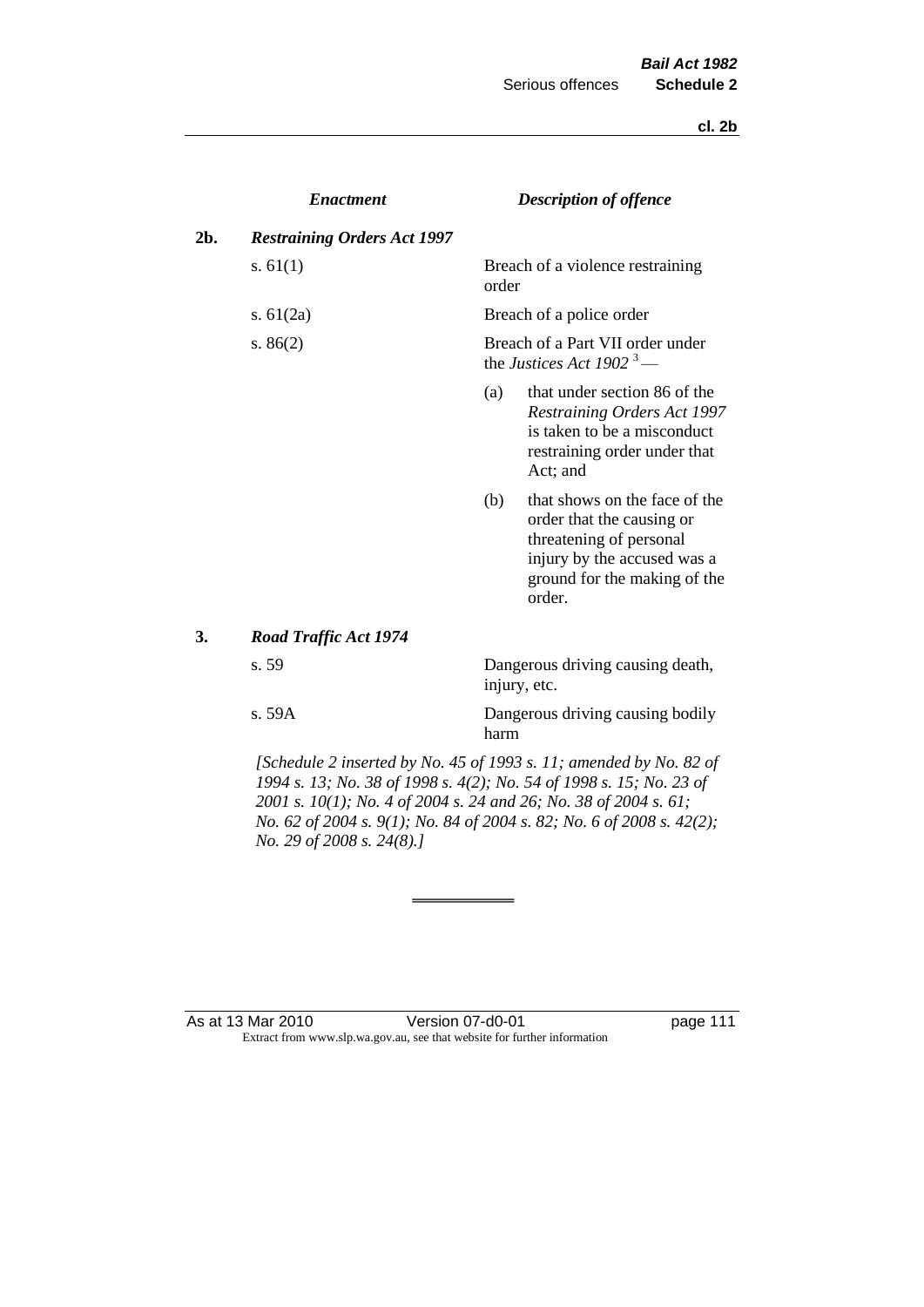# **Notes**

<sup>1</sup> This is a compilation of the *Bail Act 1982* and includes the amendments made by the other written laws referred to in the following table  $^{1M, 1a, 4}$ . The table also contains information about any reprint.

# **Compilation table**

| <b>Short title</b>                                                                                                                                   | <b>Number</b><br>and year | Assent     | Commencement                                                               |  |
|------------------------------------------------------------------------------------------------------------------------------------------------------|---------------------------|------------|----------------------------------------------------------------------------|--|
| Bail Act 1982                                                                                                                                        | 86 of 1982                |            | 18 Nov 1982 6 Feb 1989 (see s. 2 and<br><i>Gazette</i> 27 Jan 1989 p. 263) |  |
| Acts Amendment<br>(Abolition of Capital)<br>Punishment) Act 1984<br>Pt. III                                                                          | 52 of 1984                | 5 Sep 1984 | 3 Oct 1984                                                                 |  |
| <b>Bail Amendment</b><br>Act 1984 <sup>5</sup>                                                                                                       | 74 of 1984                |            | 29 Nov 1984 6 Feb 1989 (see s. 2 and<br><i>Gazette</i> 27 Jan 1989 p. 263) |  |
| Bail Amendment<br>Act 1988                                                                                                                           | 15 of 1988                | 6 Sep 1988 | 6 Feb 1989 (see s. 2 and<br><i>Gazette</i> 27 Jan 1989 p. 263)             |  |
| Reprint of the Bail Act 1982 under the Reprints Act 1984 and s. 21 of the Bail<br>Amendment Act 1988 <sup>6</sup> (includes amendments listed above) |                           |            |                                                                            |  |
| Criminal Law                                                                                                                                         | 70 of 1988                |            | 15 Dec 1988 6 Feb 1989 (see s. 2(2)(b) and                                 |  |

| Chinguu Luw<br>Amendment Act 1988<br>Pt.4                                         | 10.011200  | $1.7 \mu$ DVC 1700 | $01001202$ (Sec s. $2(270)$ and<br><i>Gazette</i> 27 Jan 1989 p. 263) |
|-----------------------------------------------------------------------------------|------------|--------------------|-----------------------------------------------------------------------|
| Acts Amendment<br>(Children's Court)<br>Act 1988 Pt. 13                           | 49 of 1988 | 22 Dec 1988        | 1 Dec 1989 (see s. 2 and<br><i>Gazette</i> 24 Nov 1989 p. 4327)       |
| Justices Amendment<br>Act 1989 s. 18                                              | 33 of 1989 | 22 Dec 1989        | 1 Jun 1991 (see s. 2 and<br><i>Gazette</i> 17 May 1991 p. 2455)       |
| <b>Community Corrections</b><br><b>Legislation Amendment</b><br>Act 1990 Pt. 2    | 61 of 1990 | 17 Dec 1990        | 3 Apr 1991 (see s. 2 and<br>Gazette 22 Mar 1991 p. 1209)              |
| Child Welfare<br>Amendment Act<br>$(No. 2)$ 1990 s. 15                            | 83 of 1990 | 22 Dec 1990        | 1 Aug 1991 (see s. 2 and<br><i>Gazette</i> 1 Aug 1991 p. 3983)        |
| Children's Court of<br>Western Australia<br>Amendment Act<br>$(No. 2)$ 1991 s. 21 | 15 of 1991 | 21 Jun 1991        | 9 Aug 1991 (see s. 2(2) and<br>Gazette 9 Aug 1991 p. 4101)            |

**Reprint of the** *Bail Act 1982* **as at 17 Oct 1991** (includes amendments listed above)

page 112 Version 07-d0-01 As at 13 Mar 2010 Extract from www.slp.wa.gov.au, see that website for further information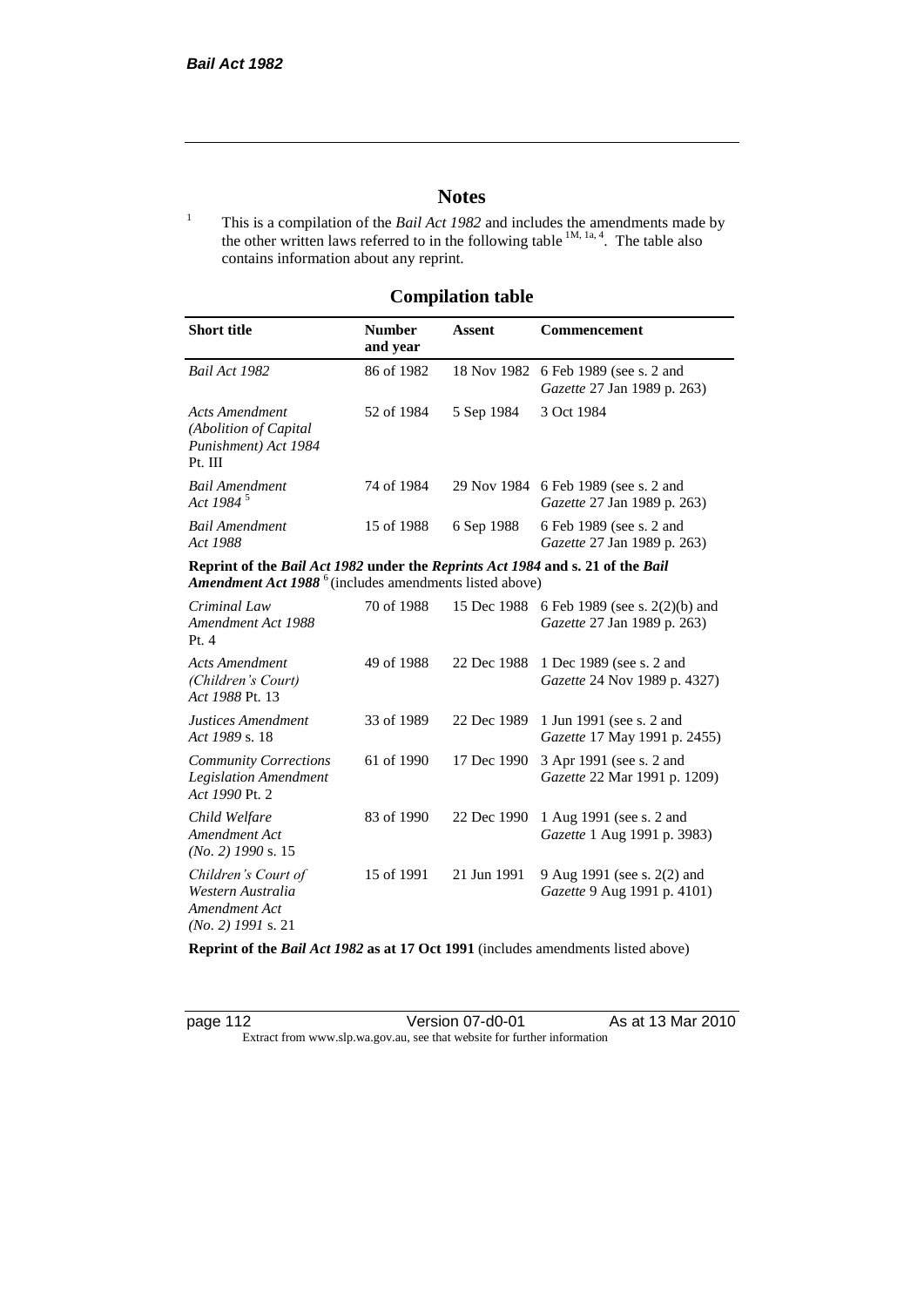| <b>Short title</b>                                                                         | <b>Number</b><br>and year | Assent      | <b>Commencement</b>                                                                                                                                                        |
|--------------------------------------------------------------------------------------------|---------------------------|-------------|----------------------------------------------------------------------------------------------------------------------------------------------------------------------------|
| <b>Acts Amendment (Sexual</b><br>Offences) Act 1992 Pt. 3                                  | 14 of 1992                | 17 Jun 1992 | 1 Aug 1992 (see s. 2 and<br>Gazette 28 Jul 1992 p. 3671)                                                                                                                   |
| <b>Acts Amendment</b><br>(Ministry of Justice)<br>Act 1993 Pt. 3 <sup>7</sup>              | 31 of 1993                | 15 Dec 1993 | 1 Jul 1993 (see s. 2)                                                                                                                                                      |
| Criminal Procedure<br>Amendment Act 1993<br>Pt. 2 <sup>8</sup>                             | 45 of 1993                | 20 Dec 1993 | Act other than s. 7-9 and<br>$10(2)(b)$ : 17 Jan 1994 (see<br>s. $2(1)$ ;<br>s. 7-9 and $10(2)(b)$ : 4 Mar 1994<br>(see s. $2(2)$ and <i>Gazette</i><br>4 Mar 1994 p. 915) |
| Criminal Law<br>Amendment Act 1994<br>s. $13(1)$ and $(2)$                                 | 82 of 1994                | 23 Dec 1994 | 20 Jan 1995 (see s. 2(2))                                                                                                                                                  |
| Acts Amendment (Fines,<br>Penalties and<br><b>Infringement Notices</b> )<br>Act 1994 Pt. 3 | 92 of 1994                | 23 Dec 1994 | 1 Jan 1995 (see s. 2(1) and<br>Gazette 30 Dec 1994 p. 7211)                                                                                                                |
| Sentencing<br>(Consequential<br>Provisions) Act 1995 Pt. 5                                 | 78 of 1995                | 16 Jan 1996 | 4 Nov 1996 (see s. 2 and<br>Gazette 25 Oct 1996 p. 5632)                                                                                                                   |
| Coroners Act 1996 s. 61                                                                    | 2 of 1996                 |             | 24 May 1996 7 Apr 1997 (see s. 2 and<br>Gazette 18 Mar 1997 p. 1529)                                                                                                       |
| <b>Mental Health</b><br>(Consequential)<br>Provisions) Act 1996 Pt. 2                      | 69 of 1996                |             | 13 Nov 1996 13 Nov 1997 (see s. 2)                                                                                                                                         |

**Reprint of the** *Bail Act 1982* **as at 13 Mar 1997** (includes amendments listed above except those in the *Coroners Act 1996* and the *Mental Health (Consequential Provisions) Act 1996*) (corrections in *Gazette* 25 Jul 1997 p. 3909 and 14 Nov 1997 p. 6426)

*Statutes (Repeals and Minor Amendments) Act 1997* s. 21 57 of 1997 15 Dec 1997 15 Dec 1997 (see s. 2(1)) *Criminal Law Amendment Act (No. 1) 1998* s. 4(2) 38 of 1998 25 Sep 1998 23 Oct 1998

As at 13 Mar 2010 **Version 07-d0-01 Demand Strategies** Page 113 Extract from www.slp.wa.gov.au, see that website for further information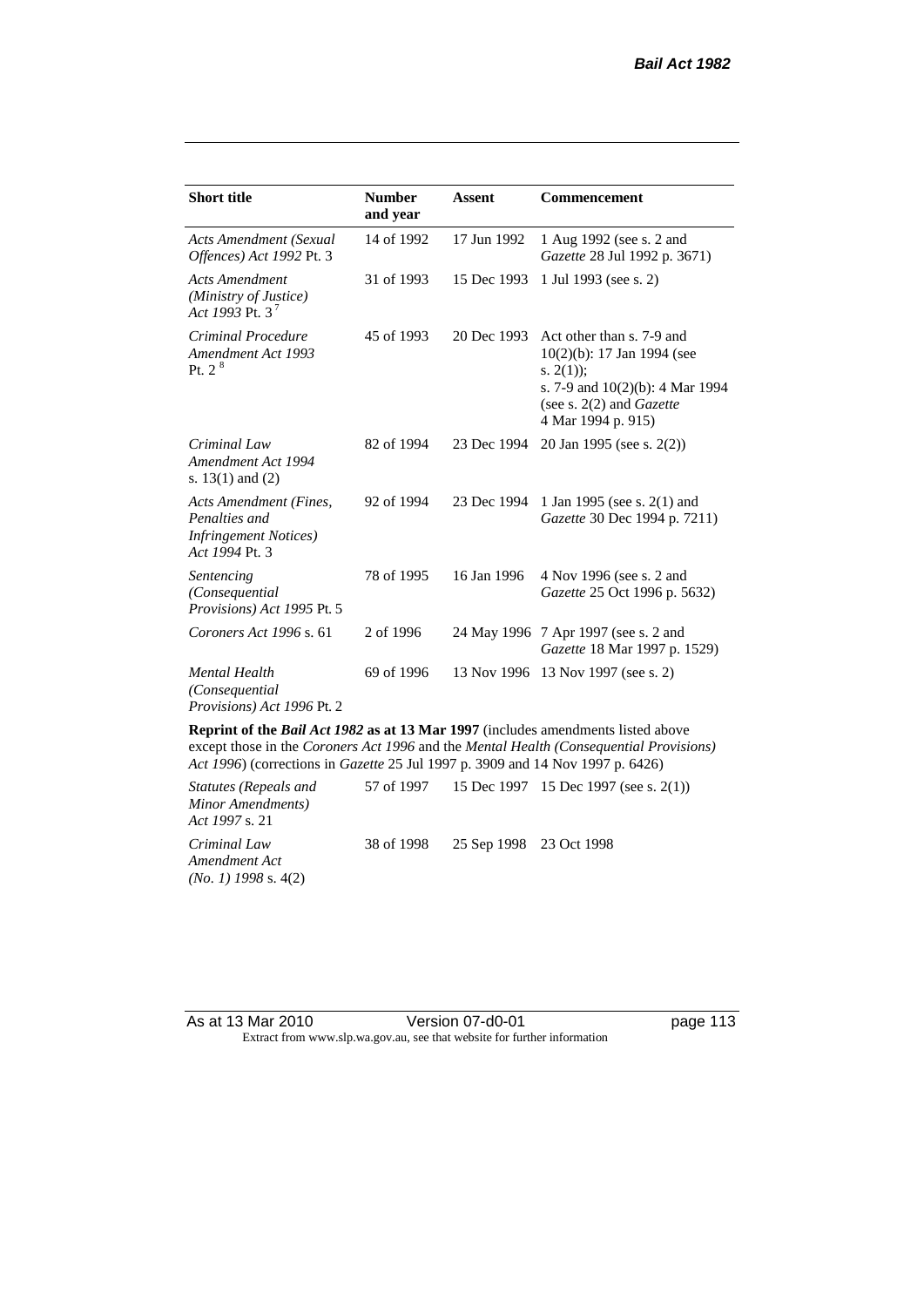| <b>Short title</b>                                                                                                                                 | <b>Number</b><br>and year | Assent      | Commencement                                                                                                                                                                                                                                                                                                                                            |
|----------------------------------------------------------------------------------------------------------------------------------------------------|---------------------------|-------------|---------------------------------------------------------------------------------------------------------------------------------------------------------------------------------------------------------------------------------------------------------------------------------------------------------------------------------------------------------|
| <b>Bail Amendment</b><br>Act 1998 <sup>9</sup>                                                                                                     | 54 of 1998                | 11 Jan 1999 | s. 1 and 2: 11 Jan 1999;<br>Pt. 4 and 7: 15 May 1999<br>(see s. 2 and <i>Gazette</i> )<br>11 May 1999 p. 1905);<br>Pt. 2, 3 and 5 (other than s. 12):<br>8 Mar 2000 (see s. 2 and<br>Gazette 7 Mar 2000 p. 1039);<br>s. 12: 1 Sep 2000 (see s. 2 and<br>Gazette 29 Aug 2000 p. 4985);<br>Pt. 6: 4 Dec 2000 (see s. 2 and<br>Gazette 4 Dec 2000 p. 6799) |
| Reprint of the Bail Act 1982 as at 27 Aug 1999 (includes amendments listed above<br>except those in the Bail Amendment Act 1998 Pt. 2, 3, 5 and 6) |                           |             |                                                                                                                                                                                                                                                                                                                                                         |
| Court Security and<br><b>Custodial Services</b><br>(Consequential<br>Provisions) Act 1999 Pt. 3                                                    | 47 of 1999                | 8 Dec 1999  | 18 Dec 1999 (see s. 2 and<br>Gazette 17 Dec 1999 p. 6175-6)                                                                                                                                                                                                                                                                                             |
| Criminal Law Amendment<br>Act 2001 s. $10(1)$                                                                                                      | 23 of 2001                | 26 Nov 2001 | 24 Dec 2001                                                                                                                                                                                                                                                                                                                                             |
| Criminal Investigation<br>(Identifying People)<br>Act 2002 s. 96                                                                                   | 6 of 2002                 | 4 Jun 2002  | 20 Nov 2002 (see s. 2 and<br>Gazette 19 Nov 2002 p. 5505)                                                                                                                                                                                                                                                                                               |
| Criminal Law (Procedure)<br>Amendment Act 2002 Pt. 4<br>Div. 1                                                                                     | 27 of 2002                | 25 Sep 2002 | 27 Sep 2002 (see s. 2 and<br>Gazette 27 Sep 2002 p. 4875)                                                                                                                                                                                                                                                                                               |
| Sentencing Legislation<br>Amendment and Repeal<br>Act 2003 s. 29(3) and 37                                                                         | 50 of 2003                | 9 Jul 2003  | s. 29(3): 31 Aug 2003 (see s. 2)<br>and Gazette 29 Aug 2003<br>p. 3833);<br>s. 37: 15 May 2004 (see s. 2 and<br>Gazette 14 May 2004 p. 1445)                                                                                                                                                                                                            |
| Acts Amendment and<br>Repeal (Courts and Legal<br>Practice) Act 2003 s. 88<br>and 121 <sup>10</sup>                                                | 65 of 2003                | 4 Dec 2003  | 1 Jan 2004 (see s. 2 and Gazette<br>30 Dec 2003 p. 5722)                                                                                                                                                                                                                                                                                                |
| <b>Statutes (Repeals and</b><br>Minor Amendments)<br>Act 2003 s. 29                                                                                | 74 of 2003                | 15 Dec 2003 | 15 Dec 2003 (see s. 2)                                                                                                                                                                                                                                                                                                                                  |
| Criminal Code Amendment<br>Act 2004 s. 24, 26 and 58                                                                                               | 4 of 2004                 | 23 Apr 2004 | 21 May 2004 (see s. 2)                                                                                                                                                                                                                                                                                                                                  |

page 114 Version 07-d0-01 As at 13 Mar 2010 Extract from www.slp.wa.gov.au, see that website for further information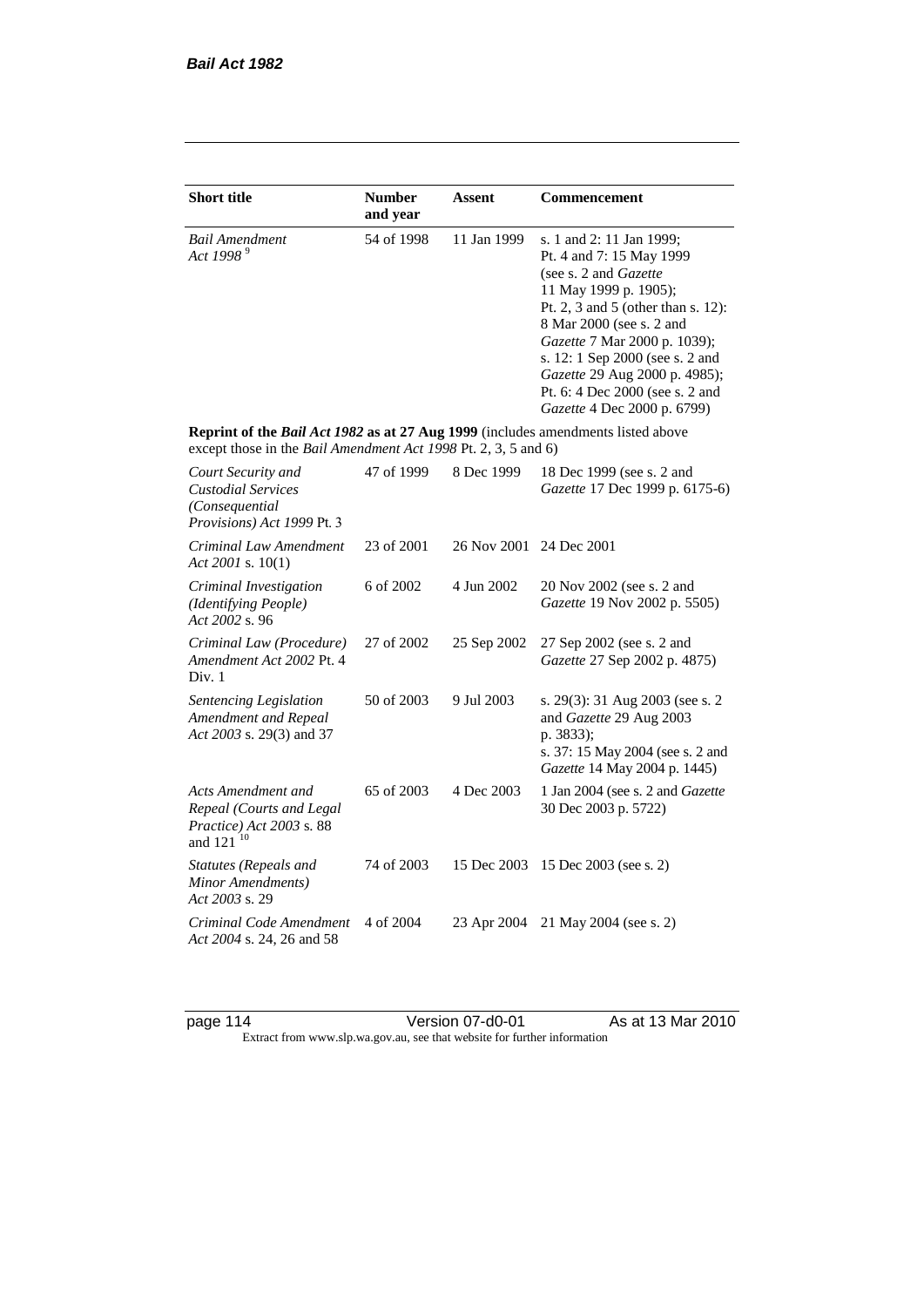| <b>Short title</b>                                                                                                                                                                                                                                                                                                                                                                                                                                                                                                                             | <b>Number</b><br>and year | <b>Assent</b> | <b>Commencement</b>                                                                                                                                                                                                                                      |  |  |
|------------------------------------------------------------------------------------------------------------------------------------------------------------------------------------------------------------------------------------------------------------------------------------------------------------------------------------------------------------------------------------------------------------------------------------------------------------------------------------------------------------------------------------------------|---------------------------|---------------|----------------------------------------------------------------------------------------------------------------------------------------------------------------------------------------------------------------------------------------------------------|--|--|
| Sentencing Legislation<br>Amendment Act 2004 s. 13                                                                                                                                                                                                                                                                                                                                                                                                                                                                                             | 27 of 2004                | 14 Oct 2004   | 31 May 2006 (see s. 2 and<br>Gazette 30 May 2006 p. 1965)                                                                                                                                                                                                |  |  |
| Children and Community<br>Services Act 2004 s. 251                                                                                                                                                                                                                                                                                                                                                                                                                                                                                             | 34 of 2004                | 20 Oct 2004   | 1 Mar 2006 (see s. 2 and<br>Gazette 14 Feb 2006 p. 695)                                                                                                                                                                                                  |  |  |
| <b>Acts Amendment (Family</b><br>and Domestic Violence)<br>Act 2004 Pt. 3                                                                                                                                                                                                                                                                                                                                                                                                                                                                      | 38 of 2004                | 9 Nov 2004    | 1 Dec 2004 (see s. 2 and<br>Gazette 26 Nov 2004 p. 5309)                                                                                                                                                                                                 |  |  |
| Acts Amendment (Court of<br>Appeal) Act 2004 s. 28                                                                                                                                                                                                                                                                                                                                                                                                                                                                                             | 45 of 2004                | 9 Nov 2004    | s. $28(1)$ , (2) and (4) (other than<br>the amendment to s. $7A(1)$ :<br>1 Feb 2005 (see. s. 2 and<br>Gazette 14 Jan 2005 p. 163);<br>s. $28(3)$ and $(4)$ (the<br>amendment to s. $7A(1)$ :<br>2 May 2005 (see. s. 2 and<br>Gazette 14 Jan 2005 p. 163) |  |  |
| <b>Courts Legislation</b><br>Amendment and Repeal<br>Act 2004 s. 141 $^{11}$                                                                                                                                                                                                                                                                                                                                                                                                                                                                   | 59 of 2004                | 23 Nov 2004   | 1 May 2005 (see s. 2 and<br>Gazette 31 Dec 2004 p. 7128)                                                                                                                                                                                                 |  |  |
| Misuse of Drugs<br>Amendment Act 2004 s. 9(1)                                                                                                                                                                                                                                                                                                                                                                                                                                                                                                  | 62 of 2004                | 24 Nov 2004   | 1 Jan 2005 (see s. 2 and <i>Gazette</i><br>10 Dec 2004 p. 5965)                                                                                                                                                                                          |  |  |
| Criminal Procedure and<br>Appeals (Consequential and<br>Other Provisions) Act 2004<br>Pt. 3 and s. 82 and 83                                                                                                                                                                                                                                                                                                                                                                                                                                   | 84 of 2004                | 16 Dec 2004   | 2 May 2005 (see s. 2 and<br>Gazette 31 Dec 2004 p. 7129<br>(correction in Gazette<br>7 Jan 2005 p. 53))                                                                                                                                                  |  |  |
| <b>Reprint 5: The Bail Act 1982 as at 1 Apr 2005</b> (includes amendments listed above except<br>those in the Sentencing Legislation Amendment Act 2004, the Acts Amendment (Court of<br>Appeal) Act 2004 s. 28(3) and (4) (the amendment to s. 7A(1)), the Children and<br>Community Services Act 2004, the Courts Legislation Amendment and Repeal Act 2004<br>and the Criminal Procedure and Appeals (Consequential and Other Provisions) Act 2004)<br>$Planning and Dayelonment = 38 of 2005 = 12 Dec 2005 = 0 Arr 2006 (see 2 and 12006)$ |                           |               |                                                                                                                                                                                                                                                          |  |  |

| <i>Planning and Development</i> 38 of 2005 12 Dec 2005 9 Apr 2006 (see s. 2 and<br>(Consequential and<br><b>Transitional Provisions</b> )<br>Act 2005 s. 15 |            |            | <i>Gazette</i> 21 Mar 2006 p. 1078)                                         |
|-------------------------------------------------------------------------------------------------------------------------------------------------------------|------------|------------|-----------------------------------------------------------------------------|
| Criminal Investigation<br>(Consequential Provisions)<br>Act 2006 Pt. 2                                                                                      | 59 of 2006 |            | 16 Nov 2006 1 Jul 2007 (see s. 2 and <i>Gazette</i><br>22 Jun 2007 p. 2838) |
| <b>Prisons and Sentencing</b><br>Legislation Amendment<br>Act 2006 Pt. 5                                                                                    | 65 of 2006 | 8 Dec 2006 | 4 Apr 2007 (see s. 2 and <i>Gazette</i><br>3 Apr 2007 p. 1491)              |

**Reprint 6: The** *Bail Act 1982* **as at 14 Sep 2007** (includes amendments listed above)

| As at 13 Mar 2010 | Version 07-d0-01                                                         | page 115 |
|-------------------|--------------------------------------------------------------------------|----------|
|                   | Extract from www.slp.wa.gov.au, see that website for further information |          |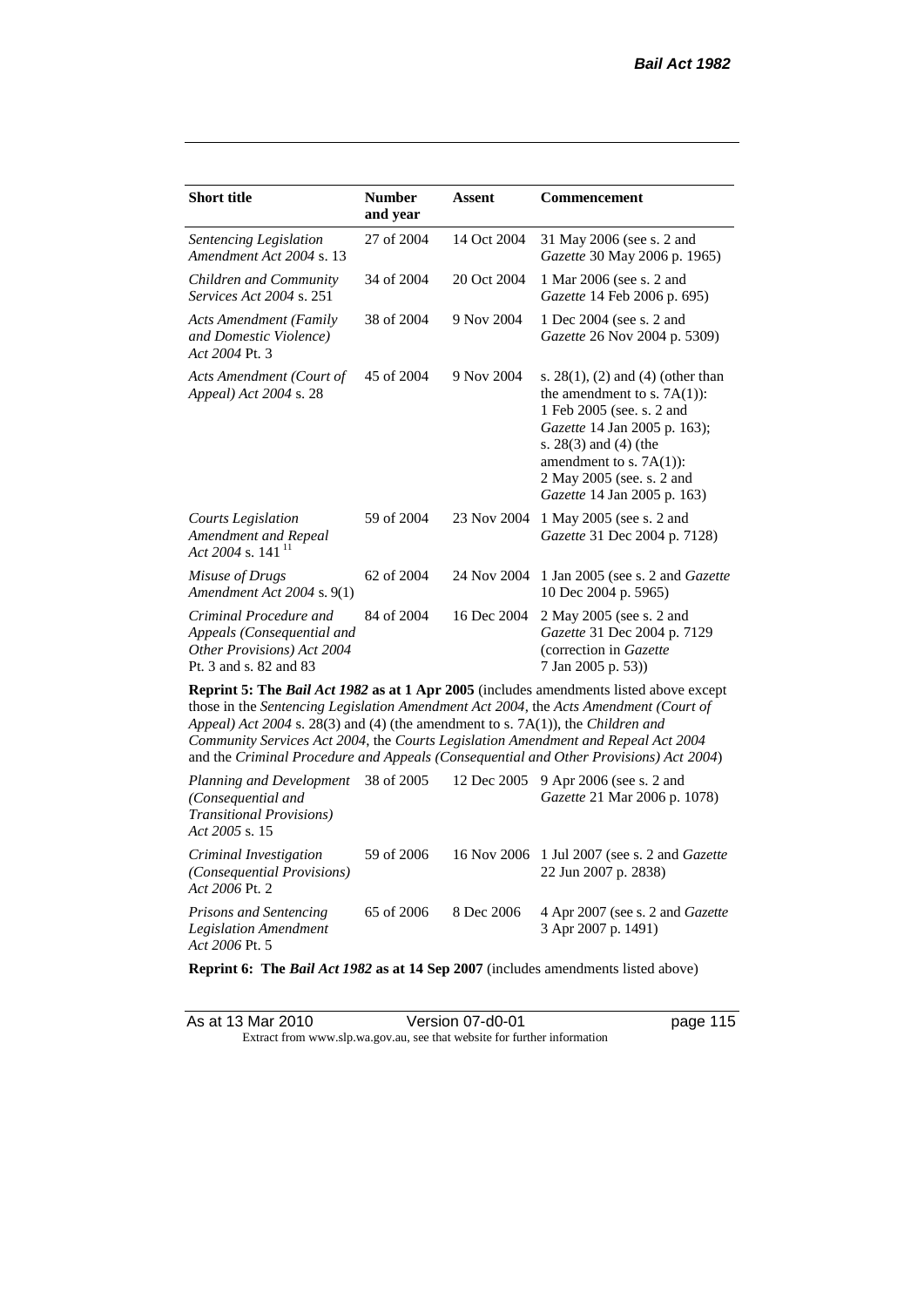| <b>Short title</b>                                                                      | <b>Number</b><br>and year | Assent      | Commencement                                                       |
|-----------------------------------------------------------------------------------------|---------------------------|-------------|--------------------------------------------------------------------|
| Criminal Law and Evidence 2 of 2008<br>Amendment Act 2008 s. 56                         |                           | 12 Mar 2008 | 27 Apr 2008 (see s. 2 and<br><i>Gazette</i> 24 Apr 2008 p. 1559)   |
| <b>Bail Amendment Act 2008</b><br>Pt. $2^{12}$                                          | 6 of 2008                 | 31 Mar 2008 | 1 Mar 2009 (see s. 2(b) and<br><i>Gazette</i> 27 Feb 2009 p. 511)  |
| <i>Medical Practitioners</i><br>Act 2008 Sch. 3 cl. 4                                   | 22 of 2008                | 27 May 2008 | 1 Dec 2008 (see s. 2 and <i>Gazette</i><br>25 Nov 2008 p. 4989)    |
| Criminal Law Amendment<br><i>(Homicide)</i> Act 2008 s. 24                              | 29 of 2008                | 27 Jun 2008 | 1 Aug 2008 (see s. 2(d) and<br><i>Gazette</i> 22 Jul 2008 p. 3353) |
| <b>Reprint 7: The Bail Act 1982 as at 6 Mar 2009</b> (includes amendments listed above) |                           |             |                                                                    |
| Police Amendment<br>Act 2009 s. 12                                                      | 42 of 2009                | 3 Dec 2009  | 13 Mar 2010 (see s. 2(b) and<br><i>Gazette</i> 12 Mar 2010 p. 941) |

<sup>1M</sup> Under the *Cross-border Justice Act 2008* section 14, in order to give effect to that Act, this Act must be applied with the modifications prescribed by the *Crossborder Justice Regulations 2009* Part 3 Division 3 as if this Act had been altered in that way. If a modification is to replace or insert a numbered provision, the new provision is identified by the superscript 1M appearing after the provision number. If a modification is to replace or insert a definition, the new definition is identified by the superscript 1M appearing after the defined term.

<sup>1a</sup> On the date as at which this compilation was prepared, provisions referred to in the following table had not come into operation and were therefore not included in this compilation. For the text of the provisions see the endnotes referred to in the table.

|  | Provisions that have not come into operation |  |  |
|--|----------------------------------------------|--|--|
|--|----------------------------------------------|--|--|

| <b>Short title</b>                                                                              | <b>Number</b><br>and year | Assent | Commencement                            |
|-------------------------------------------------------------------------------------------------|---------------------------|--------|-----------------------------------------|
| <b>Machinery of Government</b><br>(Miscellaneous<br>Amendments) Act 2006<br>Pt. 3 Div. $1^{13}$ | 28 of 2006                |        | 26 Jun 2006 To be proclaimed (see s. 2) |

<sup>2</sup> Repealed by the *Sentencing Legislation Amendment and Repeal Act 2003*.

<sup>3</sup> The short title of the *Justices Act 1902* was changed to the *Criminal Procedure (Summary) Act 1902* by the *Courts Legislation Amendment and Repeal Act 2004*  s. 25. The Act was then repealed by the *Criminal Procedure and Appeal (Consequential and Other Provisions) Act 2004.*

| page 116 |  |  |  |
|----------|--|--|--|
|----------|--|--|--|

page 116 Version 07-d0-01 As at 13 Mar 2010 Extract from www.slp.wa.gov.au, see that website for further information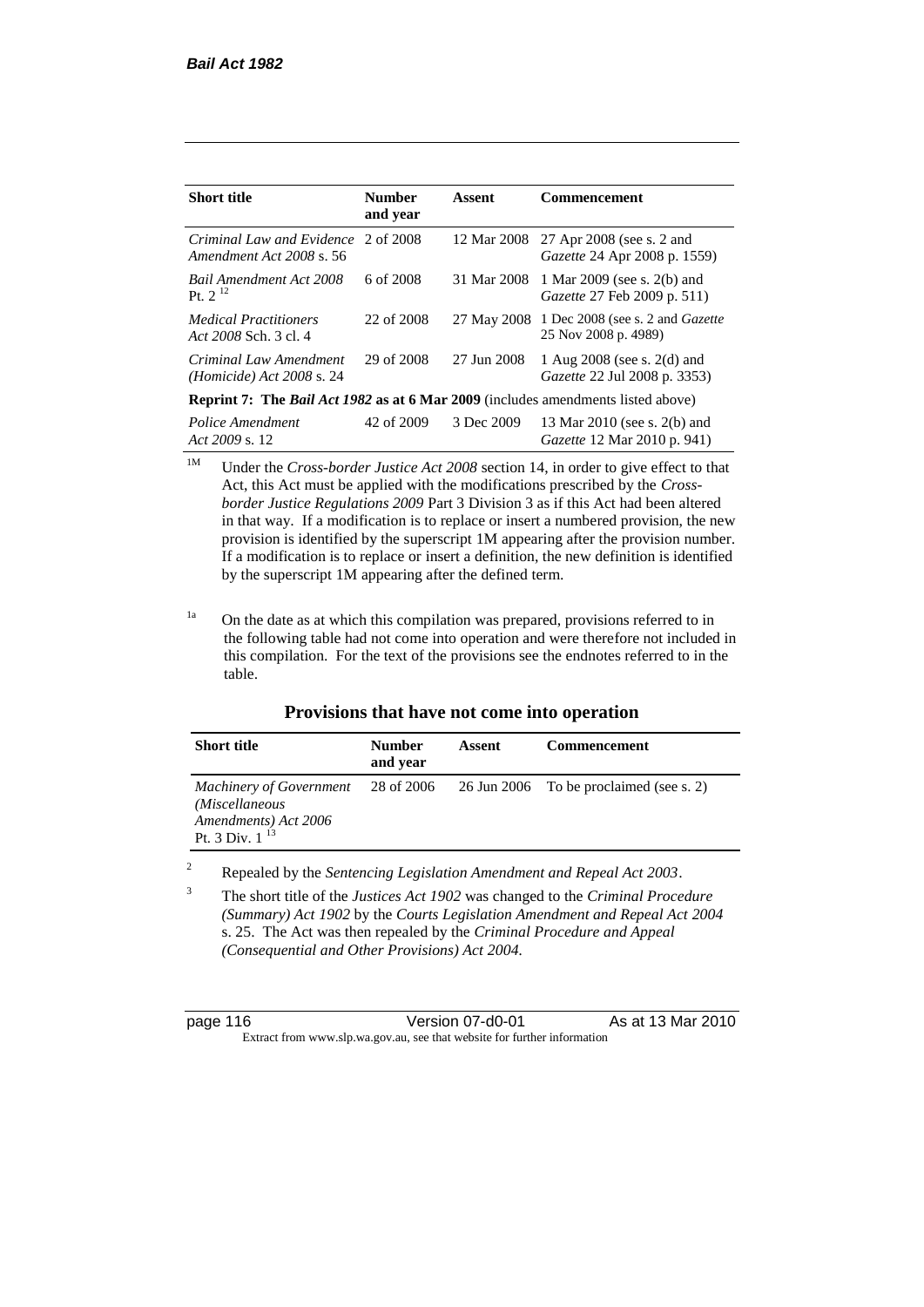".

- <sup>4</sup> The amendment in the *Sentencing Legislation Amendment and Repeal Act 1999* s. 26 had not come into operation when it was repealed by the *Sentencing Legislation Amendment and Repeal Act 2003* s. 31.
- <sup>5</sup> The *Bail Amendment Act 1984* s. 10 and 11 were repealed by the *Bail Amendment Act 1988* s. 20.
- <sup>6</sup> The *Bail Act 1982* was not in operation at the time when the reprint was compiled, but the reprinting was authorised by the *Bail Amendment Act 1988* s. 21.
- <sup>7</sup> The *Acts Amendment (Ministry of Justice) Act 1993* Pt. 19 is a transitional provision that is of no further effect.
- <sup>8</sup> The *Criminal Procedure Amendment Act 1993* s. 13 is a transitional provision that is of no further effect.
- <sup>9</sup> The *Bail Amendment Act 1998* s. 6(2) is a transitional provision that is of no further effect.
- <sup>10</sup> The *Acts Amendment and Repeal (Courts and Legal Practice) Act 2003* s. 97 reads as follows:

.<br>د د

#### **97. References to Crown Solicitor**

If in a written law or other document or instrument there is a reference to the Crown Solicitor that reference may, where the context so requires, be read as if it had been amended to be a reference to the State Solicitor.

- <sup>11</sup> The amendment in the *Courts Legislation Amendment and Repeal Act 2004* s. 141 (amending Sch. 1 Pt. A cl. 4) is not included because the clause it sought to amend had been amended by the *Acts Amendment (Court of Appeal) Act 2004* s. 28(4) before the amendment purported to come into operation.
- <sup>12</sup> The *Bail Amendment Act 2008* s. 6(2), 9(4)-(11), 10(2), 11(3), 15(5)-(8), 16(2), 18(4)-(5), 21(3), 22(2), 23(4), 24(6)-(7), 27(2)-(3), 28(6), 30(4)-(5), 31(2)-(3), 32(3)-(4), 33(6), 40(2), 41(5)-(9), 42(3) and 44 read as follows:
- "

#### **6. Section 4A inserted and transitional provision**

- (2) The *Bail Act 1982* section 4A as inserted by subsection (1) applies to appearances in court referred to in subsection  $(1)(a)$  of that section that occur after the commencement of this section.
- **9. Section 7A replaced by sections 7A to 7F, related amendments to sections 8 and 21 and transitional provisions**
	- (4) The *Bail Act 1982* section 7A as inserted by subsection (1) applies in relation to appearances in court coming within the *Bail*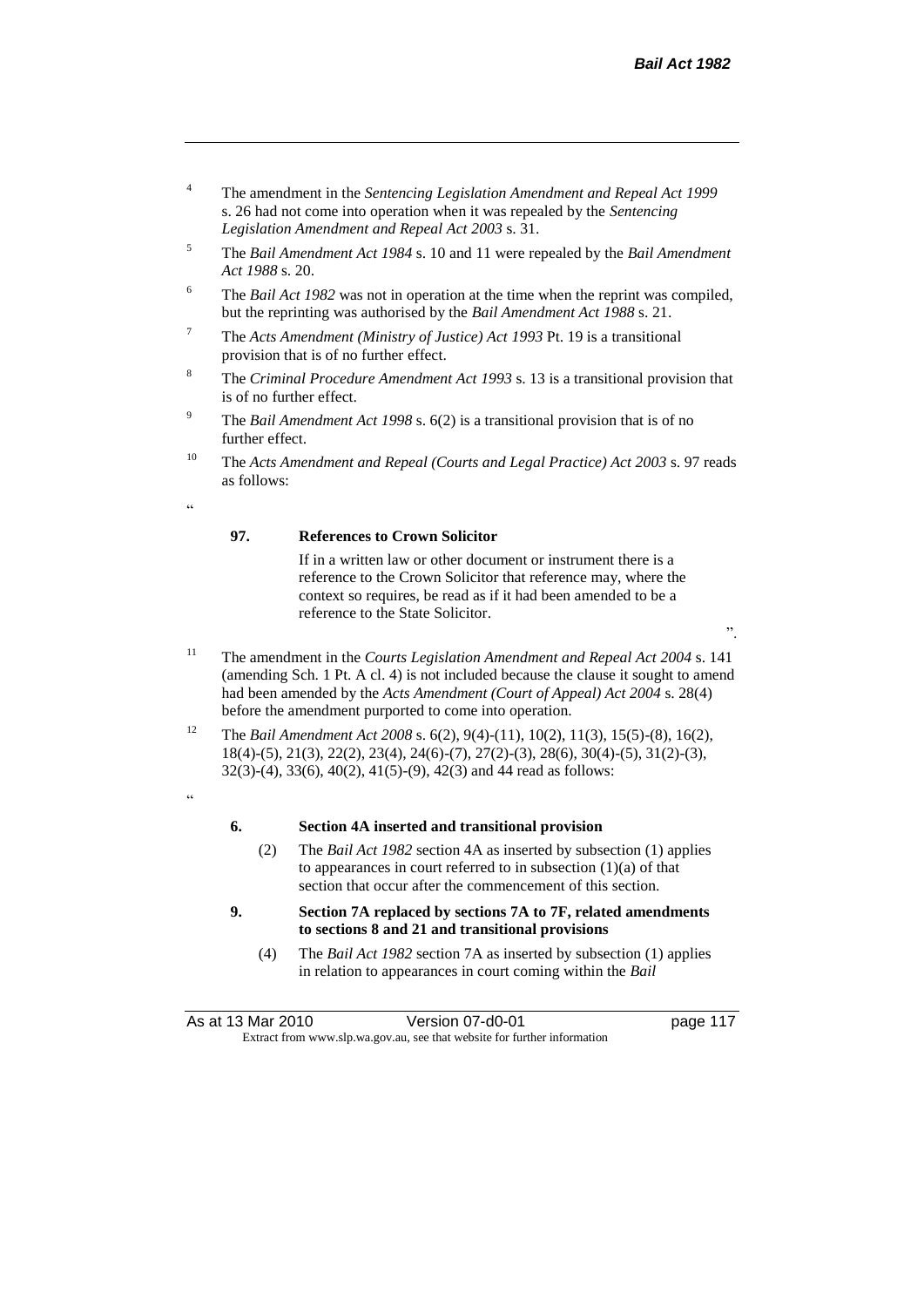*Act 1982* section 7(1) that occur after the commencement of this section.

- (5) The *Bail Act 1982* section 7B(3) as inserted by subsection (1) applies so as to enable an accused who is detained in custody after the commencement of this section to make an application allowed for by that subsection.
- (6) The *Bail Act 1982* section 7B(4) as inserted by subsection (1) applies in relation to appearances in court coming within that subsection that occur after the commencement of this section.
- (7) The *Bail Act 1982* section 7B(5) as inserted by subsection (1) applies in relation to an accused who is in custody on the commencement of this section as if the reference in section  $7B(5)(a)$  to an application under subsection (3) included a reference to an application under the *Bail Act 1982* as in force immediately before the commencement of this section.
- (8) The *Bail Act 1982* section 7C(2) as inserted by subsection (1) applies in relation to appearances in court coming within that subsection that occur after the commencement of this section.
- (9) The *Bail Act 1982* section 7D as inserted by subsection (1) applies to any subsequent consideration of bail referred to in section 7D(1) that occurs after the commencement of this section.
- (10) The *Bail Act 1982* section 7E as inserted by subsection (1) applies to any trial as defined in section 7E(2), or part of a trial, that takes place after the commencement of this section.
- (11) The *Bail Act 1982* section 7F(2) as inserted by subsection (1) applies in relation to a pending application for bail under the *Bail Act 1982* section 7A(1), as in force immediately before the commencement of this section, as if it were an application for bail under the *Bail Act 1982* section 7F(1) as inserted by subsection  $(1)$ .

#### **10. Section 9 amended and transitional provision**

(2) The *Bail Act 1982* section 9(1)(b) as amended by subsection (1) applies to any consideration of a case for bail that occurs after the commencement of this section.

#### **11. Section 11 amended and transitional provision**

(3) A certificate under the *Bail Act 1982* section 11(2) as in force immediately before the commencement of this section that has not been fully acted upon is to be treated after that commencement as a certificate under the *Bail Act 1982* section 11(3) as inserted by subsection (2).

page 118 Version 07-d0-01 As at 13 Mar 2010 Extract from www.slp.wa.gov.au, see that website for further information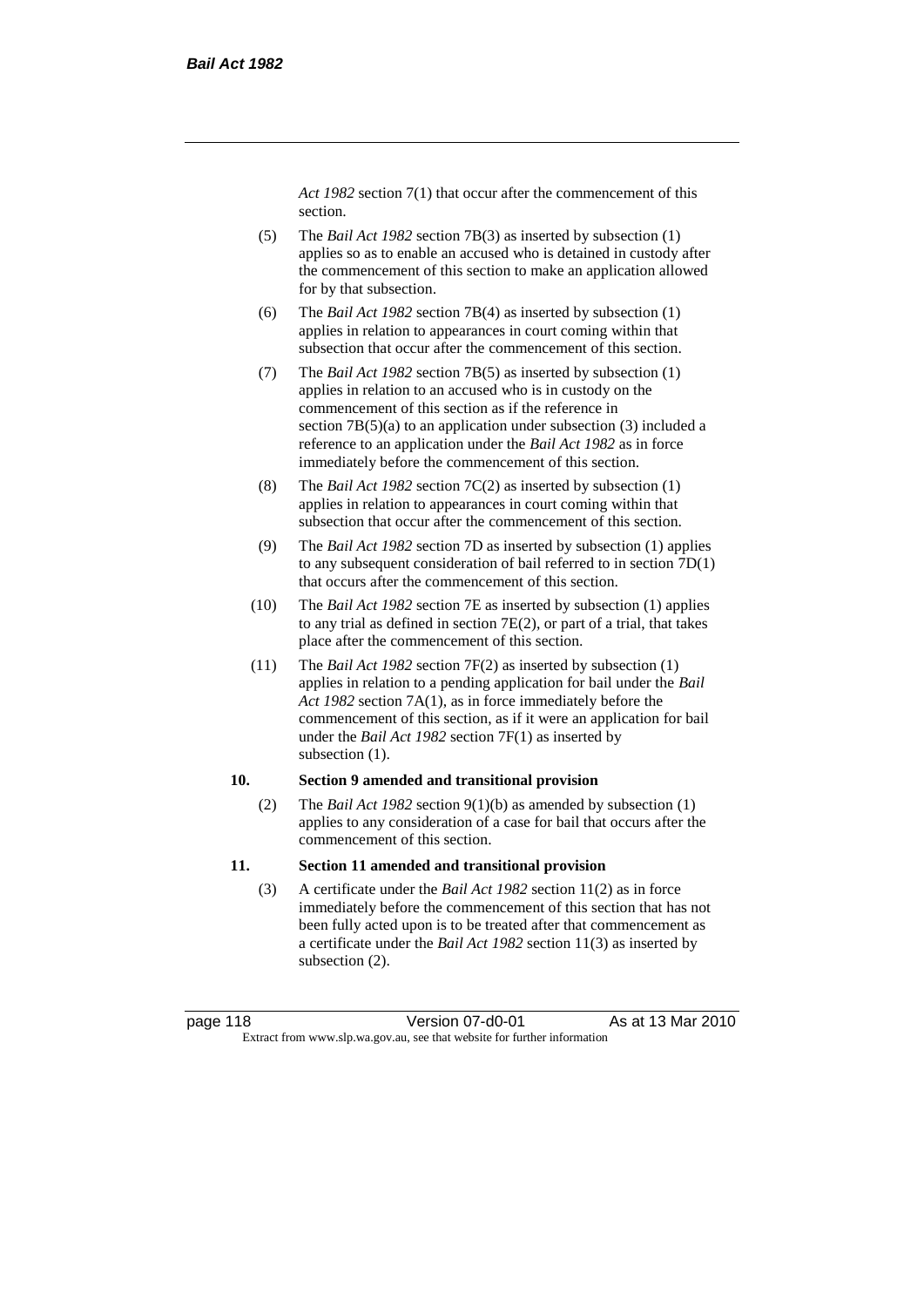#### **15. Section 14 amended and transitional provisions**

- (5) The *Bail Act 1982* section 14(4)(a)(i) as inserted by subsection (4) applies in respect of a child charged with an offence on or after the commencement.
- (6) The *Bail Act 1982* section 14(4)(a)(ii) as inserted by subsection (4) applies in respect of an accused committed to the District Court on or after the commencement for trial or sentence.
- (7) The *Bail Act 1982* section 14(4)(b) as inserted by subsection (4) applies in respect of any power referred to in the *Bail Act 1982* section 14(1) that is exercised, or could be exercised, on or after the commencement by any other judicial officer as defined in that paragraph.
- (8) In subsections (5), (6) and (7) —

*commencement* means the commencement of subsection (4).

### **16. Sections 15A and 15B inserted and transitional provision**

(2) The *Bail Act 1982* sections 15A and 15B as inserted by subsection (1) apply to a bail decision, as defined in section 15A(1), made after the commencement of this section by a judge referred to in section 15A(2).

#### **18. Section 28 amended, related amendments to sections 35, 49, 51 and 58 and Schedule 1 and transitional provisions**

- (4) A bail undertaking that has effect under the *Bail Act 1982* immediately before the commencement of this section continues to have effect, on and after that commencement, as if it were a bail undertaking described in the *Bail Act 1982* section 28(2) as amended by subsection (1).
- (5) A surety undertaking that has effect under the *Bail Act 1982* immediately before the commencement of this section continues to have effect, on and after that commencement, as if it were a surety undertaking within the meaning of the *Bail Act 1982* section 35(1) as amended by subsection (3).

### **21. Section 31 amended and transitional provision**

(3) The *Bail Act 1982* section 31 as amended by this section applies in relation to any adjournment or committal to which it refers that occurs after the commencement of this section.

#### **22. Section 31A inserted and transitional provision**

(2) The *Bail Act 1982* section 31A as inserted by subsection (1) applies to any trial as defined in section 31A(1), or part of a trial, that takes place after the commencement of this section.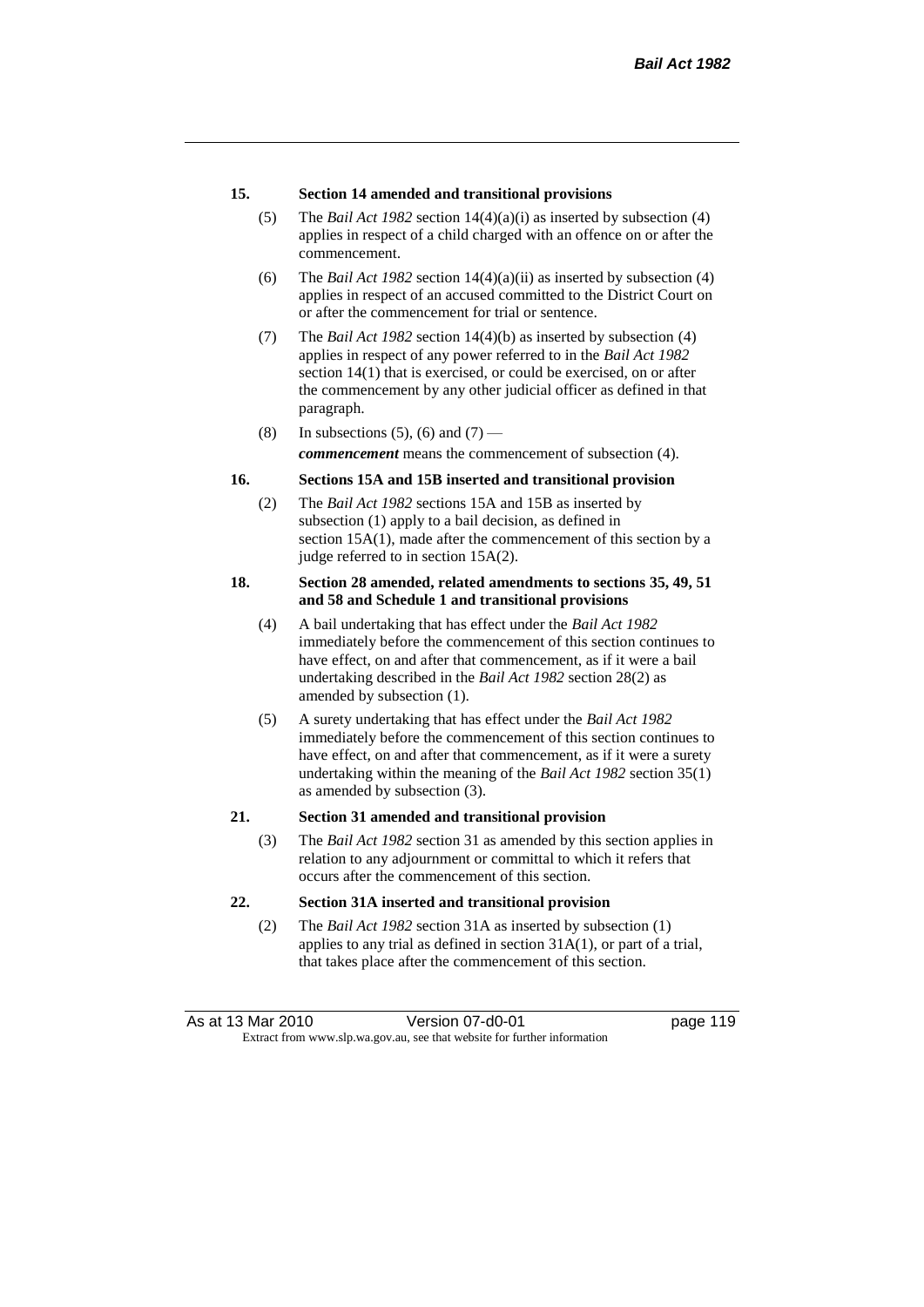#### **23. Section 32 amended and transitional provision**

(4) The *Bail Act 1982* section 32 as amended by this section applies in relation to oral notifications given, and written notices given or sent, after the commencement of this section.

#### **24. Section 36 replaced, related amendments to sections 3, 37, 39, 40, 41 and 42 and transitional provisions**

- (6) The *Bail Act 1982* section 36(1) as inserted by subsection (1) applies to any decision as to whether a person should be approved as a surety that has to be made after the commencement of this section.
- (7) The *Bail Act 1982* section 36(2) as inserted by subsection (1) applies to any grant of bail that occurs after the commencement of this section.

#### **27. Section 44 replaced and transitional provisions**

- (2) The *Bail Act 1982* section 44 as inserted by subsection (1) applies to a surety undertaking whether entered into before or after the commencement of this section.
- (3) For the purposes of subsection (2), if a surety undertaking entered into before the commencement of this section contains a provision of the kind referred to in the *Bail Act 1982* section 44(2) as in force before that commencement, the provision is to be taken to be a provision of the kind referred to in the *Bail Act 1982*  section 44(5) as inserted by subsection (1).

#### **28. Section 45 amended and transitional provision**

(6) The *Bail Act 1982* section 45 as amended by subsection (1) applies to notices given for the purposes of the *Bail Act 1982* section 44(5) after the commencement of this section.

#### **30. Section 49 amended, related amendment to section 67 and transitional provisions**

- (4) Subject to subsection (5), the *Bail Act 1982* section 49 as amended by this section applies in relation to a failure by an accused to comply with any requirement of the accused's bail undertaking irrespective of when the failure occurred.
- (5) Any proceedings under the *Bail Act 1982* section 49 in progress immediately before the commencement of this section may be continued after that commencement as if this section had not come into operation.

page 120 Version 07-d0-01 As at 13 Mar 2010 Extract from www.slp.wa.gov.au, see that website for further information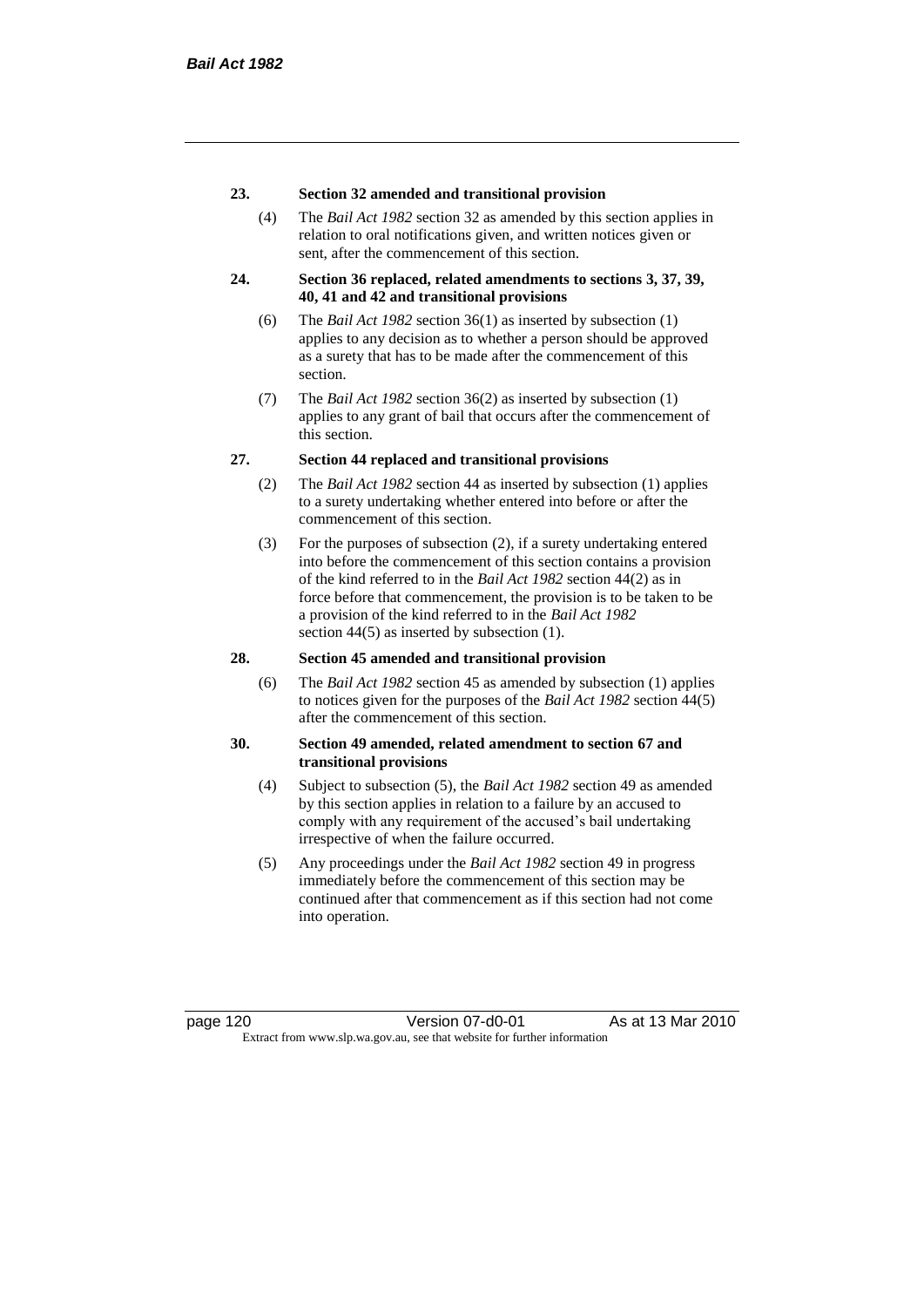#### **31. Section 51A inserted and transitional provisions**

- (2) Subject to subsection (3), the *Bail Act 1982* section 51A as inserted by this section applies for the purpose of prosecuting an offence described in subsection (1) of that section irrespective of when the offence occurred.
- (3) Any prosecution for an offence referred to in subsection (2) in progress immediately before the commencement of this section may be continued after that commencement as if this section had not come into operation.

#### **32. Section 52 amended and transitional provisions**

- (3) Subject to subsection (4), the *Bail Act 1982* section 52 as amended by this section applies for the purpose of prosecuting an offence described in subsection (1) of that section irrespective of when the offence occurred.
- (4) Any prosecution for an offence referred to in subsection (3) in progress immediately before the commencement of this section may be continued after that commencement as if this section had not come into operation.

#### **33. Section 54 amended, related amendment to section 46 and transitional provision**

- (6) Despite the amendments made by subsections (1) to (4), the *Bail Act 1982* section 54 as in force immediately before the commencement of this section continues to apply in relation to —
	- (a) an accused arrested under subsection (2)(a) of that section; and
	- (b) an application made under subsection (2)(b) of that section,

before that commencement.

#### **40. Section 66B inserted and transitional provision**

(2) The *Bail Act 1982* section 66B as inserted by subsection (1) applies in relation to any bail proceedings, as defined in section 66B, conducted after the commencement of this section irrespective of when those proceedings were initiated.

#### **41. Schedule 1 amended and transitional provisions**

- (5) The *Bail Act 1982* Schedule 1 Part B clause 1A as inserted by subsection  $(3)(b)$  applies in respect of  $-$ 
	- (a) a grant or refusal of bail; or
	- (b) a dispensation from the requirement for bail,

As at 13 Mar 2010 **Version 07-d0-01 Depays** 21 page 121 Extract from www.slp.wa.gov.au, see that website for further information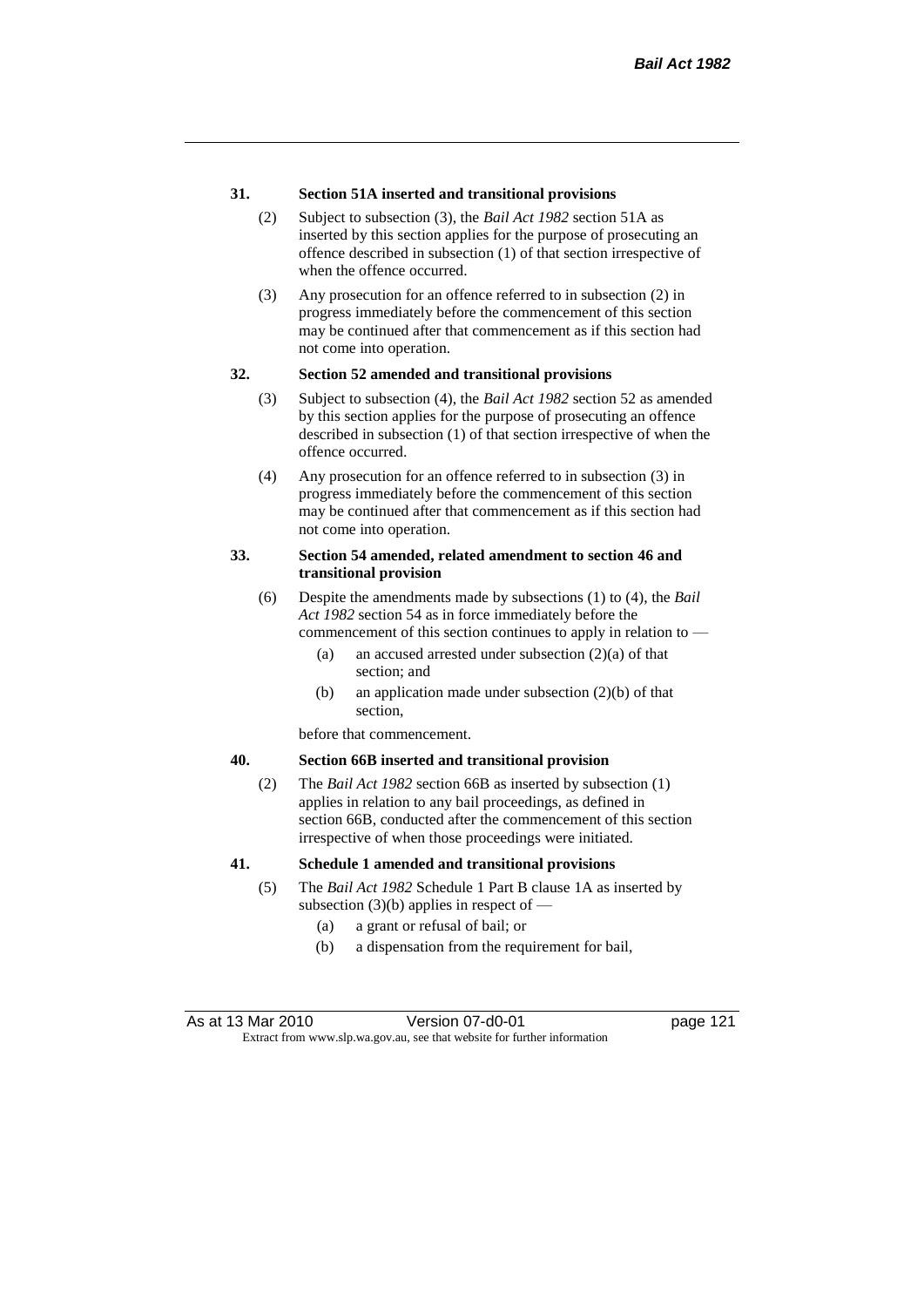coming within that clause that occurs after the commencement of subsection (3)(b).

- (6) The *Bail Act 1982* Schedule 1 Part B clause 3 as inserted by subsection (3)(e) applies in relation to a refusal of bail for an initial appearance that occurs after the commencement of subsection (3)(e).
- (7) The *Bail Act 1982* Schedule 1 Part C clause 3C as inserted by subsection (4)(e) applies to any consideration of a case for bail that occurs after the commencement of subsection (4)(e).
- (8) The *Bail Act 1982* Schedule 1 Part C clauses 4 and 4A as inserted by subsection (4)(f) apply to any consideration of a case for bail that occurs after the commencement of subsection (4)(f).
- (9) The *Bail Act 1982* Schedule 1 Part C clause 7 as amended by subsection (4)(i) applies to any grant of bail that occurs after the commencement of subsection (4)(i).

#### **42. Schedule 2 amended and transitional provision**

- (3) A reference in
	- (a) the *Bail Act 1982* section 16A; or
	- (b) the *Bail Act 1982* Schedule 1 Part C clause 3A or 3B,

to a serious offence includes a reference to an offence against *The Criminal Code* section 283 committed, or alleged to have been committed, before the commencement of this section.

#### **44. Transitional regulations**

- (1) If this Part does not provide sufficiently for a matter or issue of a transitional nature that arises as a result of the amendments made to the *Bail Act 1982* by this Part, the Governor may make regulations (the *transitional regulations*) prescribing all matters that are required, necessary or convenient to be prescribed for providing for the matter or issue.
- (2) The transitional regulations may provide that specified provisions of the *Bail Act 1982* or this Part —
	- (a) do not apply; or
	- (b) apply with specified modifications,
	- to or in relation to any matter.
- (3) If the transitional regulations provide that a specified state of affairs is to be taken to have existed, or not to have existed, on and from a day that is earlier than the day on which the transitional regulations are published in the *Gazette* but not earlier than the commencement of this section, the transitional regulations have effect according to their terms.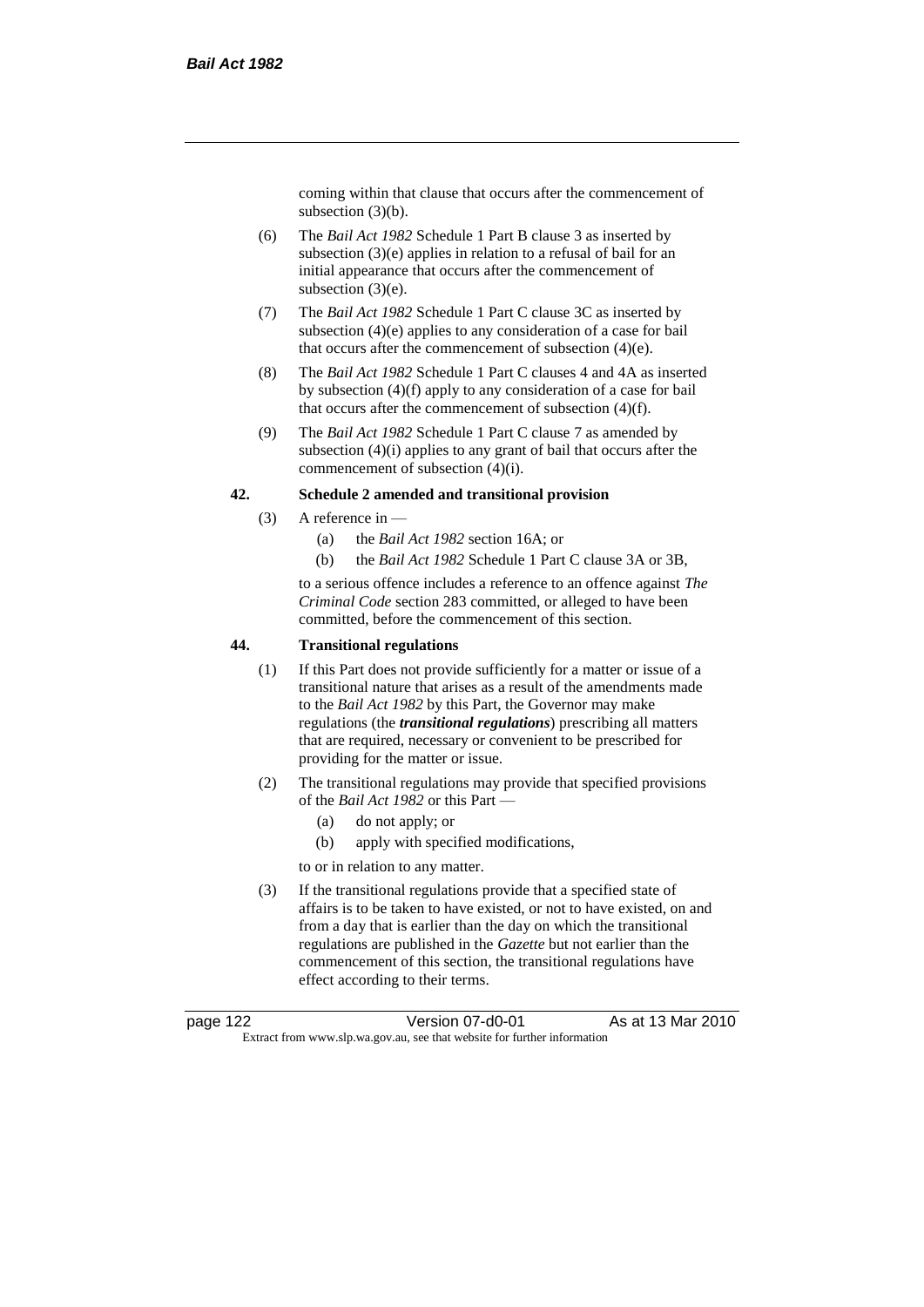".

";

- (4) In subsections (2) and (3) *specified* means specified or described in the transitional regulations.
- (5) If the transitional regulations contain a provision referred to in subsection  $(3)$ , the provision does not operate so as  $-$ 
	- (a) to affect in a manner prejudicial to any person (other than the State or an authority of the State), the rights of that person existing before the day of publication of those regulations; or
	- (b) to impose liabilities on any person (other than the State or an authority of the State) in respect of anything done or omitted to be done before the day of publication of those regulations.

<sup>13</sup> On the date as at which this reprint was prepared, the *Machinery of Government (Miscellaneous Amendments) Act 2006* Pt. 3 Div. 1 had not come into operation. It reads as follows:

## **Part 3 — Attorney General, and Justice**

## **Division 1 —** *Bail Act 1982*

# **30. The Act amended**

The amendments in this Division are to the *Bail Act 1982*.

#### **31. Section 3 amended**

- (1) Section 3(1) is amended as follows:
	- (a) by inserting the following definitions in the appropriate alphabetical positions —
- .<br>.

.<br>44

*CEO* means the chief executive officer of the Department; *Department* means the department of the Public Service principally assisting in the administration of this Act;

- (b) in the definition of "authorised community services officer" in paragraph (a) by deleting "(Justice)" in both places where it occurs  $14$ ;
- (c) by deleting the definition of "CEO (Justice)"  $14$ .
- (2) Section 3(5) is amended by deleting "department of which he is the chief executive officer" and inserting instead —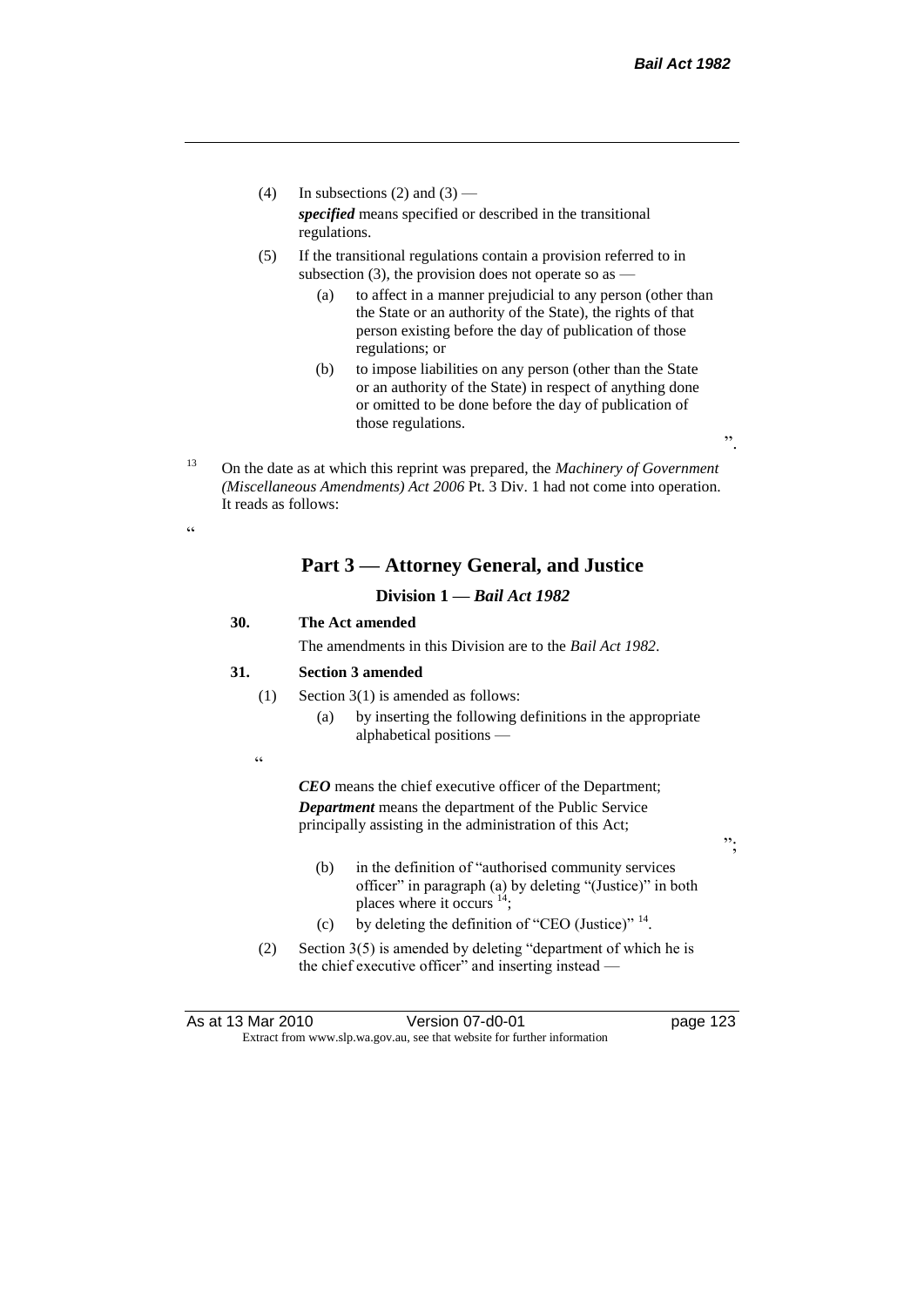" Department ".

# **32. Section 66A amended** <sup>14</sup>

Section 66A(2) is amended by deleting "department of which the CEO (Justice) is the chief executive officer" and inserting instead —

" Department ".

# **33. Various references to CEO (Justice) changed to CEO** <sup>14</sup>

Each provision listed in the Table to this section is amended by deleting "CEO (Justice)" in each place where it occurs and inserting instead —

" CEO ".

#### **Table**

| s. $3(5)$                      | s. 50E                                                                 |
|--------------------------------|------------------------------------------------------------------------|
| s. $24A(4)$                    | s. $50F(1)$ , (3), (4) and (5)                                         |
| s. 27A                         | s. 50H                                                                 |
| s. 50A                         | s.50J                                                                  |
| s. $50C(4)(a)$ and (b)         | s. $50L(1)$                                                            |
| s. $50D(1)(a)$                 | Sch. 1 Part D cl. $3(3)(e)$                                            |
| Note:<br>deleting "(Justice)". | The headings to sections 27A, 50A, 50E, 50F and 50J will be altered by |

".

<sup>14</sup> The amendments to the *Bail Act 1982* in the *Machinery of Government (Miscellaneous Amendments) Act 2006* Pt. 3 Div. 1 cl. 31(1)(b) and (c), cl. 32 and 33 would conflict with amendments by the *Prisons and Sentencing Legislation Amendment Act 2006* Pt. 5.

page 124 Version 07-d0-01 As at 13 Mar 2010 Extract from www.slp.wa.gov.au, see that website for further information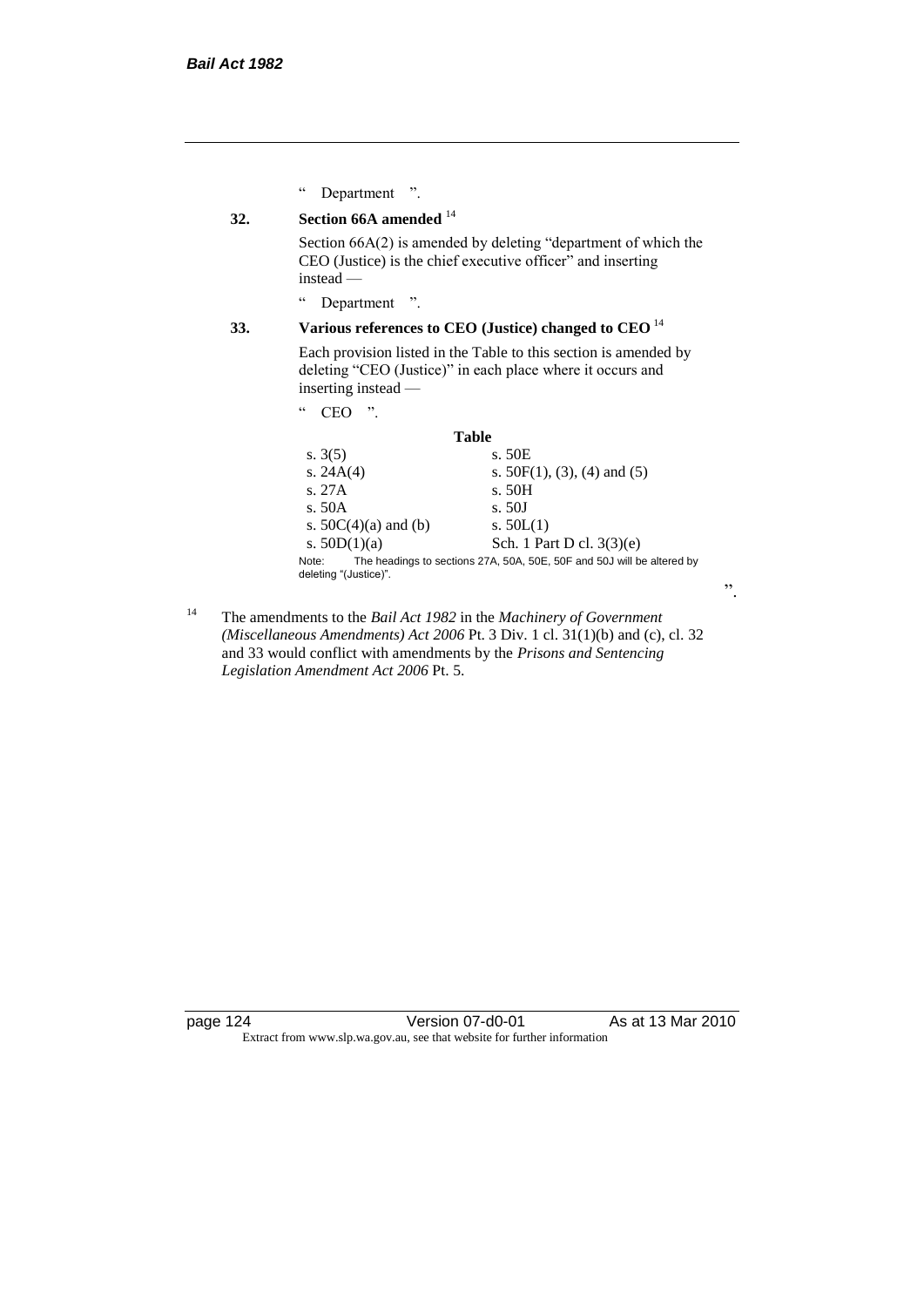# **Defined Terms**

[This is a list of terms defined and the provisions where they are defined. The list is not part of the law.]

| <b>Defined Term</b> | Provision(s) |
|---------------------|--------------|
|                     |              |
|                     |              |
|                     |              |
|                     |              |
|                     |              |
|                     |              |
|                     |              |
|                     |              |
|                     |              |
|                     |              |
|                     |              |
|                     |              |
|                     |              |
|                     |              |
|                     |              |
|                     |              |
|                     |              |
|                     |              |
|                     |              |
|                     |              |
|                     |              |
|                     |              |
|                     |              |
|                     |              |
|                     |              |
|                     |              |
|                     |              |
|                     |              |
|                     |              |
|                     |              |
|                     |              |
|                     |              |
|                     |              |
|                     |              |
|                     |              |
|                     |              |
|                     |              |
|                     |              |
|                     |              |

As at 13 Mar 2010

Version  $07$ -d0- $\overline{01}$ 

page  $125$ 

Extract from www.slp.wa.gov.au, see that website for further information